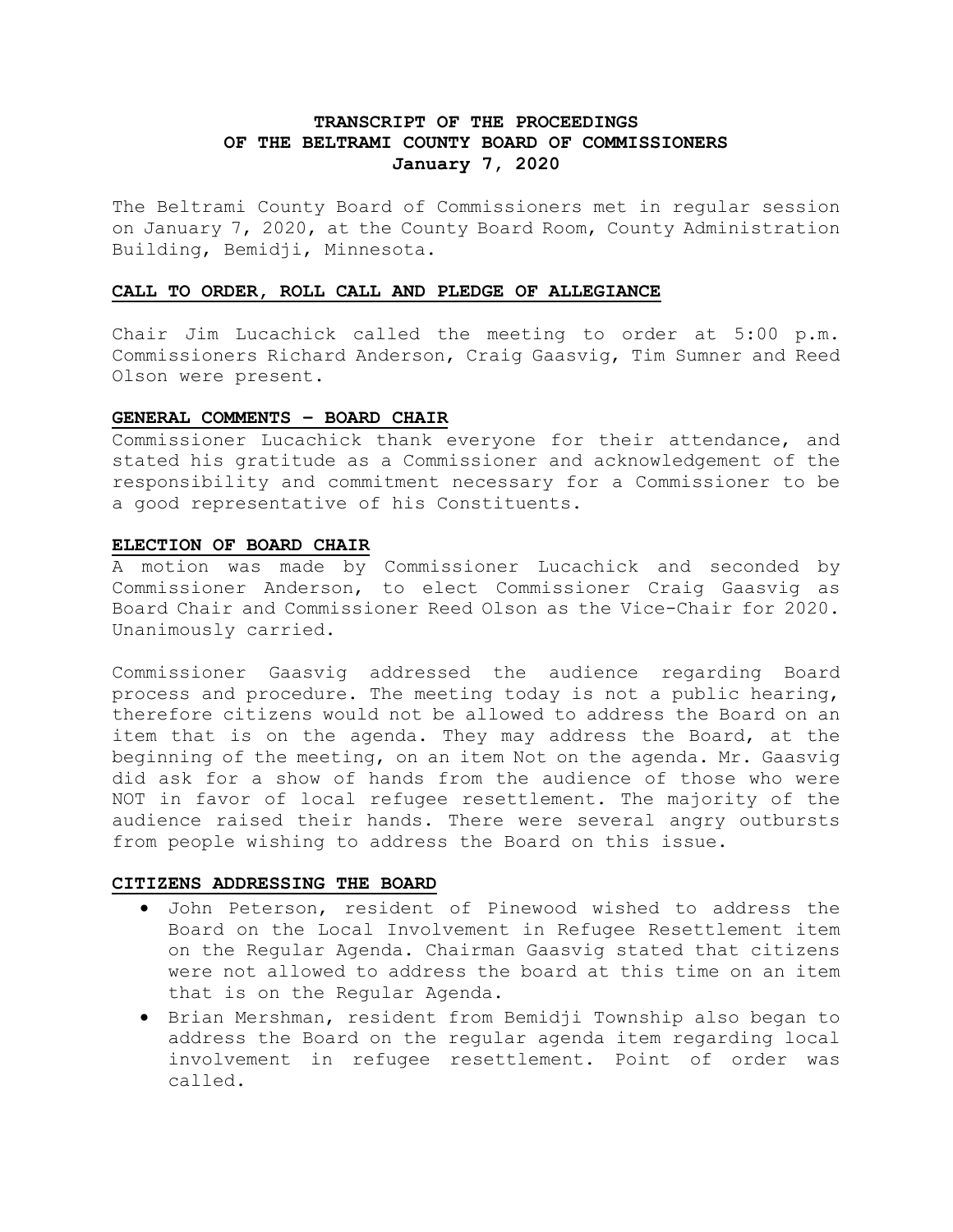#### **APPROVAL OF AGENDA**

The following items were added to the Consent Agenda:

- Approval of a Letter of Support for the Northern MN Addiction Wellness Center.
- Approval of a Resolution of Support for State Telecommuter Forward Certification

#### **GENERAL BUSINESS**

#### Approved Agenda and Amendments

A motion to approve the Agenda and Amendments was made by Commissioner Olson, seconded by Commissioner Anderson, and unanimously carried.

#### Approved Consent Agenda

A motion to approve the Consent Agenda was made by Commissioner Lucachick, seconded by Commissioner Sumner and unanimously carried.

#### **CONSENT ITEMS**

#### Approved Minutes

The Board, by adoption of its Consent Agenda, approved the Minutes of the Board of Commissioners Work Meeting held December 17, 2019, and the Minutes of the Board of Commissioners Regular Meeting held December 17, 2019, as submitted.

#### Approved Auditor/Treasurer Warrant Payment Listing

The Board, by adoption of its Consent Agenda, received and approved the warrant payment listing submitted by the Auditor/Treasurer's Office.

Approved Payment and Retro-Payment of Auditor/Treasurer Bills The Board, by adoption of its Consent Agenda, approved payment of Auditor/Treasurer bills currently submitted, and retro-approval of those paid December 31, 2019, as submitted.

#### Approved Eland & Red Lake Townships Fire Protection

The Board, by adoption of its Consent Agenda, approved the Agreement for Fire Protection with the City of Kelliher for 2020- 2022 for Eland and Red Lake Townships, as submitted.

#### Approved Out of State Travel Policy

The Board, by adoption of its Consent Agenda, approved the revised policy governing approval of Out of State Travel for county employees, as submitted.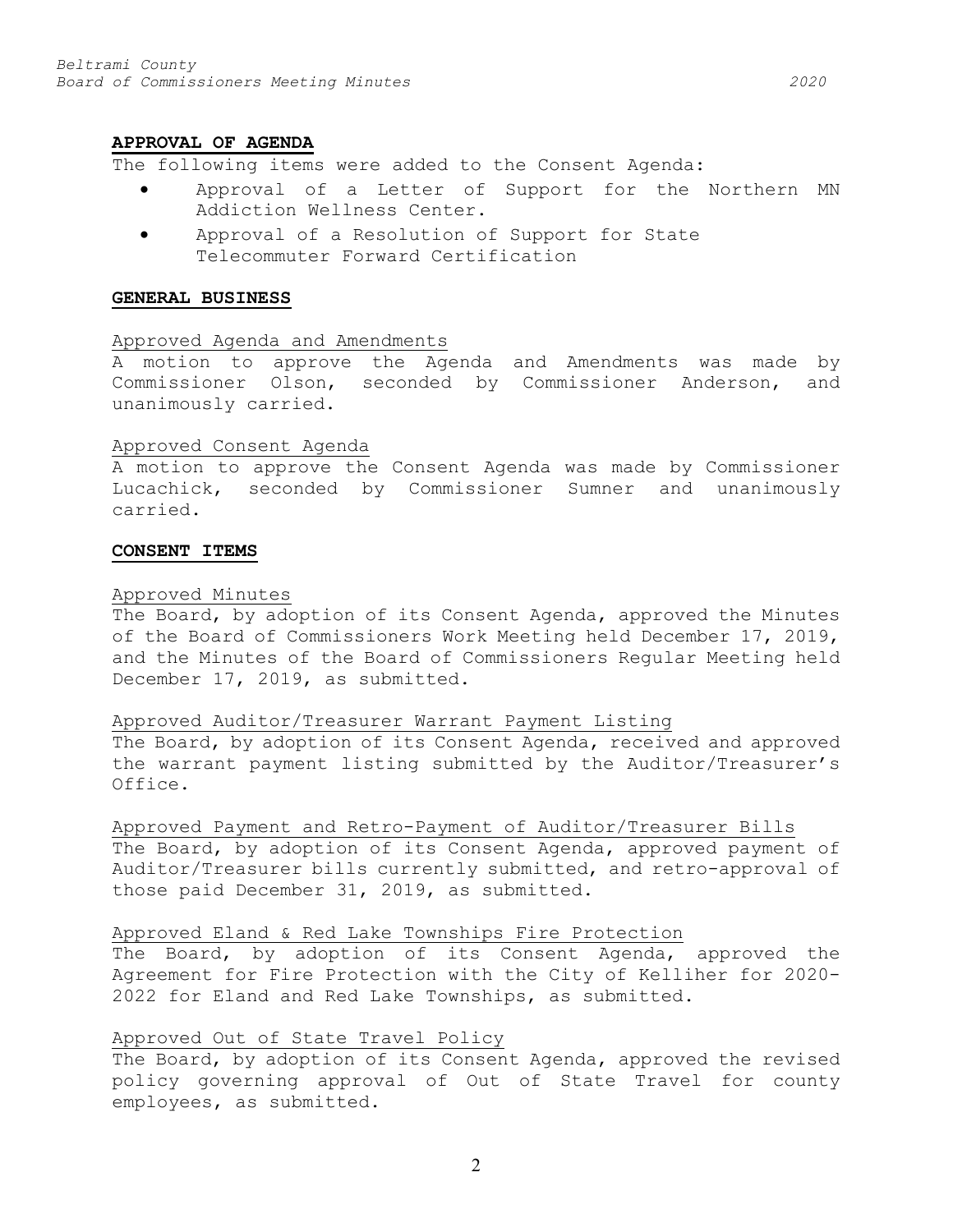### Approved Railroad ROW Conveyance

The Board, by adoption of its Consent Agenda, approved the conveyance of abandoned Railroad Right of Way owned by Beltrami County to the landowner of the property that lies on both sides of said right-of-way in parcel 47.00091.00, as submitted.

### Approved Final Pay Vouchers for SAP 004-600-017, SAP 004-647-006, SAP 004-692-004 & CP 004-507-019

The Board, by adoption of its Consent Agenda, approved the Final Pay Vouchers to Knife River Materials, Inc. as follows:

- SAP 004-600-017 \$9,697.34
- SAP 004-647-006 \$8,369.53
- SAP 004-692-004 \$9,039.19
- CP 004-507-019 \$3,858.30

## Approved Spring 2020 Aerial Imagery

The Board, by adoption of its Consent Agenda, approved the Contract with Quantum Spatial, Inc for acquisition of new 9" resolution aerial imagery in the spring of 2020, total project cost not to exceed \$72,304.49.

# Approved 2020 Conservation Partners Legacy Expedited Conservation Projects Grant Resolution

The Board, by adoption of its Consent Agenda, approved the Resolution for 2020 Conservation Partners Legacy Expedited Conservation Projects Grant for Bud Capping:

WHEREAS, Beltrami County developed and adopted the Forest Management Plan in January 2018 that provides the County with a long term vision for forest management;

WHEREAS, the County supports Forest Development Activities, which includes the purchase of pine tree seedlings, tree planting, mechanical release, and bud capping to ensure the reforestation of pines;

WHEREAS, the Beltrami County Natural Resource Management (NRM) Department has the opportunity collaborate with the Minnesota Deer Hunters Association to apply for a 2020 Conservation Partners Legacy Expedited Conservation Projects Grant Program for up to \$50,000 to bud cap 1,190 acres of pine planation;

WHEREAS, one of the Expedited Conservation Project forest habitat activities that qualifies for this grant is bud capping;

WHEREAS, the required 10% matching funds would be provided as inkind by existing NRM Department employee personnel costs and/or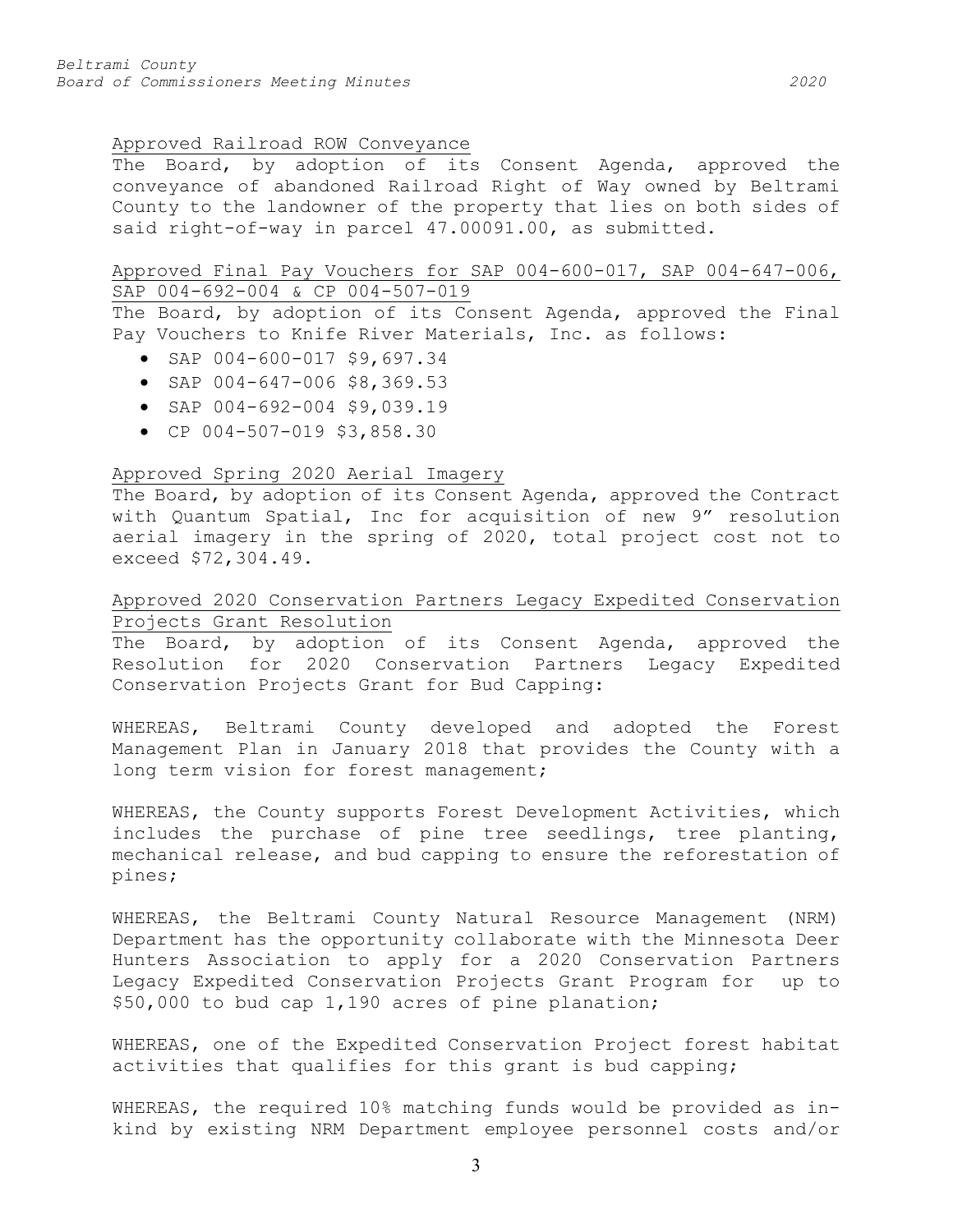cash contributions from local Minnesota Deer Hunters Association chapters;

NOW, THEREFORE, BE IT RESOLVED, the Beltrami County Board of Commissioners authorizes the Land Commissioner to apply to the Conservation Partners Legacy Grant Program, for the bud capping of up to 1,190 acres of pine plantation. Beltrami County will comply with all applicable laws, environmental requirements and regulations as stated in the grant agreement, and,

BE IT FURTHER RESOLVED, Beltrami County names the fiscal agent for this project as:

> Kimberly Washburn Minnesota Deer Hunters Association Grants Coordinator 460 Peterson Road Grand Rapids, MN 55744

Approved MDH Contract for Syphilis Education and Screening Activities

The Board, by adoption of its Consent Agenda, approved the MDH CHB Grant Project Agreement for Syphilis Education and Screening Activities.

Approved Health & Human Services Warrant Payment List

The Board, by adoption of its Consent Agenda, received and approved the warrant payment listing submitted by Health & Human Services Department.

Approved a Letter of Support for the Northern MN Addiction Wellness Center

The Board, by adoption of its Consent Agenda, approved a Letter of Support to the Minnesota State Licensing Office, of the Northern Minnesota Addiction Wellness Center getting approved for Licensing to operate in Beltrami County.

## Approved a Resolution of Support for State Telecommuter Forward Certification

The Board, by adoption of its Consent Agenda, approved a Resolution of Support for State Telecommuter Forward Certification:

WHEREAS, Beltrami County supports and commits to promote the availability of telecommuting options;

WHEREAS, Beltrami County hereby appoints Dave Hengel, Executive Director of Greater Bemidji as the single point of contact for

4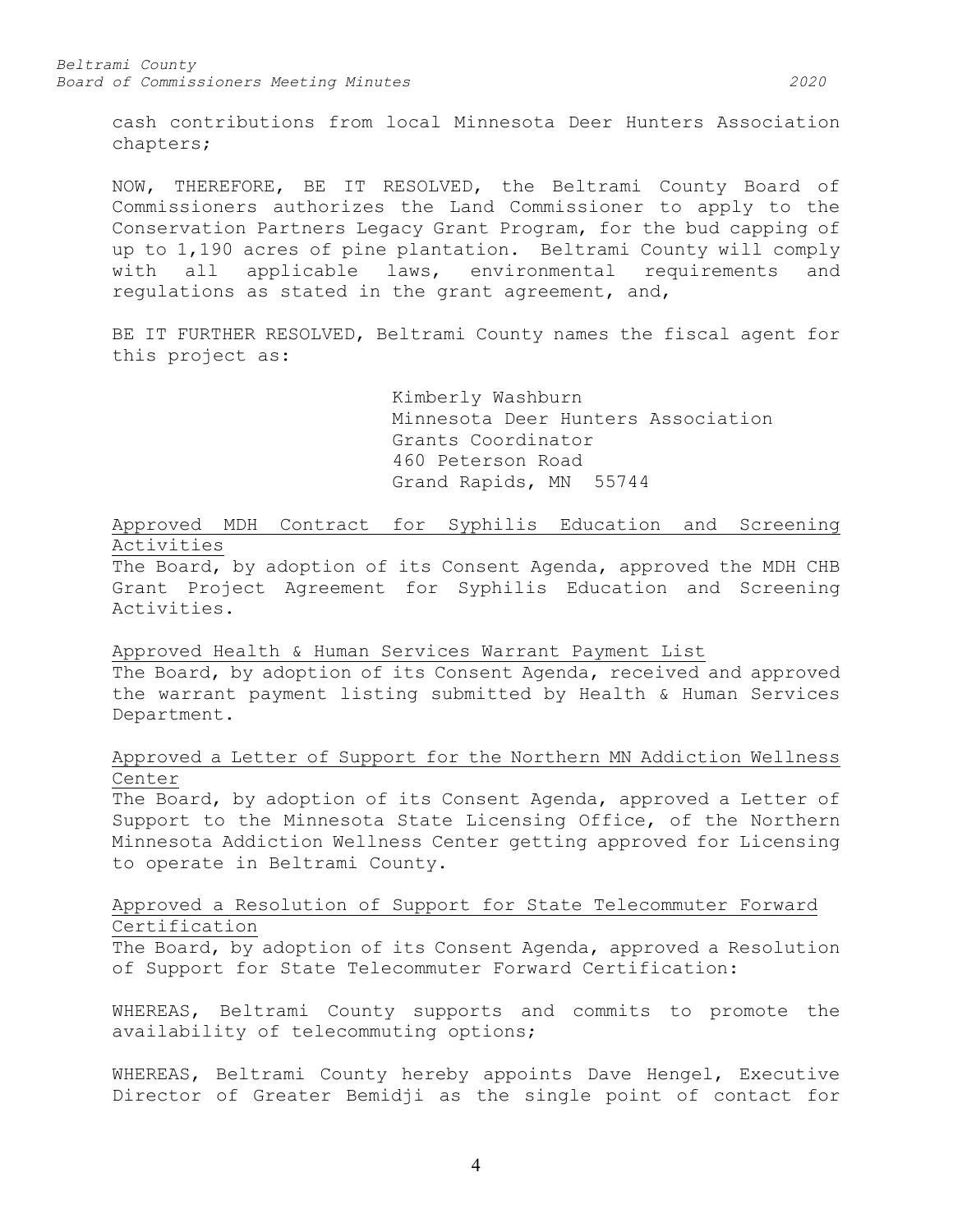coordinating telecommuting opportunities within Beltrami County including the following responsibilities:

1. Coordination and partnership with broadband providers, realtors, economic development professionals, employers, employees, and other telecommuting stakeholders.

2. Collaboration with broadband providers and employers to identify, develop, and market telecommuter-capable broadband packages.

3. Communication and partnership with broadband providers and economic development professionals to develop common goals.

4. Promotion of telecommuter-friendly workspaces, such as business incubators with telecommuting spaces, if such a workspace has been established in the political subdivision at the time the political subdivision adopts the resolution.

5. Familiarity with broadband mapping tools and other statelevel resources.<br>6. Maintaining

Maintaining regular communication with the state broadband office.<br>7. Ma

Making regular reports to the [governing body of the political subdivision].

NOW, THEREFORE, BE IT HEREBY PROCLAIMED by the Beltrami County Board to support telecommuting opportunities for Beltrami County in its application for Telecommuter Forward! Community certification.

### **REGULAR AGENDA**

## Legal Newspaper – 2020

Each year the County solicits bids for the legal newspaper in which county legal ads will be placed. As the only eligible newspaper, the Bemidji Pioneer submitted a bid that reflects no increase over the 2019 rate. The 2020 rates will be \$6.25 S.A.U for first insertion and \$5.65 S.A.U for subsequent insertions.

A motion was made by Commissioner Olson, and seconded by Commissioner Anderson, to approve the Bemidji Pioneer as the legal newspaper for Beltrami County in 2020. Unanimously carried.

Executive Order – Local Involvement in Refugee Resettlement Chairman Gaasvig asked that Commissioner Olson begin the discussion.

Commissioner Olson discussed the Executive Order from President Trump, that was presented at the AMC Annual Conference and Counties have been asked to vote on by January 31, 2020 and goes into effect June 1, 2020. If there are resettlement plans that include our county, AMC believes that they will be reaching out to us for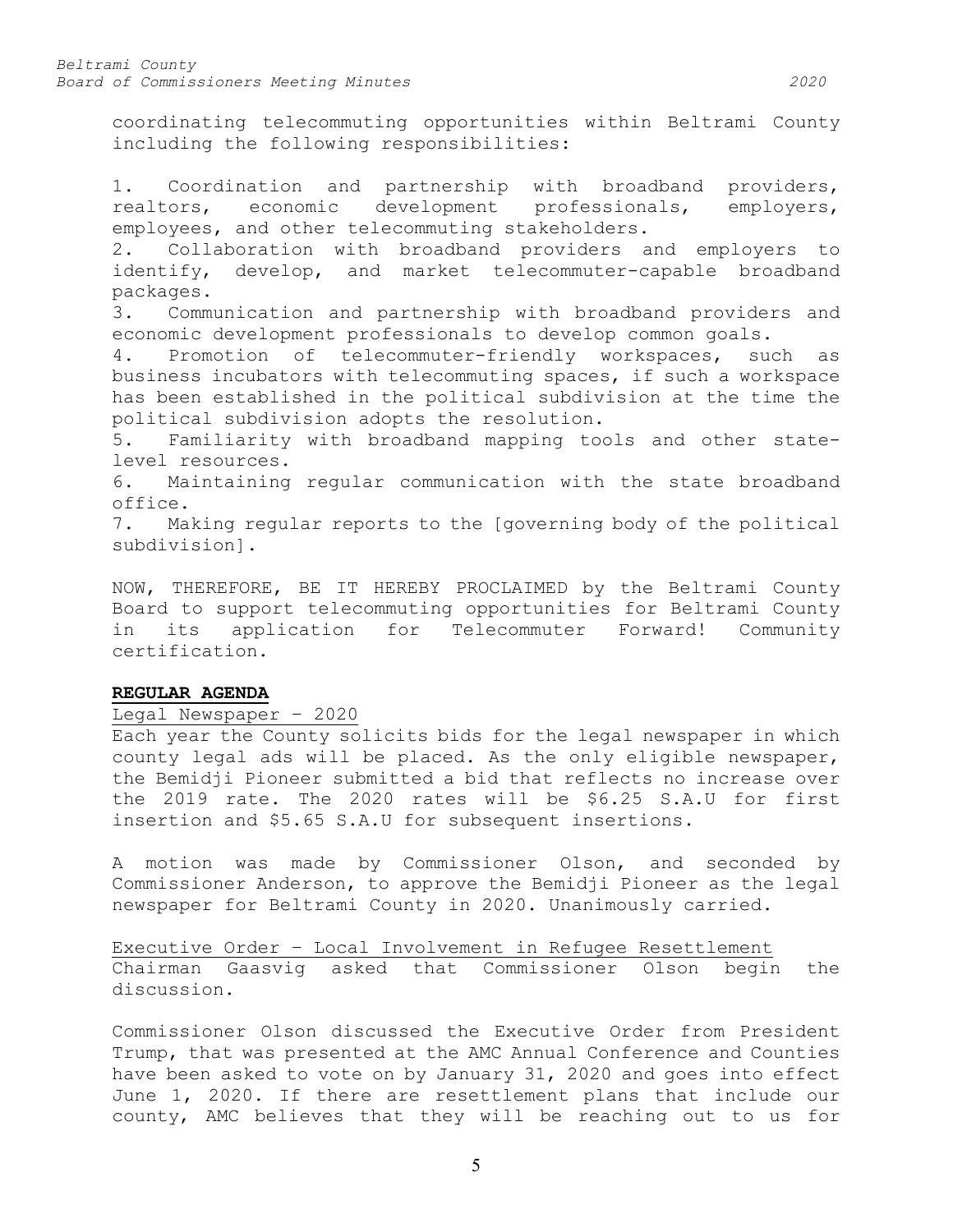*Beltrami County Board of Commissioners Meeting Minutes 2020*

approval. At this time there are no requests from resettlement affiliates or non-profits to Beltrami County. By taking no action, the County will be declining the process. Mr. Olson reiterated, there are no refugees waiting to come into Bemidji/Beltrami County at this time and there have never been. People have been misinformed by social media and hearsay.

A motion was made by Commissioner Anderson and seconded by Commissioner Lucachick, to not open Beltrami County to refugee resettlement without County Board approval. Motion carried 3:2 roll call vote. Commissioners Anderson, Gaasvig, Lucachick voted: Yes. Commissioners Olson and Sumner voted: No.

#### **COMMISSIONERS' BUSINESS**

Legislative/Lobbying Issues

None.

Commissioners' Reports

None.

Review Upcoming Meeting Schedule Next regular meeting of the County Board will be January 21, 2020, in the Board Room of the County Administration Building.

### **MEETING ADJOURNMENT**

A motion to adjourn the Board meeting at 5:27 p.m. was made by Commissioner Lucachick, seconded by Commissioner Olson, and unanimously carried.

Craig Gaasvig, Chair

\_\_\_\_\_\_\_\_\_\_\_\_\_\_\_\_\_\_\_\_\_\_\_\_\_\_\_\_\_\_\_\_\_

\_\_\_\_\_\_\_\_\_\_\_\_\_\_\_\_\_\_\_\_\_\_\_\_\_\_\_\_\_\_\_\_\_ Kay Mack, County Administrator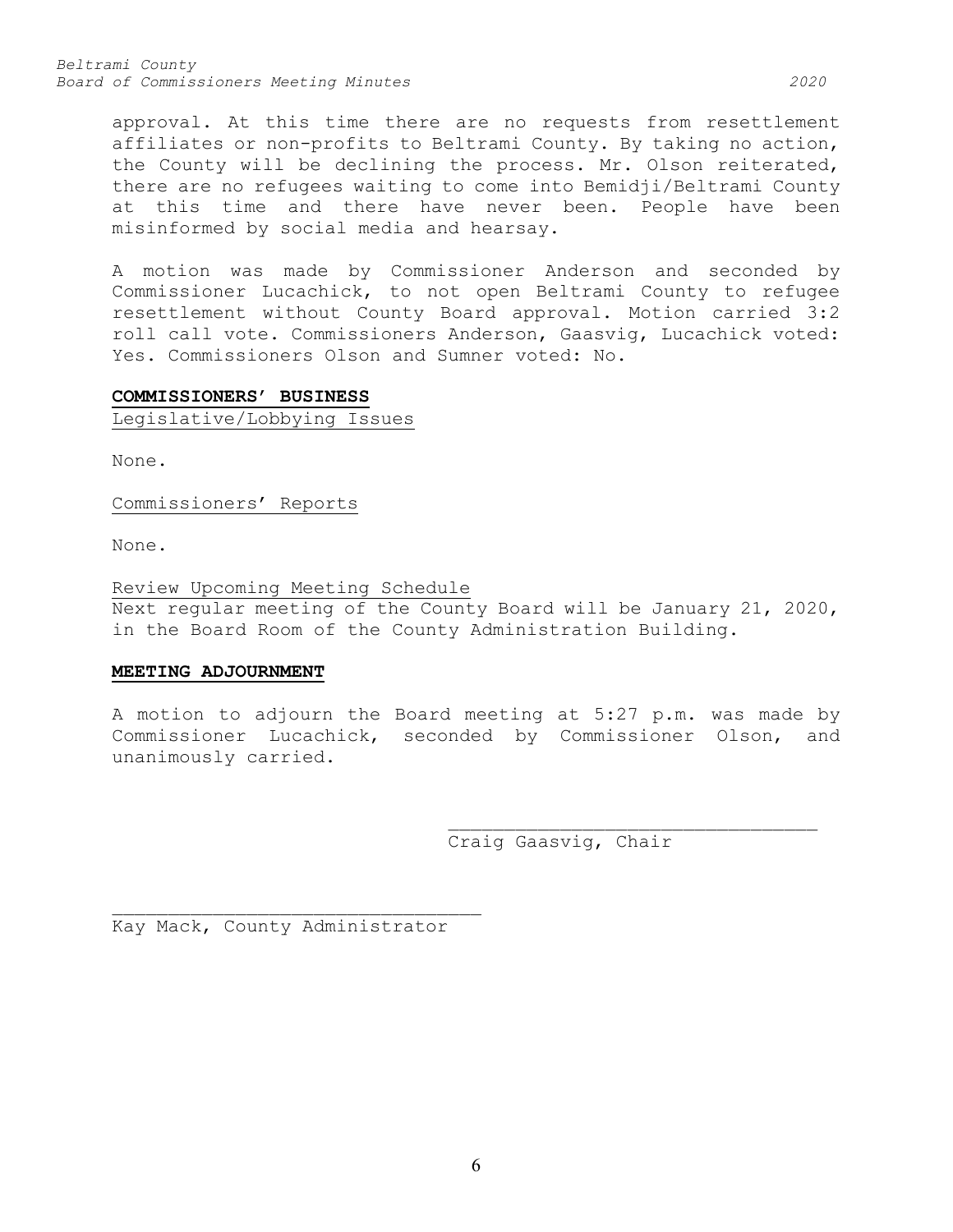# **TRANSCRIPT OF THE PROCEEDINGS OF THE BELTRAMI COUNTY BOARD OF COMMISSIONERS January 21, 2020**

The Beltrami County Board of Commissioners met in regular session on January 21, 2020, at the County Board Room, County Administration Building, Bemidji, Minnesota.

#### **CALL TO ORDER, ROLL CALL AND PLEDGE OF ALLEGIANCE**

Chair Craig Gaasvig called the meeting to order at 5:00 p.m. Commissioners Richard Anderson, Jim Lucachick, Tim Sumner and Reed Olson were present.

#### **GENERAL COMMENTS – BOARD CHAIR**

Commissioner Gaasvig indicated to the audience that the Citizens Addressing the Board portion of the meeting would be moved to the end of the agenda after the regular business of the Board is complete and that everyone could be given a chance to speak.

#### **APPROVAL OF AGENDA**

No additions or corrections were made.

#### **GENERAL BUSINESS**

#### Approved Agenda and Amendments

A motion to approve the Agenda and Amendments was made by Commissioner Olson, seconded by Commissioner Anderson, and unanimously carried.

#### Approved Consent Agenda

A motion to approve the Consent Agenda was made by Commissioner Lucachick, seconded by Commissioner Sumner, and unanimously carried. Commissioner Gaasvig abstained from the vote.

#### **CONSENT ITEMS**

#### Approved Minutes

The Board, by adoption of its Consent Agenda, approved the Minutes of the Board of Commissioners Work Meeting held January 7, 2020, and the Minutes of the Board of Commissioners Regular Meeting held January 7, 2020, as submitted.

Approved Auditor/Treasurer Warrant Payment Listing

The Board, by adoption of its Consent Agenda, received and approved the warrant payment listing submitted by the Auditor/Treasurer's Office.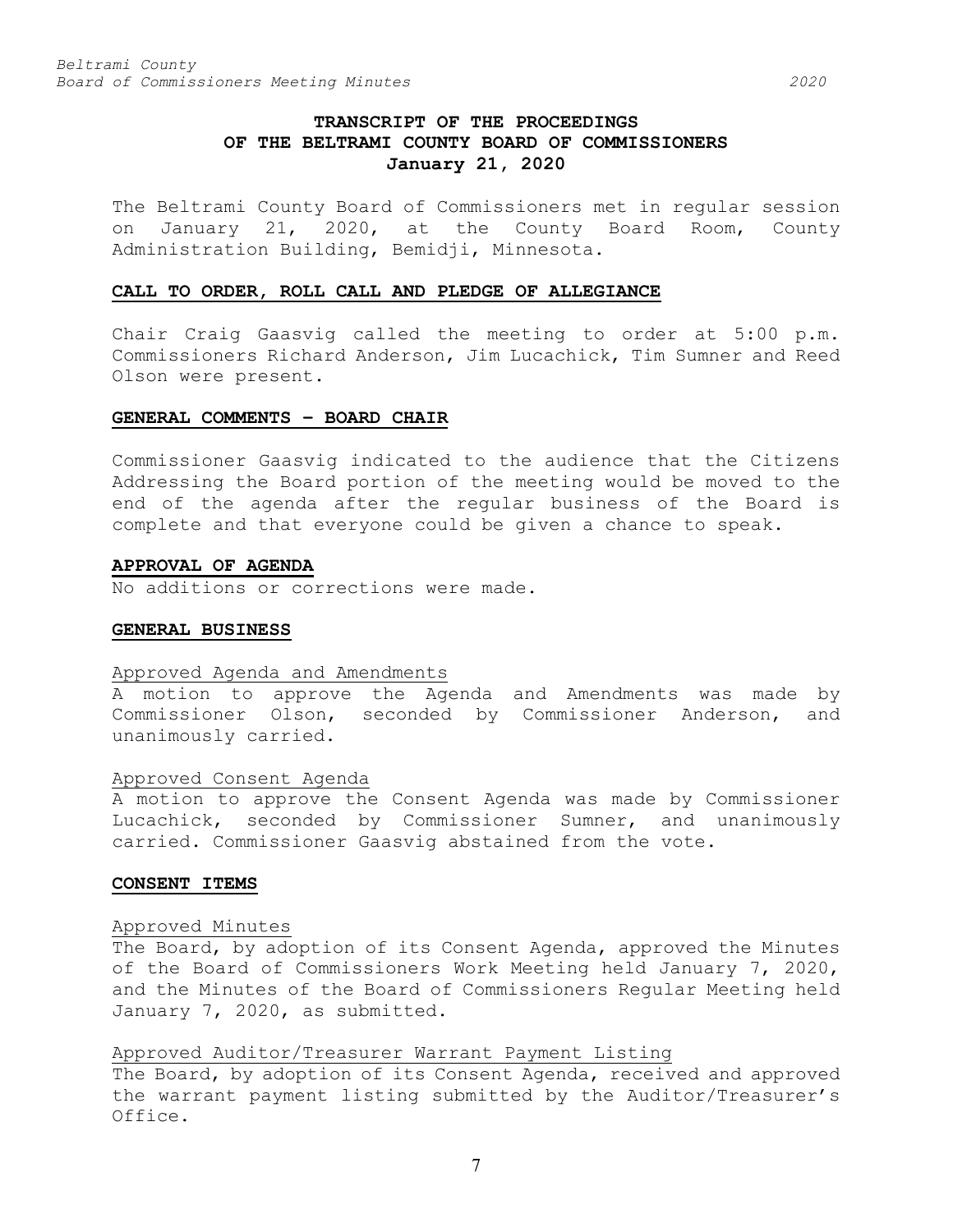## Approved Payment of Auditor/Treasurer Bills

The Board, by adoption of its Consent Agenda, approved payment of Auditor/Treasurer bills, as submitted.

### Approved Pay Equity Implementation Report

The Board, by adoption of its Consent Agenda, approved the Pay Equity Implementation Report and authorized submission to the MN Management & Budget Pay Equity Office, in compliance with the Local Government Pay Equity Act. The Current report shows that we meet the requirements of the law.

## Approved Final Pay Voucher SAP 004-605-027

The Board, by adoption of its Consent Agenda, approved the final Pay Voucher of Mark Sand & Gravel for project SAP 004-605-027, CSAH 5, in the amount of \$130,501.78, as submitted.

#### Approved Beltrami Electric Underground Utility Easement

The Board, by adoption of its Consent Agenda, approved the utility easement to cross Beltrami County tax-forfeited land on Star Island in Cass Lake, for Beltrami Electric underground utilities.

### Approved DHS Mental Health Crisis Services Grant

The Board, by adoption of its Consent Agenda, approved the amendment to the State of MN Grant pertaining to extra training money for our mobile crisis program pertaining to mental health.

## Approved Host County Contract with Stellher Human Services The Board, by adoption of its Consent Agenda, approved the contract with Stellher Human Services for mental health crises services, as submitted.

Approved Health & Human Services Family Child Care Licenses The Board, by adoption of its Consent Agenda, approved the family child care licenses, as submitted.

Approved Health & Human Services Family Foster Care Licenses The Board, by adoption of its Consent Agenda, approved the family foster care licenses, as submitted.

Approved Health & Human Services Warrant Payment List The Board, by adoption of its Consent Agenda, received and approved the warrant payment listing submitted by Health & Human Services Department.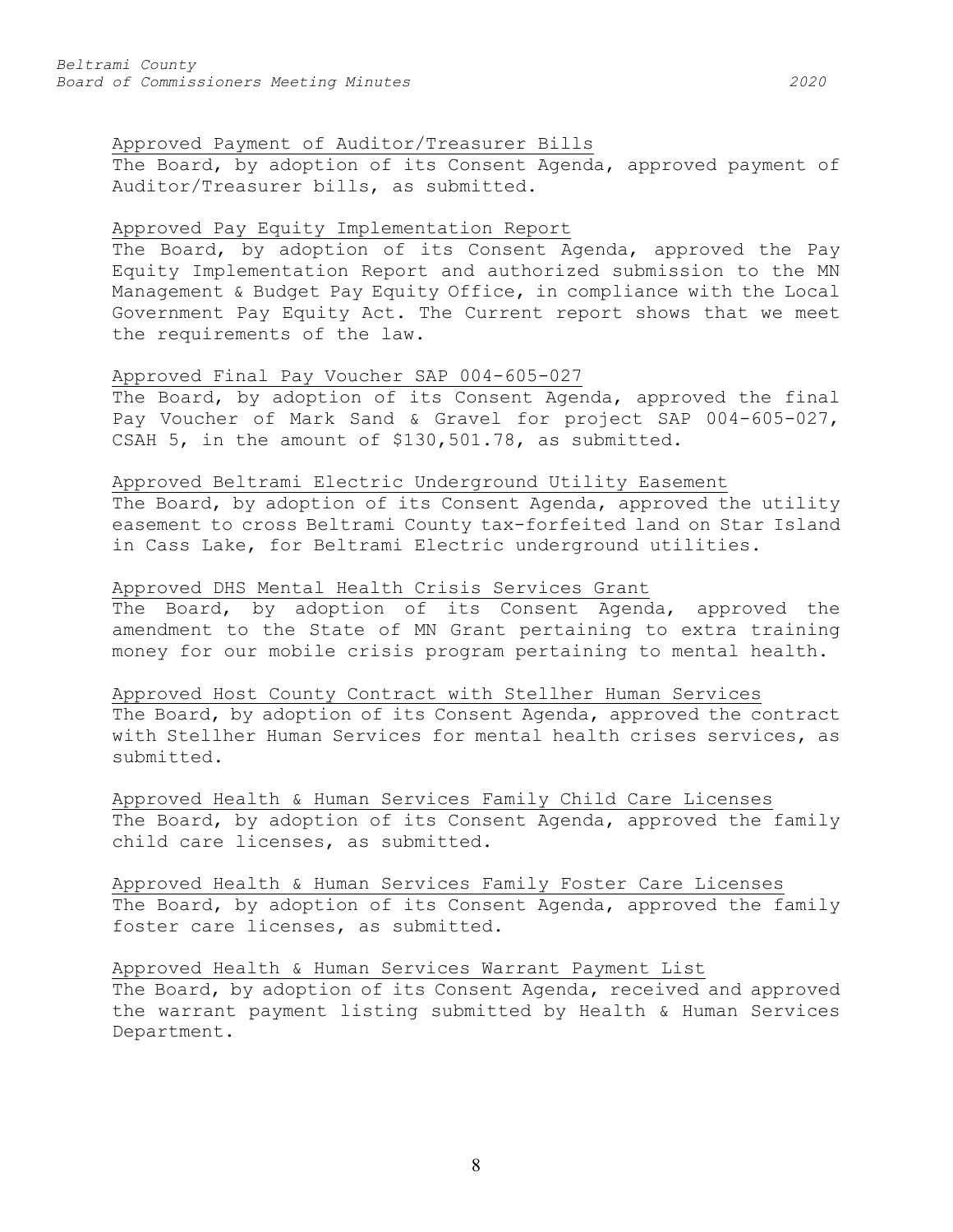#### **REGULAR AGENDA**

#### Job Evaluation Rating for Solid Waste Division Director

Human Resources Director, Linda Tran, presented the job evaluation rating for the Solid Waste Manager that was submitted to Bakertilly for review as part of the development of the Solid Waste Operations Plan. The new rating places the position in pay grade 15 and changes the title to Solid Waste Division Director, exempt, nonunion.

A motion was made by Commissioner Anderson, and seconded by Commissioner Olson, to approve the Job Evaluation Rating for the Solid Waste Manager Position, changing it to Solid Waste Division Director and placing it in pay grade 15 as recommended by Bakertilly, as an exempt, non-union position. Unanimously carried.

#### Revolving Loan Fund Application

Sarah Linda, with the HRDC, presented recommendation from the Consolidated Conservation Revolving Loan Fund Committee regarding the application from Nathan Preuss (who was present at this meeting) and Amanda Chase, for gap financing on the purchase of My Store, LLC in the amount of \$45,000, 5.25% fixed interest.

A motion was made by Commissioner Sumner, and seconded by Commissioner Lucachick, to approve the ConCon revolving loan to Nathan Preuss and Amanda Chase, My Store, LLC in the amount of \$45,000 at the terms listed. Unanimously carried.

### **COMMISSIONERS' BUSINESS**

Legislative/Lobbying Issues None.

Commissioners' Reports

- Commissioner Sumner indicated that he was still willing to give up his committee assignment for the Fair Board. Commissioner Gaasvig volunteered to take it and Sumner would be the alternate.
- Commissioner Gaasvig provided an update on the Solid Waste Committee. They have been working on the Ordinance and will be ready soon for a Public Hearing.
- Commissioner Olson commented that he would like to see more time allowed for discussions during the Work Session.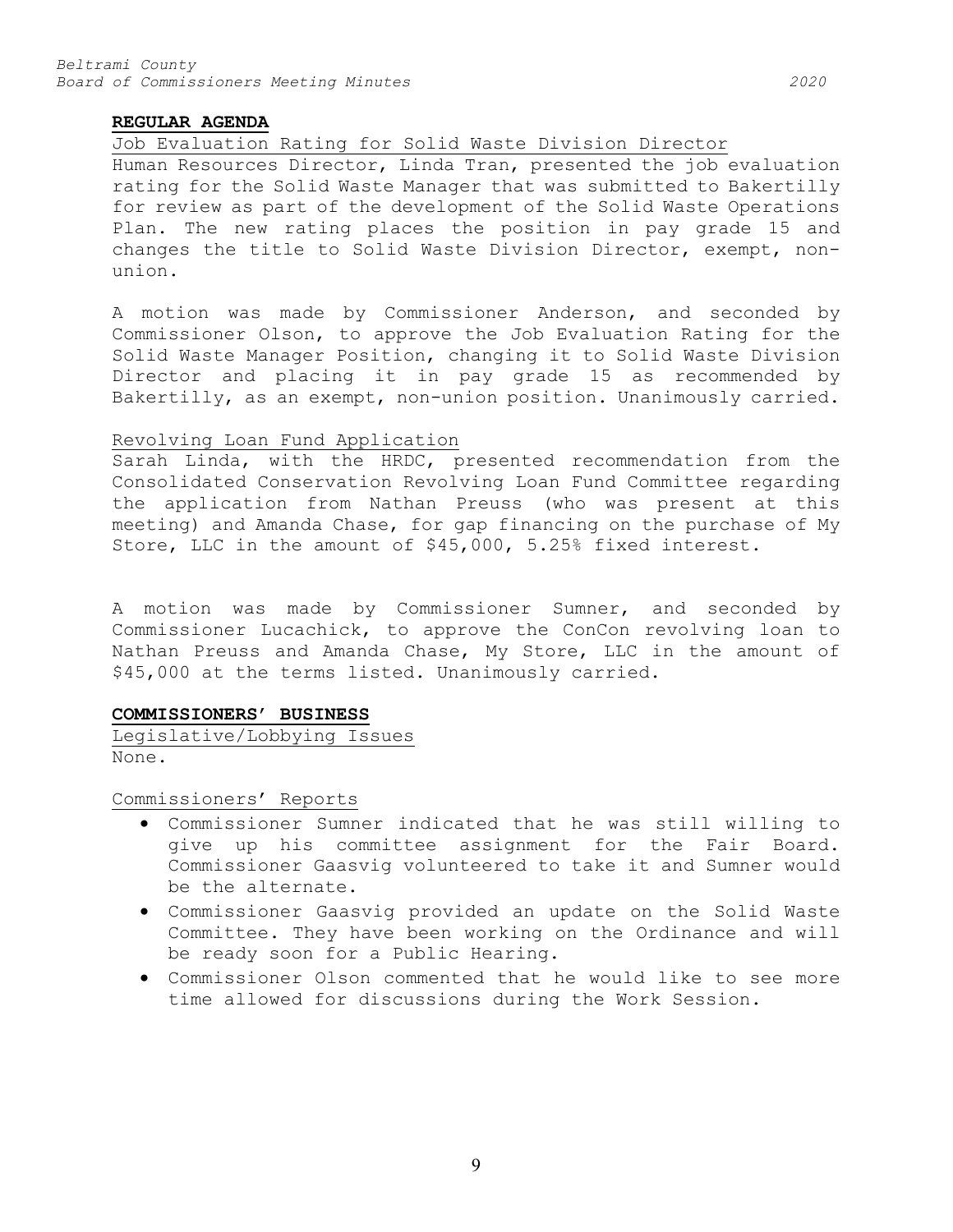### Review Upcoming Meeting Schedule

Next regular meeting of the County Board will be February 4, 2020, in the Board Room of the County Administration Building.

## **CITIZENS ADDRESSING THE BOARD**

Opening comments from Commissioners:

- Commissioner Sumner budget impact, impact to services and asked the question that he has been asked: If we need to be taking care of "our people"; who are "our people"?
- Commissioner Olson suggest a future Work Session to talk even more in depth on this topic.
- Commissioner Gaasvig stated that the timeline has been unfortunate on this issue, and that due to the U.S. Court of Appeals Federal judges injunction on the Executive Order, it was largely a mute point at this time.

Citizens where then allowed to speak with a 5 minute limit per speaker: NOTE: These minutes are not a transcription of individual's full statements, but what was heard as their main point(s).

NOTE: As Presenters identified themselves, it was not possible to get all names and exact names documented. Some have been left out of these minutes.

- Petra Neadeau. We are a community of fleeing immigrants. The Board does not represent the sentiments of this community.
- Rita Champlain. A show of hands is opening the door to a public hearing. The Board should re-vote on the issue.
- Ara Gallo. Applauded the civic engagement. Does not think the Board had the best interest of Beltrami County Citizens in mind when casting this vote.
- Sherry Kloha. Fiscal responsibility is a sad excuse. Unfortunate at the missed opportunity to do something positive.
- Dan Gannon. None of us would be here if not for immigrants and refugees.
- Adam Steel. Board should be awarded for not allowing resettlement of refugees. Take care of the people that were here first before you can take care of others.
- Mary O'Jay. We are all of immigrant decent. Be fair to all sides and be educated. Please re-vote.
- Mike Simpkins. Speaking to the facts; the fiscal argument does not add up. A re-vote is not mute, Beltrami County's reputation has taken a hit.
- Curt Hunt. There is and will be unnecessary economic impact due to boycotting of our county. Please re-consider vote.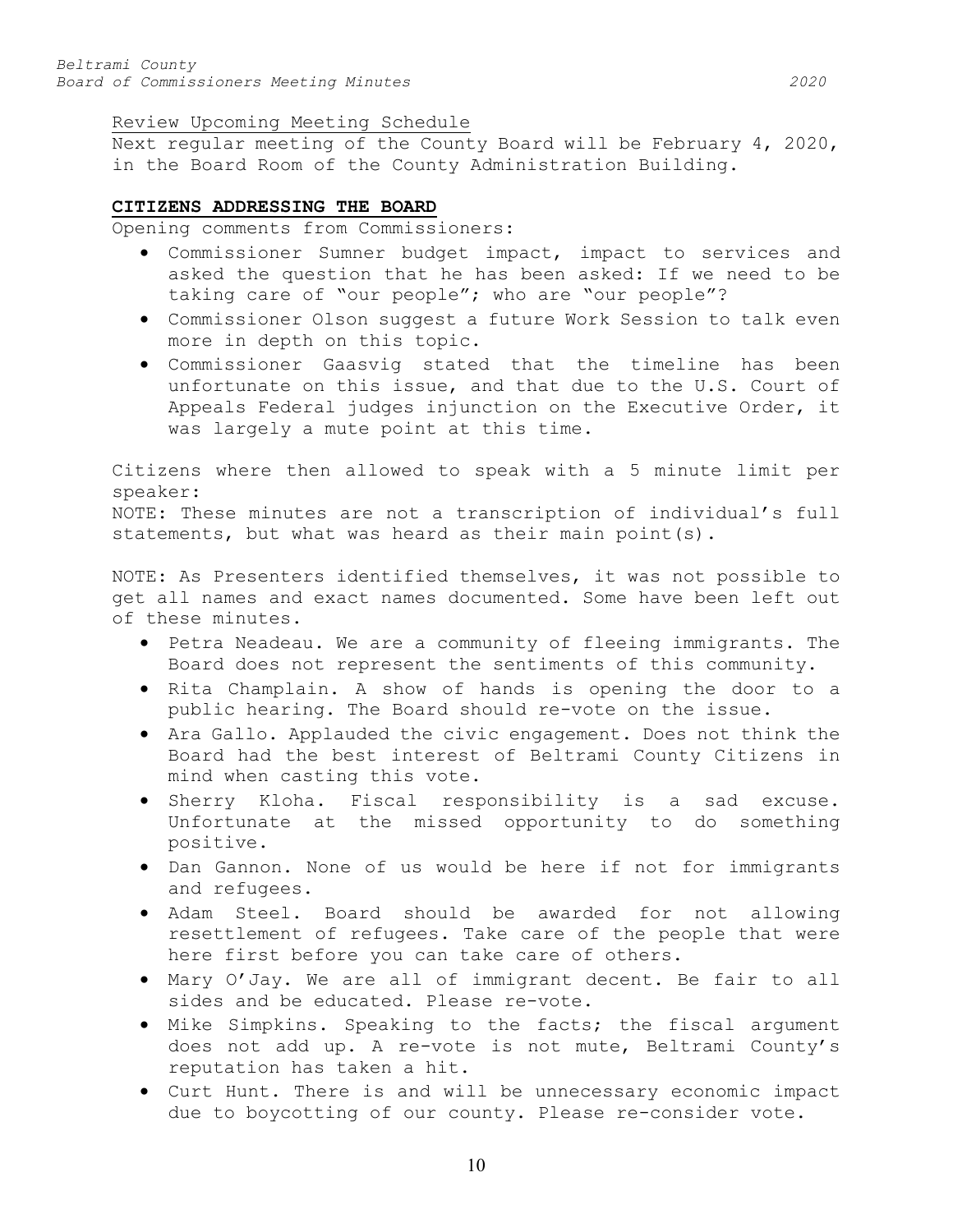- Lori Pederson. County citizens must come first, but the issue was pushed through in an underhanded way. Should have been a community vote.
- Jaranua Lind. Reconsider the vote. Shameful behavior and lack of civility.
- Lisa Boulet. Much of this comes from hate and false information. We need to educate.
- Phil Alkee. Supports Board vote, but unfortunate that it was voted on at all.
- William Hartwell. Stated he visited Alkee previously and he did not speak the same message.
- Katherine Lavel. Discussed bravery. Stated refugees and immigrants are not the same thing. All about basic human kindness.
- Joey Pelteire. This "symbolic vote" is costing our County money.
- Dennis Slunt. Statistics say refugees are far less likely to commit crimes and are better citizens in general. Please void the vote, Commissioners have a choice.
- Vicki Ross-Rhodes. Disappointed in the vote. Even if it is a mute point now, still would be beneficial to rescind vote.
- Joe Cronin. Disappointed in the process of government and this Board. There was no research and fact finding done prior to voting.
- Jean Christianson. Saddened by the vote. Lutheran Social Services did resettle refugees here many years ago successfully. Be generous.
- Anne Long-Voelkner. Board process can be done much better. Roberts Rules do allow for revisiting an issue and re-voting. Do Better. Be Better.
- Gary Rossman. Came to this country with his parents as a refugee. Advocate for all refugees and proud to be given a chance.
- Coleen Bakken. A negative response has been generated and created negative atmosphere and economic damage to our community. Please correct your decision.
- Ken Glidden. Encouraged the Board to not feel bad about their vote. Does not believe that any of them are racist. Did the best they could with what they had under the timeline. Thank you.
- Mark Landis. Scripture interpretation does not call for open borders when speaking of 'Love thy Neighbor'.
- Mike Breden. There is a bigger picture and a lot of missinformation. Change your vote.
- Jill Beardsley. A local business owner who has experienced direct loss of business due to this vote.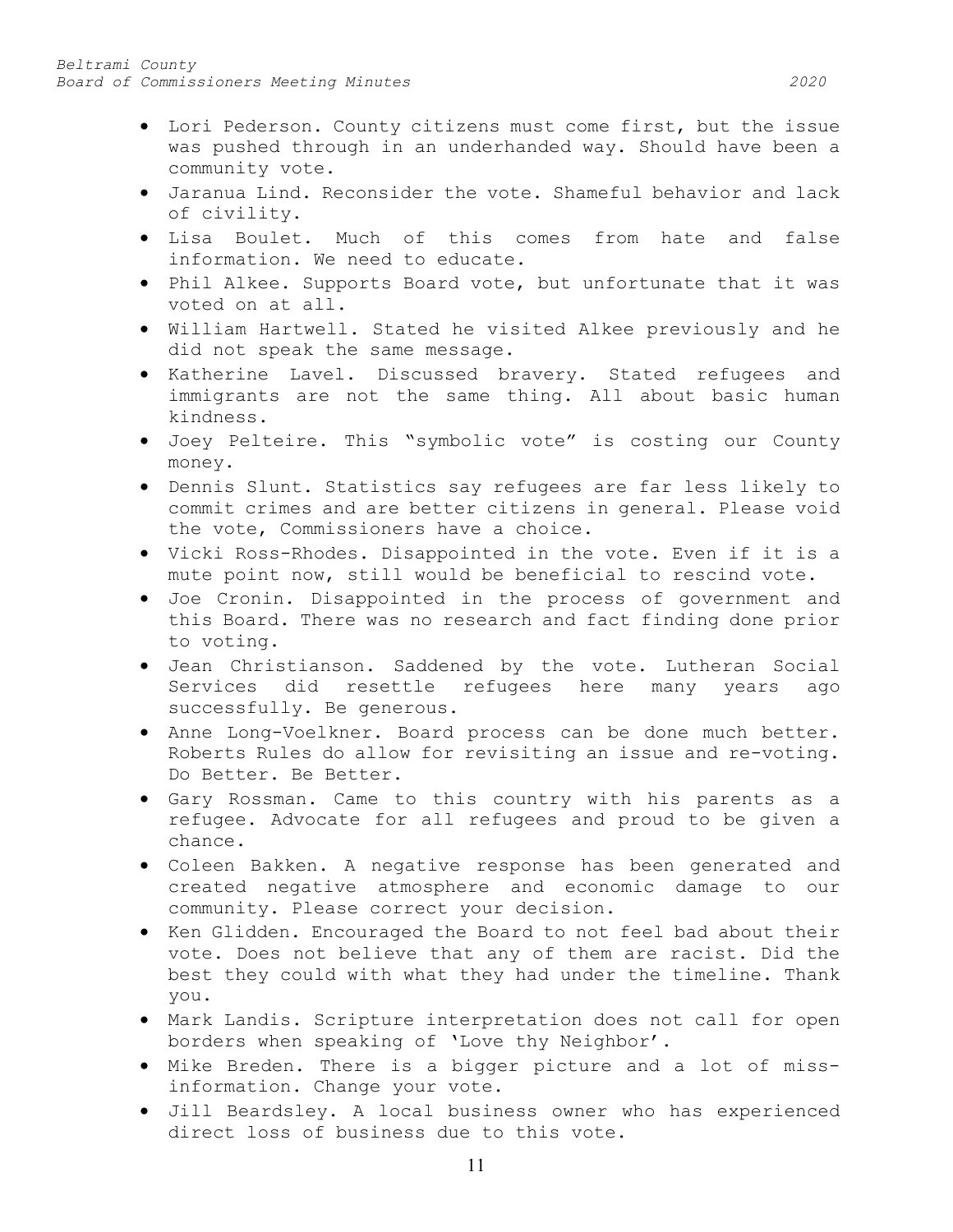- Irv Bloom. This community is broke. We are all overburdened.
- Wendy Qualle. Disappointed in the process. We should be embracing diversity. Learning. This was a misguided opportunity.
- R. Erickson. Refugee/immigrants should be to the Federal government for help, not to our community. Keep them out.
- Drew Gauwitz. Thank you for your vote, at least now we know where you stand and that show our opinion at election time.
- Rebecca Erickson. Board should be more informed before making a vote on an issue.
- Bill Ahern. We are a warm and generous community, not just bean counters. We have compassion in our community and should be showing it.
- Chuck O'Jay. Where do we go from here? Vote should be rescinded and left alone or re-voted on and refugees accepted.

### **MEETING ADJOURNMENT**

A motion to adjourn the Board meeting at 7:18 p.m. was made by Commissioner Anderson, seconded by Commissioner Lucachick, and unanimously carried.

> \_\_\_\_\_\_\_\_\_\_\_\_\_\_\_\_\_\_\_\_\_\_\_\_\_\_\_\_\_\_\_\_\_ Craig Gaasvig, Chair

\_\_\_\_\_\_\_\_\_\_\_\_\_\_\_\_\_\_\_\_\_\_\_\_\_\_\_\_\_\_\_\_\_ Kay Mack, County Administrator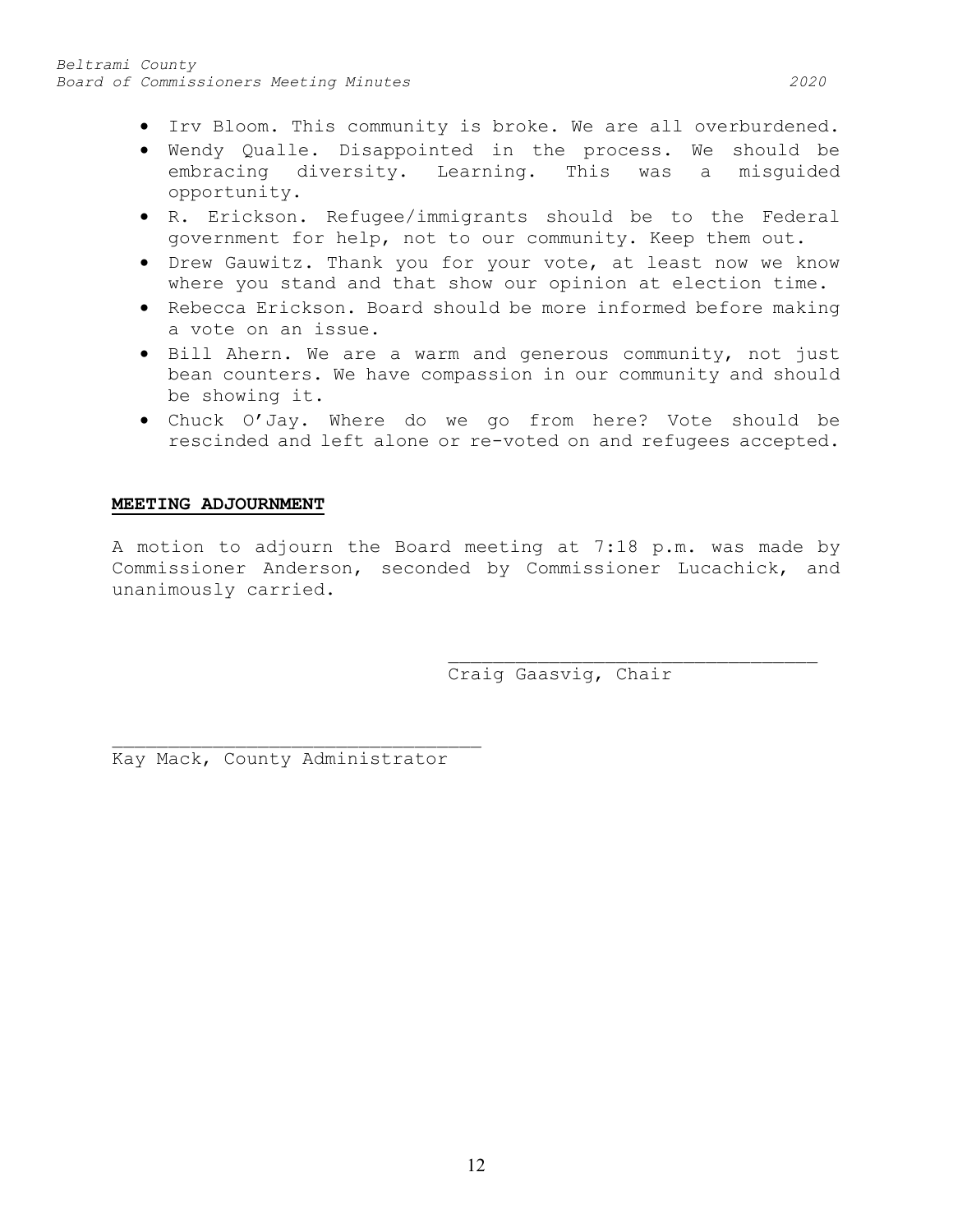# **TRANSCRIPT OF THE PROCEEDINGS OF THE BELTRAMI COUNTY BOARD OF COMMISSIONERS February 4, 2020**

The Beltrami County Board of Commissioners met in regular session on February 4, 2020, at the County Board Room, County Administration Building, Bemidji, Minnesota.

#### **CALL TO ORDER, ROLL CALL AND PLEDGE OF ALLEGIANCE**

Chair Craig Gaasvig called the meeting to order at 5:00 p.m. Commissioners Richard Anderson, Jim Lucachick, and Tim Sumner were present. Commissioner Reed Olson was excused.

## **GENERAL COMMENTS – BOARD CHAIR**

None.

### **CITIZENS ADDRESSING THE BOARD**

- Dave Hilliard, rental resident in a home on Minnesota Avenue. Stated he is having issues with a leaking room/ceiling and is having trouble resolving the situation. Kay Mack visited in the rotunda with Mr Hilliard and provided him with some resources.
- John Freise, resident on Sumac Road. Supported the Boards vote on the refugee issue from last month and thanked them for their service.
- Matt Hanson, resident on Oak Ave., referenced a negative comparison made in the Star Tribune about Beltrami County's vote on the refugee issue. Mr. Hanson quoted statistics showing benefits to society in communities where refugees are located. Beltrami County should be a place welcome to everyone and the Board should re-consider their vote.
- Kim Simonson, resident on Birchmont Beach Road commended the Board for their decision and courage on the vote regarding refugees. Challenged the Board as to what resources are in place to assist current citizens of the County?

## **APPROVAL OF AGENDA**

No additions or corrections were made to the agendas.

#### **GENERAL BUSINESS**

### Approved Agenda and Amendments

A motion to approve the Agenda and Amendments was made by Commissioner Lucachick, seconded by Commissioner Anderson, and unanimously carried.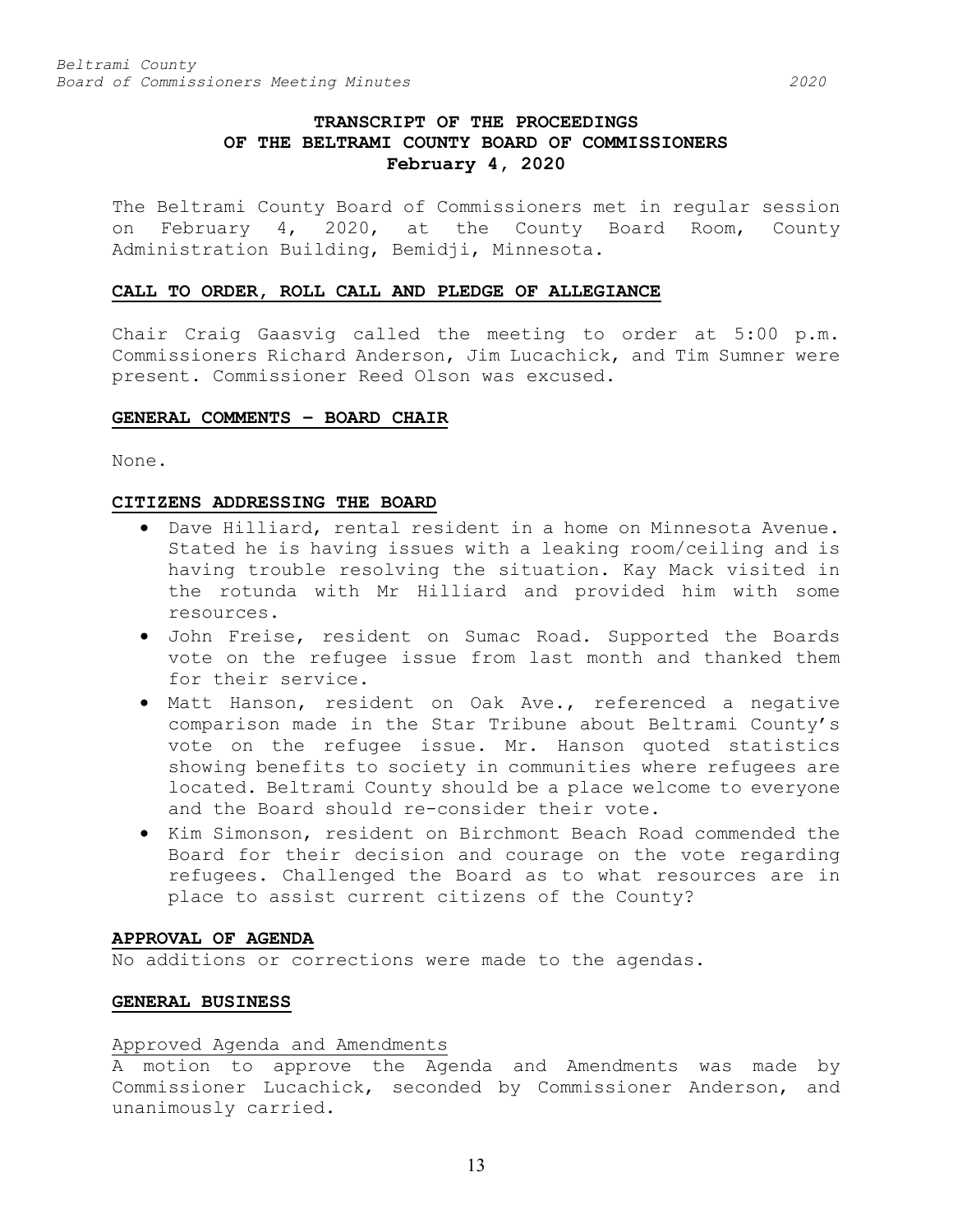#### Approved Consent Agenda

A motion to approve the Consent Agenda was made by Commissioner Anderson, seconded by Commissioner Sumner, and unanimously carried.

#### **CONSENT ITEMS**

### Approved Minutes

The Board, by adoption of its Consent Agenda, approved the Minutes of the Board of Commissioners Work Meeting held January 21, 2020, and the Minutes of the Board of Commissioners Regular Meeting held January 21, 2020, as submitted.

#### Approved Auditor/Treasurer Warrant Payment Listing

The Board, by adoption of its Consent Agenda, received and approved the warrant payment listing submitted by the Auditor/Treasurer's Office.

#### Approved Payment of Auditor/Treasurer Bills

The Board, by adoption of its Consent Agenda, approved payment of Auditor/Treasurer bills, as submitted.

#### Approved Revolving Loan Fund – Term Changes

The Board, by adoption of its Consent Agenda, approved the recommended changes to the terms of the Revolving Loan Fund Loan approved 1-21-20 to Nathan Preuss and Amanda Chase for the purchase of North Country Food and Fuel. Primary change is that the term will be reduced from 20 years to 10 years, as submitted.

### Approved Deed Restriction for Rognlien Park

The Board, by adoption of its Consent Agenda, approved the Declaration of Land Use Restrictive Covenant to place restrictions on the Beltrami County owned Rognlien Park parcel. The Deed Restrictions will allow the NRM Department to utilize a \$18,150 MN DNR Outdoor Recreation Project Grant in the Park.

### Approved Sanford Behavioral Health Crisis Contract

The Board, by adoption of its Consent Agenda, approved the Contract for Sanford Behavioral Health to bill against the MN Mobile Crisis Services Grant for services provided to Beltrami, Clearwater, Hubbard and Lake of the Woods Counties, as submitted.

## Approved Fraud Program Multi-County Grant Contract

The Board, by adoption of its Consent Agenda, approved the amendment to the Fraud Program Multi-County Grant Contract to include Lake of the Woods County in the Beltrami County FPI region, as submitted.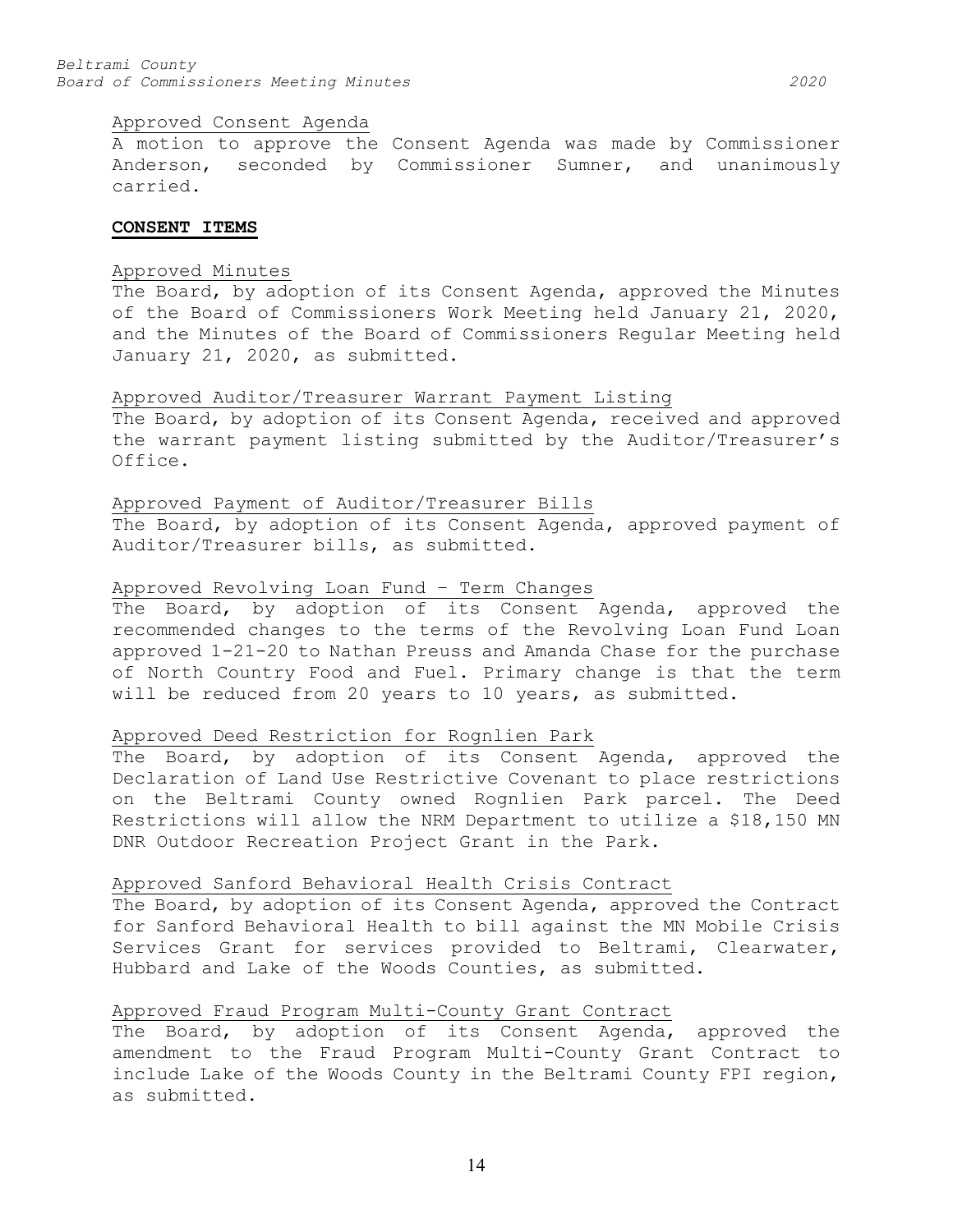Approved Health & Human Services Family Foster Care Licenses The Board, by adoption of its Consent Agenda, approved the family foster care licenses, as submitted.

#### Approved Health & Human Services Warrant Payment List

The Board, by adoption of its Consent Agenda, received and approved the warrant payment listing submitted by Health & Human Services Department.

### **REGULAR AGENDA**

## Thief River Falls One Watershed One Plan Agreement

Environmental Resource Specialist, Zach Gutknecht, updated the Board about the opportunities for potential projects that are included in the TRF 1W1P. It has identified a few areas in Beltrami County as priority areas for landowners to implement voluntary conservation practices and projects. This watershed is the third largest of 8 major watersheds in Beltrami County. It is about 362 square miles of 90% publically owned or tribal lands and 10% drained agricultural fields. Brian Dwight, who is on the Board of Directors for the Red Lake Watershed was also on hand to answer questions.

Environmental Services Director, Brent Rud reviewed the net step in the implementation of the 1W1P for the Thief River Watershed, The Memorandum of Agreement. Once the plan is formally approved and adopted by each county as the water plan for that area, implementation can begin with funding from the Clean Water Legacy Amendment dollars. The Red Lake Watershed District is anticipated to be the fiscal agent for the implementation phase.

A motion was made by Commissioner Sumner, and seconded by Commissioner Anderson, to approve the Memorandum of Agreement with the Thief River Falls One Watershed One Plan. Unanimously carried.

## Airport Agreement and Mortgage

City Attorney, Al Felix, presented the Agreement and Mortgage that is tied to the EDA Grant awarded to the Bemidji Regional Airport Authority in the amount of \$1,800,777.00. The mortgage is security for the US EDA's Grant of funds towards the construction of the new Corporate and Small T-Hangars going up at the airport. As long as the BRAA complies with the terms of the grant agreement, there is no liability to the City or the County. There is no budget impact to the County, the City, or the Airport Authority.

15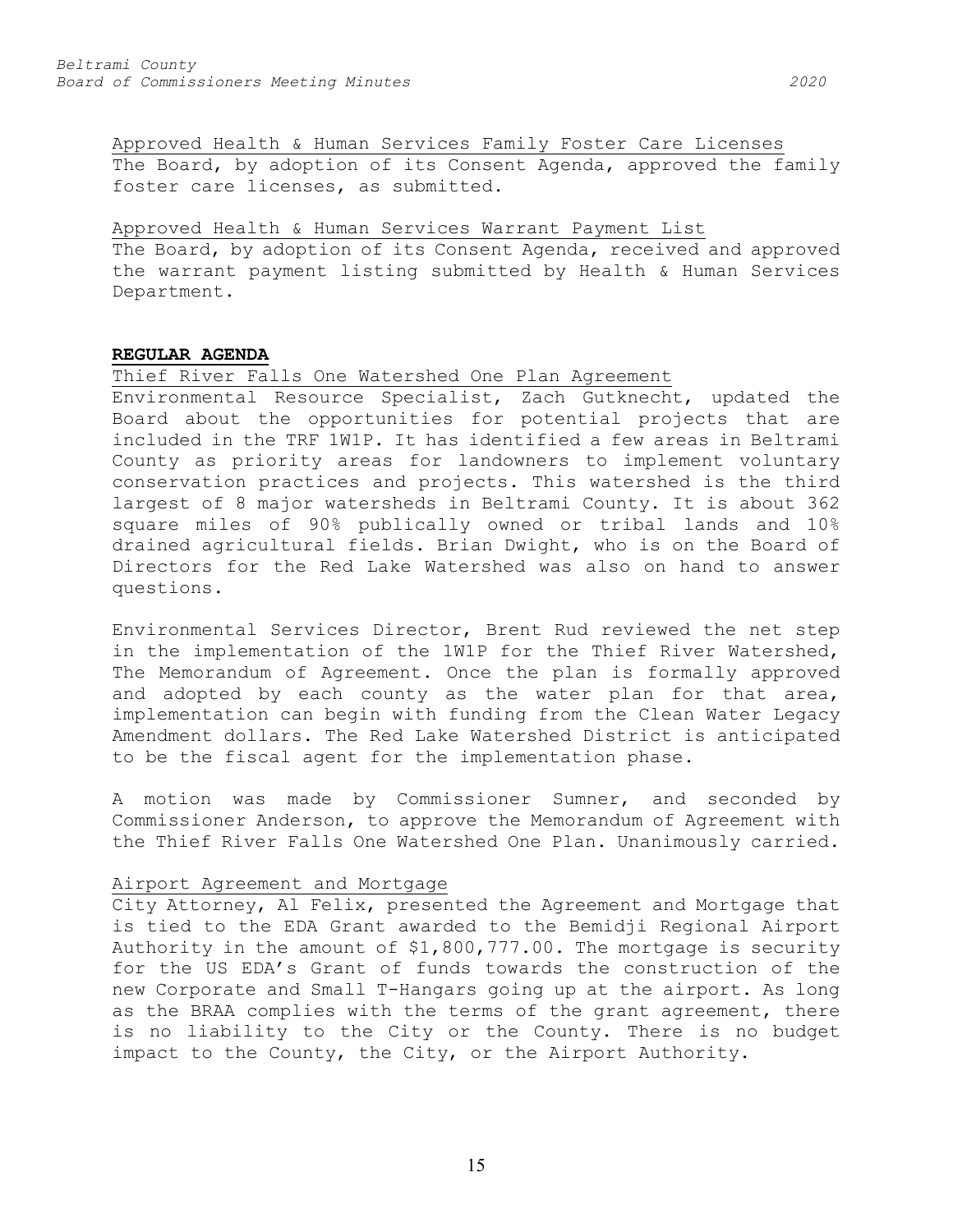A motion was made by Commissioner Lucachick, and seconded by Commissioner Sumner, to approve the Airport Agreement and Mortgage tied to the EDA Grant to the BRAA in the amount of \$1,800,777. Unanimously carried.

### **COMMISSIONERS' BUSINESS**

Legislative/Lobbying Issues None.

Commissioners' Reports

- Commissioner Anderson reported on PrimeWest activities.
- Commissioner Gaasvig updated the board on various committees.
- Commissioner Sumner had several questions to staff and fellow Board members.
	- o What is the state of the County financially, are we "going bankrupt" as he has heard?
	- o How do we address concerns citizens are bringing forward?
	- o Would like to see further discussion on the refugee issue
		- Who are "our people"?

Review Upcoming Meeting Schedule

Next regular meeting of the County Board will be February 18, 2020, in the Board Room of the County Administration Building.

### **MEETING ADJOURNMENT**

A motion to adjourn the Board meeting at 5:43 p.m. was made by Commissioner Sumner, seconded by Commissioner Lucachick, and unanimously carried.

> \_\_\_\_\_\_\_\_\_\_\_\_\_\_\_\_\_\_\_\_\_\_\_\_\_\_\_\_\_\_\_\_\_ Craig Gaasvig, Chair

\_\_\_\_\_\_\_\_\_\_\_\_\_\_\_\_\_\_\_\_\_\_\_\_\_\_\_\_\_\_\_\_\_ Kay Mack, County Administrator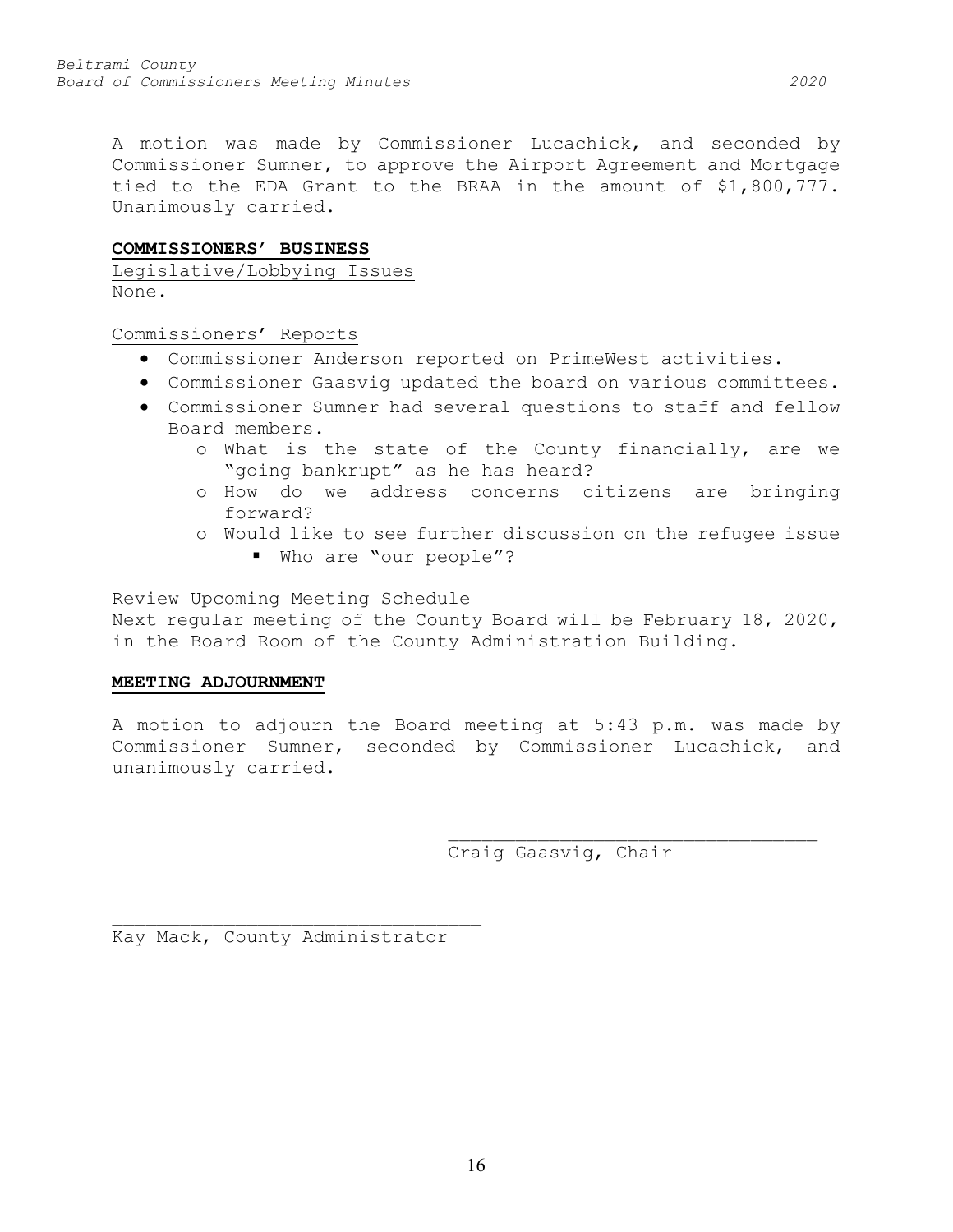# **TRANSCRIPT OF THE PROCEEDINGS OF THE BELTRAMI COUNTY BOARD OF COMMISSIONERS February 18, 2020**

The Beltrami County Board of Commissioners met in regular session on February 18, 2020, at the County Board Room, County Administration Building, Bemidji, Minnesota.

## **CALL TO ORDER, ROLL CALL AND PLEDGE OF ALLEGIANCE**

Chair Craig Gaasvig called the meeting to order at 5:00 p.m. Commissioners Richard Anderson, Jim Lucachick, and Reed Olson were present. Commissioner Tim Sumner was absent.

### **GENERAL COMMENTS – BOARD CHAIR**

None.

### **CITIZENS ADDRESSING THE BOARD**

Comments from several County Residents:

- Rita Champlain corrected her comment from a previous board meeting where she indicated that the board could not conduct business in an inconsistent manner. She has since learned that there is no rule or restraint on how the board conducts its meeting unless it is regulated by rules to conduct a public hearing. With this freedom, comes the responsibility to be transparent and meaningful; be informed and have open discussion (ie; review and discuss their earlier vote regarding refugees in Beltrami County.)
- Janet Moen brought forth information from a meeting of an organization called Taking Action to Support Racial Action and Equality held shortly after the County Board meeting and vote regarding refugees in Beltrami County. About 40 citizens were in attendance and Ms. Moen quoted many of their comments on the issue.
- Dennis Slunt also commented on the refugee issue from several meetings back; and the lack of order and control at the meeting. He was dissatisfied with the way the Board handled the situation and would like to see them re-open the conversation and listen to citizen, get educated and explain their reasons for voting how they did.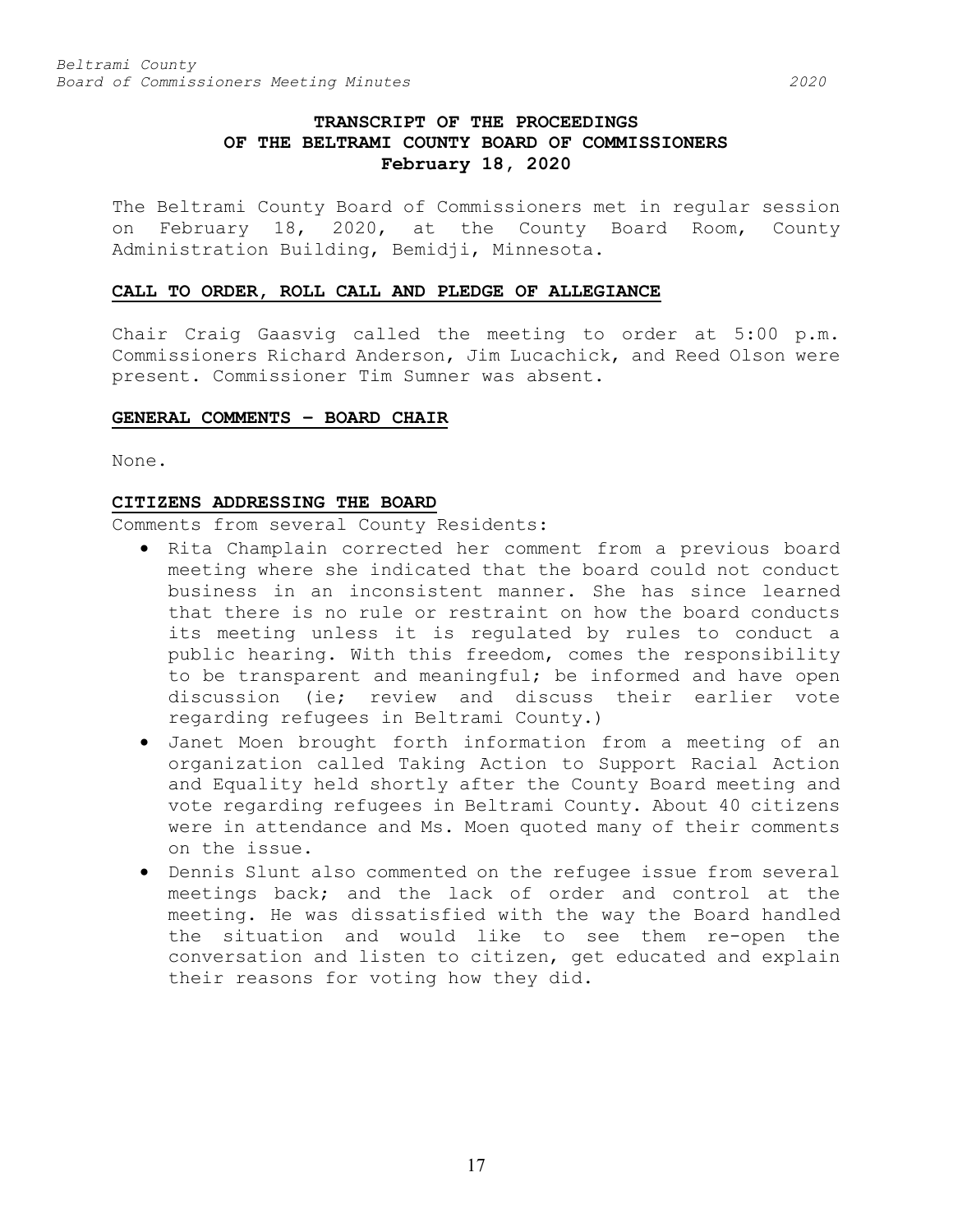#### **APPROVAL OF AGENDA**

No additions or corrections were made to the agendas.

#### **GENERAL BUSINESS**

#### Approved Agenda and Amendments

A motion to approve the Agenda and Amendments was made by Commissioner Olson, seconded by Commissioner Anderson, and unanimously carried.

#### Approved Consent Agenda

A motion to approve the Consent Agenda was made by Commissioner Olson, seconded by Commissioner Lucachick, and unanimously carried.

#### **CONSENT ITEMS**

#### Approved Minutes

The Board, by adoption of its Consent Agenda, approved the Minutes of the Board of Commissioners Work Meeting held February 4, 2020, and the Minutes of the Board of Commissioners Regular Meeting held February 4, 2020, as submitted.

#### Approved Auditor/Treasurer Warrant Payment Listing

The Board, by adoption of its Consent Agenda, received and approved the warrant payment listing submitted by the Auditor/Treasurer's Office.

#### Approved Payment of Auditor/Treasurer Bills

The Board, by adoption of its Consent Agenda, approved payment of Auditor/Treasurer bills, as submitted.

#### Approved Letter of Support for City of Blackduck

The Board, by adoption of its Consent Agenda, approved a letter of support to the USDA for the City of Blackduck in obtaining a USDA Rural Development Grant for the purpose or purchasing of public works equipment.

#### Approved SWCD JPB Lease Agreement

The Board, by adoption of its Consent Agenda, approved a threeyear lease renewal to the SWCD Joint Powers Board (JPB), for office space in the County Administration Building, at a rate of \$8,000 for two years and \$8,500 for year three (through 12/31/2022).

#### Approved Letter of Support for Restore House, LLC

The Board, by adoption of its Consent Agenda, approved a letter of support to the Department of Human Services for Restore House,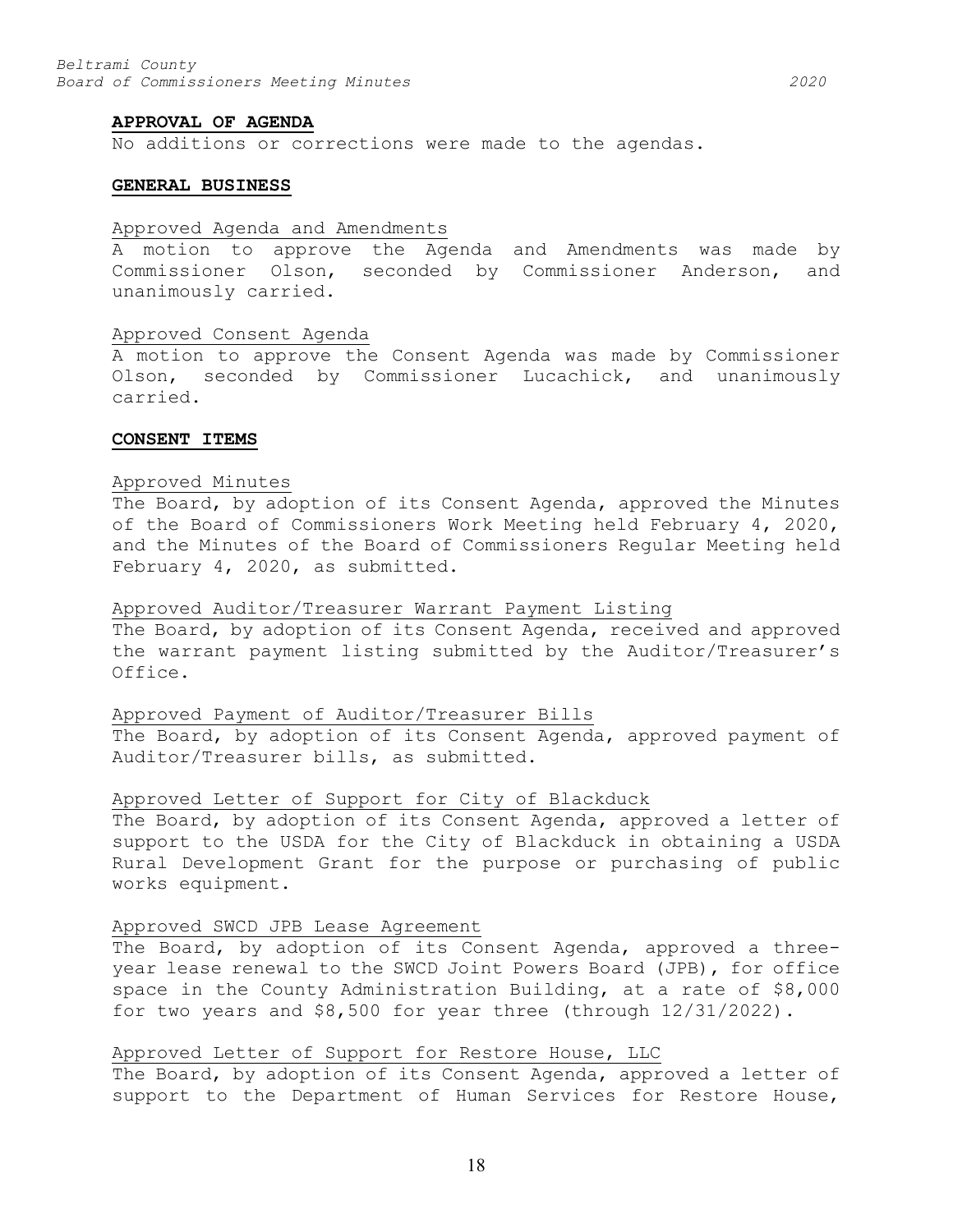LLC, residential treatment center to obtain a new license as a privately owned business.

#### Approved Final Pay Voucher for SAP 004-636-012

The Board, by adoption of its Consent Agenda, approved the Final Pay Voucher for SAP 004-636-012 – Main Street Kelliher, to Reierson Construction, in the amount of \$36,253.35, as submitted.

#### Approved Revised Highway Dept Drug and Alcohol Policy

The Board, by adoption of its Consent Agenda, approved the revised Highway Department Drug and Alcohol Policy, as submitted.

## Approved Highway Dept Easement for Road Improvements

The Board, by adoption of its Consent Agenda, approved the easement request by the Beltrami County Highway Department for a permanent easement across tax-forfeited land for highway purposes as a part of project 004-657-002, located along Sumac Road NE, as submitted.

#### Approved Resolution to Add Deputy to PERA Police and Fire Plan

The Board, by adoption of its Consent Agenda, approved the Resolution to add Deputy Nicholas Lorsbach to the PERA Police and Fire Plan:

BE IT RESOLVED the policy of the State of Minnesota as declared in Minnesota Statutes 353.63 is to give special consideration to employees who perform hazardous work and devote their time and skills to protecting the property and personal safety of others; and

BE IT RESOLVED Minnesota Statutes Section 353.64 permits governmental subdivisions to request coverage in the Public Employees Police and Fire plan for eligible employees of police or sheriff departments whose position duties meet the requirements stated therein and listed below.

BE IT FURTHER RESOLVED that the Beltrami County Sheriff's Office, of Beltrami County hereby declares that the position, Permanent-Part time Deputy Sheriff, currently held by **Nicholas Lorsbach**, meets all of the following Police and Fire Plan membership requirements:

1. Said position requires a license by the Minnesota peace officer standards and training board under sections 626.84 to 626.863 and this employee is so licensed;

2. Said position's primary (over 50%) duty is to enforce the general criminal laws of the state;

3. Said position charges this employee with the prevention and detection of crime;

4. Said position gives this employee the full power of arrest, and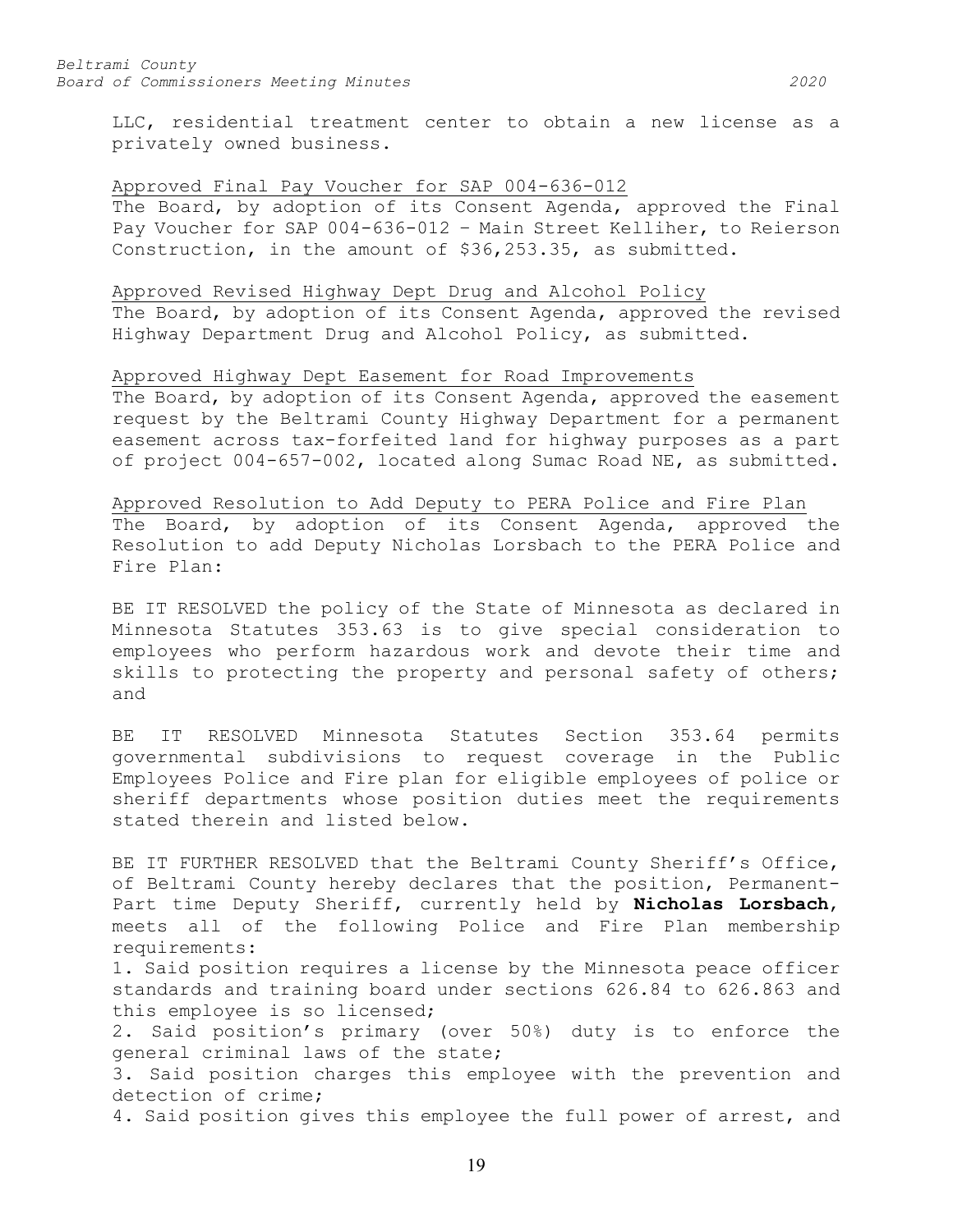5. Said position is assigned to a designated police or sheriff's department.

BE IT FURTHER RESOLVED that this governing body hereby requests that the named employee be accepted as a member of the Public Employees Police and Fire Plan effective the date of this employee's initial Police and Fire Plan salary deduction by the governmental subdivision.

NOW, THEREFORE, BE IT RESOLVED that County Board Chair, Craig Gaasvig, and County Administrator Kay Mack, or their successors, are hereby authorized to execute such agreements and amendments thereto, as are necessary to implement the project(s).

Approved Child Support Program Interagency Cooperative Agreement The Board, by adoption of its Consent Agenda, approved the twoyear (2020-21) cooperative agreement between the Department of Human Services, Beltrami County Health & Human Services, Beltrami County Attorney's Office and Sheriff's Office, to provide support needed to carry out all responsibilities of the county child support program.

Approved Health & Human Services Family Child Care Licenses The Board, by adoption of its Consent Agenda, approved the family child care licenses, as submitted.

Approved Health & Human Services Warrant Payment List The Board, by adoption of its Consent Agenda, received and approved the warrant payment listing submitted by Health & Human Services Department.

#### **REGULAR AGENDA**

Ratification of Union Contract Human Resources Director, Linda Tran, presented the AFSCME Health & Human Services union agreement for 2020-2022 for Board approval.

The three-year contract calls for the following cost of living increases: 2020-1%, 2021-2.5%, 2022-3%. As well as adopting the new 10 step pay scale; flex dollar contribution increase of \$50/year; and a few other unique language changes.

A motion was made by Commissioner Anderson, and seconded by Commissioner Olson, to approve and ratify the AFSCME Health & Human Services Union Contract for 2020 through 2022. Unanimously carried.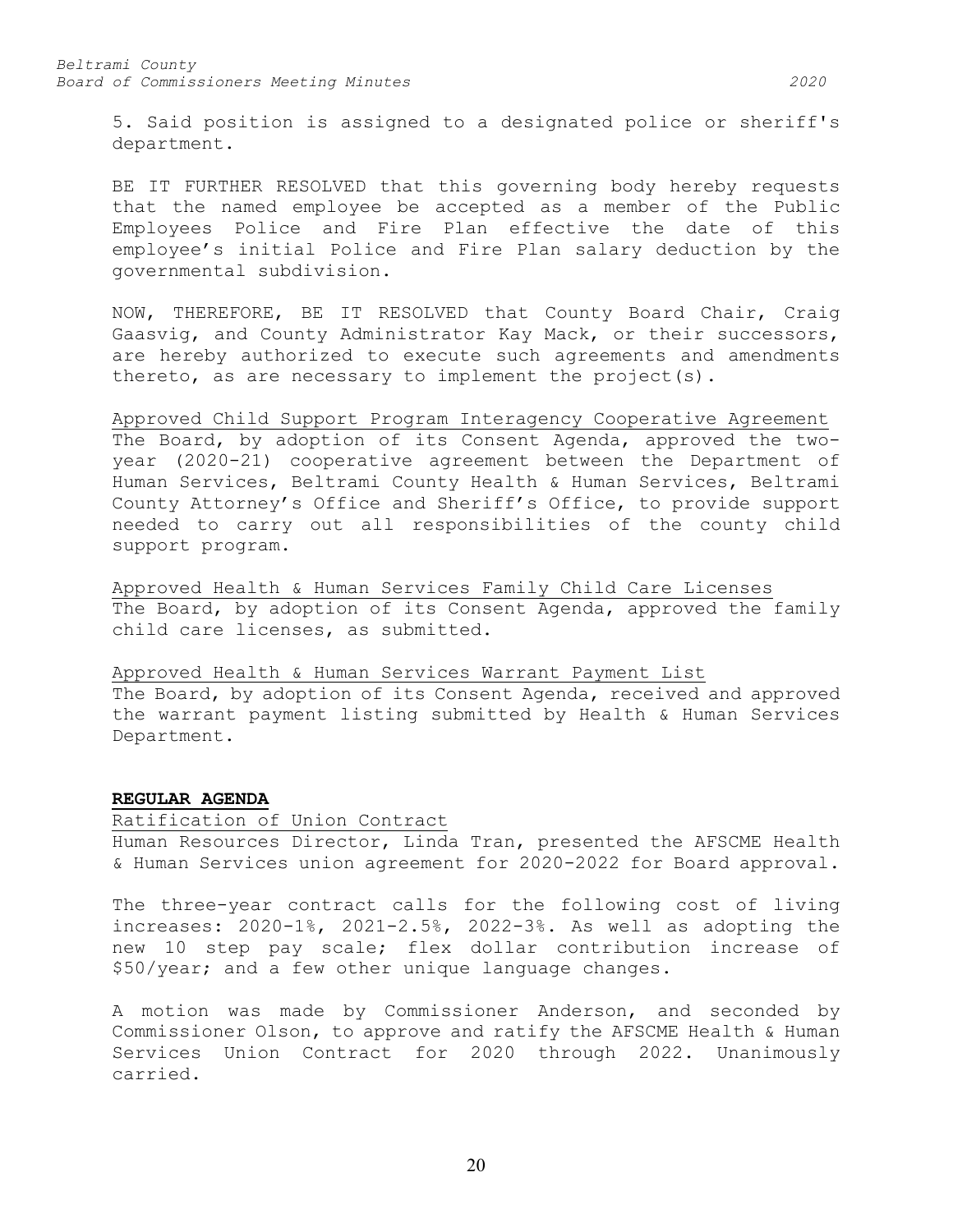## **COMMISSIONERS' BUSINESS**

### Legislative/Lobbying Issues

• Commissioner Olson will be attending AMC Legislative Day

## Commissioners' Reports

- Commissioner Gaasvig updated on several committee assignments
- Commissioner Anderson updated on several committee assignments
- Commissioner Olson reported on his recent trip to Washington DC as a part of his Humphrey Institute Fellowship.

### Review Upcoming Meeting Schedule

Next regular meeting of the County Board will be March 3, 2020, in the Board Room of the County Administration Building.

#### **MEETING ADJOURNMENT**

A motion to adjourn the Board meeting at 5:20 p.m. was made by Commissioner Lucachick, seconded by Commissioner Olson, and unanimously carried.

Craig Gaasvig, Chair

\_\_\_\_\_\_\_\_\_\_\_\_\_\_\_\_\_\_\_\_\_\_\_\_\_\_\_\_\_\_\_\_\_

\_\_\_\_\_\_\_\_\_\_\_\_\_\_\_\_\_\_\_\_\_\_\_\_\_\_\_\_\_\_\_\_\_ Kay Mack, County Administrator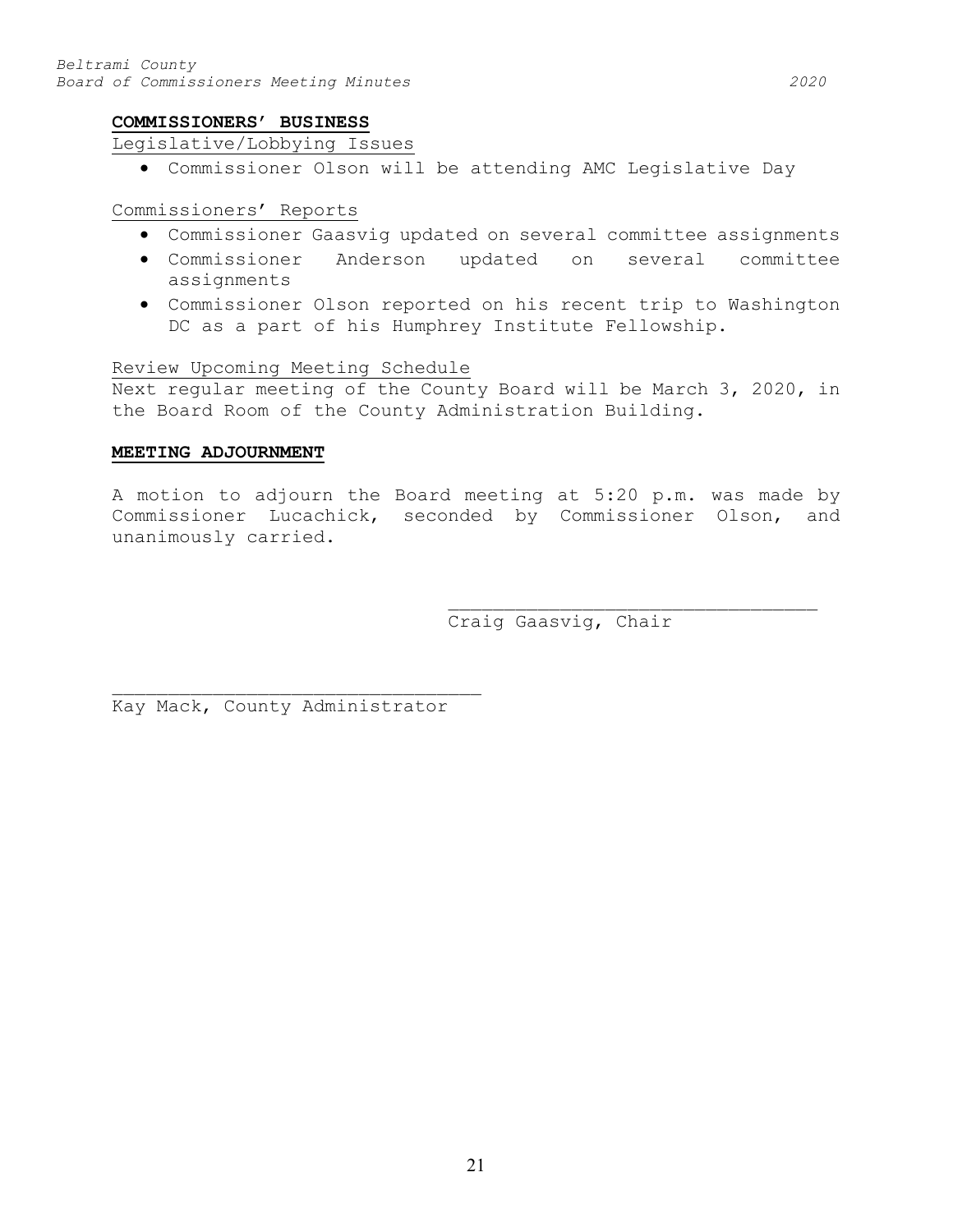# **TRANSCRIPT OF THE PROCEEDINGS OF THE BELTRAMI COUNTY BOARD OF COMMISSIONERS March 3, 2020**

The Beltrami County Board of Commissioners met in regular session on March 3, 2020, at the County Board Room, County Administration Building, Bemidji, Minnesota.

### **CALL TO ORDER, ROLL CALL AND PLEDGE OF ALLEGIANCE**

Chair Craig Gaasvig called the meeting to order at 5:00 p.m. Commissioners Richard Anderson, Jim Lucachick, Tim Sumner and Reed Olson were present.

### **GENERAL COMMENTS – BOARD CHAIR**

Board Meeting must be conclude by 6:00 pm due to the Presidential Primary Election.

#### **CITIZENS ADDRESSING THE BOARD**

- Jean Christensen, on behalf of a citizen group addressed the Board with concerns about the legitimate roll of a County Commissioner. Ms Christensen submitted a petition with 117 names stating citizen concern about the duties of a County Commissioner serving the public in a role designed to be nonpartisan; engaging in the practice of raising divisive issues representing a particular political view; the possible spread of misinformation and non relevant legitimate county business that is not serving our community. Urging Commissioners to focus on taxpayer-funded efforts.
- Ernest Upguard voiced concerns and fears for personal and public safety around the potential 2nd Amendment issue being debated at the legislature.
- Curtis Hunt suggested that the County Board conduct public forums on important issues to gather citizen input and develop a system for community discussion on relevant topics.
- Kara Brea stated that citizens need a chance to provide input to their County Commissioners.
- Kara Harthorn answered the question as to why citizens were speaking to the 2<sup>nd</sup> Amendment at this time; that it was in response to the lack of opportunity to talk about a prior issue when it was an Agenda Item

#### **APPROVAL OF AGENDA**

No additions or corrections were made to the agendas.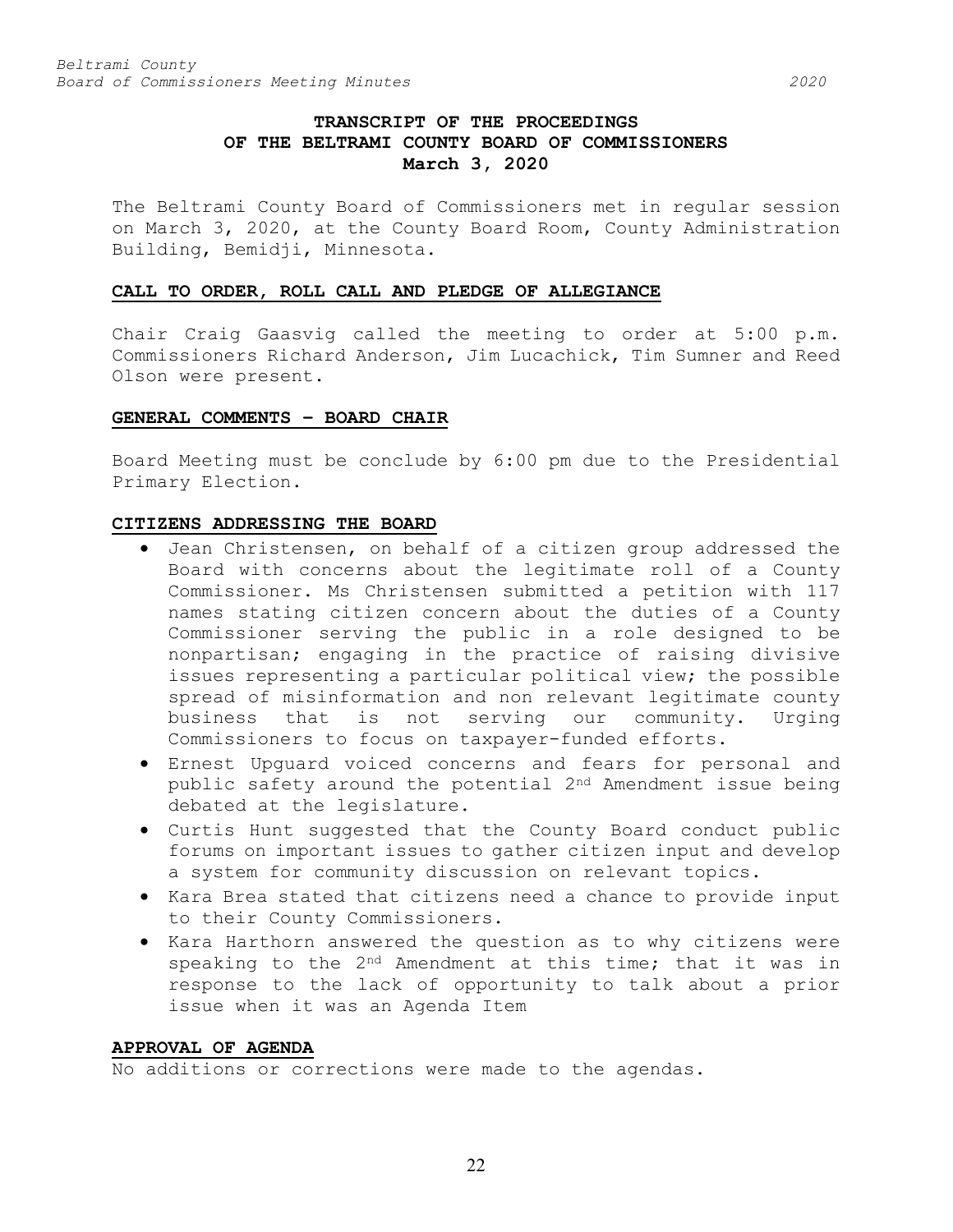#### **GENERAL BUSINESS**

### Approved Agenda and Amendments

A motion to approve the Agenda and Amendments was made by Commissioner Olson, seconded by Commissioner Anderson, and unanimously carried.

#### Approved Consent Agenda

A motion to approve the Consent Agenda was made by Commissioner Olson, seconded by Commissioner Lucachick, and unanimously carried.

#### **CONSENT ITEMS**

#### Approved Minutes

The Board, by adoption of its Consent Agenda, approved the Minutes of the Board of Commissioners Work Meeting held February 18, 2020, and the Minutes of the Board of Commissioners Regular Meeting held February 18, 2020, as submitted.

#### Approved Auditor/Treasurer Warrant Payment Listing

The Board, by adoption of its Consent Agenda, received and approved the warrant payment listing submitted by the Auditor/Treasurer's Office.

#### Approved Payment of Auditor/Treasurer Bills

The Board, by adoption of its Consent Agenda, approved payment of Auditor/Treasurer bills, as submitted.

### Approved New Owner Off Sale 3.2 License

The Board, by adoption of its Consent Agenda, approved the Application for Off Sale 3.2 Liquor License for the new owners of 2 West Express, to be licensed as My Store – Solway, as submitted and approved by the County Sheriff and County Attorney.

#### Approved Land Sale Resolution

The Board, by adoption of its Consent Agenda, approved the Land Sale Resolution to accept parcel re-appraisals and set land sale date:

**WHEREAS**, Chapter 282.01 to 282.12, Minnesota Statutes 1941, as amended, provides for the classification and sale of such lands forfeited to the State for delinquent taxes, and whereas such classification has been made by the County Board and the classification and sale have been reviewed by the Town Board of the town or by the governing body of the municipality in which they lie in so far as the lands located within said town or municipality are concerned; and,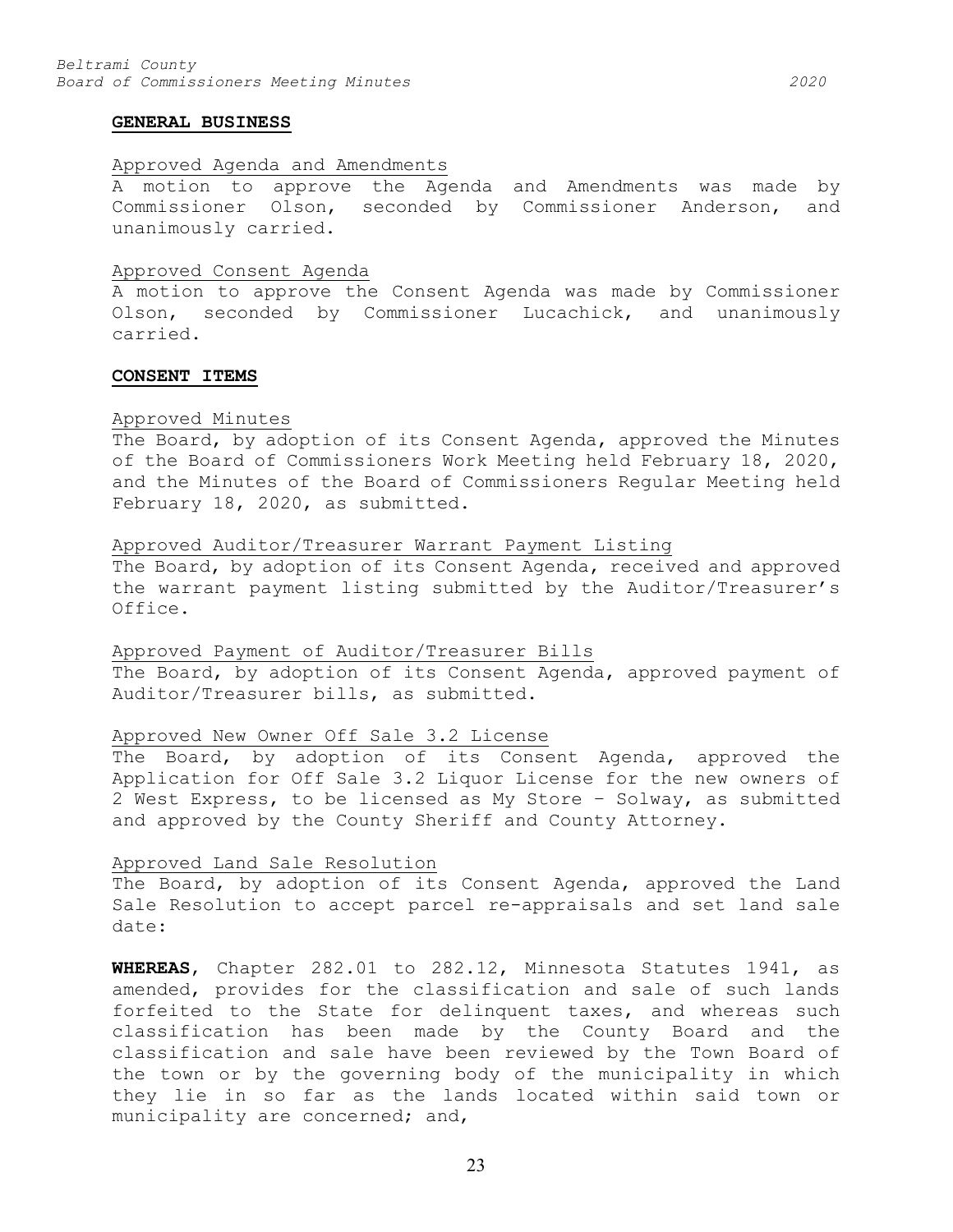**WHEREAS**, The County Board will provide appraisal of such lands as provided by law, and a list of such lands will be filed with the County Auditor for the purpose of offering such lands for sale at not less than their appraised value; and,

**WHEREAS**, All parcels have been reviewed by the Beltrami County Board of Commissioners and classified as non-conservation lands as provided for in Minnesota Statutes 282.01; **WHEREAS,** Said parcels have been reviewed for sale by the Minnesota Department of Natural Resources and,

**WHEREAS**, All the parcels have been offered and not sold at previous land sales, and have now been re-appraised, and

**WHEREAS**, The County Board is by law designated with authority to provide for the sale of such lands on terms and whereas the County Board has considered the advisability of selling on terms and has considered the accessibility of such lands, their proximity to existing public improvements and the effect of their sale and occupancy on the public burdens; and,

**NOW, THEREFORE, BE IT RESOLVED**, Those parcels shall be sold on the following terms, to-wit: That all sales shall be paid in full in cash by 4:30 pm on Wednesday April 29, 2020. Parcels with a bid up value of \$25,000 or greater shall be sold on the following terms, to-wit: submission of 1% of the final sale amount as a bid guarantee by 4:30 pm on Wednesday April 29, 2020 and, that all sales shall be paid in full in cash by 4:30 pm on May 26, 2020. Special assessments and the appraised price of any standing timber or timber products must be paid for in cash at the time of the sale; and in the case any parcel of land bearing standing timber or timber products is sold at auction for more than the appraised value, the amount bid in excess of the appraised value shall be allocated between the land and the timber in proportion to the respective original appraised values thereof.

**BE IT FURTHER RESOLVED**, That all purchasers of land shall pay 3 percent surcharge of the total sale price to be paid into the state assurance account as provided by Chapter 383, Laws of 1969, a state deed fee of \$25.00, a deed filing fee of \$46.00, and a state deed tax equal to the greater of \$1.65 or 0.33% of the basic sale price.

**BE IT FURTHER RESOLVED**, That where any lands herein offered for sale do not adjoin or are not located on a suitable legally established and maintained public highway or road, the township wherein said lands may be located, nor any other municipality shall not for a period of five years be obligated to the establishment, construction or additional maintenance of any public roads or the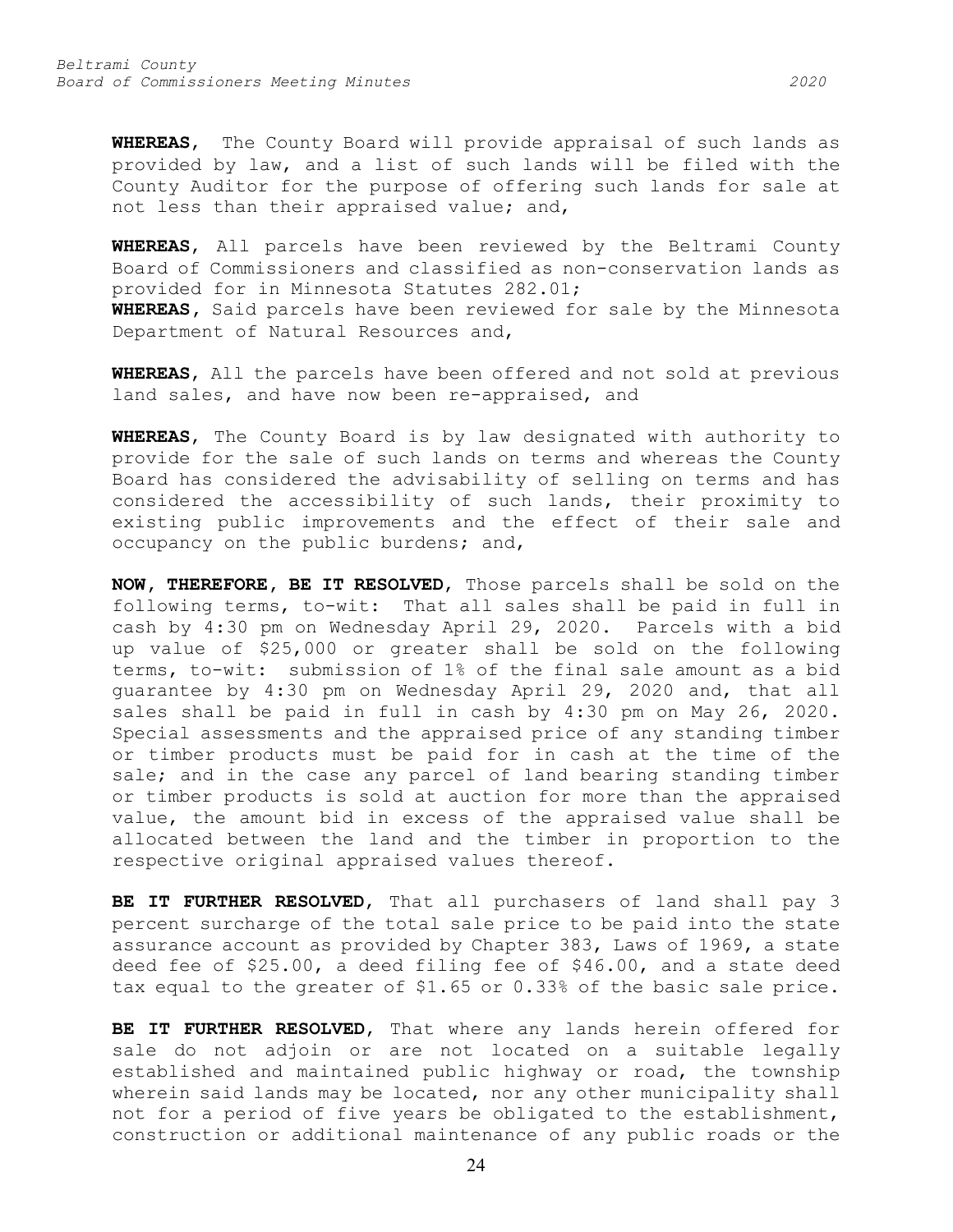*Beltrami County Board of Commissioners Meeting Minutes 2020*

expenditure of any public funds for the benefit of the owner or occupant of any lands herein purchased by reason of the ownership or occupancy of any of this land; provided further, that nothing herein shall be construed to create any obligation, directly or indirectly, on the part of any municipality for the expenditure of any money for the benefit of said parcel after the expiration of said five-year period. Responsibility for determining boundary lines of parcels purchased rests with the purchaser.

**BE IT FURTHER RESOLVED**, That the right is reserved in the interest of the public to withdraw from sale, any parcel, at any time prior to its sale.

**BE IT FURTHER RESOLVED**, That all lands sold hereunder are sold subject to any ordinances adopted by the County Board, and all lands are sold subject to railroad and highway easements, power and pipeline easements, and subject to all flowage rights, and

**BE IT FURTHER RESOLVED**, That a notice of sale of such lands to be given by publication in the official newspaper of the County, as provided by law, that the County Auditor of Beltrami County offer such parcels of land for sale in the order in which they appear in said notice of sale and that such sales to be to the highest bidder, but not for less than the appraised value and that such sale of ten parcels shall be held at a public oral auction on **April 24, 2020 at 10:00 a.m.** in the Beltrami County Board Room, 701 Minnesota Avenue, Bemidji MN 56601.

| April 24, 2020 Public Oral Auction at 10:00 a.m. |                                                                           |                       |                                                          |                                                                                                                                              |  |  |  |  |
|--------------------------------------------------|---------------------------------------------------------------------------|-----------------------|----------------------------------------------------------|----------------------------------------------------------------------------------------------------------------------------------------------|--|--|--|--|
| Parcel #                                         | <b>Legal Description</b>                                                  | Twp, Comments         | <b>Appraised Value</b>                                   | <b>Radon Statement</b>                                                                                                                       |  |  |  |  |
| 31.02332.00                                      | Lot-002 Block-002 NORTH GARDENS                                           | Northern Township     | Before assessments:<br>\$667.79                          | Has radon testing occurred on<br>the property?<br>Beltrami County is not aware                                                               |  |  |  |  |
| House                                            | Sec<br>Twp Rng<br>11<br>147<br>- 33                                       | Forfeited: 06-22-2018 | Est. Market Value:<br>\$22,500.00                        | of any radon testing<br>conducted on this property.<br>Radon records available? No                                                           |  |  |  |  |
|                                                  |                                                                           | Deeded acres: 2.51    | After assessments: \$0<br>Min. Bid Price:<br>\$11,000.00 | <b>Radon concentration levels:</b><br>Unknown<br>Is a radon mitigation system<br>in place on the property? No                                |  |  |  |  |
| 34.00097.00                                      | THE EAST HALF OF THE SOUTHWEST<br><b>QUARTER OF THE SOUTHWEST QUARTER</b> | Port Hope Township    | Before assessments:<br>\$699.00                          | Has radon testing occurred on<br>the property?<br>Beltrami County is not aware                                                               |  |  |  |  |
| House &<br><b>Outbuildings</b>                   | OF THE SOUTHWEST QUARTER                                                  | Forfeited: 06-24-2019 | <b>Fst. Market Value:</b><br>\$38,700.00                 | of any radon testing<br>conducted on this property.                                                                                          |  |  |  |  |
|                                                  | Sec<br>Twp Rng<br>148 32<br>10                                            | Deeded acres: 5.52    | After assessments: \$0<br>Min. Bid Price:<br>\$25,000.00 | Radon records available? No<br><b>Radon concentration levels:</b><br>Unknown<br>Is a radon mitigation system<br>in place on the property? No |  |  |  |  |
| 80.01919.00                                      | BAILEY'S RE-SUBDIVISION Lot-003 Block-<br>016 LOTS 3 & 4                  | City of Bemidji       | Before assessments:<br>\$788.02                          | Has radon testing occurred on<br>the property?<br>Beltrami County is not aware                                                               |  |  |  |  |
| <b>House with</b><br><b>Attached &amp;</b>       | Sec Twp Rng                                                               | Forfeited: 06-24-2019 | Est. Market Value:<br>\$53,100.00                        | of any radon testing<br>conducted on this property.                                                                                          |  |  |  |  |
| <b>Detached</b><br>Garage                        | 08<br>146<br>-33                                                          | Map acres: .23        | After assessments: \$0                                   | Radon records available? No<br><b>Radon concentration levels:</b><br>Unknown                                                                 |  |  |  |  |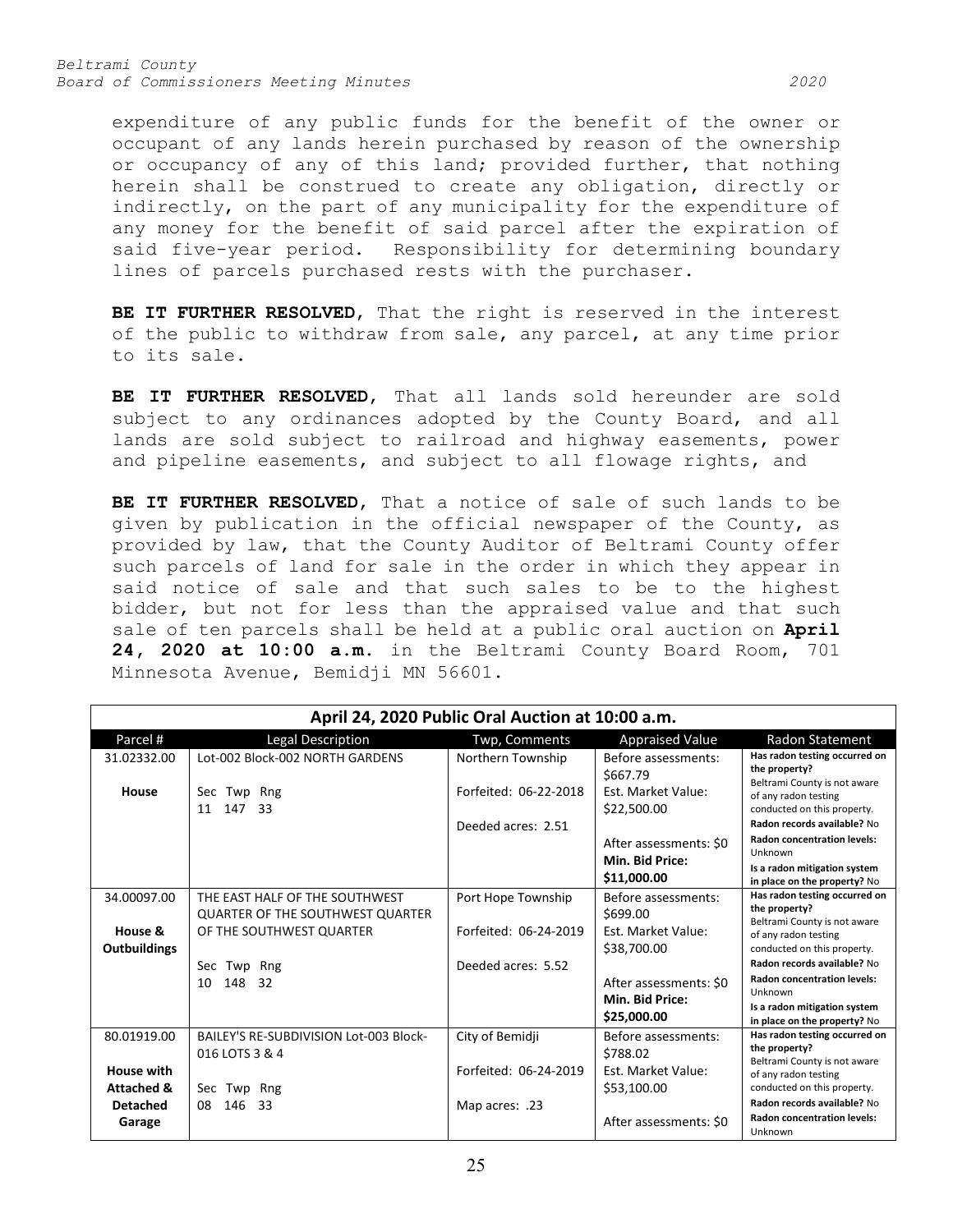|             |                                                                                                                                                                                                                                                                                                                                                                                                                           |                      | Min. Bid Price:<br>\$35,000.00                         | Is a radon mitigation system<br>in place on the property? No   |
|-------------|---------------------------------------------------------------------------------------------------------------------------------------------------------------------------------------------------------------------------------------------------------------------------------------------------------------------------------------------------------------------------------------------------------------------------|----------------------|--------------------------------------------------------|----------------------------------------------------------------|
| Parcel #    | <b>Legal Description</b>                                                                                                                                                                                                                                                                                                                                                                                                  |                      | Twp, Comments                                          | Values                                                         |
| 31.01715.00 | GRIMES ACRES Lot-009 Block-001<br>Sec Twp Rng<br>25 147 33                                                                                                                                                                                                                                                                                                                                                                |                      | Northern Township                                      | Before assessments:<br>\$6,121.53                              |
|             |                                                                                                                                                                                                                                                                                                                                                                                                                           |                      | Forfeited: 06-20-2017<br>Deeded acres: 1.01            | Est. Market Value:<br>\$17,600.00                              |
|             |                                                                                                                                                                                                                                                                                                                                                                                                                           |                      |                                                        | After assessments:<br>\$0.00<br>Min. Bid Price:<br>\$12,000.00 |
| 34.00212.00 | LOT <sub>1</sub><br>Sec Twp Rng<br>21 148 32                                                                                                                                                                                                                                                                                                                                                                              |                      | Port Hope Township<br>Forfeited: 09-16-1936            | Before assmts: \$0.00<br>Est. Market Value:                    |
|             |                                                                                                                                                                                                                                                                                                                                                                                                                           |                      | Calculated acres: .32                                  | \$1,600.00<br>After assmts: \$0.00                             |
|             |                                                                                                                                                                                                                                                                                                                                                                                                                           |                      | Min. Bid Price:<br>\$1,600.00                          |                                                                |
| 34.00301.00 | GOVERNMENT LOT 1 LESS RAILROAD RIGHT-OF-WAY<br>Sec Twp Rng<br>148 32<br>27                                                                                                                                                                                                                                                                                                                                                |                      | Port Hope Township                                     | Before assessments:<br>\$0.00                                  |
|             |                                                                                                                                                                                                                                                                                                                                                                                                                           |                      | Forfeited: 09-15-1955                                  | Est. Market Value:<br>\$1,300.00                               |
|             |                                                                                                                                                                                                                                                                                                                                                                                                                           |                      | Deeded acres: 5.03                                     | After assessments:<br>\$0.00                                   |
|             |                                                                                                                                                                                                                                                                                                                                                                                                                           |                      |                                                        | Min. Bid Price:<br>\$1,300.00                                  |
| 40.00318.02 | THAT PART OF LOT 3 DESCRIBED AS FOLLOWS: COMMENCING AT THE SE CORNER OF<br>SAID LOT 3, THENCE NORTH 89°12'41" WEST ALONG THE SOUTH LINE THEREOF,<br>DISTANCE OF 1861.16 FEET TO THE POINT OF BEGINNING OF THE PARCEL TO BE<br>DESCRIBED, THENCE NORTH 89°12'41" WEST ALONG SAID SOUTH LINE A DISTANCE OF                                                                                                                  |                      | Shotley Township<br>Forfeited: 06-14-2016              | Before assmts: \$63.00<br>Est. Market Value:<br>\$17,000.00    |
|             | 200 FEET, THENCE NORTH 00°20'28" EAST, DISTANCE OF 142.02 FEET MORE OR LESS<br>TO IT'S INTERSECTION WITH THE SHORELINE OF UPPER RED LAKE, THENCE EASTERLY<br>ALONG SAID SHORELINE A DISTANCE OF 200 FEET MORE OR LESS TO IT'S INTERSECTION<br>WITH A LINE THAT BEARS NORTH 00°20'28" EAST FROM THE POINT OF BEGINNING,<br>THENCE SOUTH 00°20'28" WEST, DISTANCE OF 137.78 FEET MORE OR LESS TO THE<br>POINT OF BEGINNING. | Calculated acres: .7 | After assmts: \$0.00<br>Min. Bid Price:<br>\$10,000.00 |                                                                |
|             | Sec Twp Rng<br>13 153 32                                                                                                                                                                                                                                                                                                                                                                                                  |                      |                                                        |                                                                |
| 49.00131.00 | THAT PART OF LOT 1 LESS THE NORTH 30 RODS WHICH LIES EAST OF<br>THE TAMARAC RIVER<br>Sec Twp Rng<br>17 154 30                                                                                                                                                                                                                                                                                                             |                      | Waskish Township                                       | Before assessments:<br>\$0.00                                  |
|             |                                                                                                                                                                                                                                                                                                                                                                                                                           |                      | Forfeited: 06-22-2018                                  | Est. Market Value:<br>\$22,000.00                              |
|             |                                                                                                                                                                                                                                                                                                                                                                                                                           |                      | Deeded acres: 5.17                                     | After assessments:<br>\$0.00<br>Min. Bid Price:                |
| 80.02154.00 | EAST BEMIDJI, DESCRIBED AS FOLLOWS: BEGINNING AT THE SOUTHEAST<br>CORNER OF LOT 8; THENCE NORTH 75 FEET; THENCE WEST 50 FEET; THENCE<br>SOUTH 75 FEET; THENCE EAST 50 FEET TO THE POINT OF BEGINNING,<br>INCLUDING VACATED 20 FEET OF THE ALLEY LYING ADJACENT TO SAID LOT<br>Sec Twp Rng<br>11 146 33                                                                                                                    |                      | City of Bemidji                                        | \$15,000.00<br>Before assessments:                             |
|             |                                                                                                                                                                                                                                                                                                                                                                                                                           |                      | Forfeited: 06-24-2019                                  | \$0.00<br>Est. Market Value:<br>\$1,000.00                     |
|             |                                                                                                                                                                                                                                                                                                                                                                                                                           |                      | Map acres: .12                                         | After assessments:<br>\$0.00                                   |
| 81.00055.00 | *Beltrami County Highway Department will remove the access to this parcel<br>GOVERNMENT LOTS 1 & 2 LYING SOUTH OF THE RAILWAY LESS<br>PLATS OF SECOND ADDITION TO BLACKDUCK & THIRD ADDITION TO<br><b>BLACKDUCK</b>                                                                                                                                                                                                       |                      | City of Blackduck                                      | Min. Bid Price: \$750.00<br>Before assessments:                |
|             |                                                                                                                                                                                                                                                                                                                                                                                                                           |                      | Forfeited: 12-22-1987                                  | \$0.00<br>Est. Market Value:<br>\$14,900.00                    |
|             | Sec Twp Rng<br>149 30<br>18                                                                                                                                                                                                                                                                                                                                                                                               |                      | Map acres: 30.34                                       | After assessments:<br>\$0.00                                   |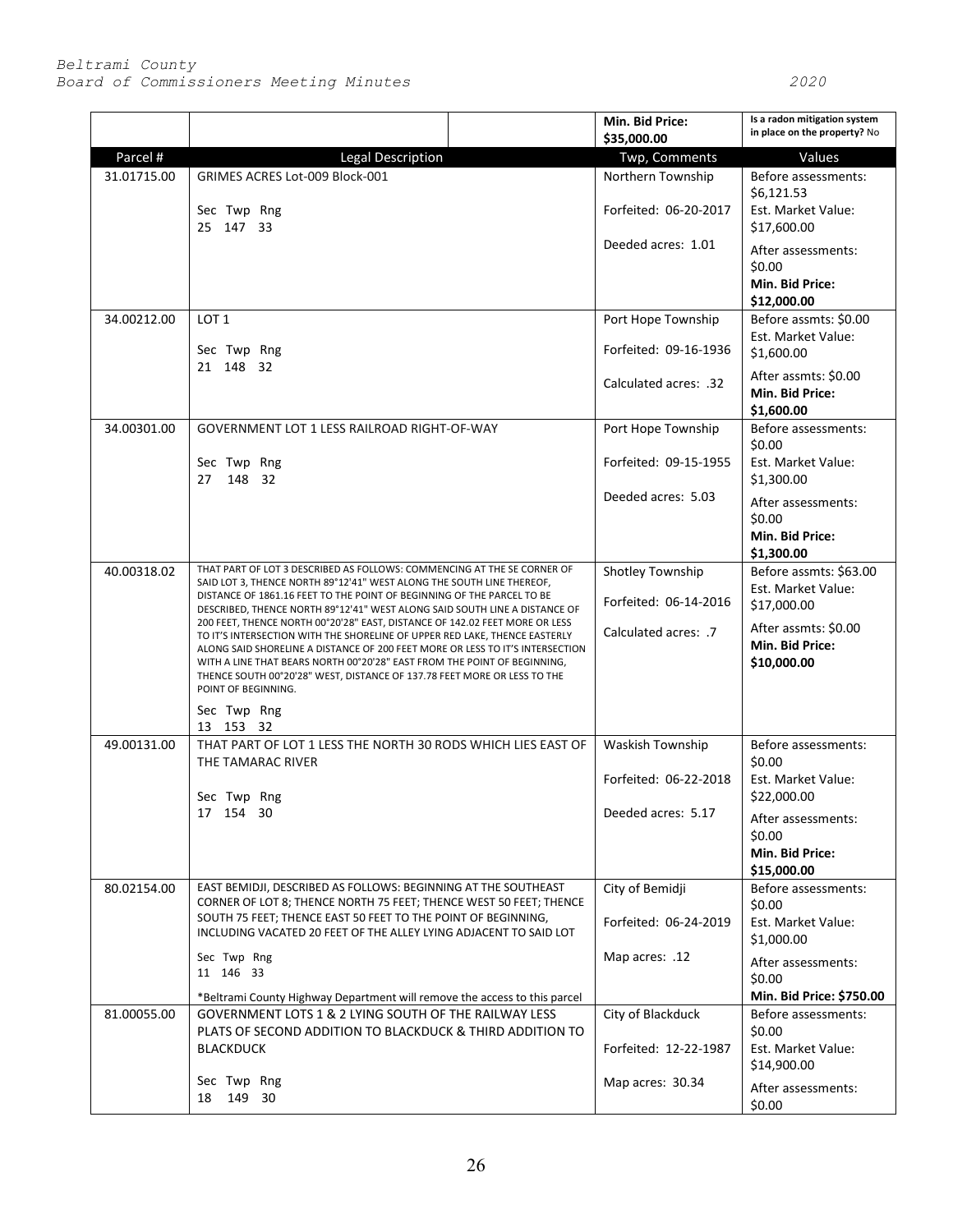|  | Min<br>Βи |
|--|-----------|
|  |           |

### Approved Consumer Scale Agreement

The Board, by adoption of its Consent Agenda, approved the consumer scale agreement with Maverick Wood Products, LLC, as submitted.

### Approved Final Pay Voucher SP 004-609-008

The Board, by adoption of its Consent Agenda, approved the Final Pay Voucher for Project SP 004-609-008 – CSAH 9, to Knife River Materials in the amount of \$138,500.15.

## Approved Solid Waste Petty Cash Balance Increase

The Board, by adoption of its Consent Agenda, approved the petty cash balance increase at the Bemidji Transfer Station from \$100 to \$200.

# Approved the Resolution to Support MN GreenCorps Host Site

The Board, by adoption of its Consent Agenda, approved the MN GreenCorps Host Site application Resolution:

WHEREAS, Beltrami County Solid Waste has applied to host an AmeriCorps member from the Minnesota GreenCorps, a program of the Minnesota Pollution Control Agency (MPCA)for the 2020-2021 program year; and

WHEREAS, if the MPCA selects Beltrami County Solid Waste, the organization is committed to implementing the proposed project as described in the host site application, and in accordance with pre-scoped position description; and

WHEREAS, the MPCA requires that Beltrami County Solid Waste enter into a host site agreement with the MPCA that identifies the terms, conditions, roles and responsibilities;

BE IT RESOLVED THAT Beltrami County Solid Waste hereby agrees to enter into and sign a host site agreement with the MPCA to carry out the member activities specified therein and to comply with all of the terms, conditions, and matching provisions of the host site agreement and authorizes and directs Brian Olson, Solid Waste Division Director to sign the grant agreement on its behalf.

## Approved Jail Food Service Management Agreement Renewal

The Board, by adoption of its Consent Agenda, approved the renewal and amendment to the Food Service Management with Summit Food Services, LLC from June 1, 2020 through May 31, 2021, with a 3.09% increase, as submitted.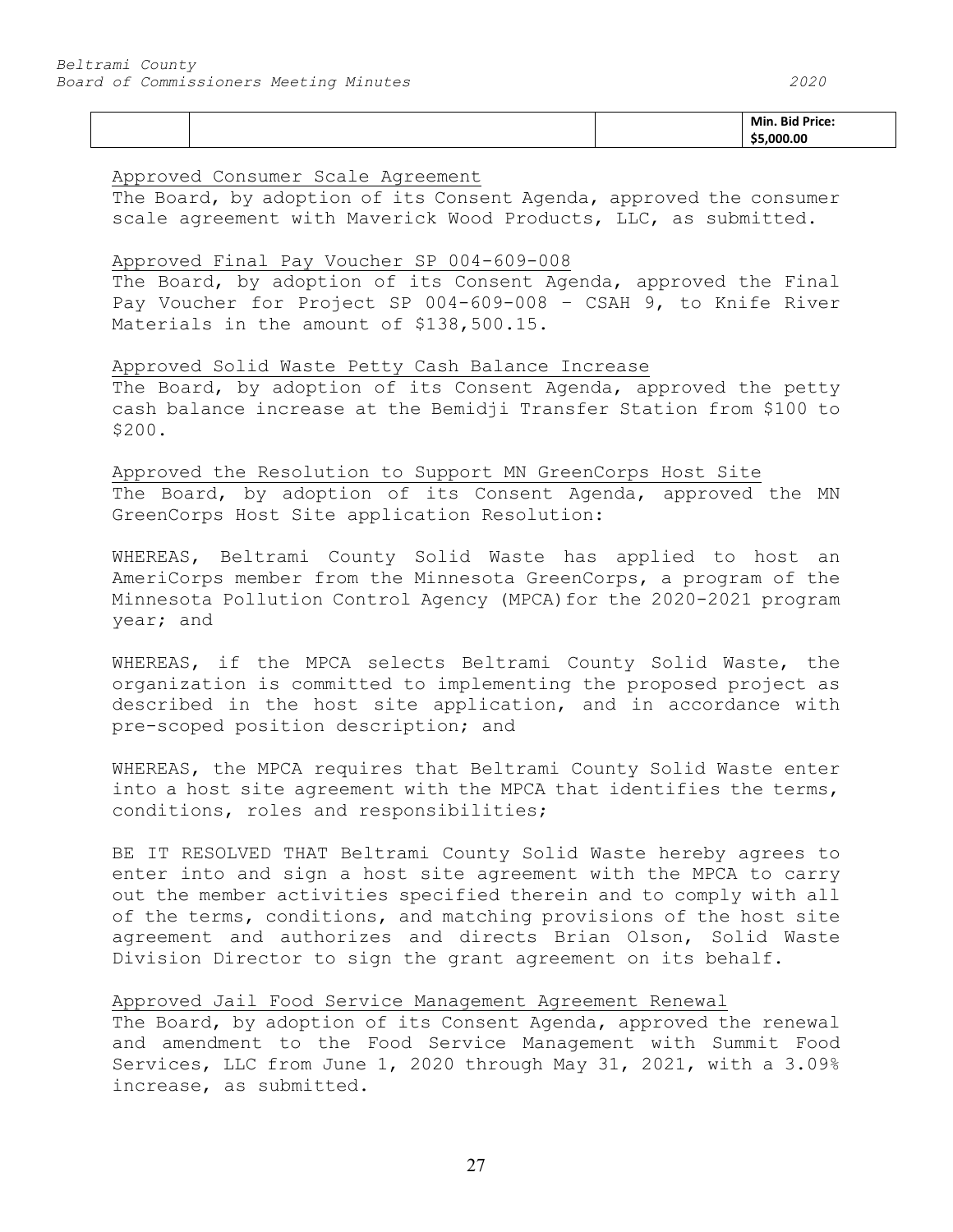Approved Health & Human Services Warrant Payment List

The Board, by adoption of its Consent Agenda, received and approved the warrant payment listing submitted by Health & Human Services Department.

#### **REGULAR AGENDA**

Job Evaluation Rating for Court Security Sergeant Position Human Resources Director, Linda Tran, presented the job evaluation rating for the Court Security Sergeant, moving it from pay grade 9 into pay grade 10, changing the title from CS Deputy Supervisor, to Court Security Sergeant, as reviewed and approved by Bakertilly. This is a non-exempt, LELS union positon.

A motion was made by Commissioner Anderson, and seconded by Commissioner Olson, to approve the job evaluation rating for Court Security Deputy Supervisor to be moved to pay grade 10 and changing the title to Court Security Sergeant. Unanimously carried.

Job Evaluation Rating for Highway Sr. Technician, Engineering Operations Manager and Grygla Maintenance III Positions

Human Resources Director, Linda Tran, present the job evaluation rating for the Sr. Highway Technician to be moved to pay grade 11 (from 10), Engineering Operations Manager to pay grade 14 from 13), and Grygla Highway Maintenance III position to pay grade 7 (from 6).

A motion was made by Commissioner Sumner, and seconded by Commissioner Anderson, to approve the job evaluation rating from Bakertilly for the positions of Sr. Highway Technician to pay grade 11, Engineering Operations Manager to pay grade 14 and Grygla Highway Maintenance III position to pay grade 7. Unanimously carried.

## Ratification of Union Contract

Human Resources Director, Linda Tran, presented for acceptance and ratification, the Teamsters Correctional Sergeant union agreement and authorizes the Board Chair and other appropriate county officials to sign the contract. This contract follows the same agreements already signed by the other unions.

A motion was made by Commissioner Anderson, and seconded by Commissioner Olson, to sign and ratify the 2020-2022 Union Agreement with the Teamsters Correctional Sergeants Union. The three-year contract calls for cost of living increases: 2020-1%, 2021 2.5% and 2022 3%; Adopting a new 10 step pay scale and increase by \$50/year for flex dollar contributions. Unanimously carried.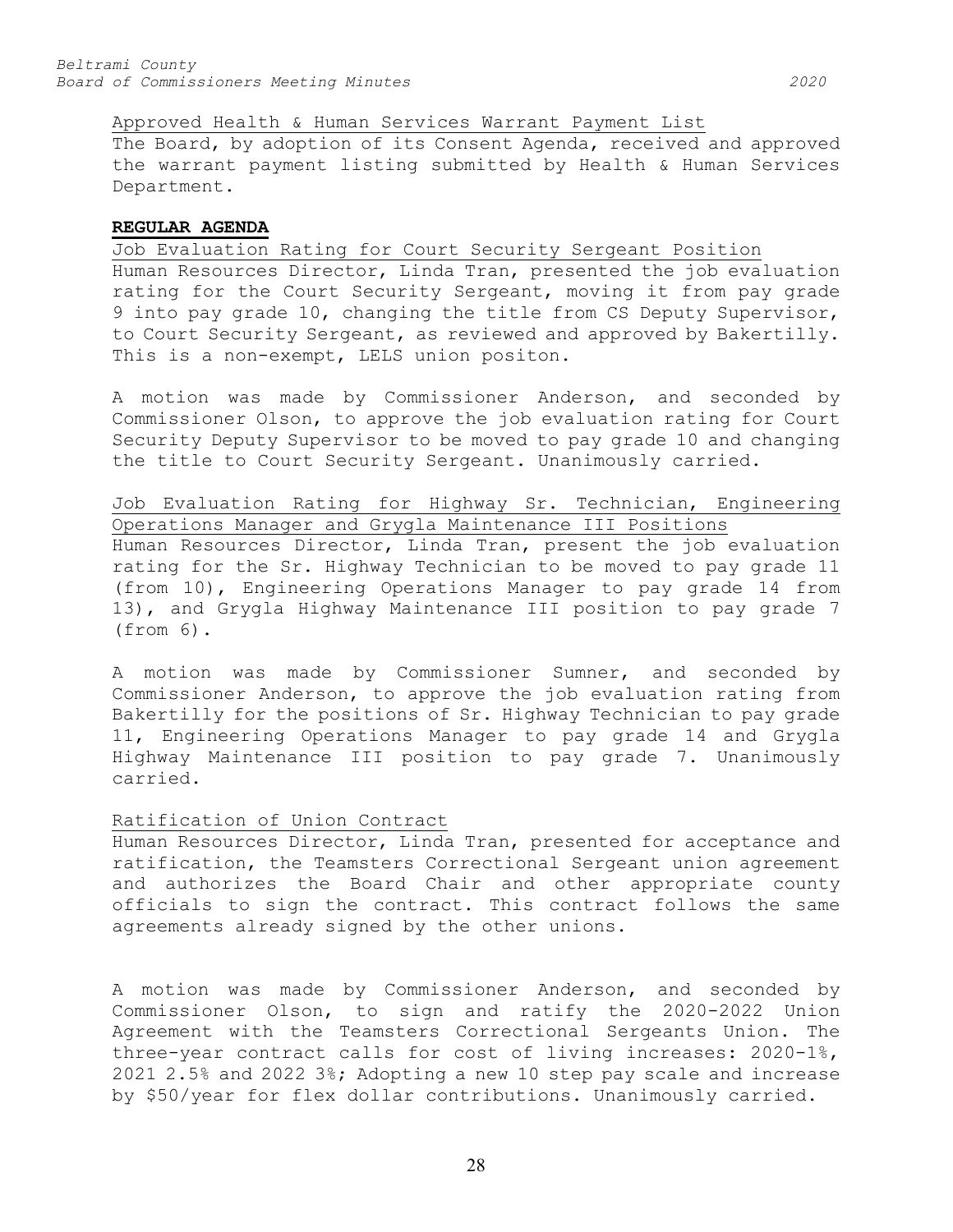#### **COMMISSIONERS' BUSINESS**

#### Legislative/Lobbying Issues

- Commissioner Sumner reported on attending Red Lake Day at the Capital
- Commissioner Olson reported on attending the AMC Legislative Conference and will be attending Homeless Day on the Hill next week.

# Commissioners' Reports

- Commissioner Anderson will be attending the upcoming SHAK meeting. If Commissioners have any issues they want brought forward they should let him know.
- Commissioner Gaasvig updated on several committees.
- Commissioner Olson informed the Board of an upcoming June 18 mental health workshop coming to Bemidji.

# Review Upcoming Meeting Schedule

Next regular meeting of the County Board will be March 17, 2020, in the Board Room of the County Administration Building.

#### **MEETING ADJOURNMENT**

A motion to adjourn the Board meeting at 5:31 p.m. was made by Commissioner Anderson, seconded by Commissioner Sumner, and unanimously carried.

> \_\_\_\_\_\_\_\_\_\_\_\_\_\_\_\_\_\_\_\_\_\_\_\_\_\_\_\_\_\_\_\_\_ Craig Gaasvig, Chair

Kay Mack, County Administrator

\_\_\_\_\_\_\_\_\_\_\_\_\_\_\_\_\_\_\_\_\_\_\_\_\_\_\_\_\_\_\_\_\_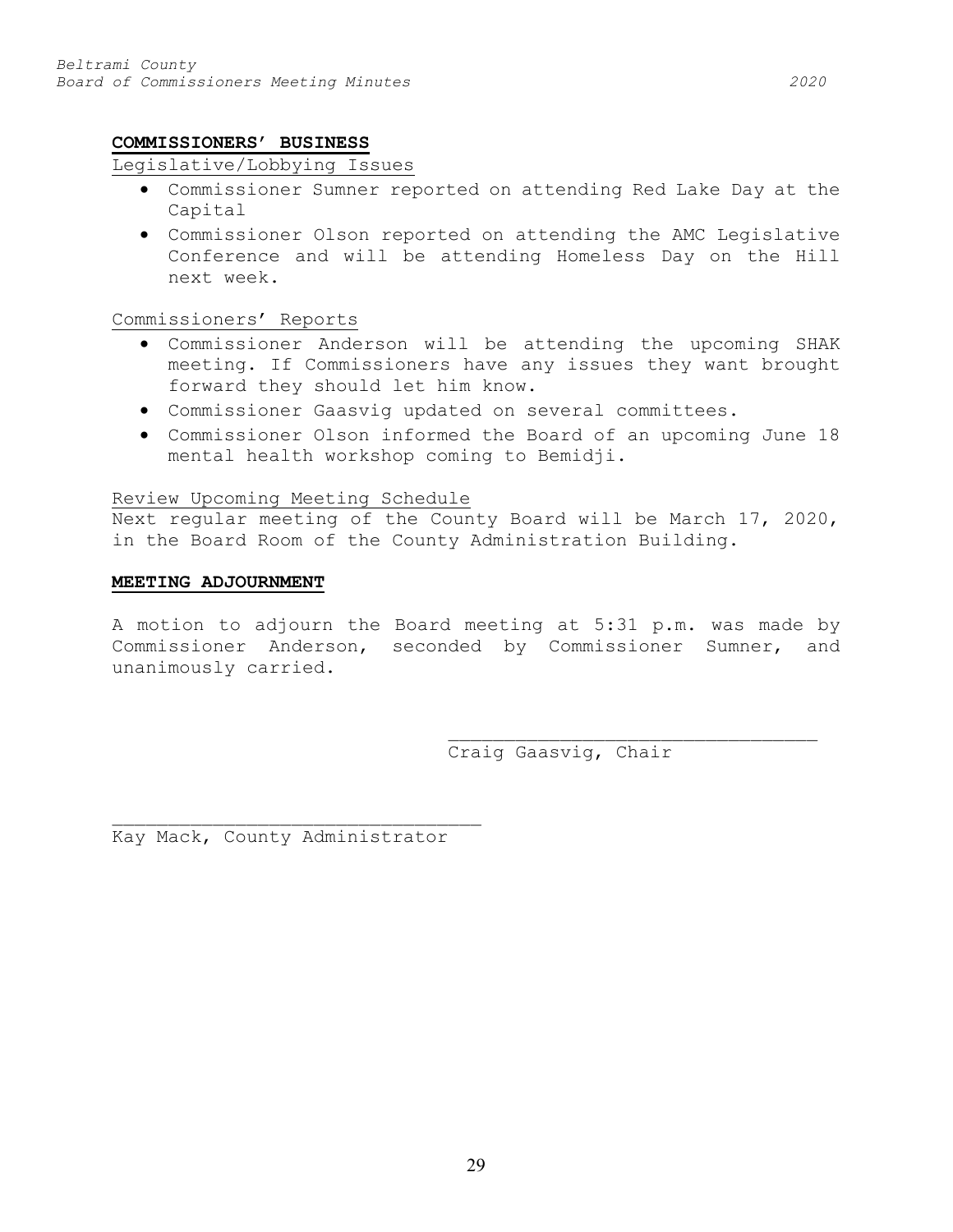# **TRANSCRIPT OF THE PROCEEDINGS OF THE BELTRAMI COUNTY BOARD OF COMMISSIONERS March 17, 2020**

The Beltrami County Board of Commissioners met in regular session on March 17, 2020, at the County Board Room, County Administration Building, Bemidji, Minnesota.

#### **CALL TO ORDER, ROLL CALL AND PLEDGE OF ALLEGIANCE**

Chair Craig Gaasvig called the meeting to order at 5:00 p.m. Commissioners Richard Anderson, Jim Lucachick, Tim Sumner and Reed Olson were present.

#### **GENERAL COMMENTS – BOARD CHAIR**

Commissioner Gaasvig commented on the Corona Virus turmoil and the importance of everyone staying calm and sensible.

#### **CITIZENS ADDRESSING THE BOARD**

None.

#### **APPROVAL OF AGENDA**

The following items were added to the Regular Agenda:

- COVID-19 Update
- Utilization of Paid Leave during a public health emergency
- Adjusted work schedule hours during a public health emergency

### **GENERAL BUSINESS**

### Approved Agenda and Amendments

A motion to approve the Agenda and Amendments was made by Commissioner Olson, seconded by Commissioner Anderson, and unanimously carried.

### Approved Consent Agenda

A motion to approve the Consent Agenda was made by Commissioner Sumner, seconded by Commissioner Lucachick, and unanimously carried.

#### **CONSENT ITEMS**

### Approved Minutes

The Board, by adoption of its Consent Agenda, approved the Minutes of the Board of Commissioners Work Meeting held March 3, 2020, and the Minutes of the Board of Commissioners Regular Meeting held March 3, 2020, as submitted.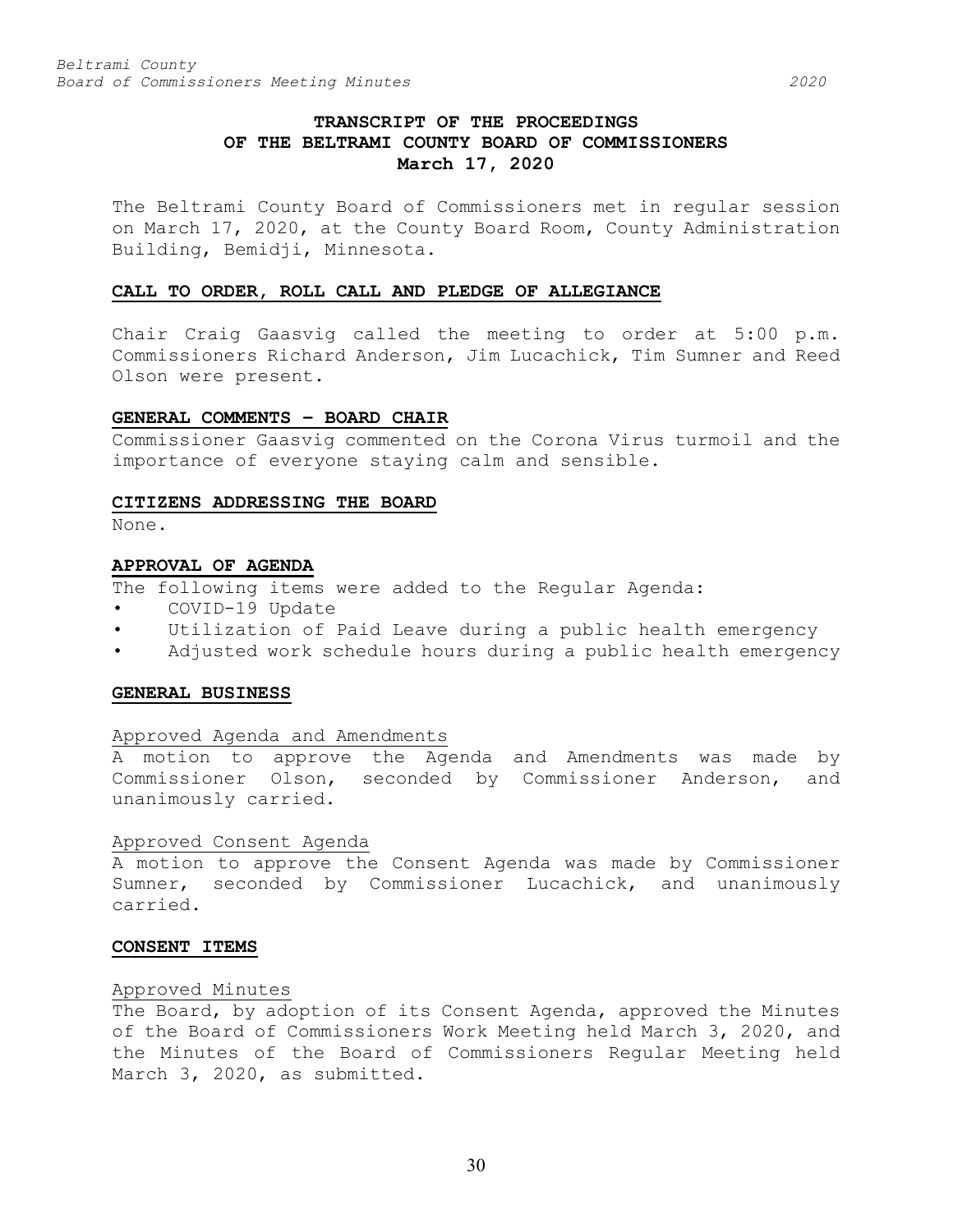## Approved Auditor/Treasurer Warrant Payment Listing

The Board, by adoption of its Consent Agenda, received and approved the warrant payment listing submitted by the Auditor/Treasurer's Office.

### Approved Payment of Auditor/Treasurer Bills

The Board, by adoption of its Consent Agenda, approved payment of Auditor/Treasurer bills, as submitted.

#### Approved New Owner Tobacco License Applications

The Board, by adoption of its Consent Agenda, approved the applications for Tobacco Licenses for the new owners of 2 West Express and North Country Food & Fuel. To be licensed as, My Store – Solway and My Store – Waskish.

### Approved Red Lake Letter of Support

The Board, by adoption of its Consent Agenda, approved a letter of support for House File 3510, companion bill Senate file 3615 – family and child services building construction funding; to be used for lobbying efforts.

#### Approved Wood Crest Estates First Addition Plat

The Board, by adoption of its Consent Agenda, approved the Planning Commission recommended final plat of Wood Crest Estates First Addition, as submitted.

# Approved Resolution to Participate in Federal Boat Safety/Patrol Grant

The Board, by adoption of its Consent Agenda, approved the Resolution to enter into a grant with the DNR, 2020 Federal Boat Safety/Patrol:

WHEREAS, Beltrami County Sheriff's Office is responsible for patrolling and enforcing Minnesota state statutes and Beltrami County ordinances on Beltrami County lakes and waterways; and

WHEREAS, grant dollars are available to the Beltrami County Sheriff's Office to enforce and patrol the Lake and waterways from the Minnesota Department natural resources through the 2020 State of Minnesota Department of Natural Resources Federal Boating Safety Patrol Supplemental Grant; and

WHEREAS, this grant money is available from the Minnesota Department of Natural Resources through the grant application process.

WHEREAS, the Beltrami County Sheriff's office has successfully participated in this grant for several years in the past.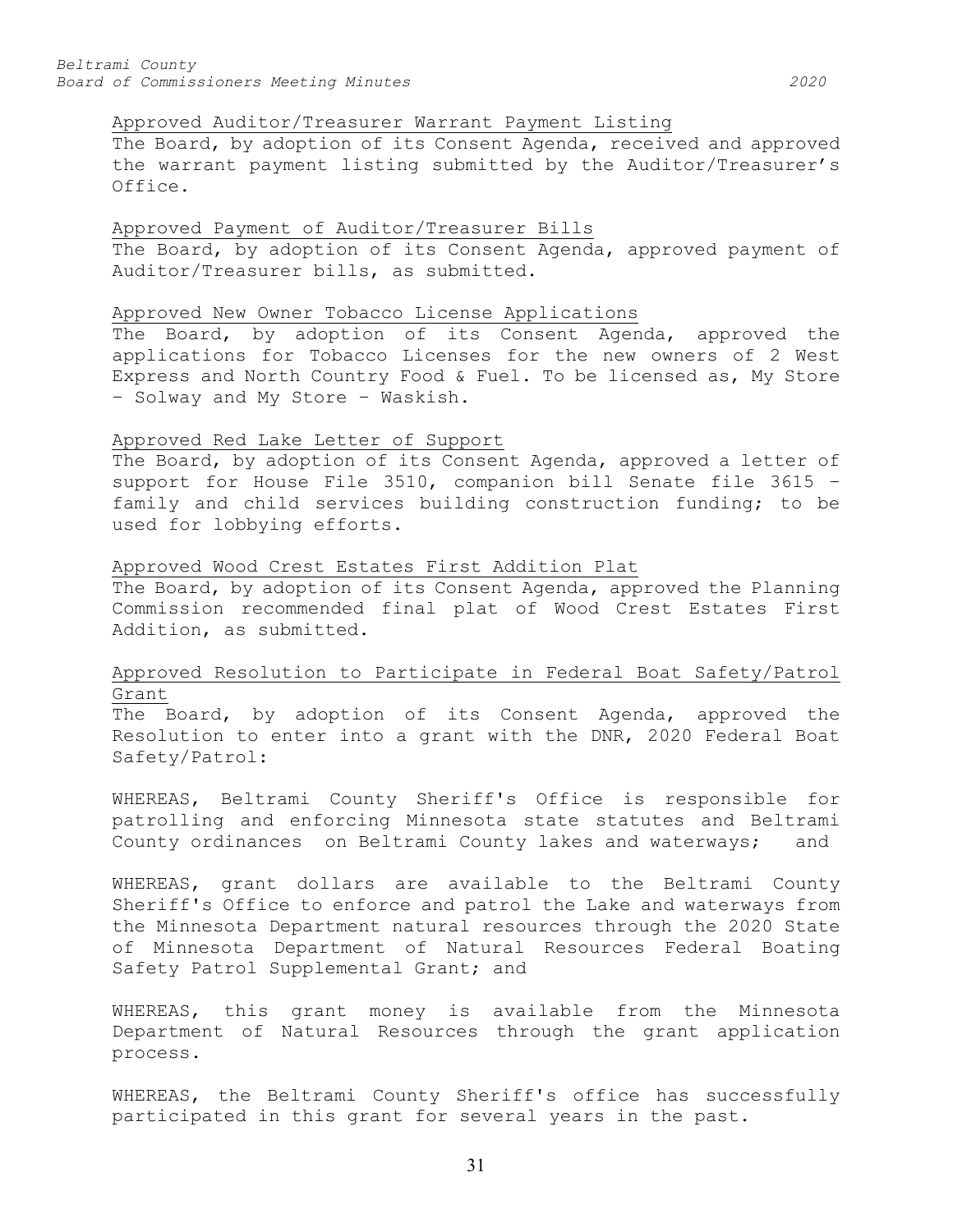NOW, THEREFORE, BE IT RESOLVED that County Board Chair Craig Gaasvig and County Administrator Kay Mack, or their successors, are hereby authorized to execute such agreements and amendments thereto, as are necessary to implement the project(s).

#### Approved Contract with Sanford of Northern MN

The Board, by adoption of its Consent Agenda, approved the contract with Sanford that reflects a name change from Sanford Behavioral Health to Sanford of Northern Minnesota, as submitted.

Approved Health & Human Services Family Child Care Licenses The Board, by adoption of its Consent Agenda, approved the family child care licenses, as submitted.

Approved Health & Human Services Family Foster Care Licenses The Board, by adoption of its Consent Agenda, approved the family foster care licenses, as submitted.

Approved Health & Human Services Warrant Payment List

The Board, by adoption of its Consent Agenda, received and approved the warrant payment listing submitted by Health & Human Services Department.

#### **REGULAR AGENDA**

## LETG Resolution and Joint Powers Agreement

Sheriff Ernie Beitel presented a Joint Powers Agreement with the State of Minnesota, Department of Public Safety, Bureau of Criminal Apprehension to receive funding to be used to implement an adapter to make our records management system, LETG, compatible with the Minnesota National Incident Based Reporting System (NIBRS). Incremental payments totaling \$8,000 will be made to Beltrami County in accordance to the deliverable list of the Joint Powers Agreement. A resolution is required from Beltrami County stipulating the approval of the grant along with signatures of the County Sheriff, Board Chair and County Administrator.

RESOLUTION TO ENTER INTO JOINT POWERS AGREEMENT WITH THE STATE OF MINNESOTA, DEPARTMENT OF PUBLIC SAFETY, BUREAU OF CRIMINAL APPREHNSION TO RECEIVE FUNDING TO BE USED TO IMPLEMENT AN ADAPTER TO MAKE OUR RECORDS MANAGEMENT SYSTEM (LETG) COMPATIBLE WITH MINNESOTA NATIONAL INCIENT-BASED REPORTING SYSTEM (NIBRS).

WHEREAS, the County of Beltrami, on behalf of its Sheriff, desires to enter into a Joint Powers Agreement with the State of Minnesota, Department of Public Safety, Bureau of Criminal Apprehension to receive funding to use to implement an adapter to make its records management system compatible with Minnesota National Incident-Based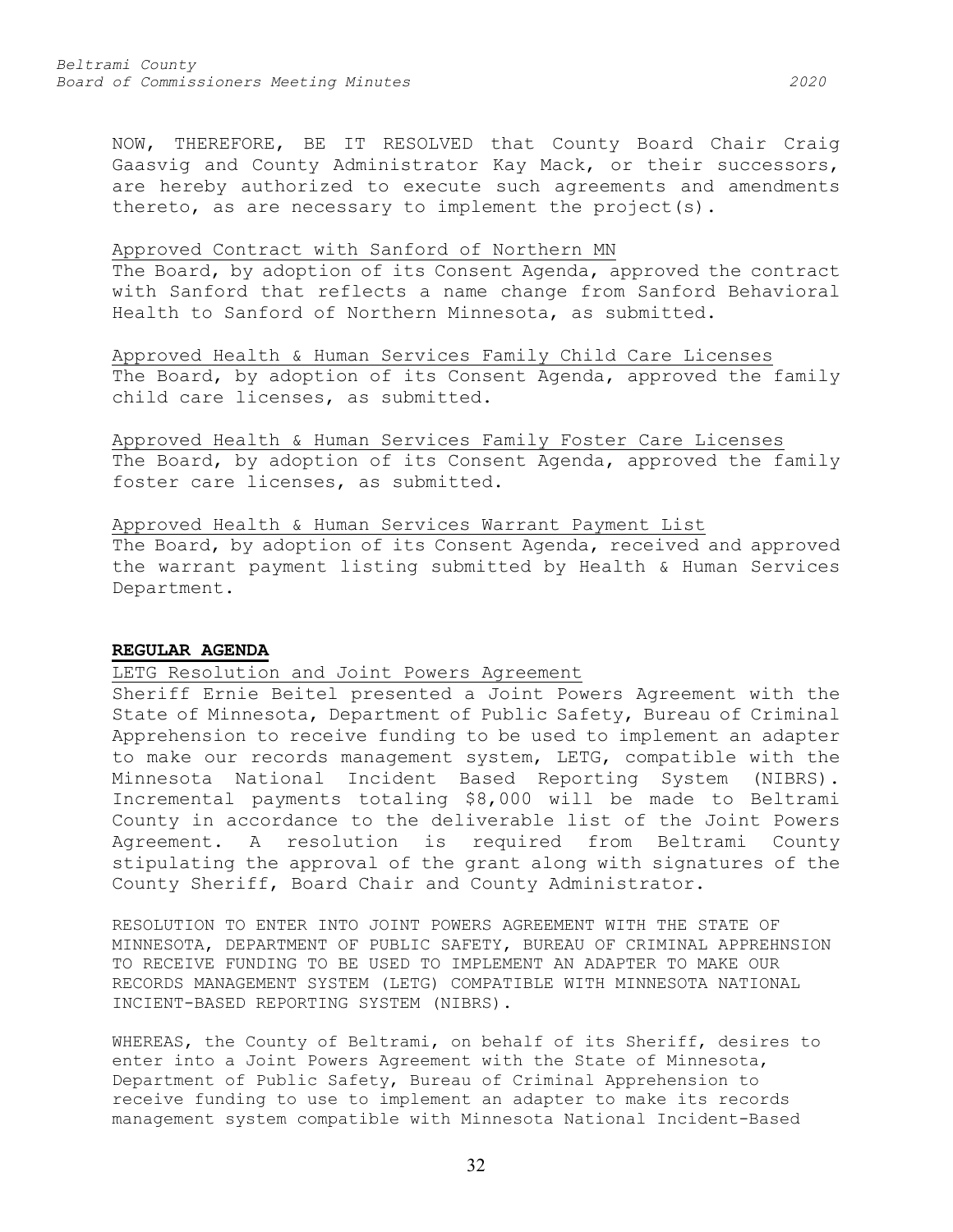Reporting System requirements for which the Beltrami County Sheriff's Office is eligible.

NOW, THEREFORE, BE IT RESOLVED by the County Board of Beltrami, Minnesota as follows:

1. That the State of Minnesota Joint Powers Agreement by and between the State of Minnesota acting through its Department of Public Safety, Bureau of Criminal Apprehension and the County of Beltrami on behalf of its Sheriff, is hereby approved. A copy of the Joint Powers Agreement is attached to this Resolution and made a part of it.

2. That the Sheriff-, Ernie Beitel, or his her successor, is designated the Authorized Representative for the Beltrami County Sheriff's Office. The Authorized Representative is also authorized to sign any subsequent amendment or agreement that may be required by the State of Minnesota to maintain the agreement with the State.

To assist the Authorized Representative with the administration of the agreement, Sheriff Ernie Beitel is appointed as the Authorized Representative's designee.

3. NOW, THEREFORE, BE IT RESOLVED, that County Board That Craig Gaasvig-, the Chair for the Board of Commissioners of Beltrami County, and Kay Mack, the Administrator of Beltrami County, are authorized to sign the State of Minnesota Joint Powers Agreement.

A motion was made by Commissioner Anderson, and seconded by Commissioner Olson, to approve the Joint Powers Agreement and Resolution to enter into contract with the MN Dept of Public Safety, Bureau of Criminal Apprehension to receive funding to be used to implement an adapter to make the records management system, LETG, compatible with the MN National Incident Based Reporting System (NIBRS). Unanimously carried.

#### Update on COVID-19

Public Health Director, Cynthia Borgen introduced Sanford Health representatives Dr. Wilcox and Kelly Hagen, RN, BSN, MBA, who provided a Powerpoint update on what is being done locally and discussed best practices recommended by MDH and CDC. This included the public message: FACTS over FEAR and;

- Implement social distancing measures:
	- o Increase physical space between workers at the worksite.
	- o Stagger work schedules.
	- o Decrease social contacts in the workplace (e.g., limit in-person meetings, meeting for lunch in a break room, etc.)
- Limit large work-related gatherings (e.g., staff meetings, after-work functions).
- Limit non-essential work travel (domestic and international).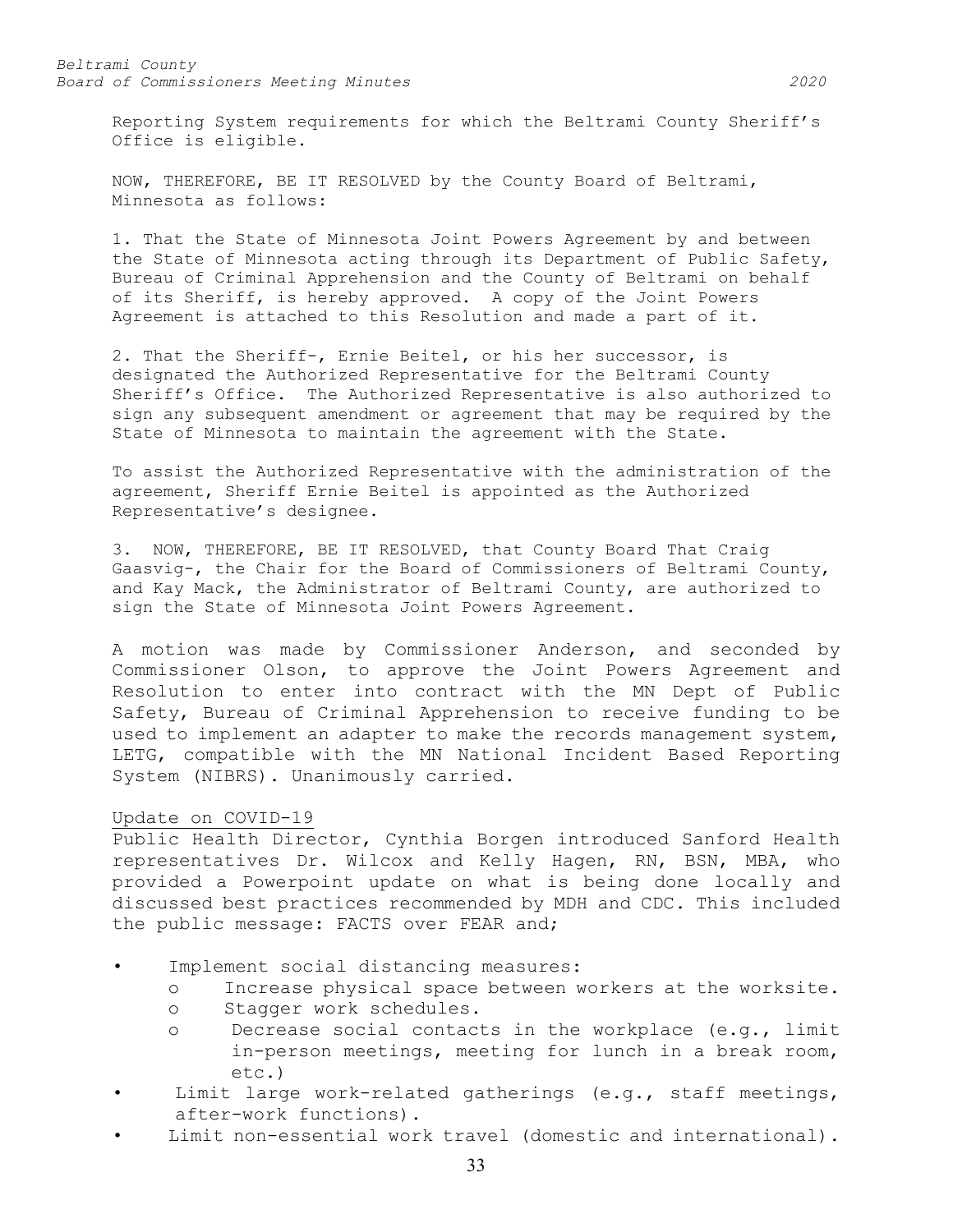#### *Beltrami County Board of Commissioners Meeting Minutes 2020*

- Require workers who are ill to stay home.
- Take the same precautions recommended for avoiding colds and flu:
- Wash your hands thoroughly with soap and water.
- Stay home when you are sick.
- Cover your cough.

Sanford is a part of an Emergency Threats Committee that is meeting regularly and they are confident in their ability to meet the needs of our community in any scenario. Social distancing is key, how things progress at this time is in the hands of the citizens.

William Hartwell, a citizen in the audience, addressed the Board and Sanford representatives with questions.

Jerry Loud from the Red Lake Nation assured the Board of efforts being taken by the task force team on the Reservation as well. He also requested the Sanford group notify them on the next Emergency Threats Committee meeting, as they would like to be involved.

Cynthia Borgen answered several other questions from the Board and also indicated that the current source for the most up to date information from the County will be posted on the Emergency Management Facebook page. The current message is addressing Panic Buying and hoarding.

Utilization of Paid Leave during a Public Health Emergency Human Resources Director, Linda Tran presented a proposed policy to address utilization of paid leave during a public emergency.

The Board was very supportive to providing means for county employees to take care of themselves and their families.

A motion was made by Commissioner Olson and seconded by Commissioner Anderson to adopt the Beltrami County Utilization of Paid Leave during a Public Health Emergency Policy. Unanimously carried.

Adjusted Work Schedule Hours during a Public Health Emergency

Human Resources Director, Linda Tran presented a temporary starting and ending shift time option for employee work days in an effort to provide a more flexible schedule to allow for social distancing, providing child care coverage for families or other things, during this public health emergency.

An adjusted work schedule must be approved by the employees supervisor and must follow all work week rules and Fair Labor Standards Act. The temporary work hours will begin at 7:00 am and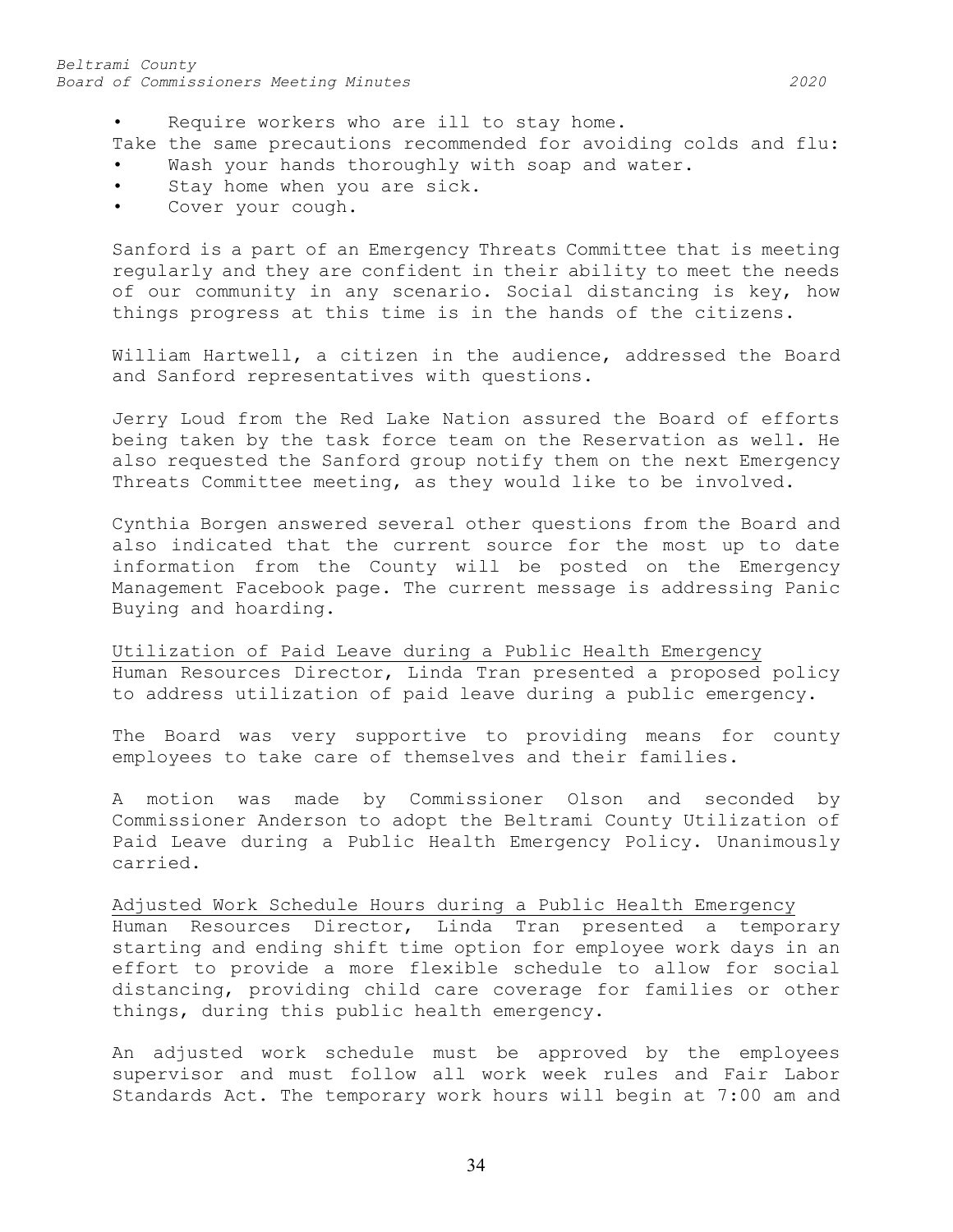end at 7:00 pm on Monday through Friday, and 7:00 am through 4:30 pm on Saturdays.

A motion was made by Commissioner Anderson and seconded by Commissioner Lucachick, to approve the adjusted work schedule as proposed by Human Resources Director. Unanimously carried.

Other questions were raised included:

- How do we address employees returning to work from travel?
- Is there compensation for salary employees who are working many extra hours during this pandemic? Public Health Director stated that it is anticipated that the State will provide funding to Counties to offset expenses related to the pandemic.

Dr. Wilcox from Sanford Health asked the Board if the County would be able to provide building space and traffic control for Sanford Health if it becomes necessary.

A motion was made by Commissioner Lucachick and seconded by Commissioner Anderson to agree to provide Sanford Health with available building space and/or traffic control if it becomes necessary during this pandemic. Unanimously carried.

## **COMMISSIONERS' BUSINESS**

Legislative/Lobbying Issues

None.

Commissioners' Reports

- Commissioner Lucachick reported on the Leech Lake State of the Band event.
- Commissioner Gaasvig reported on the Fair Board meeting

It was noted there were lots of meeting cancellations.

### Review Upcoming Meeting Schedule

Next regular meeting of the County Board will be April 7, 2019, in the Board Room of the County Administration Building.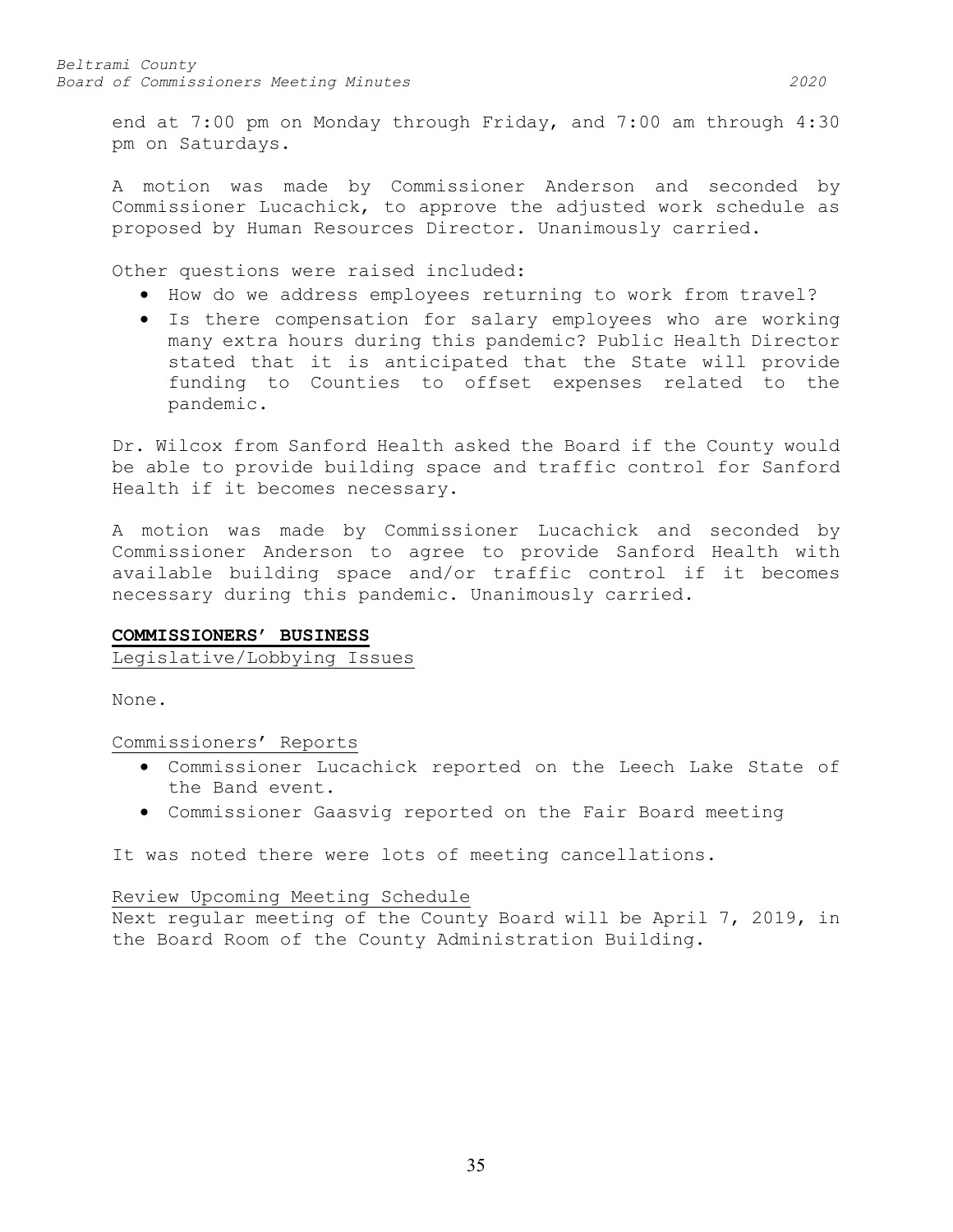## **MEETING ADJOURNMENT**

A motion to adjourn the Board meeting at 6:36 p.m. was made by Commissioner Olson, seconded by Commissioner Sumner, and unanimously carried.

Craig Gaasvig, Chair

\_\_\_\_\_\_\_\_\_\_\_\_\_\_\_\_\_\_\_\_\_\_\_\_\_\_\_\_\_\_\_\_\_

Kay Mack, County Administrator

\_\_\_\_\_\_\_\_\_\_\_\_\_\_\_\_\_\_\_\_\_\_\_\_\_\_\_\_\_\_\_\_\_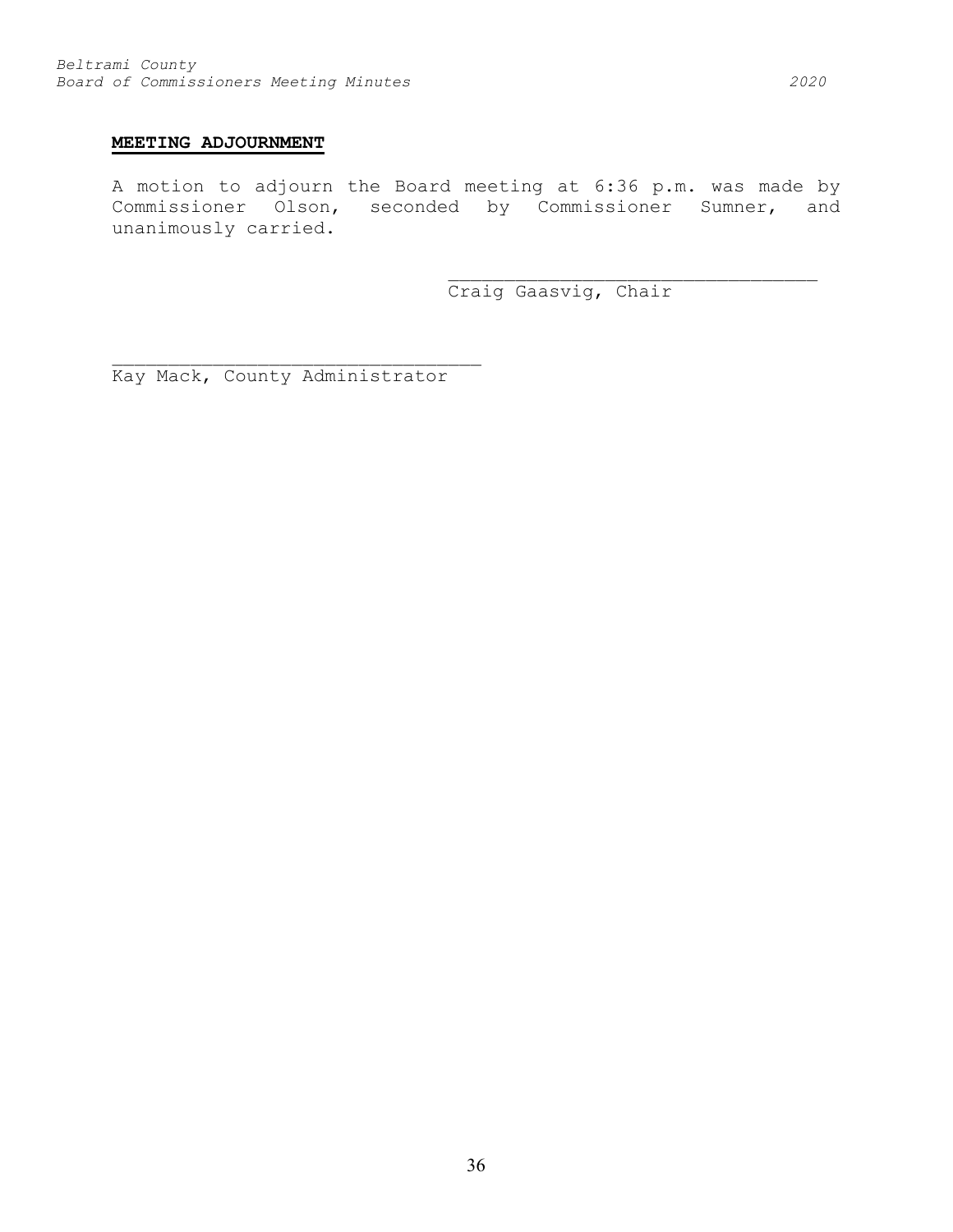# **TRANSCRIPT OF THE PROCEEDINGS OF THE BELTRAMI COUNTY BOARD OF COMMISSIONERS April 7, 2020**

The Beltrami County Board of Commissioners met in regular session on April 7, 2020, at the County Board Room, County Administration Building, Bemidji, Minnesota.

In compliance with the Executive Order regarding public gatherings, the building will not be opened to citizens.

Regular Board Meeting will immediately follow the adjournment of the Work Session.

### **CALL TO ORDER, ROLL CALL AND PLEDGE OF ALLEGIANCE**

Chair Craig Gaasvig called the meeting to order at 5:00 p.m. Commissioner Jim Lucachick was present, Commissioners Richard Anderson, Tim Sumner and Reed Olson were in attendance by conference call.

### **GENERAL COMMENTS – BOARD CHAIR**

None.

### **CITIZENS ADDRESSING THE BOARD**

None.

### **APPROVAL OF AGENDA**

The following item was removed from the Consent Agenda:

• Approval of Bids for SP 088-070-059

The following item was moved from the Consent Agenda to the Regular Agenda:

• Approval of Overtime for Exempt Employees

### **GENERAL BUSINESS**

### Approved Agenda and Amendments

A motion to approve the Agenda and Amendments was made by Commissioner Olson, seconded by Commissioner Lucachick, and unanimously carried 5:0 roll call vote.

### Approved Consent Agenda

A motion to approve the Consent Agenda was made by Commissioner Lucachick, seconded by Commissioner Sumner, and unanimously carried 5:0 by roll call vote.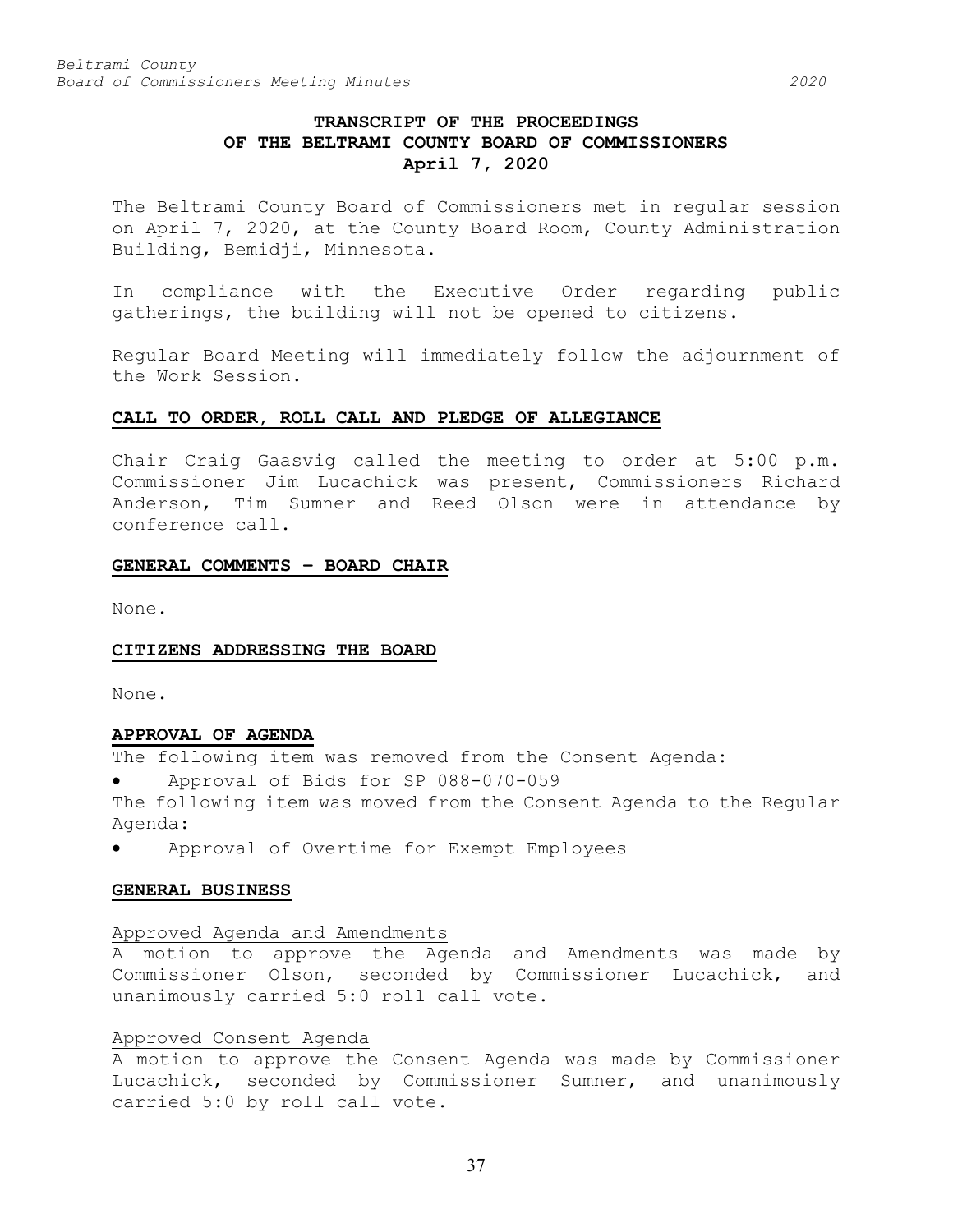#### **CONSENT ITEMS**

# Approved Minutes

The Board, by adoption of its Consent Agenda, approved the Minutes of the Board of Commissioners Emergency Meeting held March 31, 2020.

### Approved Auditor/Treasurer Warrant Payment Listing

The Board, by adoption of its Consent Agenda, received and approved the warrant payment listing submitted by the Auditor/Treasurer's Office.

# Approved Payment of Auditor/Treasurer Bills The Board, by adoption of its Consent Agenda, approved payment of Auditor/Treasurer bills, as submitted.

# Approved Resolution for Sponsorship of Trail Permits

The Board, by adoption of its Consent Agenda, approved the Resolution for Sponsorship of Trail Permits:

WHEREAS, Beltrami County acts as sponsor for Grant In Aid trails and provides for maintenance and use of snowmobile, cross country ski and OHV trails in Beltrami County, and

WHEREAS, the Minnesota Department of Transportation maintains jurisdiction over Trunk Highway right of ways:

WHEREAS the Beltrami County Board wishes to enter into a permit with the Minnesota Department of Transportation providing for limited use of certain right of way on Trunk Highways located in Beltrami County.

THEREFORE BE IT RESOLVED, that the Beltrami County Board does hereby authorize the county to enter into a permit with the Commissioner of Transportation of the State of Minnesota providing for the limited use, under the terms and conditions set forth therein, of certain right of way of trunk highways.

BE IT FURTHER RESOLVED that the Beltrami County Board does hereby authorize the Board Chair and County Auditor to sign any and all documents associated with the limited use permit.

# Approved Bids for SAP 004-030-010

The Board, by adoption of its Consent Agenda, approved Bid Award to the lowest responsible bidder for project SAP 004-030-010: Bituminous Seal Coat County Wide, to Asphalt Surface Technologies Corp. in the amount of \$580,919.63, as submitted.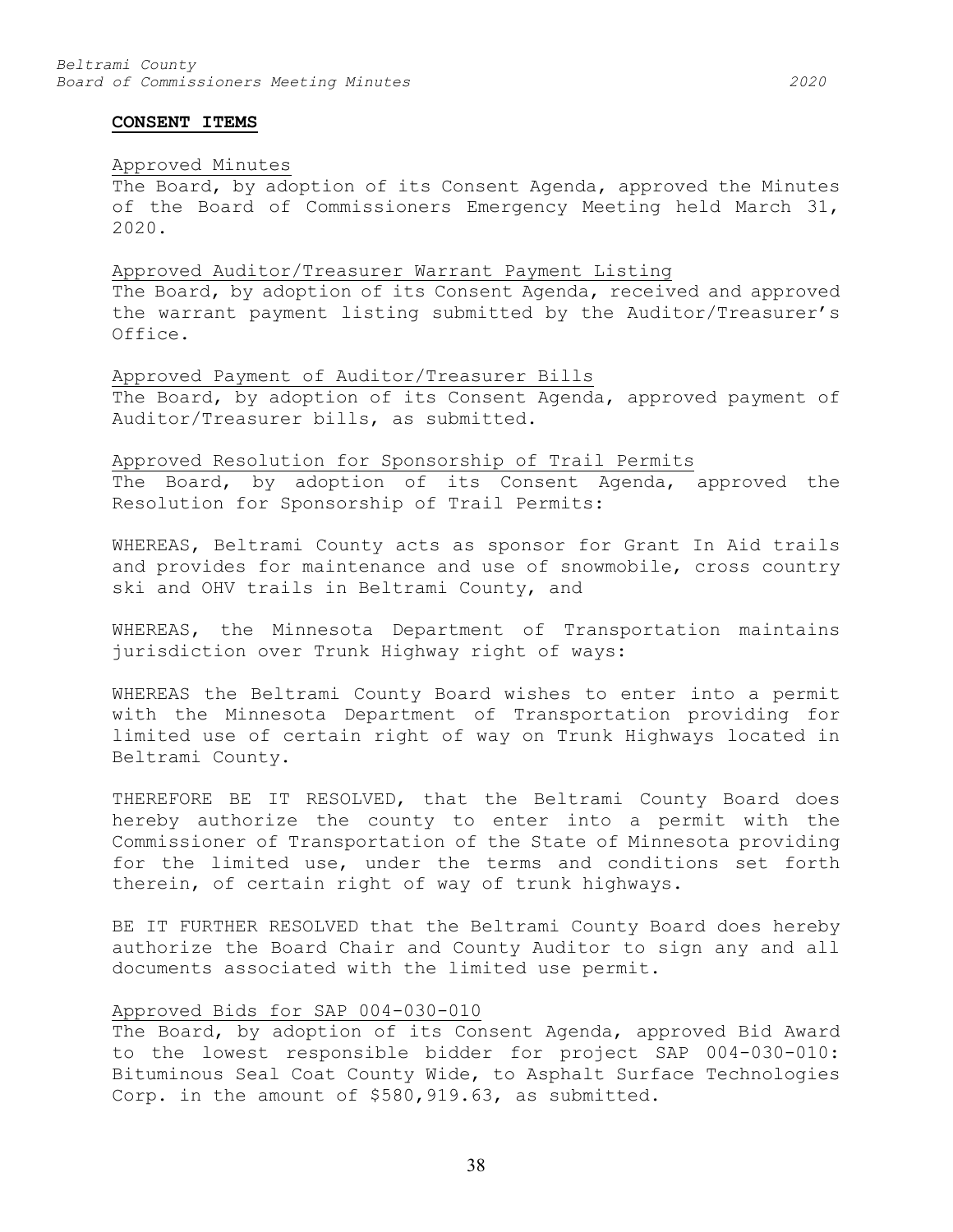# Approved Bids for CP 004-020-001

The Board, by adoption of its Consent Agenda, approved Bid Award to the lowest responsible bidder for project CP 004-020-001: Dust Control County Wide, to Edwards Oil/Trimark Industrial for magnesium chloride solution application, in the amount of \$466,004.00, as submitted.

### Approved Clean Water Partnership Grant/Loan Application

The Board, by adoption of its Consent Agenda, approved the Grant/Loan Application to the Minnesota Pollution Control Agency<br>for funding to help landowners pay for septic for funding to help landowners pay for septic upgrades/replacements.

Approved Health & Human Services Family Child Care Licenses The Board, by adoption of its Consent Agenda, approved the family child care licenses, as submitted.

Approved Health & Human Services Family Foster Care Licenses The Board, by adoption of its Consent Agenda, approved the family foster care licenses, as submitted.

Approved Health & Human Services Warrant Payment List The Board, by adoption of its Consent Agenda, received and approved the warrant payment listing submitted by Health & Human Services Department.

# **REGULAR AGENDA**

# Approved Overtime for Exempt Employees

Article 8.1 of the Personnel Rules allows "In extraordinary emergency situations, the County Board of Commissioners may deem certain exempt employees to be eligible for overtime compensation under certain limited conditions. The list of potential Exempt Employees at this time includes employees from the Sheriff's Office, Public Health and Human Services; but could include other departments as the pandemic issues unfold.

A motion was made by Commissioner Anderson and seconded by Commissioner Sumner stating:

Article 8.1 of the Personnel Rules allows "In extraordinary emergency situations, the County Board of Commissioners may deem certain exempt employees to be eligible for overtime compensation under certain limited conditions.

The Beltrami County Board activates the provision for Exempt employees working with the COVID-19 Pandemic to be allowed overtime pay under the following conditions: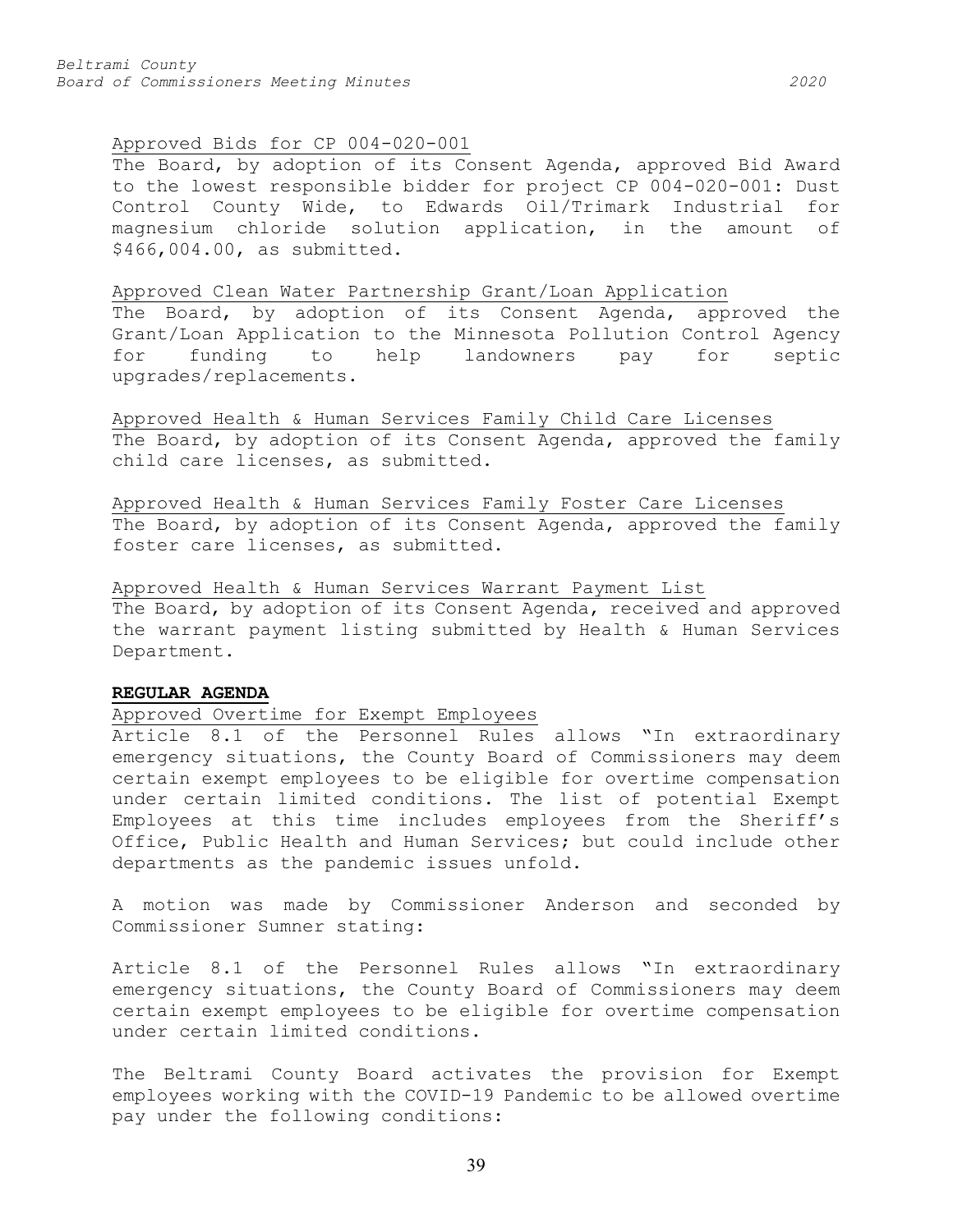1. For Exempt employees to receive eligibility for overtime, approval of the County Administrator will be required. The overtime request shall be made by the Department Head and shall include the compelling reason for the need of overtime. Approval will be required with each pay period that includes a claim for overtime for the Exempt Employee.

2. The County Administrator will review claims for overtime within the parameters, and the intent of the rules, in the Fair Labor Standards Act regarding Exempt Status and the ability to continue using Exempt Status in Beltrami County.

3. With no assurance of a FEMA reimbursement, the County Board further assigns the Administrator to work within the adopted budget and levy.

Motion carried unanimously 5:0 by roll call vote.

# **COMMISSIONERS' BUSINESS**

Legislative/Lobbying Issues

• Commissioner Sumner inquired about inviting legislators to joint future meetings via conference call.

Commissioners' Reports

- Commissioner Olson commended Health & Human Services staff for work above and beyond in dealing with issues around the pandemic crisis.
- Commissioner Sumner asked about access to information regarding homeless populations as well as status of our own workforce.

Review Upcoming Meeting Schedule

Next regular meeting of the County Board will be April 21, 2020, in the Board Room of the County Administration Building.

# **MEETING ADJOURNMENT**

A motion to adjourn the Board meeting at 5:21 p.m. was made by Commissioner Lucachick, seconded by Commissioner Olson and unanimously carried 5:0 by roll call vote.

> \_\_\_\_\_\_\_\_\_\_\_\_\_\_\_\_\_\_\_\_\_\_\_\_\_\_\_\_\_\_\_\_\_ Craig Gaasvig, Chair

\_\_\_\_\_\_\_\_\_\_\_\_\_\_\_\_\_\_\_\_\_\_\_\_\_\_\_\_\_\_\_\_\_ Kay Mack, County Administrator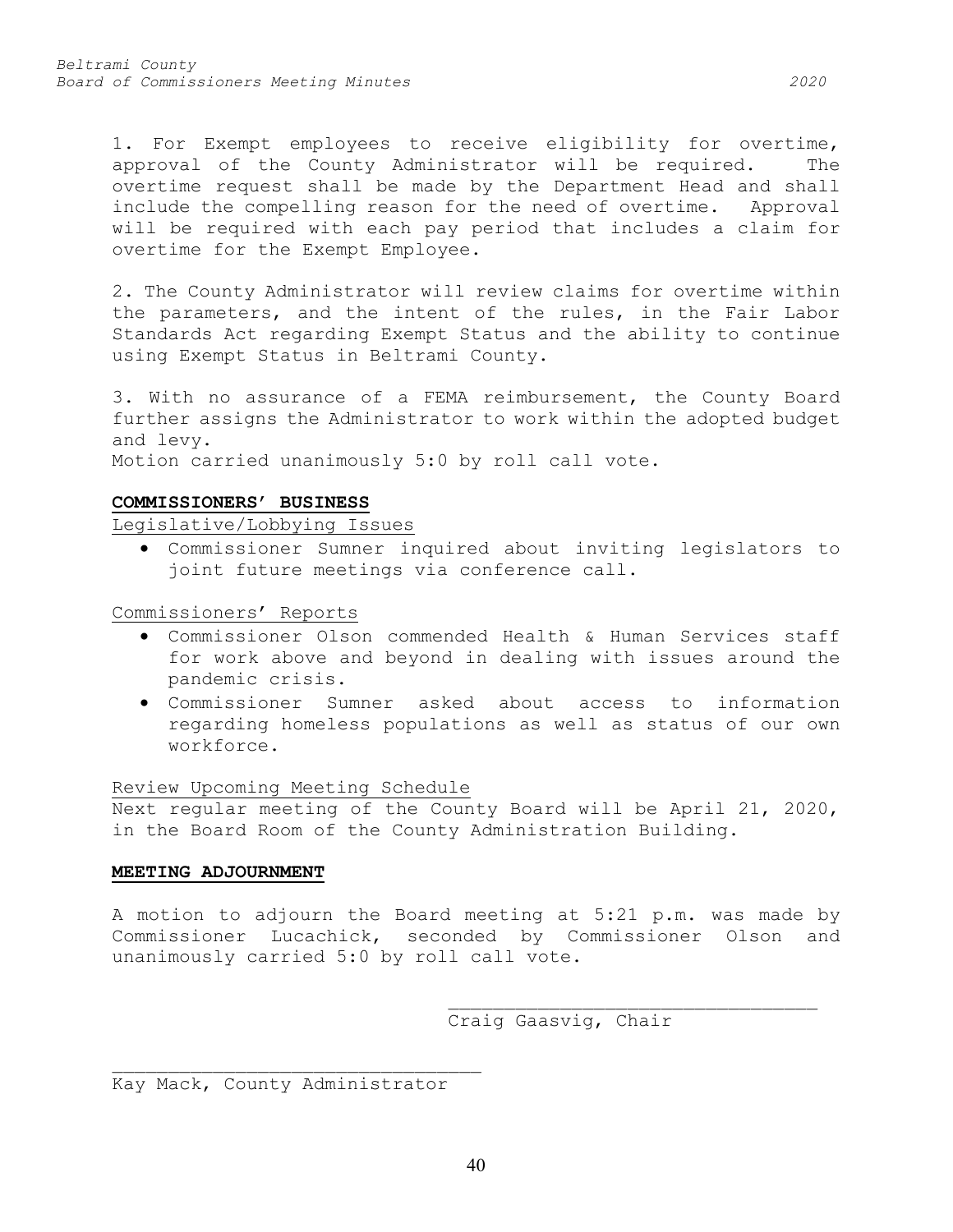# **TRANSCRIPT OF THE PROCEEDINGS OF THE BELTRAMI COUNTY BOARD OF COMMISSIONERS April 21, 2020**

The Beltrami County Board of Commissioners met in regular session on April 21, 2020, via Zoom on-line meeting.

**In compliance with the Executive Order regarding public gatherings, the building will not be opened to citizens.**

### **CALL TO ORDER, ROLL CALL AND PLEDGE OF ALLEGIANCE**

Chair Craig Gaasvig called the meeting to order at 5:06 p.m. Commissioners Richard Anderson, Jim Lucachick, Tim Sumner and Reed Olson jointed via Zoom on-line meeting.

### **GENERAL COMMENTS – BOARD CHAIR**

None.

### **APPROVAL OF AGENDA**

The following item was added to the Regular Agenda

• Governor's Executive Order Relief Resolution

### **GENERAL BUSINESS**

### Approved Agenda and Amendments

A motion to approve the Agenda and Amendments was made by Commissioner Lucachick, seconded by Commissioner Gaasvig, and carried 3:2 by roll call vote. Anderson and Olson - No. Sumner, Lucachick and Gaasvig – Yes.

# Approved Consent Agenda

A motion to approve the Consent Agenda was made by Commissioner Olson, seconded by Commissioner Sumner, and unanimously carried by roll call vote.

### **CONSENT ITEMS**

### Approved Minutes

The Board, by adoption of its Consent Agenda, approved the Minutes of the Board of Commissioners Work Meeting held April 7, 2020, and the Minutes of the Board of Commissioners Regular Meeting held April 7, 2020, as submitted.

# Approved Auditor/Treasurer Warrant Payment Listing

The Board, by adoption of its Consent Agenda, received and approved the warrant payment listing submitted by the Auditor/Treasurer's Office.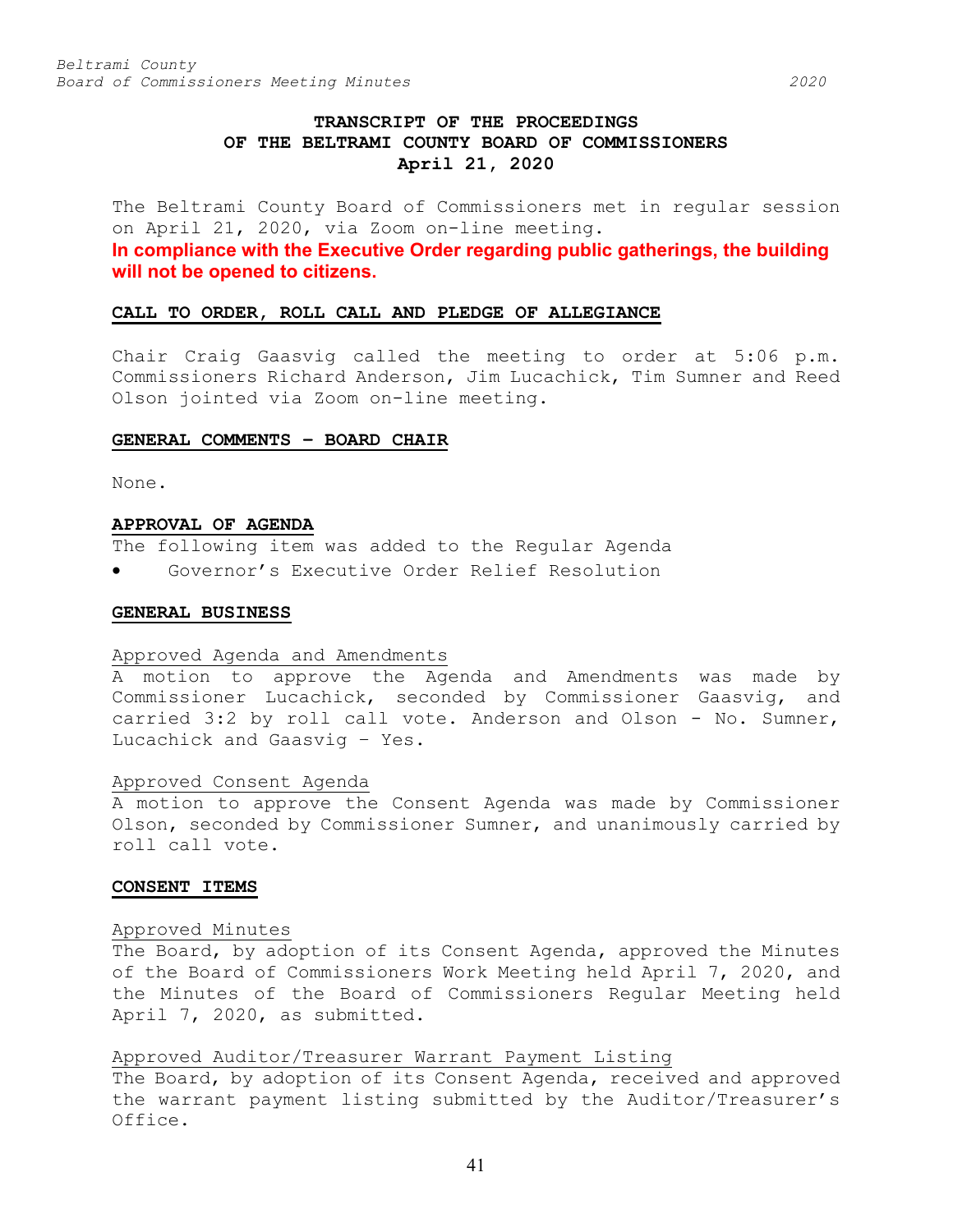# Approved Payment of Auditor/Treasurer Bills

The Board, by adoption of its Consent Agenda, approved payment of Auditor/Treasurer bills, as submitted.

# Approved Bid Award for Project SAP 004-620-010

The Board, by adoption of its Consent Agenda, approved the lowest responsible bid for Project SAP 004-620-010 – Bemidji North Shore Erosion Control, to Reierson Construction in the amount of \$207,304.61.

# Approved Bid Award for Project SAP 004-622-022

The Board, by adoption of its Consent Agenda, approved the lowest responsible bid for Project SAP 004-622-022 – Bridge Replacement over the Turtle River, to M & K Bridge Construction Inc. in the amount of \$535,721.48.

## Approved Bid Award for Project SP 088-070-059

The Board, by adoption of its Consent Agenda, approved the lowest responsible bid for Project SP 088-070-059 – District 2 6" Pavement Markings, to Traffic Marking Services Inc. in the amount of \$187,678.21.

# Approved Health & Human Services Warrant Payment List

The Board, by adoption of its Consent Agenda, received and approved the warrant payment listing submitted by Health & Human Services Department.

### **REGULAR AGENDA**

# Jail Roof Replacement Project

Facilities Manager, Steve Shadrick, presented the bid summary, projected budget and funding recommendations for the 32 year old jail roof project. (actually consists of 7 separate rooves).

The original estimate was at \$85,000. After the State Review, there were several changes/updates to the project which resulted in bids coming in much higher than the original estimate. Total project budget is \$159,936. With some other project savings and deferrals, the overage can be absorbed with these funding recommendations:

|          | \$ 85,000 Budgeted for roof project    |
|----------|----------------------------------------|
| \$3,400  | Saved by custodial equipment purchases |
| \$19,000 | Campus lighting upgrades deferred      |
| \$10,000 | Carpet replacement deferred            |
| \$40,000 | Saved on CSC 3rd floor project         |
| \$11,536 | Additional CIP funds                   |
|          |                                        |

A motion was made by Commissioner Anderson and seconded by Commissioner Olson to approve the Jail Roof Replacement Project:

42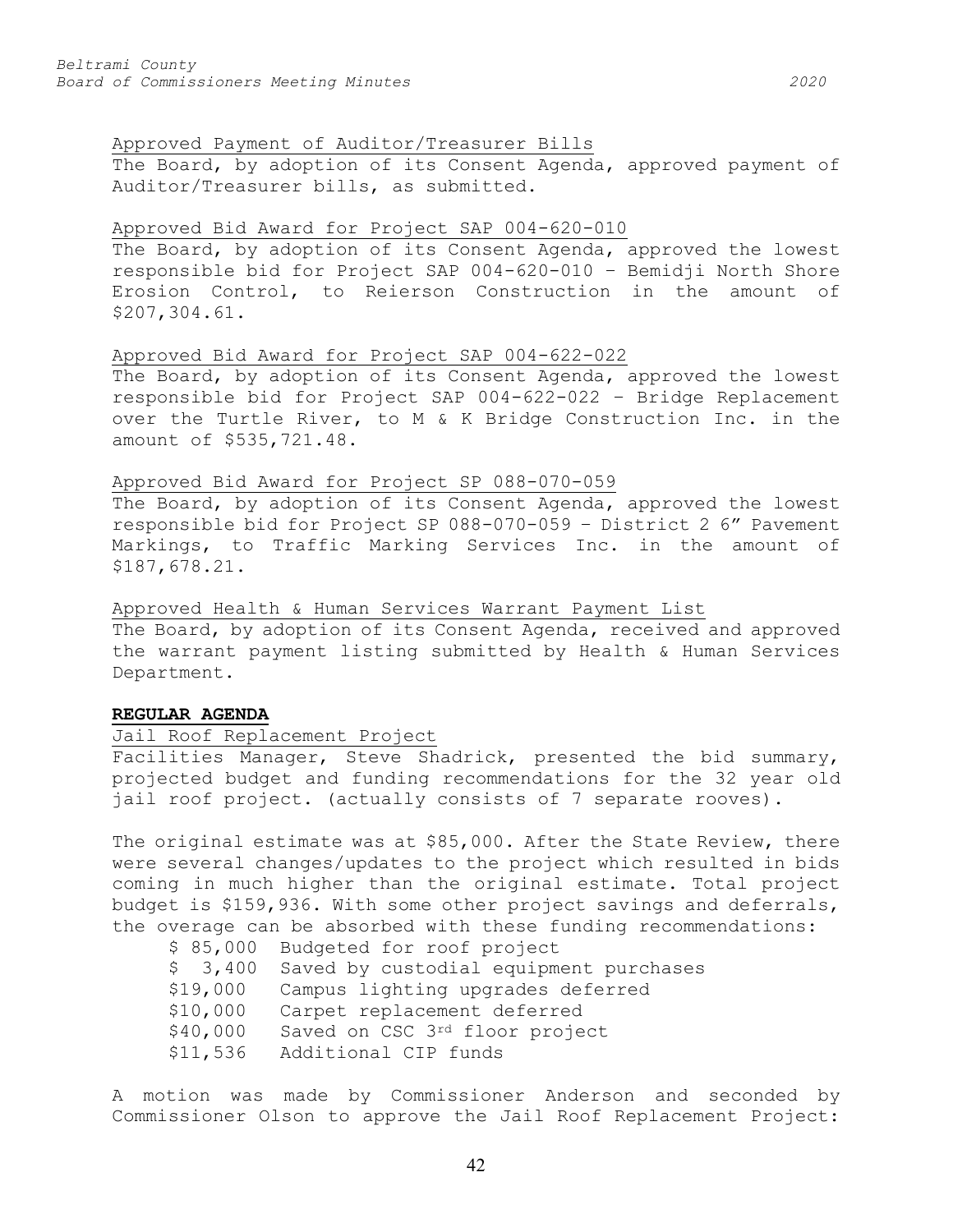Roofing Contractor – Berglund Heating \$146,820, generator work \$4,400 and 5% contingency, for a total project cost of \$159,936. Motion carried unanimously by roll call vote.

# Governor's Executive Order Relief Resolution

Commissioner Gaasvig presented a proposed Resolution to Governor Walz expressing support from Beltrami County to allow the opening of bars, restaurants, and other places of public accommodation, and follow requirements on social distancing, safety and follow state, local and CDC guidance.

Commissioners expressed concerns both for and against supporting the Resolution. Also, concerns about adding last minute agenda items and not having time to review and gather constituent feed back or have public comment.

A motion was made by Commissioner Lucachick and seconded by Commissioner Gaasvig, to approve the Governor's Executive Order Relief Resolution. Motion failed 3:2 by roll call vote. Commissioners Anderson, Sumner and Olson – No. Commissioners Lucachick and Gaasvig – Yes.

# **COMMISSIONERS' BUSINESS**

Legislative/Lobbying Issues

- Commissioner Sumner questioned status of funding relief from the State.
- Commissioner Lucachick commented that he has been contacting both State and Federal representatives with local small business concerns due to COVID-19 pandemic, and how it will all affect government funding and operations at all levels.

Also, Line 3 Replacement project would be good for the local economy at this time.

Commissioners' Reports

- Commissioner Lucachick reported on Greater Bemidji Angel Project efforts to help local small businesses.
- Commissioner Sumner commented on the need for Policy on the agenda item process.
- Commissioner Olson commented on how many viewers and the amount of feedback he is getting on facebook due to his live streaming of the board meeting. The Board should be looking at how to provide accessibility to the public in the future as well.
- Commissioner Gaasvig updated on the HRDC and Fairboard committees.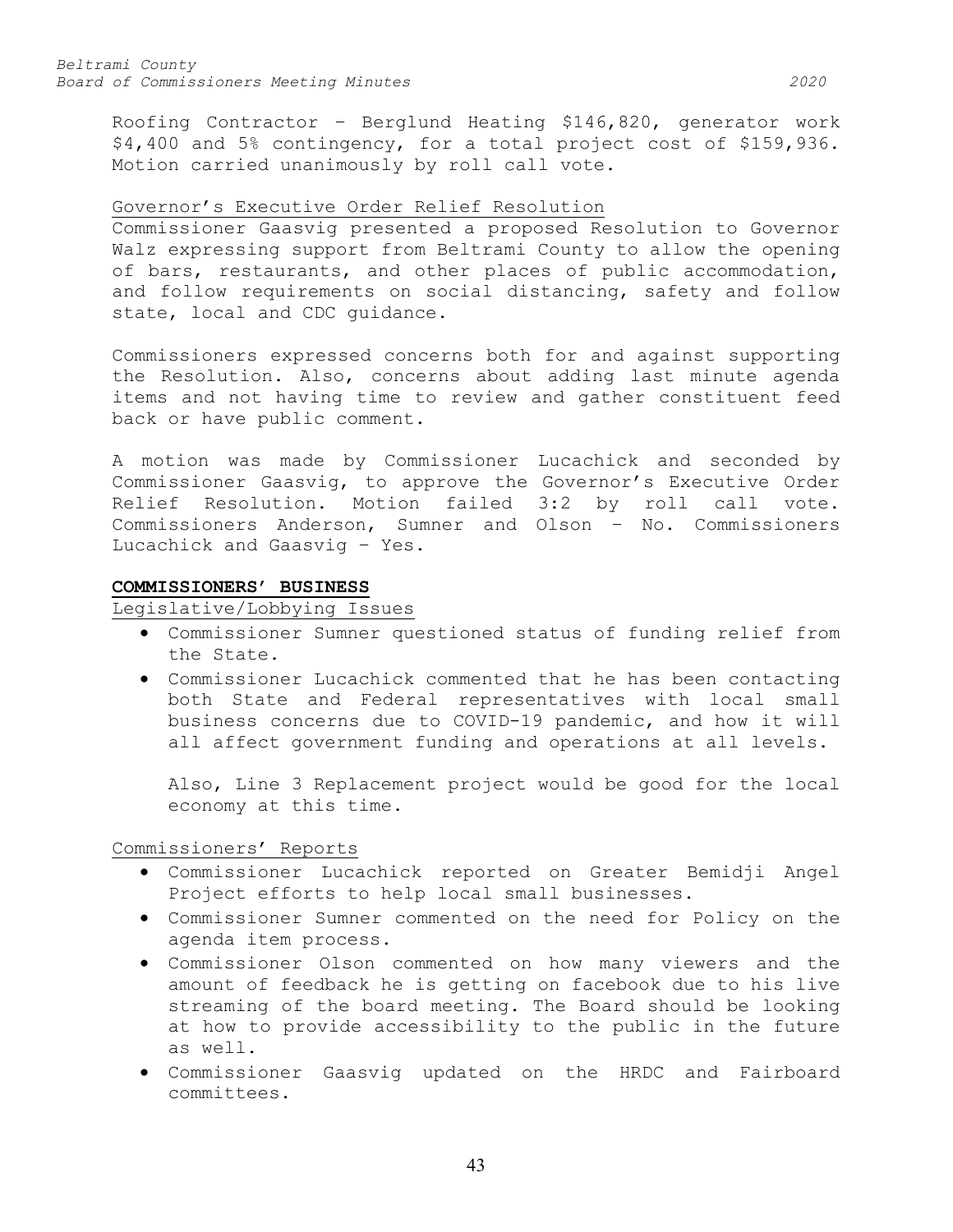# Review Upcoming Meeting Schedule

Next regular meeting of the County Board will be May 5, 2020, in the Board Room of the County Administration Building.

# **MEETING ADJOURNMENT**

A motion to adjourn the Board meeting at 6:08 p.m. was made by Commissioner Sumner, seconded by Commissioner Anderson, and unanimously carried.

Craig Gaasvig, Chair

\_\_\_\_\_\_\_\_\_\_\_\_\_\_\_\_\_\_\_\_\_\_\_\_\_\_\_\_\_\_\_\_\_

Kay Mack, County Administrator

\_\_\_\_\_\_\_\_\_\_\_\_\_\_\_\_\_\_\_\_\_\_\_\_\_\_\_\_\_\_\_\_\_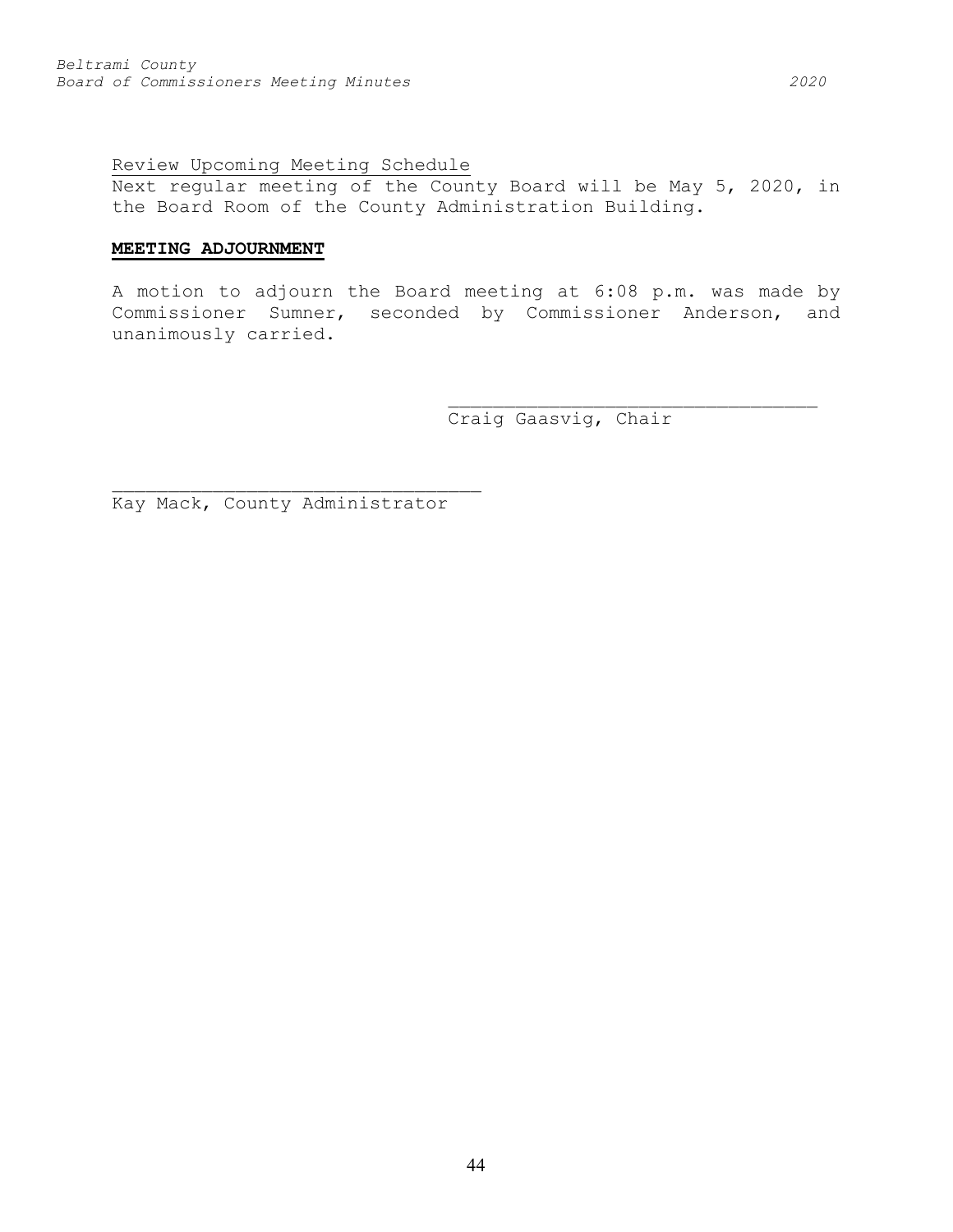# **TRANSCRIPT OF THE PROCEEDINGS OF THE BELTRAMI COUNTY BOARD OF COMMISSIONERS May 5, 2020**

The Beltrami County Board of Commissioners met in regular session on May 5, 2020, via Zoom on-line meeting.

### **CALL TO ORDER, ROLL CALL AND PLEDGE OF ALLEGIANCE**

Chair Craig Gaasvig called the meeting to order at 5:04 p.m. Commissioners Richard Anderson, Jim Lucachick, Tim Sumner and Reed Olson were present on-line.

# **GENERAL COMMENTS – BOARD CHAIR**

None.

### **APPROVAL OF AGENDA**

No additions or corrections to the agenda.

### **GENERAL BUSINESS**

### Approved Agenda and Amendments

A motion to approve the Agenda and Amendments was made by Commissioner Olson, seconded by Commissioner Lucachick, and unanimously carried by roll call vote.

#### Approved Consent Agenda

A motion to approve the Consent Agenda was made by Commissioner Lucachick, seconded by Commissioner Anderson, and unanimously carried by roll call vote.

#### **CONSENT ITEMS**

### Approved Minutes

The Board, by adoption of its Consent Agenda, approved the Minutes of the Board of Commissioners Work Meeting held April 21, 2020, and the Minutes of the Board of Commissioners Regular Meeting held April 21, 2020 as submitted.

### Approved Auditor/Treasurer Warrant Payment Listing

The Board, by adoption of its Consent Agenda, received and approved the warrant payment listing submitted by the Auditor/Treasurer's Office.

# Approved Payment of Auditor/Treasurer Bills

The Board, by adoption of its Consent Agenda, approved payment of Auditor/Treasurer bills, as submitted.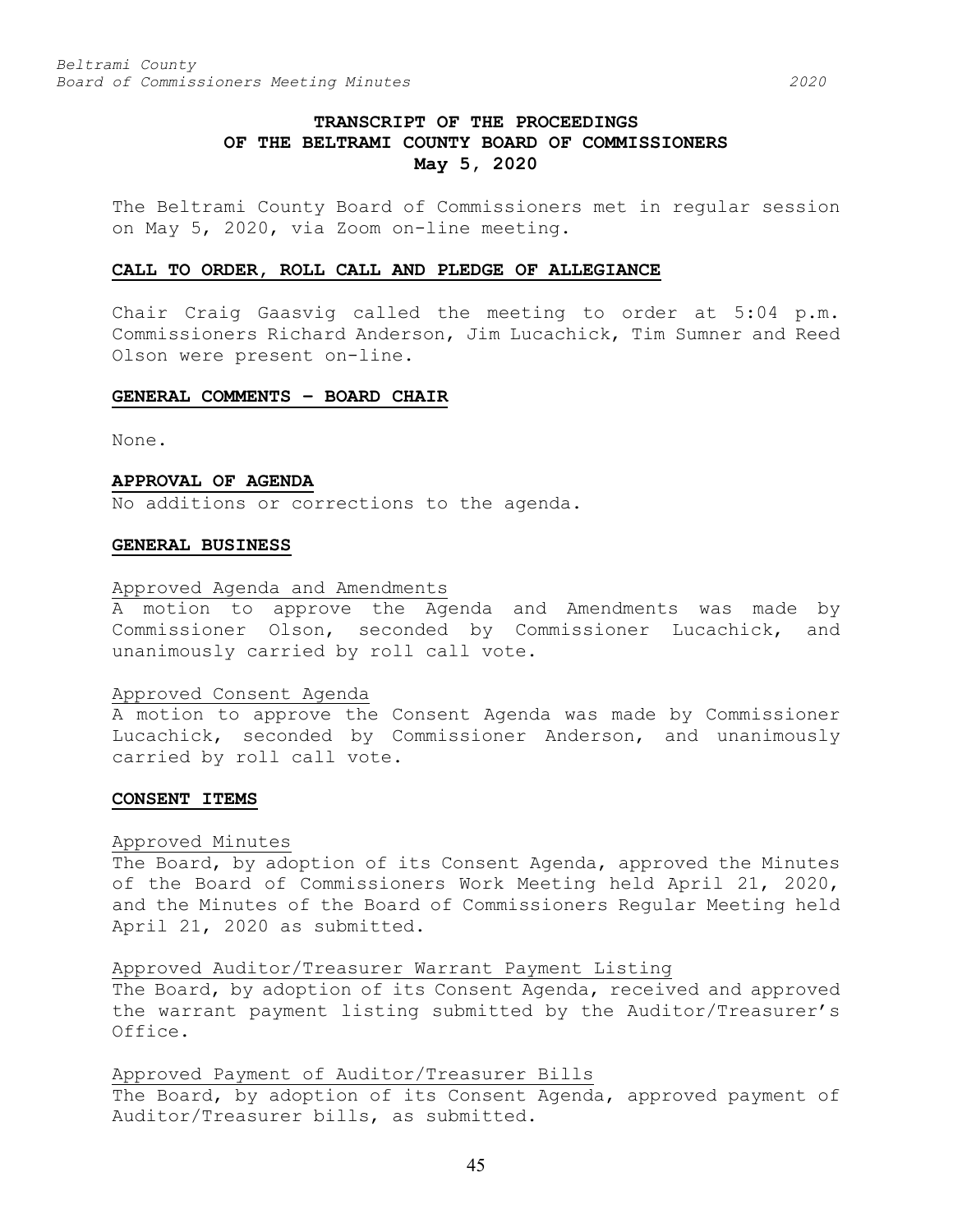# Approved Fire Protection Contracts

The Board, by adoption of its Consent Agenda, approved the fire protection agreement with the City of Grygla for one year, ending March 31, 2021, for the unorganized townships of Big Grass at \$5855.19, Northwood at \$1,270.44, Winner at \$125, Yale at \$125, T157R36 at \$125 and T157R37 at \$125, as submitted.

### Approved Aurora Waaskone Charter School Lease

The Board, by adoption of its Consent Agenda, approved the lease for Aurora Waaskone Community of Learners charter school at a rate of \$136,436 for a lease period of July 1, 2020 – June 30, 2021, in the Community Service Center, first floor.

### Approved Public Defender Lease

The Board, by adoption of its Consent Agenda, approved the lease renewal for the Board of Public Defense for a period of ten years commencing July 1, 2020 – June 30, 2030 at an annual rate ranging from \$98,784 to start, and \$118,849.50 to end.

### Approved Bid Award for SAP 004-602-007

The Board, by adoption of its Consent Agenda, approved the bid award to the lowest responsible bidder, Knife River Materials, Inc., in the amount of \$4,792,838.81 for project SAP 004-602-007 SFDR South County Line, as submitted.

# Approved Resolution and Grant Agreement for CSAH 22 Bridge Replacement

The Board, by adoption of its Consent Agenda, approved the Resolution for Agreement to State Transportation Fund, Local Bridge Replacement Program, Grant Terms and Conditions, SAP 004- 622-022:

WHEREAS, Beltrami County has applied to the Commissioner of Transportation for a grant from the Minnesota State Transportation Fund for construction of Bridge No. 04530; and

WHEREAS, the Commissioner of Transportation has given notice that funding for this bridge is available; and

WHEREAS, the amount of the grant has been determined to be \$173,772.47 by reason of the lowest responsible bid;

NOW THEREFORE, be it resolved that Beltrami County does hereby agree to the terms and conditions of the grant consistent with Minnesota Statutes, section 174.50, and will pay any additional amount by which the cost exceeds the estimate, and will return to the Minnesota State Transportation Fund any amount appropriated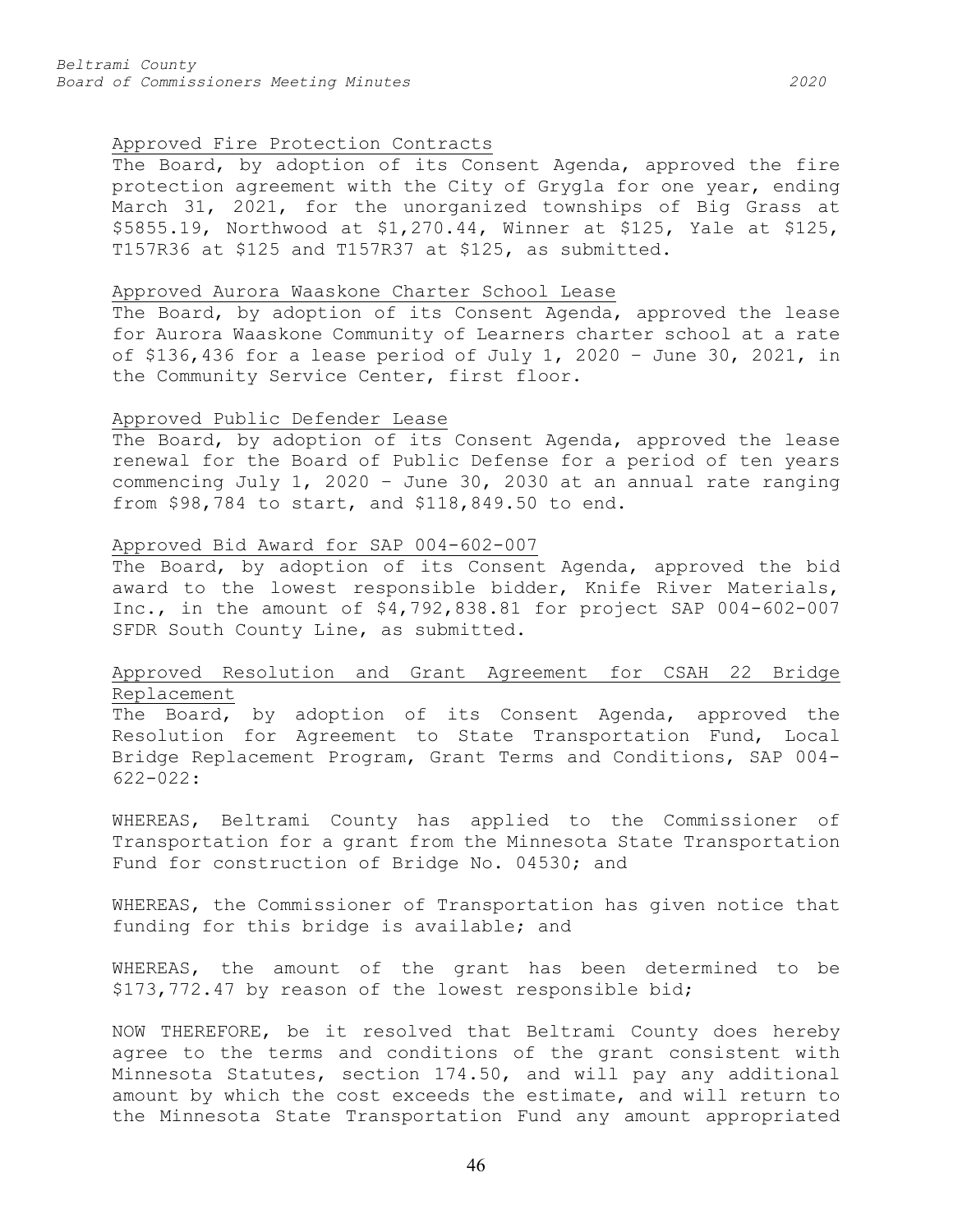for the bridge but not required. The proper county officers are authorized to execute a grant agreement and any amendments thereto with the Commissioner of Transportation concerning the abovereferenced grant.

# Approved Resolution to Adopt Thief River 1W1P

The Board, by adoption of its Consent Agenda, approved the Resolution to adopt and implement the Thief River Comprehensive Watershed Management Plan:

Whereas, Beltrami County has been notified by the Minnesota Board of Water and Soil Resources that the Thief River Comprehensive Watershed Management Plan has been approved according to Minnesota Statutes §103B.801 and Board Resolution #16-17:

Now; Therefore, Be it Resolved, Beltrami County hereby adopts and will begin implementation of the approved Comprehensive Watershed Management Plan for the area of the county identified within the Plan.

Approved Resolution of Support for Clearwater River 1W1P The Board, by adoption of its Consent Agenda, approved the Resolution to support a Clearwater River Watershed, One Watershed, One Plan Project:

WHEREAS, the Minnesota Board of Soil and Water Resources has developed policies for coordination and development of comprehensive watershed management plans, also known as One Watershed, One Plan, consistent with Minnesota Statutes, Chapter 103B.801, Comprehensive Watershed Management Planning Program; and

WHEREAS, Minnesota Statutes, Chapter 103B.301, Comprehensive Local Water Management Act, authorizes Minnesota Counties to develop and implement a local water management plan; and

WHEREAS, Minnesota Statutes, Chapter 103C.331, subdivision 11, Comprehensive Plan, authorizes Minnesota Soil and Water Conservation Districts to develop and implement a comprehensive plan; and

WHEREAS, the Counties, tribal governments, and Soil and Water Conservation Districts within the Clearwater River Watershed, as delineated by number 43 in the BWSR One Watershed One Plan Suggested Boundary attached map, have interest in developing a comprehensive watershed management plan for this area.

NOW, THEREFORE, BE IT RESOLVED, that Beltrami County recognizes and supports watershed-scale planning efforts consistent with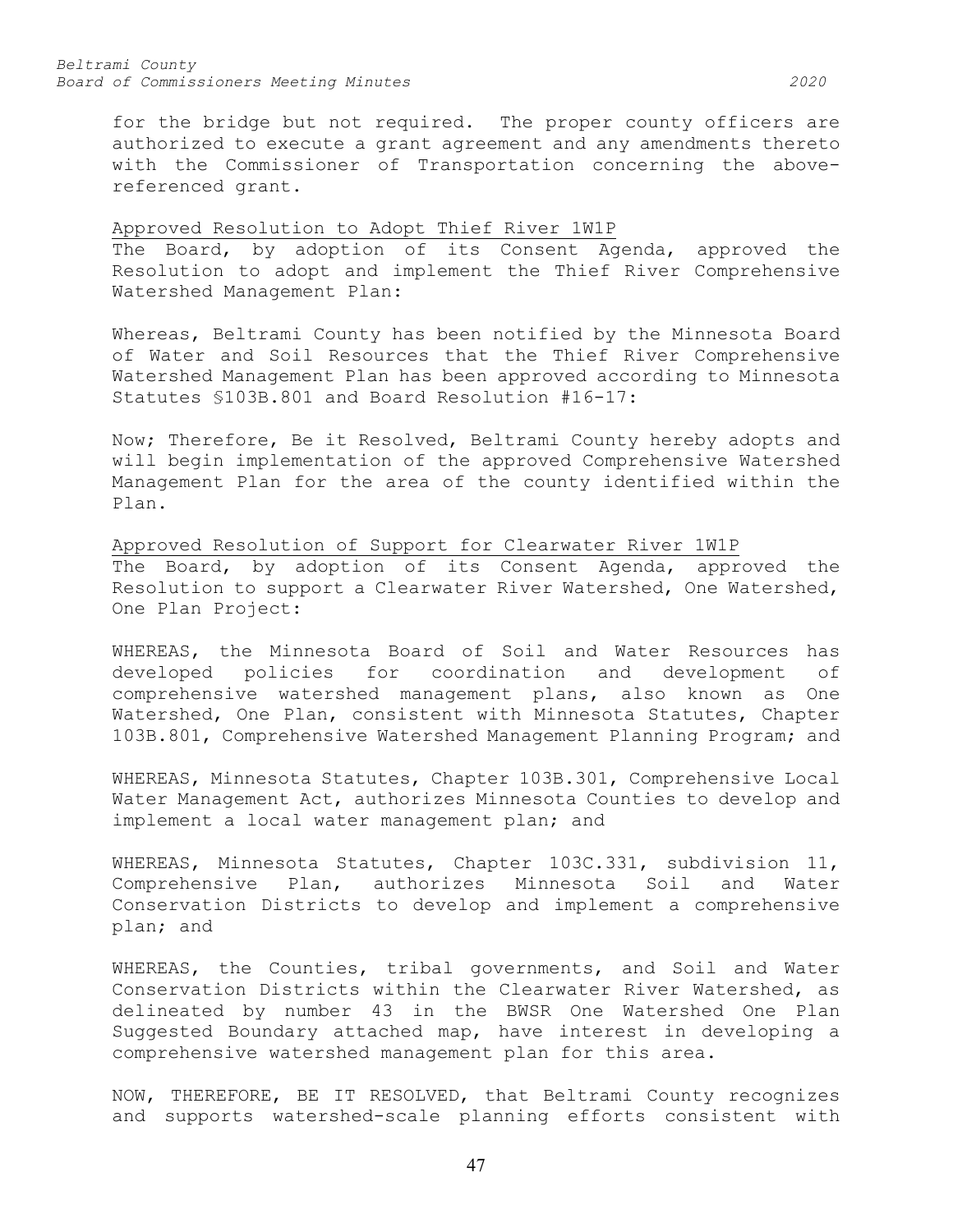Minnesota Statutes, Chapter 103B.801, also known as One Watershed, One Plan; and

BE IT FURTHER RESOLVED that Beltrami County welcomes the opportunity to collaborate with the Soil and Water Conservation Districts, tribal governments, and the Counties within the Clearwater River Watershed for watershed-scale planning efforts in the future; and

BE IT FURTHER RESOLVED that the Beltrami County Board of Commissioners supports an application to the Board of Water and Soil Resources for a planning grant to develop a comprehensive watershed management plan and anticipates partnering with the Soil and Water Conservation Districts, tribal governments, and Counties within the Clearwater River Watershed, to collaborate on this effort, pending selection as a recipient of a planning grant.

Approved Beltrami County Land Asset Management Policy The Board, by adoption of its Consent Agenda, approved the Updated 2020 Beltrami County Land Asset Management Policy, as submitted.

Approved Resolution to Enroll Deputy in PERA Police and Fire Plan The Board, by adoption of its Consent Agenda, approved the Resolution to enroll Deputy Mrsny in the PERA Police and Fire Plan:

BE IT RESOLVED the policy of the State of Minnesota as declared in Minnesota Statutes 353.63 is to give special consideration to employees who perform hazardous work and devote their time and skills to protecting the property and personal safety of others; and

BE IT RESOLVED Minnesota Statutes Section 353.64 permits governmental subdivisions to request coverage in the Public Employees Police and Fire plan for eligible employees of police or sheriff departments whose position duties meet the requirements stated therein and listed below.

BE IT FURTHER RESOLVED that the Beltrami County Sheriff's Office, of Beltrami County hereby declares that the position, Permanent-Part time Deputy Sheriff, currently held by **Jeremiah Mrsny**, meets all of the following Police and Fire Plan membership requirements: 1. Said position requires a license by the Minnesota peace officer standards and training board under sections 626.84 to 626.863 and this employee is so licensed;

2. Said position's primary (over 50%) duty is to enforce the general criminal laws of the state;

3. Said position charges this employee with the prevention and detection of crime;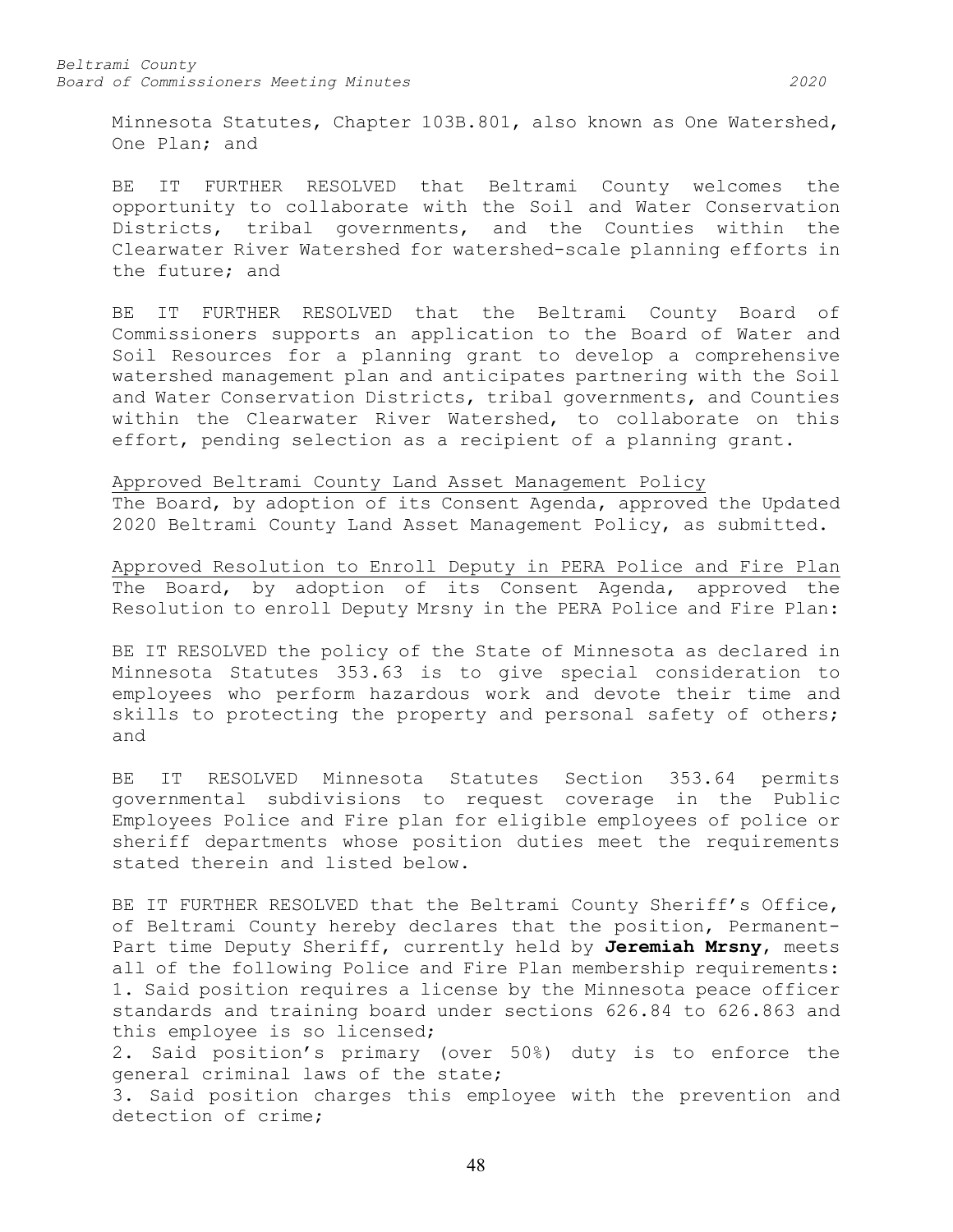4. Said position gives this employee the full power of arrest, and 5. Said position is assigned to a designated police or sheriff's department.

BE IT FURTHER RESOLVED that this governing body hereby requests that the named Employee be accepted as a member of the Public Employees Police and Fire Plan effective the date of this employee's initial Police and Fire Plan salary deduction by the governmental subdivision.

NOW, THEREFORE, BE IT RESOLVED that County Board Chair, Craig Gaasvig, and County Administrator Kay Mack, or their successors, are hereby authorized to execute such agreements and amendments thereto, as are necessary to implement the project(s).

# Approved Health & Human Services Warrant Payment List The Board, by adoption of its Consent Agenda, received and approved

the warrant payment listing submitted by Health & Human Services Department.

# **REGULAR AGENDA**

### 2020 Forfeiture Process

Auditor/Treasurer, JoDee Treat reviewed the Federal guidelines allowing for deferral of rental and mortgage payments because of COVID-19, should the Board choose to defer or cancel the 2020 Property Tax Forfeiture process.

Forfeiture is a three year process. Staff is looking for direction regarding the possibility of deferral or cancellation of the 2020 forfeiture processes. The choices would most likely be:

- 1. Defer properties in the first year of forfeiture for one year.
- 2. Defer properties in the third year of forfeiture for one year.
- 3. Defer both
- 4. No deferrals

The Board will review these options and process and have requested the item be back on the Regular Agenda at the May 19 Board Meeting for a decision.

# Abatement Policy of First Half 2020 Property Tax Penalty for Business

Auditor/Treasurer, JoDee Treat began the discussion regarding amending the Beltrami County Abatement Policy for only 2020 to address Minnesota's Stay at Home Order. The County can not legally change the property tax due date, but can adopt a policy regarding the abatement of Property Tax Penalty.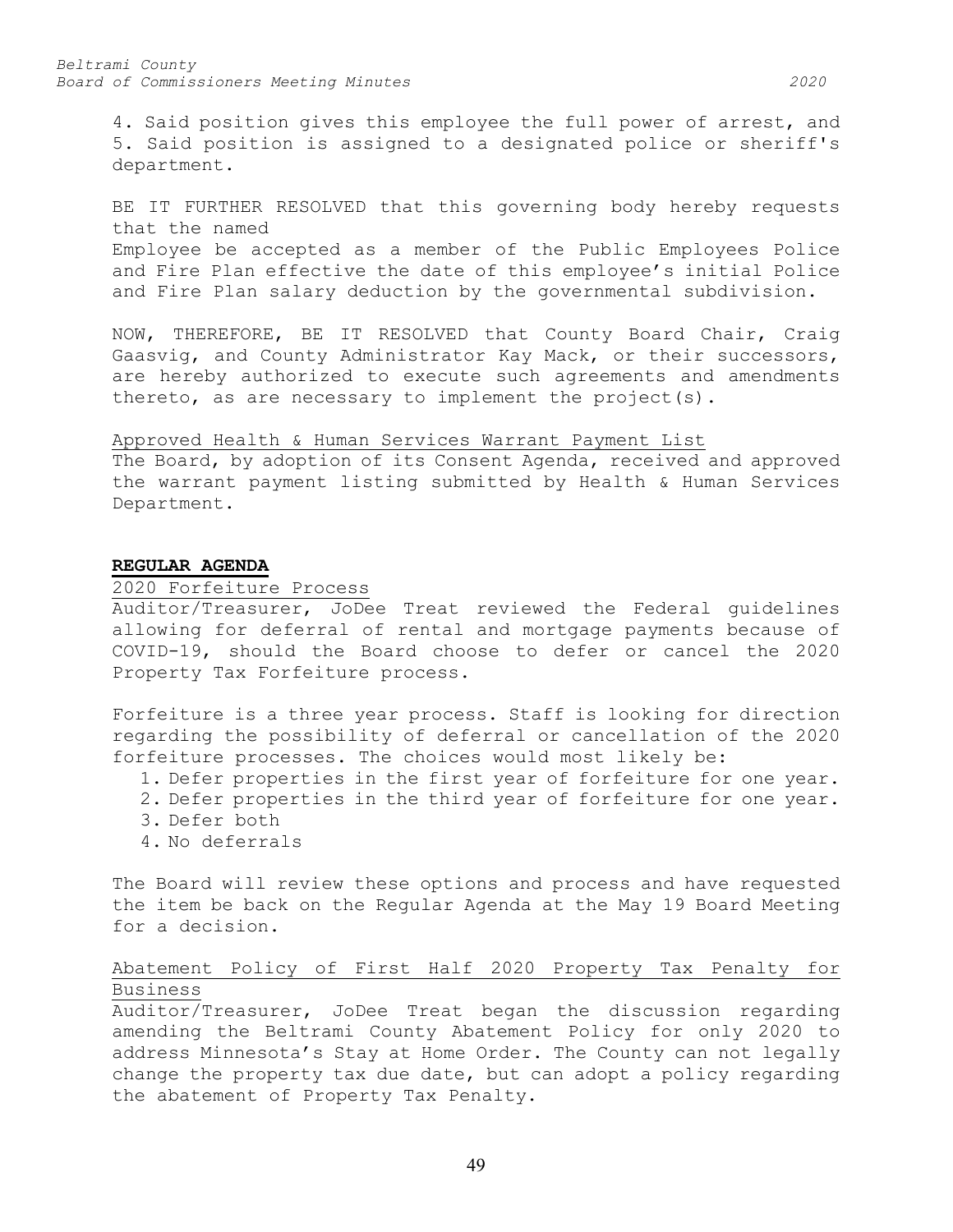Abatement Policy Resolution of First Half 2020 Property tax Penalty for Businesses:

Whereas, Minnesota Governor Tim Walz has issued Emergency Executive Orders, including a Stay at Home order and the temporary closure of certain non-critical businesses,

Whereas, these measures put in place to mitigate the COVID-19 emergency have resulted in significant loss of income to businesses in the County,

Whereas, Beltrami County Commissioners are looking for ways to reduce the impact of the COVID-19 emergency on small businesses in the County,

Whereas, Beltrami County collects and disburses property taxes for all cities, townships, school districts, and special taxing districts within the County. Cash flow and operations of local government is structured around the collection dates for property taxes. Beltrami County Commissioners acknowledge the seriousness of the financial impact a delay in property tax collection would have on these taxing districts. The County has contacted some of these taxing districts and all those contacted were in support of extending the date when penalty begins to accrue for small businesses,

Whereas, not all businesses are experiencing financial hardship due to COVID-19, and those who can, should pay their property taxes in a timely manner,

Whereas, Minnesota Statute 279.01, Subd. 2, The County Board may delegate to the County Treasurer the power to abate the penalty provided for late payment of taxes in the current year,

Whereas, The County Board authorizes temporary abatement of penalty and interest of late first half property tax payments by extending the date when penalty begins to accrue from May 15, 2020, to July 15, 2020, for small businesses affected by COVID-19,

Whereas, if the first half payment remains unpaid at July 16, 2020, the penalty will begin to accrue at the monthly rate that has be established by Statute and indicated in the table on the back of the property tax statement,

Whereas, small business is defined, for this application only, as a business owing less than \$200,000 of 2020 Property Tax per parcel,

50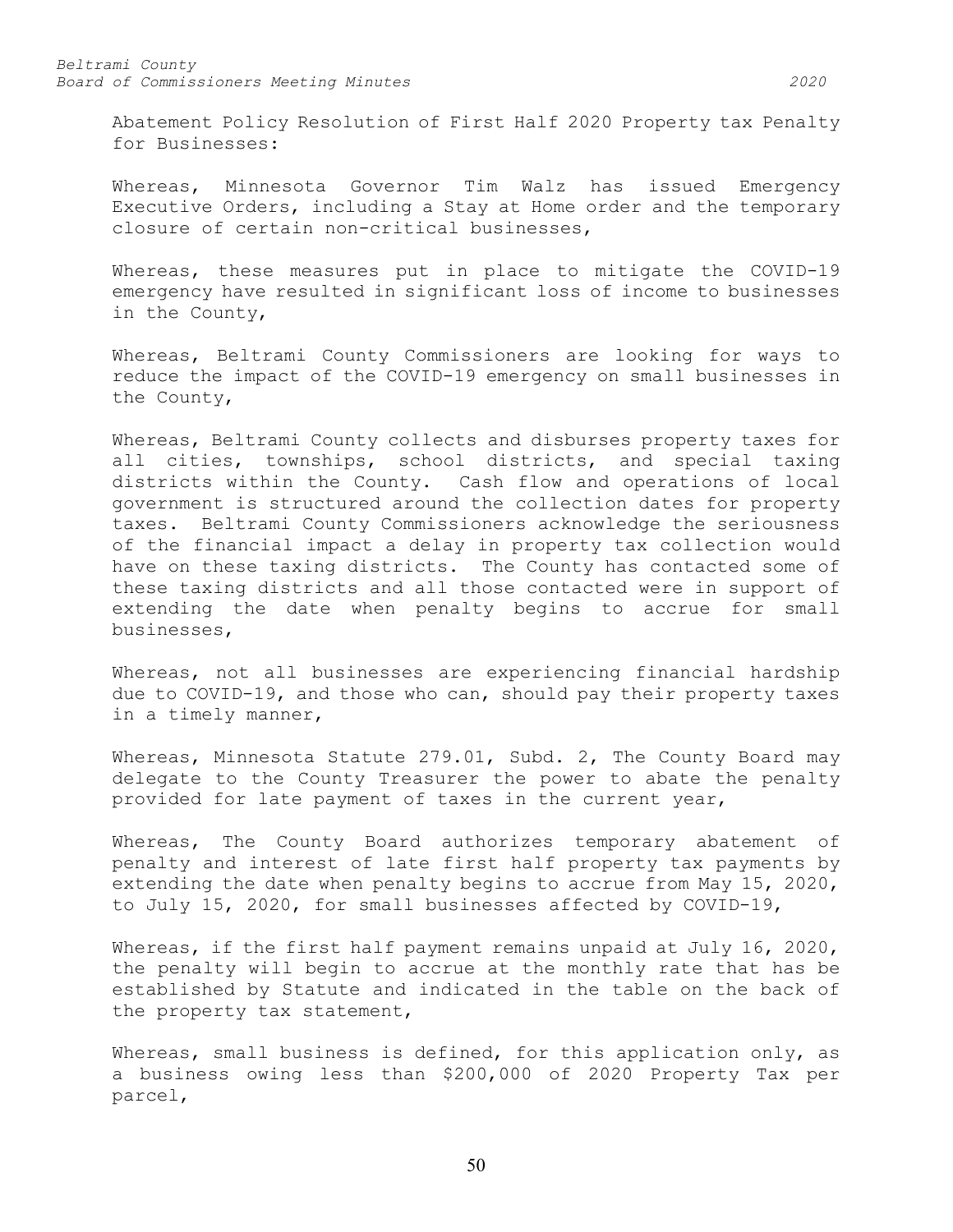Whereas, businesses wishing to take advantage of this abatement, will complete an abatement application and submit to Beltrami County Auditor-Treasurer,

Whereas, Abatement Applications denied by the Auditor-Treasurer will be allowed to appeal that decision to the Beltrami County Board of Commissioners,

Whereas, Business owners who have already paid first half property tax prior to the May 15, 2020 deadline, will not qualify for a refund in order to allow taxes to be paid at a later date,

THEREFORE BE IT RESOLVED that the Beltrami County Board of Commissioners will temporarily abate until July 15, 2020 any penalty and interest for late property tax payments that would be due on May 15 2020 for small businesses.

A motion was made by Commissioner Anderson, and seconded by Commissioner Sumner, to approve the Resolution to Abate the First Half 2020 Property tax penalty for small businesses that owe less than \$200,000 of 2020 property tax per parcel. Unanimously carried by roll call vote.

#### **COMMISSIONERS' BUSINESS**

Legislative/Lobbying Issues

None.

Commissioners' Reports

- Commissioner Sumner reminded Board members of upcoming District 2 meeting in June.
- Commissioner Olson commended County Staff & Sanford for their COVID-19 response efforts.
- Commissioner Anderson reported that COVID 19 does have PrimeWest worried about our plan.
- Commissioner Gaasvig updated on Solid Waste. New Ordinance is almost ready for review.

# Review Upcoming Meeting Schedule

Next regular meeting of the County Board will be May 19, 2020, in the Board Room of the County Administration Building.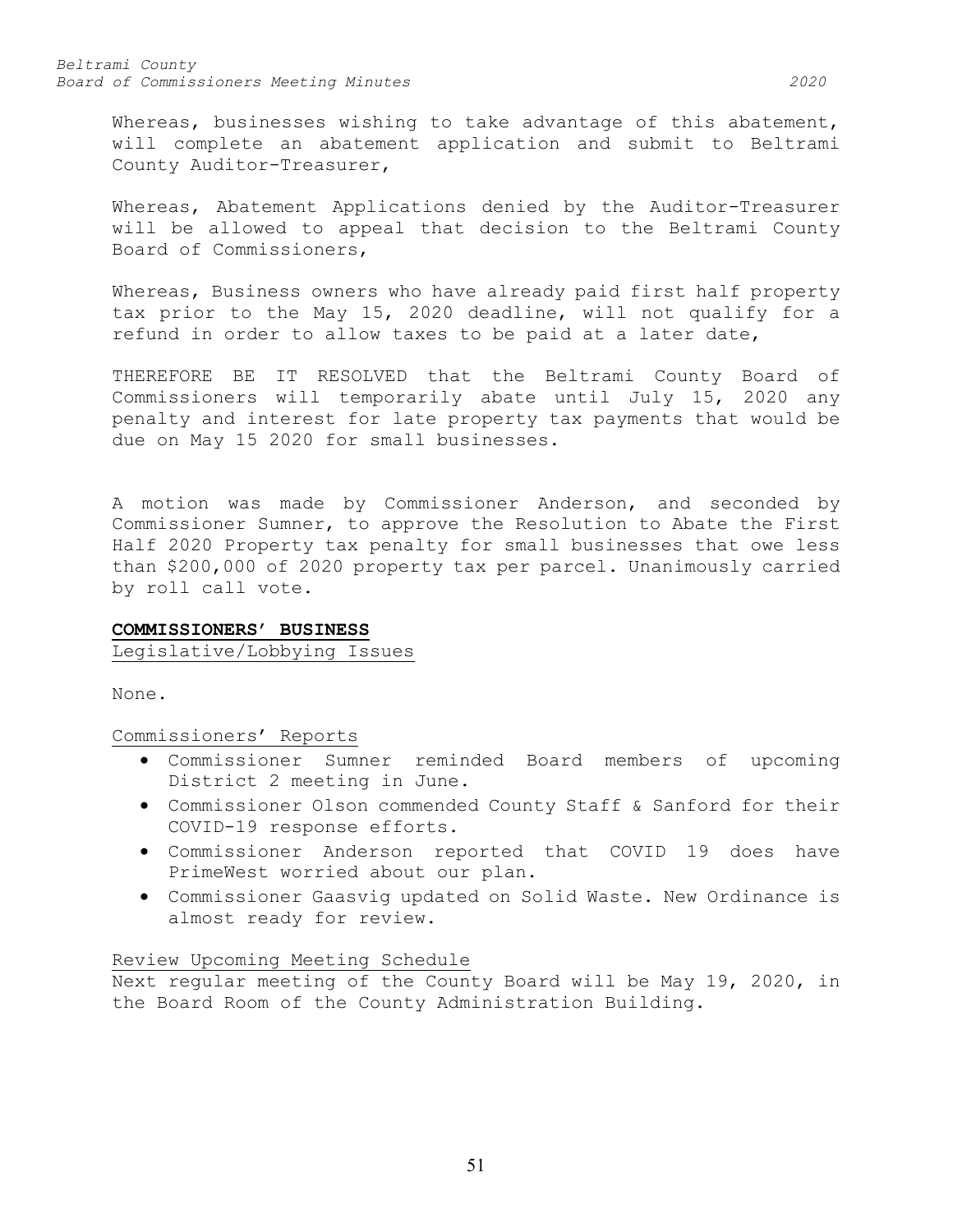# **MEETING ADJOURNMENT**

A motion to adjourn the Board meeting at 5:37 p.m. was made by Commissioner Olson, seconded by Commissioner Anderson, and unanimously carried.

Craig Gaasvig, Chair

\_\_\_\_\_\_\_\_\_\_\_\_\_\_\_\_\_\_\_\_\_\_\_\_\_\_\_\_\_\_\_\_\_

Kay Mack, County Administrator

\_\_\_\_\_\_\_\_\_\_\_\_\_\_\_\_\_\_\_\_\_\_\_\_\_\_\_\_\_\_\_\_\_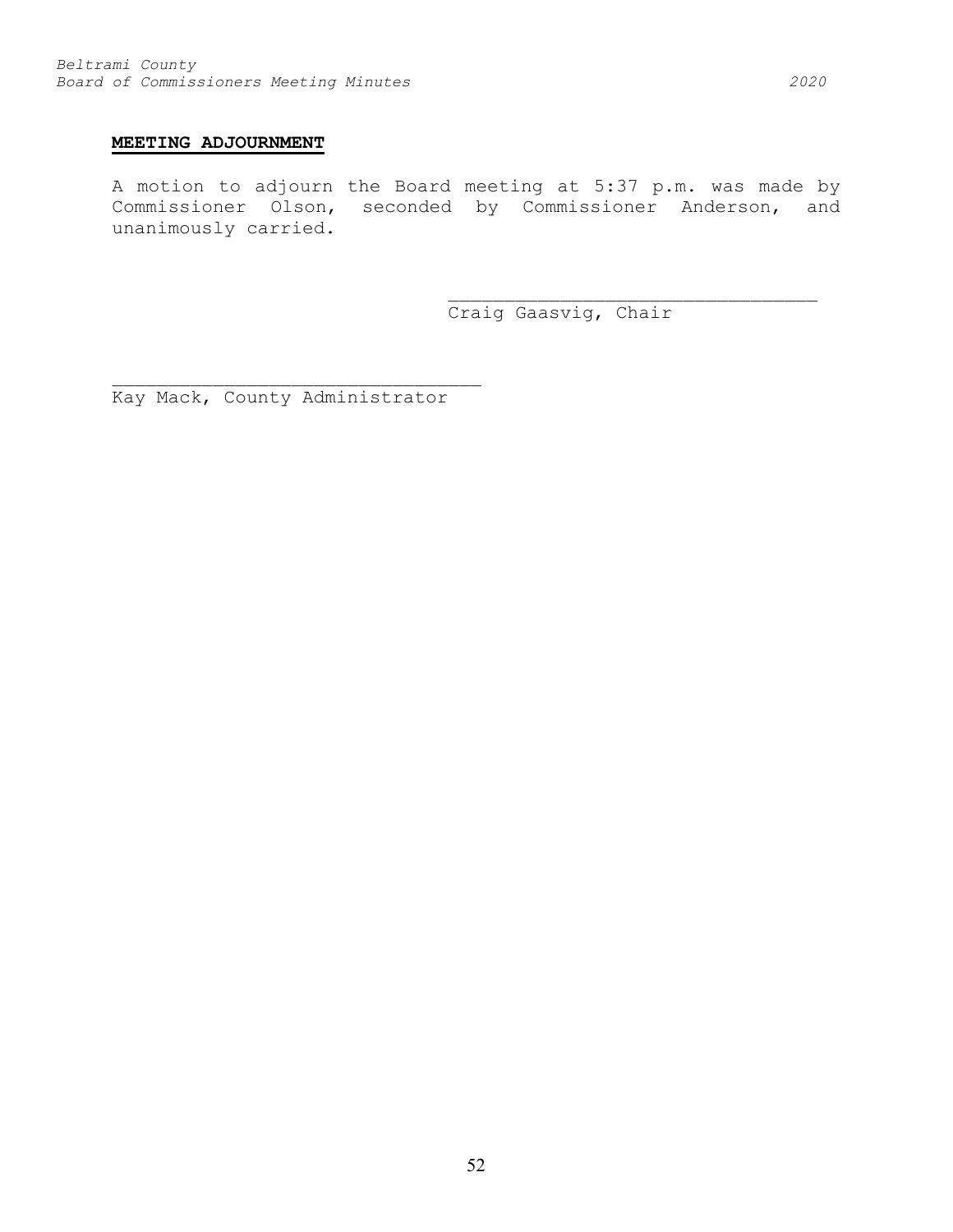# **TRANSCRIPT OF THE PROCEEDINGS OF THE BELTRAMI COUNTY BOARD OF COMMISSIONERS May 19, 2020**

The Beltrami County Board of Commissioners met in regular session on May 19, 2020, via Zoom on-line meeting.

### **CALL TO ORDER, ROLL CALL AND PLEDGE OF ALLEGIANCE**

Chair Craig Gaasvig called the meeting to order at 5:00 p.m. Commissioners Richard Anderson, Jim Lucachick, Tim Sumner and Reed Olson were present on-line.

### **GENERAL COMMENTS – BOARD CHAIR**

Expressed his hope that the Governor starts getting business reopened and back on track on or before June 1.

### **APPROVAL OF AGENDA**

The following item was added to the Consent Agenda:

• Approval of Updated Right-of-Way Obstruction Policy

### **GENERAL BUSINESS**

### Approved Agenda and Amendments

A motion to approve the Agenda and Amendments was made by Commissioner Olson, seconded by Commissioner Anderson, and unanimously carried by roll call vote.

### Approved Consent Agenda

A motion to approve the Consent Agenda was made by Commissioner Sumner, seconded by Commissioner Olson, and unanimously carried by roll call vote.

### **CONSENT ITEMS**

### Approved Minutes

The Board, by adoption of its Consent Agenda, approved the Minutes of the Board of Commissioners Work Meeting held May 5, 2020, and the Minutes of the Board of Commissioners Regular Meeting held May 5, 2020, as submitted.

# Approved Auditor/Treasurer Warrant Payment Listing

The Board, by adoption of its Consent Agenda, received and approved the warrant payment listing submitted by the Auditor/Treasurer's Office.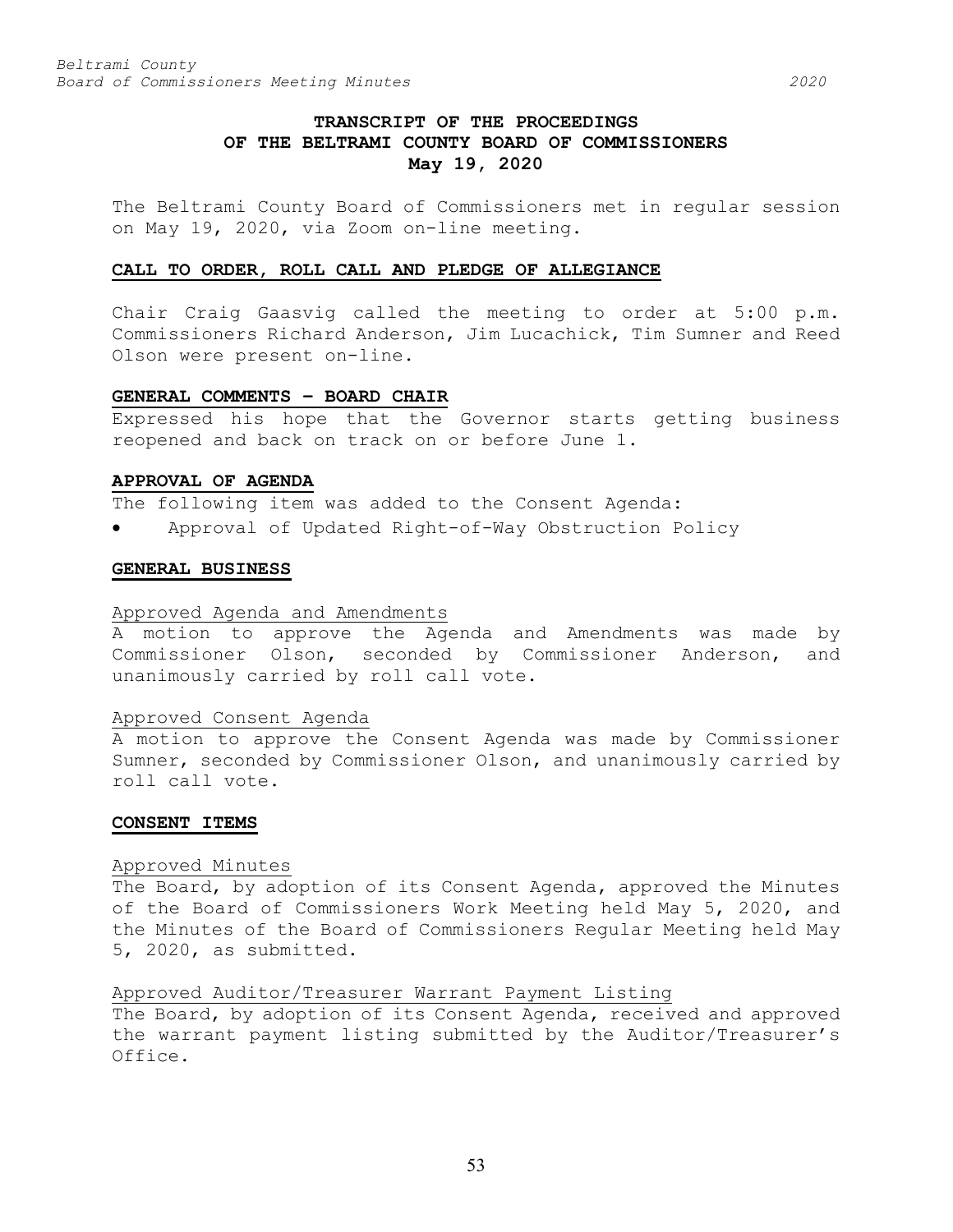Approved Payment of Auditor/Treasurer Bills

The Board, by adoption of its Consent Agenda, approved payment of Auditor/Treasurer bills, as submitted.

Approved Resolution and Financing for Body Scanner Equipment The Board, by adoption of its Consent Agenda, approved The Resolution and financing for the body scanner equipment to be installed in the Jail:

WHEREAS, Beltrami County desires to enter into that certain Lease-Purchase Agreement Number 9093, by and between Government Capital Corporation and Beltrami County, for the purpose of financing a "Body Scanner". The County desires to designate this Agreement as a "qualified tax exempt obligation" of the County for the purposes of Section 265 (b) (3) of the Internal Revenue Code of 1986, as amended. The Beltrami County desires to designate Ernie Beitel, County Sheriff, as an authorized signer of the Agreement.

NOW THEREFORE, BE IT RESOLVED BY THE BOARD OF THE BELTRAMI COUNTY:

Section 1. That the County enter into a Lease Purchase Agreement with Government Capital Corporation for the purpose of financing a "Body Scanner".

Section 2. That the Lease Purchase Agreement Number 9093, by and between the County and Government Capital Corporation is designated by the County as a "qualified tax exempt obligation" for the purposes of Section 265 (b) (3) of the Internal Revenue Code of 1986, as amended.

Section 3. That the Beltrami County will designate Ernie Beitel, County Sheriff or their designee, as an authorized signer of the Lease Purchase Agreement Number 9093 dated as of May 19, 2020, by and between the Beltrami County and GCC as well as any other ancillary exhibit, certificate, or documentation needed for the Agreement.

Section 4. That should the need arise, if applicable, the County will use finance agreement proceeds for reimbursement of expenditures related to the Property, within the meaning of Treasury Regulation § 1.150-2, as promulgated under the Internal Revenue Code of 1986, as amended.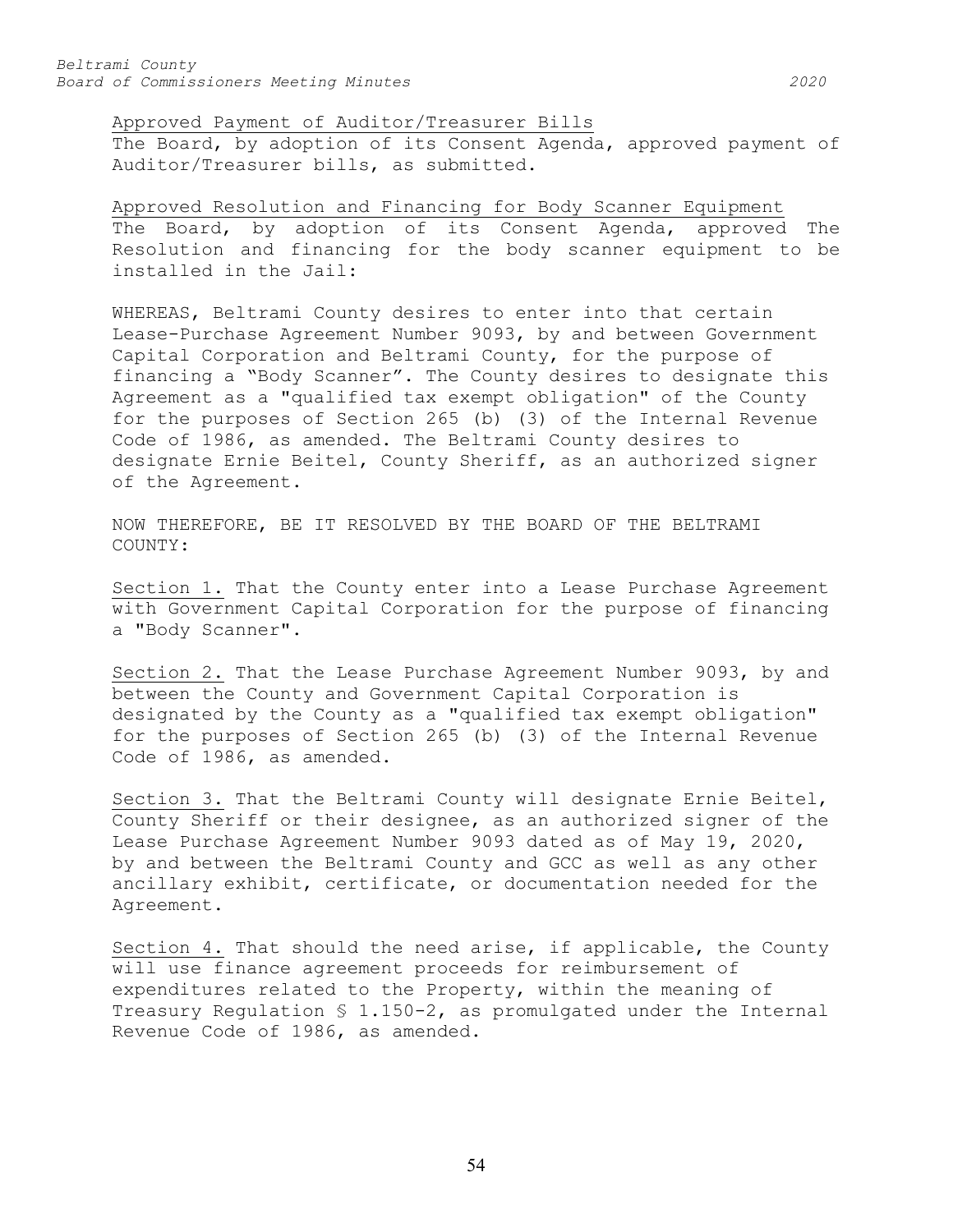# Approved Contract for Recycling Building Renovation Design Services

The Board, by adoption of its Consent Agenda, approved the quote from EAPC to do the Consulting Design work on the 2021 solid waste recycling building renovation for the amount of \$59,500.

Approved Health & Human Services Family Child Care Licenses The Board, by adoption of its Consent Agenda, approved the family child care licenses, as submitted.

Approved Health & Human Services Family Foster Care Licenses The Board, by adoption of its Consent Agenda, approved the family foster care licenses, as submitted.

Approved Health & Human Services Warrant Payment List

The Board, by adoption of its Consent Agenda, received and approved the warrant payment listing submitted by Health & Human Services Department.

Approved Updated Right-of-Way Obstruction Policy The Board, by adoption of its Consent Agenda, approved the revised Right-of-Way Obstruction Policy, as submitted.

## **REGULAR AGENDA**

2020 Forfeiture Process

Auditor/Treasurer, JoDee Treat reviewed the discussion from May 5th Board Meeting regarding options for the 2020 Property Tax process.

The options for continuing the forfeiture process in light of the COVID 19 pandemic are:

A. Continue the steps in the 2020 Property Tax Forfeiture process as normal.

B. Postpone the 2020 Property Tax Forfeiture process for parcels in the first year of delinquency.

C. Postpone the 2020 Property Tax Forfeiture process for parcels in the final year of delinquency.

D. Postpone the 2020 Property Tax Forfeiture process for parcels in both the first and final years of delinquency.

A motion was made by Commissioner Olson, and seconded by Commissioner Anderson, to approve postponing the 2020 Property Tax Forfeitures for parcels in the first year of delinquency only, for one year. Unanimously carried by roll call vote.

Job Evaluation Rating for Highway Department Positions Human Resources Director, Linda Tran presented job evaluation ratings for the Sign Technician Position, in pay grade 7 (upgraded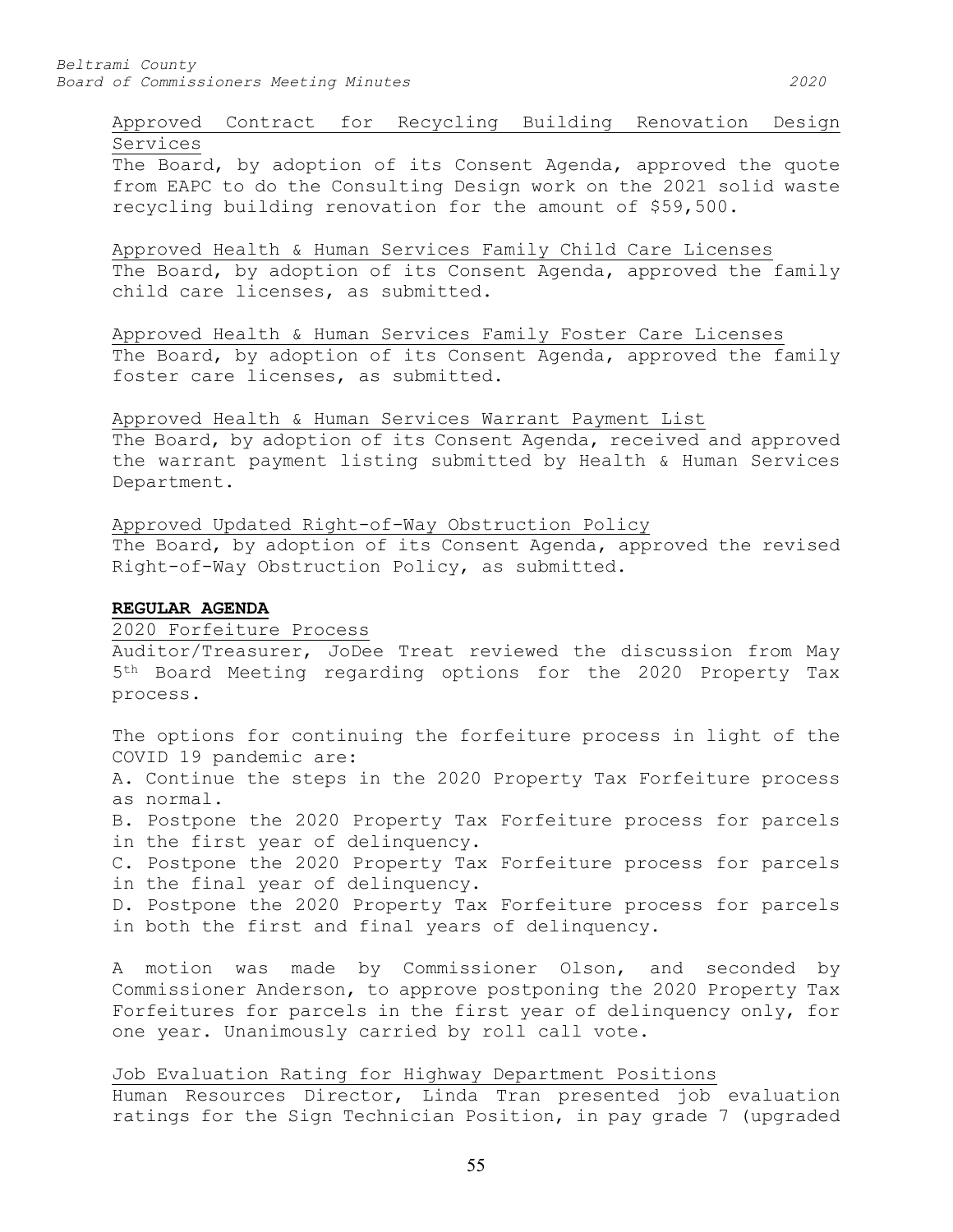from pay grade 6) and placing the new position of Right of Way Agent in pay grade 10. The Right-of-Way Agent position was included in the 2020 budget.

A motion was made by Commissioner Lucachick, and seconded by Commissioner Anderson, to approve the job evaluation rating moving the Sign Technician Position to pay grade 7, from pay grade 6 and placing the new position of Right-of-Way Agent in pay grade 10. Unanimously carried by roll call vote.

# **COMMISSIONERS' BUSINESS**

Legislative/Lobbying Issues

• Lucachick commented on the Naco notice, stating the COVID-19 financial impact to counties. It is quite significant.

# Commissioners' Reports

- Commissioner Gaasvig reviewed several committee assignments.
- Commissioner Lucachick commented on the generous, anonymous \$500,000 donation to support COVID affected local area businesses and managed by Greater Bemidji.
- Commissioner Olson also commended Greater Bemidji and our community support of local businesses.
- Commissioner Sumner commented on:
	- o NaCo scholarship opportunities
	- o City of Blackduck asked for County Board support of letter to Governor requesting reopening of businesses
	- o Local business requests for reduced liquor license fees due to COVID 19
	- o Do Commissioners claim per diem for Zoom meetings
	- o Upcoming AMC meetings

# Review Upcoming Meeting Schedule

Next regular meeting of the County Board will be June 2, 2020, in the Board Room of the County Administration Building.

# Administrator's Announcement

Administrator Kay Mack announced to the Board, her plans for retirement. Her plan includes a 6 month transition period to allow for the Board to conduct a good search for the next Administrator. Commissioners Anderson and Gaasvig have volunteered to work with Ms. Mack on this.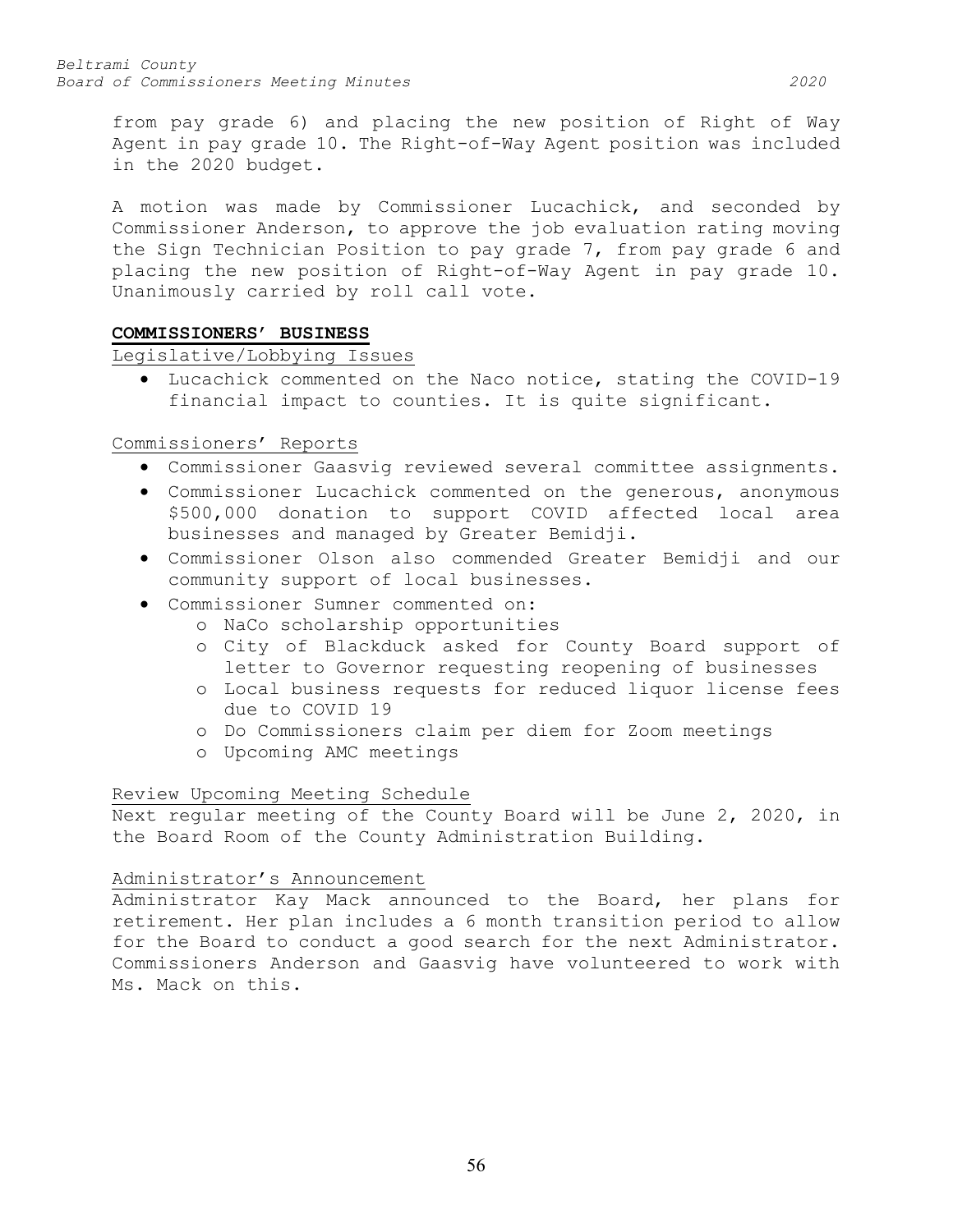### **MEETING ADJOURNMENT**

A motion to adjourn the Board meeting at 5:36 p.m. was made by Commissioner Lucachick, seconded by Commissioner Olson, and unanimously carried by roll call vote.

Craig Gaasvig, Chair

\_\_\_\_\_\_\_\_\_\_\_\_\_\_\_\_\_\_\_\_\_\_\_\_\_\_\_\_\_\_\_\_\_

Kay Mack, County Administrator

\_\_\_\_\_\_\_\_\_\_\_\_\_\_\_\_\_\_\_\_\_\_\_\_\_\_\_\_\_\_\_\_\_

The Beltrami County Ditch Authority Board met in regular session on May 19, 2020, via Zoom on-line meeting.

### **CALL TO ORDER and ROLL CALL**

Chair Craig Gaasvig called the meeting to order at 5:37 p.m. Commissioners Richard Anderson, Jim Lucachick, Tim Sumner and Reed Olson were present on-line.

### **REGULAR AGENDA**

# Discussion of County Ditch #2

Highway Engineer, Bruce Hasbargen reviewed the County Ditch #2 situation. Beneficiaries of the ditch were in support of resurrecting the ditch system and an inspection was conducted this spring. Overall, the ditch is in fair shape with no major work required. Beaver dam removal and maintenance is required.

A ditch assessment needs to be established to cover the costs. Assessment would begin in 2021. However, a ditch system has the ability to borrow funds (usually from another ditch system) which would allow for the maintenance to completed now.

Recommendation is to borrow \$3,000 for beavers/dams removal and set the initial ditch assessment at \$3,000.

A motion was made by Commissioner Olson, and seconded by Commissioner Anderson, to approve \$3,000 worth of work for maintenance/beaver and beaver damn removal on Judicial Ditch #2 with assessments to begin in 2021. Unanimously carried by roll call vote.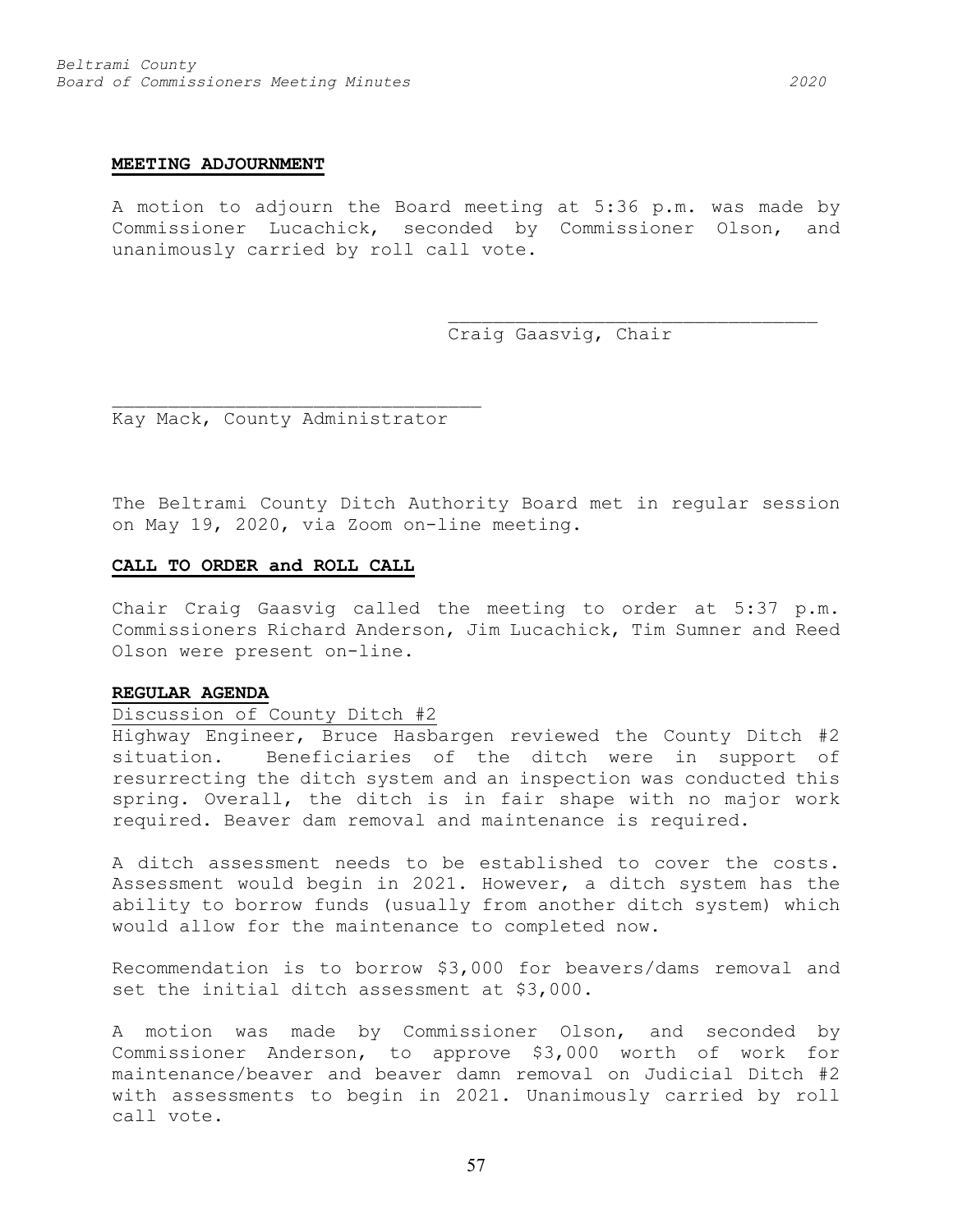# **MEETING ADJOURNMENT**

A motion to adjourn the Ditch Authority meeting at 5:50 p.m. was made by Commissioner Anderson, seconded by Commissioner Lucachick, and unanimously carried by roll call vote.

Craig Gaasvig, Chair

\_\_\_\_\_\_\_\_\_\_\_\_\_\_\_\_\_\_\_\_\_\_\_\_\_\_\_\_\_\_\_\_\_

\_\_\_\_\_\_\_\_\_\_\_\_\_\_\_\_\_\_\_\_\_\_\_\_\_\_\_\_\_\_\_\_\_ Kay Mack, County Administrator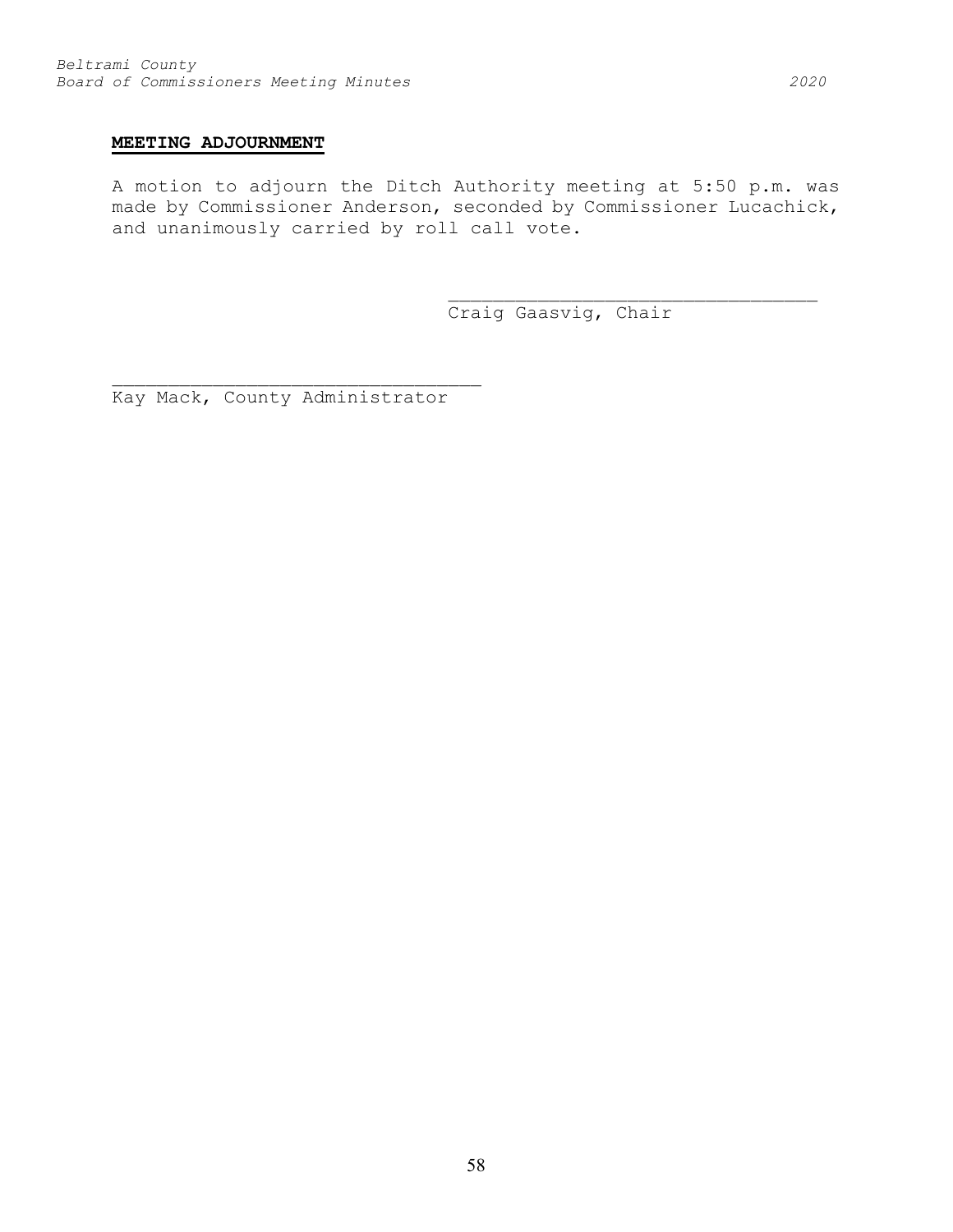# **TRANSCRIPT OF THE PROCEEDINGS OF THE BELTRAMI COUNTY BOARD OF COMMISSIONERS June 2, 2020**

The Beltrami County Board of Commissioners met in regular session on June 2, 2020, at the County Board Room, County Administration Building, Bemidji, Minnesota.

# **CALL TO ORDER, ROLL CALL AND PLEDGE OF ALLEGIANCE**

Chair Craig Gaasvig called the meeting to order at 5:00 p.m. Commissioners Richard Anderson, Jim Lucachick, Tim Sumner and Reed Olson were present.

Due to the Governor's Executive Order limiting gatherings to no more than 10 people, the Citizens Addressing the Board portion of the County Board agenda has been removed. No public comment will be taken during County Board meetings at this time. Although Beltrami County has taken pride in providing the ability for citizens to make public comment in the past, it has not been a legal requirement of the Open Meeting Law. Citizens may make their concerns heard by contacting County Commissioners directly, or by sending comment to the County Administrator. It is unknown when public comment will be added to County Board agendas.

# **GENERAL COMMENTS – BOARD CHAIR**

There were citizens in the audience that wanted to speak, however do to the process established at this time, they will not be allowed to speak.

Public Comments that were emailed to Commissioners or Administrator, as instructed, were read at this time.

- Emily Rivera spoke to the protest situation over the weekend.
- Lynn Boyer spoke on behalf of small business and suggested a Resolution of support for small businesses to open
- Salina Beasley spoke to the protest situation over the weekend.
- Mary Anne Reitmeier spoke to the protest situation over the weekend.

### **APPROVAL OF AGENDA**

The following items were added to the Consent Agenda:

- Approval of citizen appointments to jail committee
- Approval of RFP process to find search firm to recruit and hire County Administrator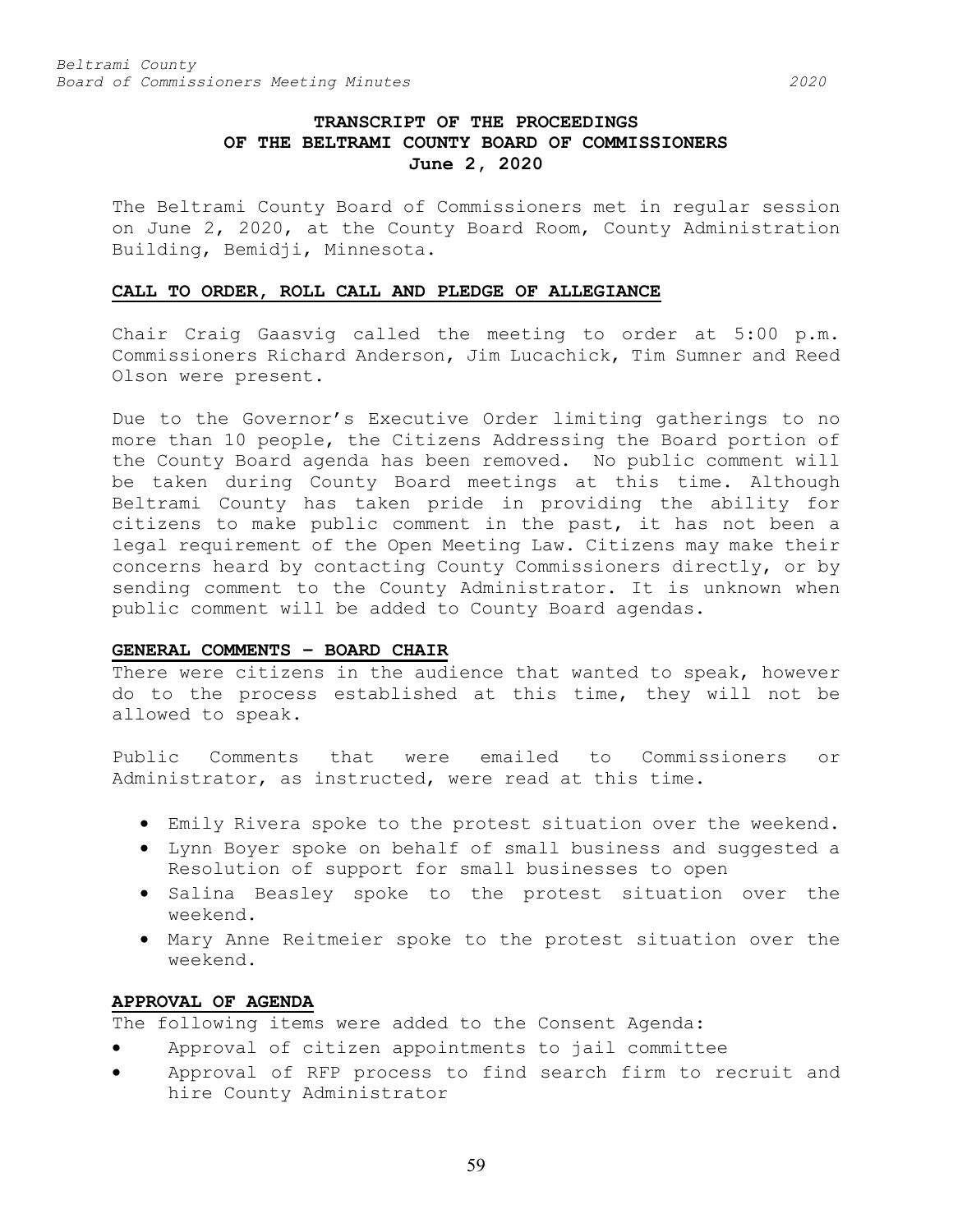#### **GENERAL BUSINESS**

### Approved Agenda and Amendments

A motion to approve the Agenda and Amendments was made by Commissioner Olson, seconded by Commissioner Anderson, and unanimously carried.

### Approved Consent Agenda

A motion to approve the Consent Agenda was made by Commissioner Sumner, seconded by Commissioner Lucachick, and unanimously carried.

#### **CONSENT ITEMS**

### Approved Minutes

The Board, by adoption of its Consent Agenda, approved the Minutes of the Board of Commissioners Work Meeting held May 19, 2020, and the Minutes of the Board of Commissioners Regular Meeting held May 19, 2020, as submitted.

### Approved Auditor/Treasurer Warrant Payment Listing

The Board, by adoption of its Consent Agenda, received and approved the warrant payment listing submitted by the Auditor/Treasurer's Office.

### Approved Payment of Auditor/Treasurer Bills

The Board, by adoption of its Consent Agenda, approved payment of Auditor/Treasurer bills, as submitted.

### Approved 3.2 On Sale License/Strong Beer/Wine License

The Board, by adoption of its Consent Agenda, approved the 3.2 On Sale License/Strong Beer/Win License for Putnam Resorts LLC, new owner of Kohl's Resort.

# Approved Facilities Use Agreement with Bemidji State University

The Board, by adoption of its Consent Agenda, approved the Use Agreement with Bemidji State University for possible space for people, such as direct care workers or emergency service staff, that are providing direct service related to COVID-19 cases and do not want to go home at this time.

# Approved Bemidji Youth League Baseball Lease

The Board, by adoption of its Consent Agenda, approved the 15 year lease to Bemidji Youth League Baseball located on Middle School Drive, as submitted.

### Approved Health & Human Services Warrant Payment List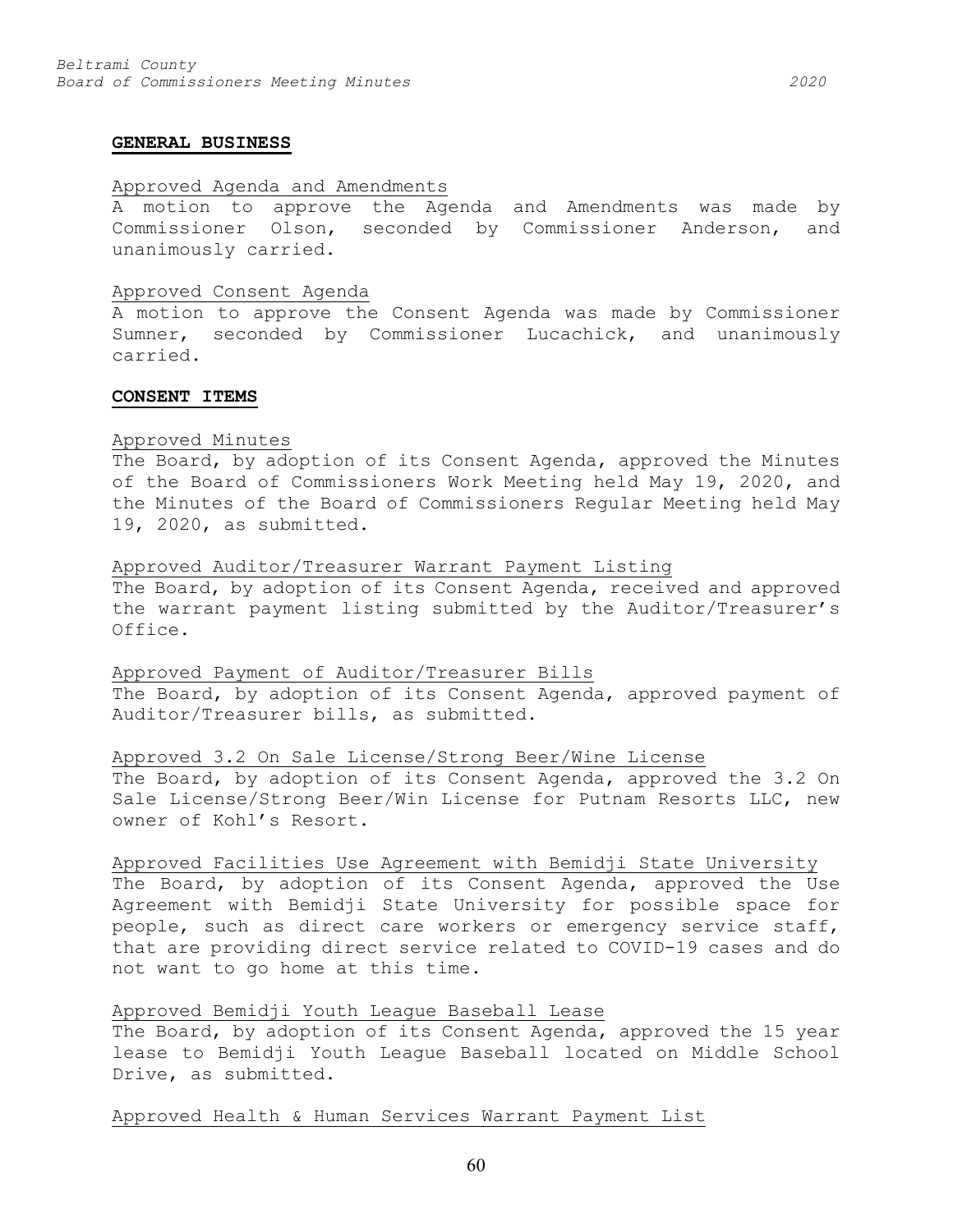The Board, by adoption of its Consent Agenda, received and approved the warrant payment listing submitted by Health & Human Services Department.

# Approved Citizen Appointments to Jail Committees

The Board, by adoption of its Consent Agenda, approved the citizen appointments as follows:

- Steering Committee: Nancy Kingbird and Ron Otterstad
- Programming: Jennifer Greenleaf, Duane Erickson and Amy Lindahl
- Design: Steve Newby and Randy Perkins
- Communications: John Henningsgard

# Approved RFP Process to Find Search Firm to Hire County Administrator

The Board, by adoption of its Consent Agenda, approved the RFP process to find a search firm to solicit candidates for the position of Beltrami County Administrator.

# **REGULAR AGENDA**

# Job Evaluation Rating for Jail Training Officer

Human Resources Director, Linda Tran submitted the Job Evaluation study prepared by Bakertilly for the new position of Jail Training Officer and rated as a pay grade 8. This position was included in the 2020 budget.

A motion was made by Commissioner Anderson, and seconded by Commissioner Olson, to approve the new position of Jail Training Officer and placing it on the pay scale at pay grade 8. Unanimously carried.

# O'Brien Shop Bid Approval

Highway Engineer, Bruce Hasbargen presented bid results for the restoration of the O'Brien Highway Maintenance shop that was damaged by fire. Restoration will include removing and replacing most of the interior and repairing a section of the roof. Insurance will cover items under the base bid. Some of the alternate bid items will be reviewed and would be covered by use of highway funds if accepted.

A motion was made by Commissioner Anderson, and seconded by Commissioner Lucachick, to approve the Base Bid award to the lowest responsible bidder, Christiansen Construction of Bemidji in the amount of \$309,600. Unanimously carried.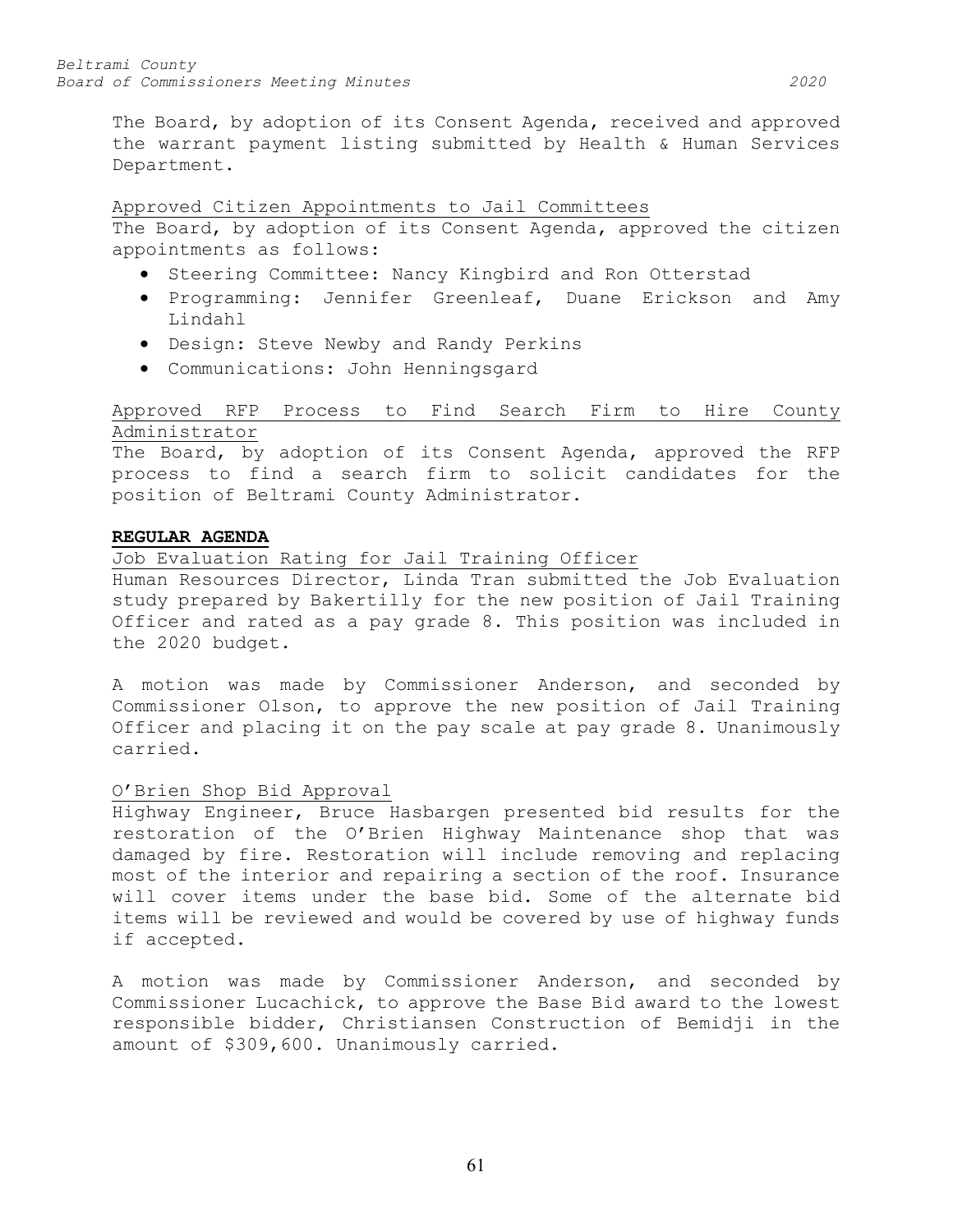# County Administrator PERA Phase Retirement

Human Resources Director, Linda Tran, presented the PERA phased retirement agreement for the County Administrator. The agreement would be to continue working, paid at 30 hours per week August 1, 2020 up to November 30, 2021, but not more than 1044 hours per year under PERA guidelines.

A motion was made by Commissioner Sumner, and seconded by Commissioner Olson, to approve the PERA phased retirement plan for Administrator, Kay Mack. Unanimously carried.

# **COMMISSIONERS' BUSINESS**

Legislative/Lobbying Issues

- Commissioner Olson has been in communication with Representative Persell regarding a regional approach to opening the State.
- Commissioner Anderson reported that the SHAK committee is also advocating for a regional approach.

Commissioners' Reports

- Commissioner Olson stated that he has concerns and questions regarding the protest incident over the weekend, as many citizens do too. His suggestion was possibly a third party investigation and a public statement separate rumors and hearsay from the actual facts.
- Commissioner Anderson indicated is support and gratitude to law enforcement and their work in protecting all citizens.
- Commissioner Sumner listed many questions and concerns regarding the weekend protest incident and is hopeful for answers and clarification.

# Review Upcoming Meeting Schedule

Next regular meeting of the County Board will be June 16, 2020, in the Board Room of the County Administration Building.

# **MEETING ADJOURNMENT**

A motion to adjourn the Board meeting at 5:54 p.m. was made by Commissioner Anderson, seconded by Commissioner Lucachick, and unanimously carried.

62

\_\_\_\_\_\_\_\_\_\_\_\_\_\_\_\_\_\_\_\_\_\_\_\_\_\_\_\_\_\_\_\_\_ Craig Gaasvig, Chair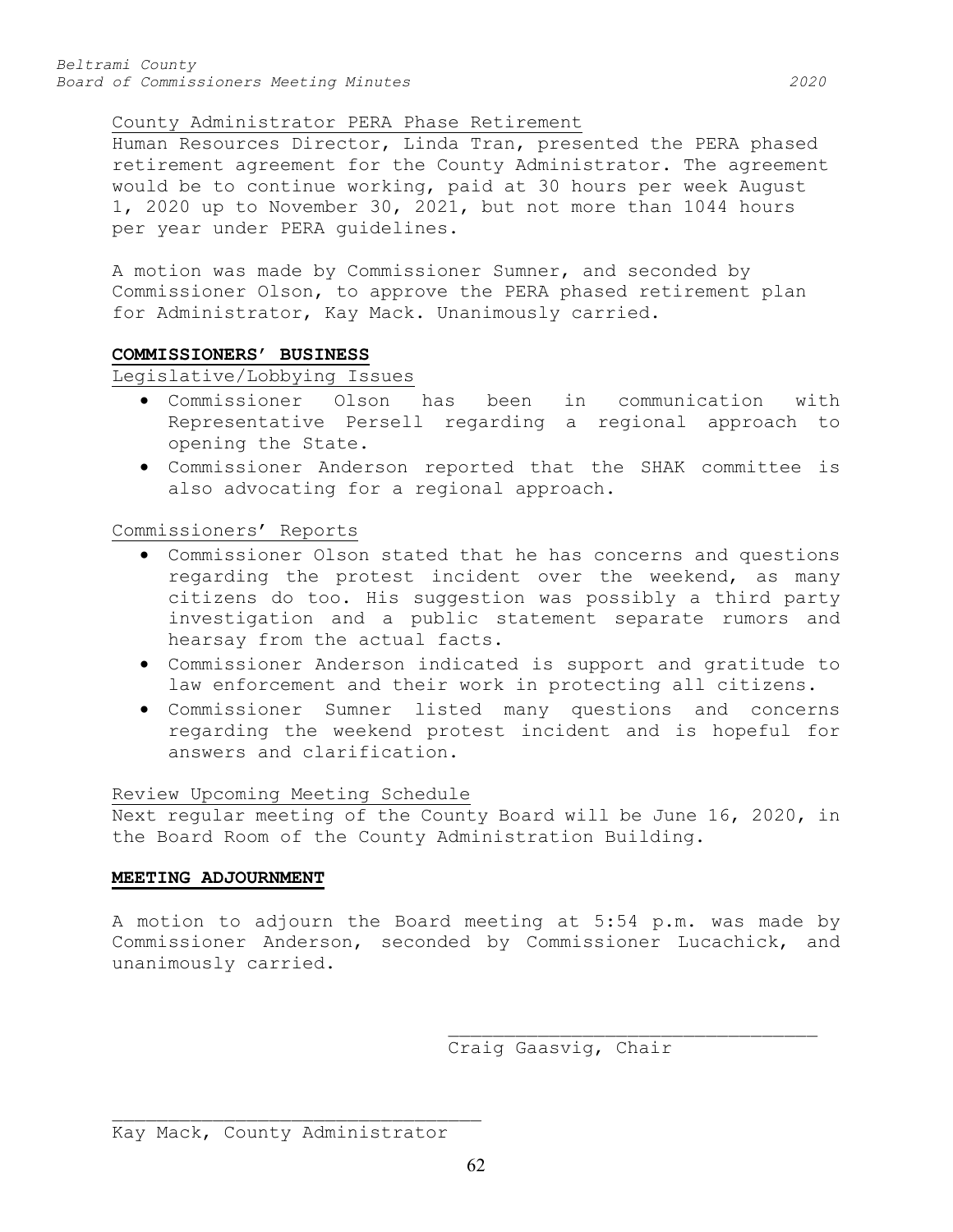# **TRANSCRIPT OF THE PROCEEDINGS OF THE BELTRAMI COUNTY BOARD OF COMMISSIONERS June 16, 2020**

The Beltrami County Board of Commissioners met in regular session on June 16, 2020 at the County Board Room, County Administration Building, Bemidji, Minnesota.

### **CALL TO ORDER, ROLL CALL AND PLEDGE OF ALLEGIANCE**

Chair Craig Gaasvig called the meeting to order at 5:12 p.m. Commissioners Richard Anderson, Jim Lucachick, Tim Sumner and Reed Olson were present.

# **GENERAL COMMENTS – BOARD CHAIR**

Commissioner Gaasvig commented on the fact that it was nice to be back to a 'normal' routine for the Board Meeting.

# **CITIZENS ADDRESSING THE BOARD**

• Will Hartwell, resident in the Nymore area, questioned the Board on an update or status report regarding the rioting incident from two weeks ago and the accusations about County Sheriff's Office and Bemidji Police connection to militia group activities.

#### **APPROVAL OF AGENDA**

The following item was added to the Consent Agenda:

• Approval of NWJC Title II Juvenile Justice Grant

### **GENERAL BUSINESS**

#### Approved Agenda and Amendments

A motion to approve the Agenda and Amendments was made by Commissioner Olson, seconded by Commissioner Anderson, and unanimously carried.

### Approved Consent Agenda

A motion to approve the Consent Agenda was made by Commissioner Anderson, seconded by Commissioner Sumner, and unanimously carried.

#### **CONSENT ITEMS**

#### Approved Minutes

The Board, by adoption of its Consent Agenda, approved the Minutes of the Board of Commissioners Work Meeting held June 2, 2020, and the Minutes of the Board of Commissioners Regular Meeting held June 2, 2020, as submitted.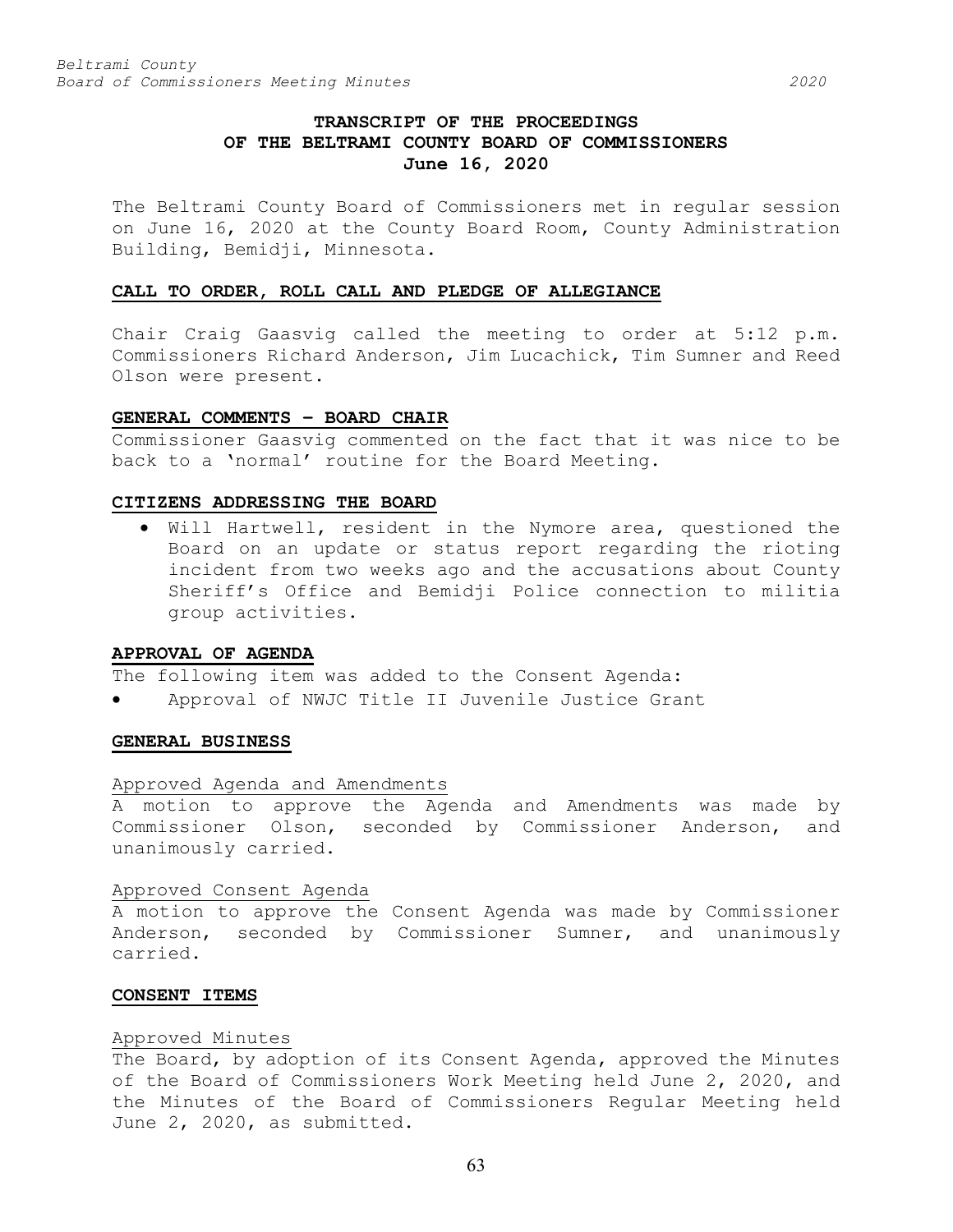# Approved Auditor/Treasurer Warrant Payment Listing

The Board, by adoption of its Consent Agenda, received and approved the warrant payment listing submitted by the Auditor/Treasurer's Office.

# Approved Payment of Auditor/Treasurer Bills

The Board, by adoption of its Consent Agenda, approved payment of Auditor/Treasurer bills, as submitted.

# Approved Data Practices Policy Update

The Board, by adoption of its Consent Agenda, approved updates and adopted the Data Practices Policy for 2020, as submitted.

## Approved Beltrami County Revolving Loan Fund Deferral

The Board, by adoption of its Consent Agenda, approved the deferral of the June – September, 2020 payments owed to the Northern Beltrami County Revolving Loan Fund by Mort's Landing. The owners have entered into a purchase agreement, anticipate closing in September 2020 and the entire loan would be paid at that time.

## Approved Truancy Contract

The Board, by adoption of its Consent Agenda, approved the contract with Beltrami Area Service Collaborative to provide truancy case management services for the period of July 1, 2020 through June 30, 2021, as submitted.

Approved Health & Human Services Family Child Care Licenses The Board, by adoption of its Consent Agenda, approved the family child care licenses, as submitted.

Approved Health & Human Services Family Foster Care Licenses The Board, by adoption of its Consent Agenda, approved the family foster care licenses, as submitted.

# Approved Health & Human Services Warrant Payment List

The Board, by adoption of its Consent Agenda, received and approved the warrant payment listing submitted by Health & Human Services Department.

# Approved NWJC Title II Juvenile Justice Grant

The Board, by adoption of its Consent Agenda, approved the 2020 Northwest Minnesota Juvenile Center, Title II Juvenile Justice Grant from the MN Department of Public Safety, Office of Justice Programs.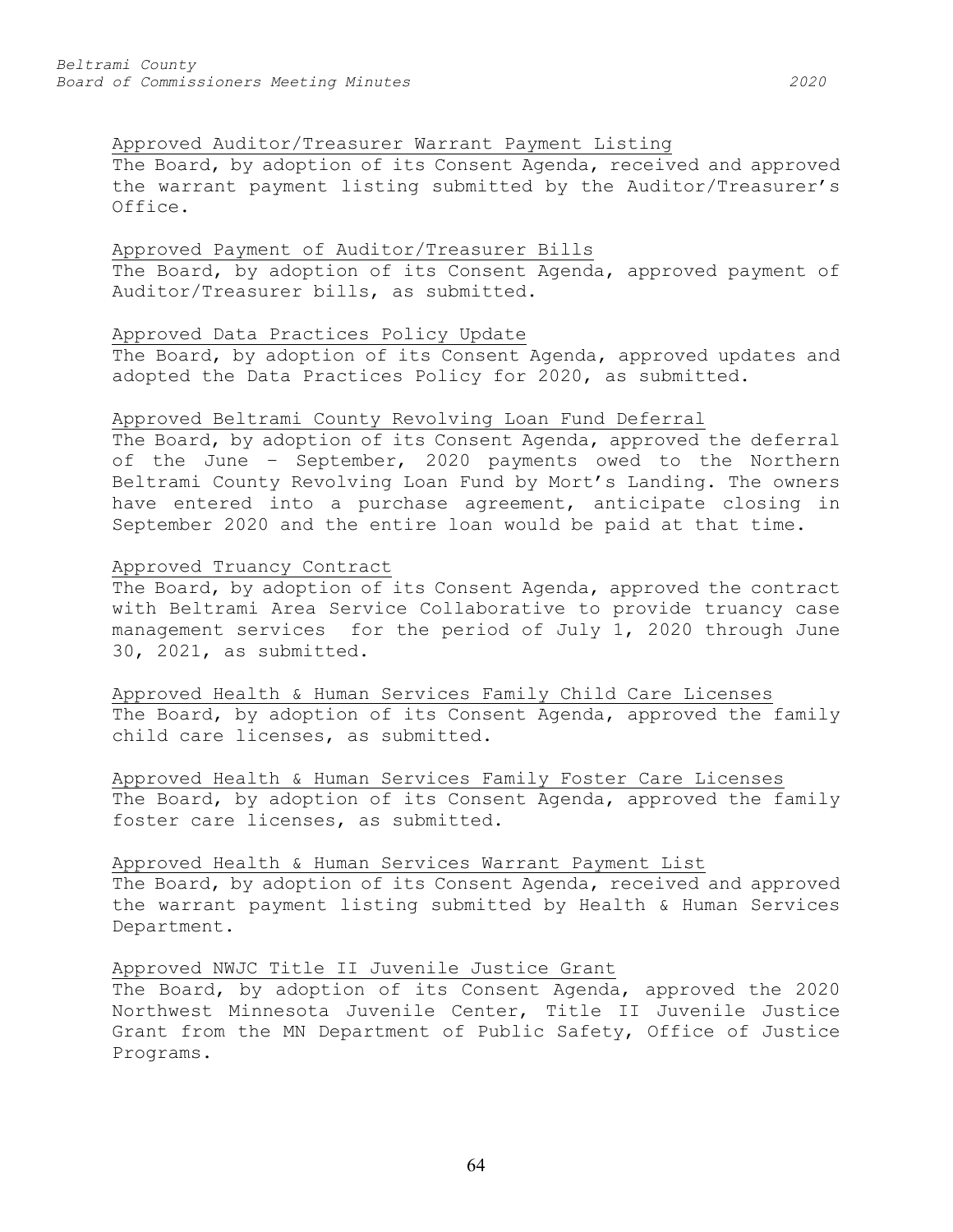# **REGULAR AGENDA**

# Administrator's Report

- Budget Process. Budget Kick-off with Department Heads will be held July 1. Normally, commissioners that are running for office do not sit on the Budget Committee; that would put Commissioner Gaasvig and Commissioner Anderson on the Budget Committee, if the Board approves. Members of the Board were agreeable to this process.
- Executive Search Firm. RFQ's are due tomorrow, with two firms expressing interest.
	- o Baker Tilly (has not yet submitted a proposal)
	- o David Drown and Assoc (proposal received)
- In the interest of time, as the next regular board meeting is not until July 7, 2020, Administrator has suggested a calling a special board meeting to conduct interviews if we get more than one firm applying.
	- o After Board discussion, it was agreed to have a Special Board Meeting on June 30, 2020 at 9:00 am to conduct interviews if more than one firm submits a proposal.

## **COMMISSIONERS' BUSINESS**

Legislative/Lobbying Issues

None.

Commissioners' Reports

- Commissioner Lucachick commented on the Riot situation brought up by Mr. Hartwell. He stated that an independent investigation was conducted by the Brainerd Police Department. Attorney Hanson stated that to the best of his knowledge, no charges have been filed to any party.
- Commissioner Lucachick also requested that a process be established for getting items on the board agenda. Beltrami County has no official process or protocol established. Administrator will research the subject and report back to the Board.
- Commissioner Sumner provided an AMC update. Also inquired as to Per Diem for Zoom meetings. The consensus of the Board was that a Zoom meeting was not different than an in-person meeting in qualifying for Per Diem.
- Commissioner Sumner also inquired as to having regular updates from the Sheriff's Department on the Agenda. Maybe not as often as they had been the last time, but possibly quarterly.
- Commissioner Gaasvig provided an update on committee meetings. Most note-worthy being the Solid Waste Committee; the Polk County incinerator is currently suffering some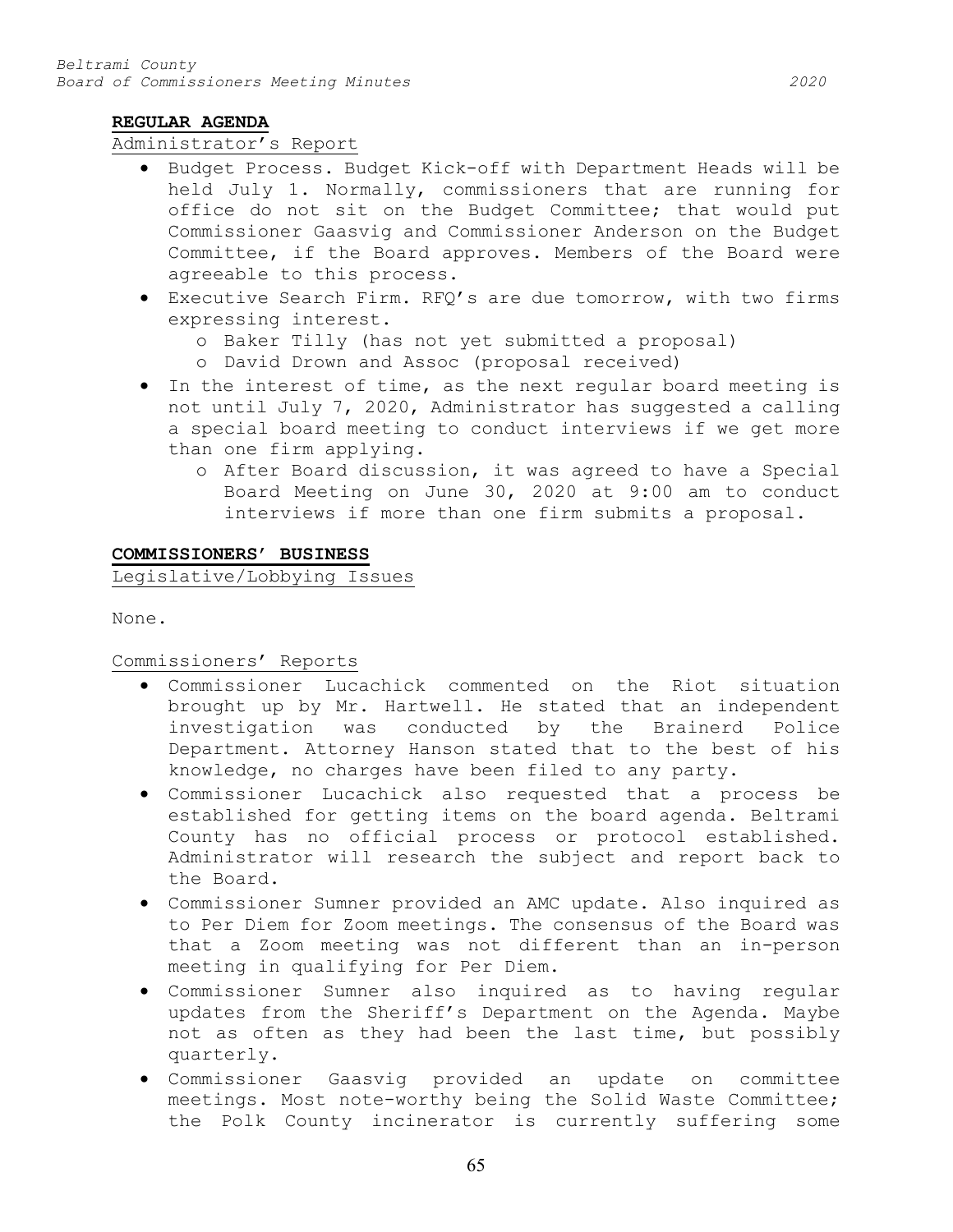financial challenges that we may need to address in the near future.

Review Upcoming Meeting Schedule

Next regular meeting of the County Board will be July 7, 2020, in the Board Room of the County Administration Building.

# **MEETING ADJOURNMENT**

A motion to adjourn the Board meeting at 5:59 p.m. was made by Commissioner Anderson, seconded by Commissioner Lucachick, and unanimously carried.

> \_\_\_\_\_\_\_\_\_\_\_\_\_\_\_\_\_\_\_\_\_\_\_\_\_\_\_\_\_\_\_\_\_ Craig Gaasvig, Chair

\_\_\_\_\_\_\_\_\_\_\_\_\_\_\_\_\_\_\_\_\_\_\_\_\_\_\_\_\_\_\_\_\_ Kay Mack, County Administrator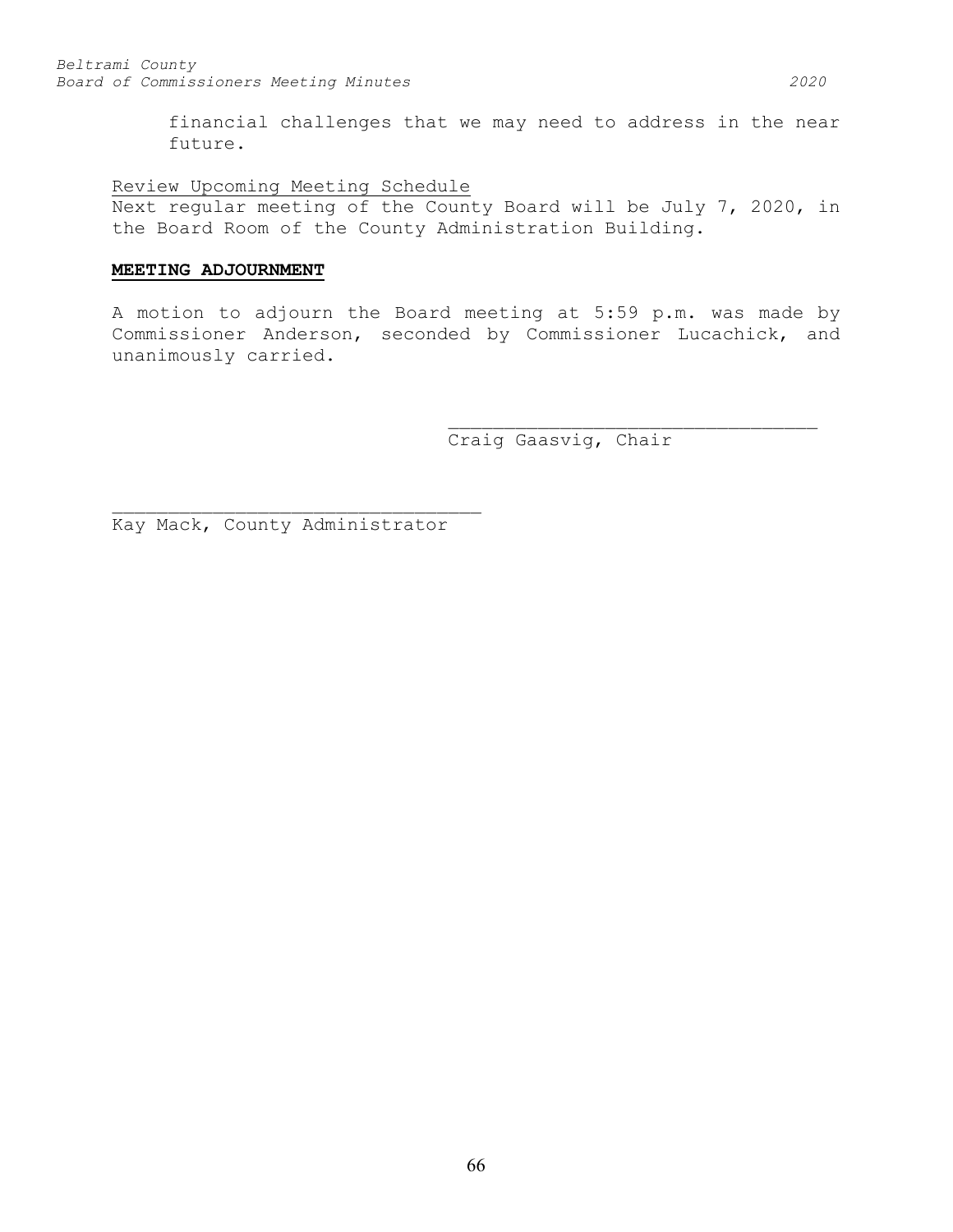# **TRANSCRIPT OF THE PROCEEDINGS OF THE BELTRAMI COUNTY BOARD OF COMMISSIONERS June 30, 2020**

The Beltrami County Board of Commissioners met in special session on June 30, 2020, at the County Board Room, County Administration Building, Bemidji, Minnesota.

### **CALL TO ORDER, ROLL CALL AND PLEDGE OF ALLEGIANCE**

Chair Craig Gaasvig called the meeting to order at 9:00 a.m. Commissioners Richard Anderson, Jim Lucachick, Tim Sumner and Reed Olson were present.

# **GENERAL COMMENTS – BOARD CHAIR**

None.

# **REGULAR AGENDA**

# Administrator Update on Cares Act Funding

Beltrami County will receive \$5.8 million in CARES appropriation in the next two weeks. Money must be used for COVID 19 related expenses in our community and used by December 1, 2020.

A significant stumbling block will be that the County cannot use the money to replace lost revenue. Use of the funds Ms. Mack is currently working on include:

- Numerous County pandemic related expenses (ie; staffing, technology, other related expenses)
- Greater Bemidji. Local businesses impacted
- Non-Profits
- Mental Health/SUD
- Schools
- Daycare

Interview Firm to Conduct County Administrator Executive Search One proposal was received. DDA Human Resources, Inc. submitted a proposal for a total cost of \$21,000.

Gary Weiers of DDA Human Resources provided an overview of the process his firm would use and the steps they would following to bring before the County Board for interviews, the best qualified candidates for the position of County Administrator.

Members of the Board asked questions and will review the proposal before the July 7, 2020 board meeting. The item will be placed on the Regular Agenda for further discussion and Board decision.

67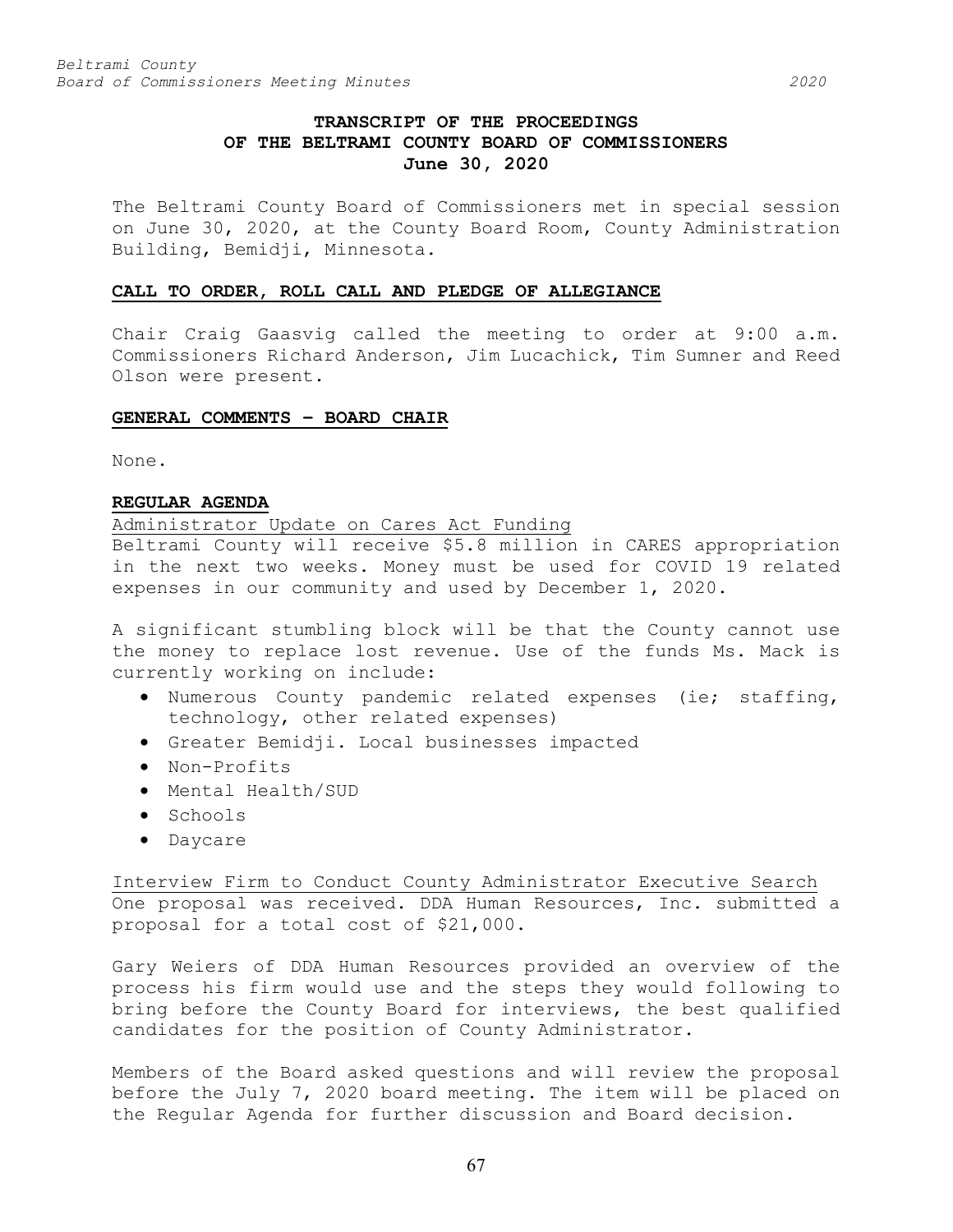# Review Upcoming Meeting Schedule

Next regular meeting of the County Board will be July 7, 2020, in the Board Room of the County Administration Building.

# **MEETING ADJOURNMENT**

A motion to adjourn the Board meeting at 10:07 a.m. was made by Commissioner Anderson, seconded by Commissioner Olson, and unanimously carried.

Craig Gaasvig, Chair

\_\_\_\_\_\_\_\_\_\_\_\_\_\_\_\_\_\_\_\_\_\_\_\_\_\_\_\_\_\_\_\_\_

\_\_\_\_\_\_\_\_\_\_\_\_\_\_\_\_\_\_\_\_\_\_\_\_\_\_\_\_\_\_\_\_\_ Kay Mack, County Administrator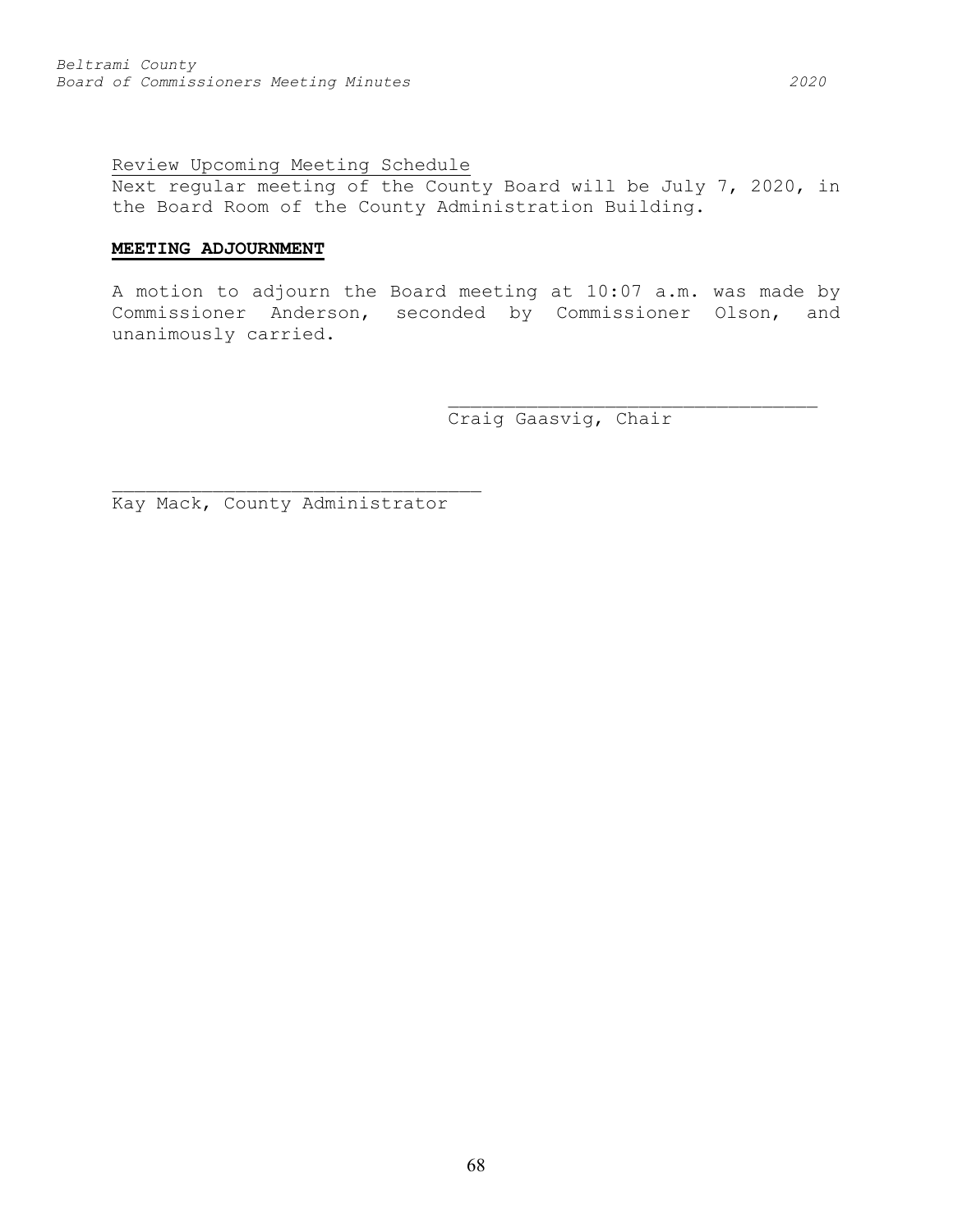# **TRANSCRIPT OF THE PROCEEDINGS OF THE BELTRAMI COUNTY BOARD OF COMMISSIONERS July 7, 2020**

The Beltrami County Board of Commissioners met in regular session on July 7, 2020 at the County Board Room, County Administration Building, Bemidji, Minnesota.

# **CALL TO ORDER, ROLL CALL AND PLEDGE OF ALLEGIANCE**

Chair Craig Gaasvig called the meeting to order at 5:00 p.m. Commissioners Richard Anderson, Jim Lucachick, Tim Sumner and Reed Olson were present.

### **GENERAL COMMENTS – BOARD CHAIR**

Commissioner Gaasvig commented on an email he had received from a Fair Board member with an update on the status of the Beltrami County Fair.

# **CITIZENS ADDRESSING THE BOARD**

- LT Marhula, resident on Birchmont Road. In regards to the protest several weeks ago. He had questions around the curfew enacted that evening, lack of evidence/proof to the public to substantiate law enforcement statements of the situation.
- Carrie Hartborn, Bemidji Resident. Expressed great concern and alarm about pera-military activity during the protest. Gave a reading from (name of the book not clear to note taker).
- Nancy Beaulieu, resident on Birchmont Beach Road. Is seeking racial and environmental justice. Listed discrepancies and demands for answers to questions around the protest and mentioned by others. She will be emailing a list of demands and expect answers from the County Board at the July 21 meeting.
- Salina Beasley, resident on Ironwood Lane. Expressed support for Nancy's statements. She does not accept, nor should the Board, the investigation of the protest completed by Crow Wing County. She expressed fear for the safety of herself and her family in our Community.
- Earnest Uppegaard, resident on Lake Ave, shared his support to all that has been expressed by the others.

### **APPROVAL OF AGENDA**

No changes or additions were made to the agendas.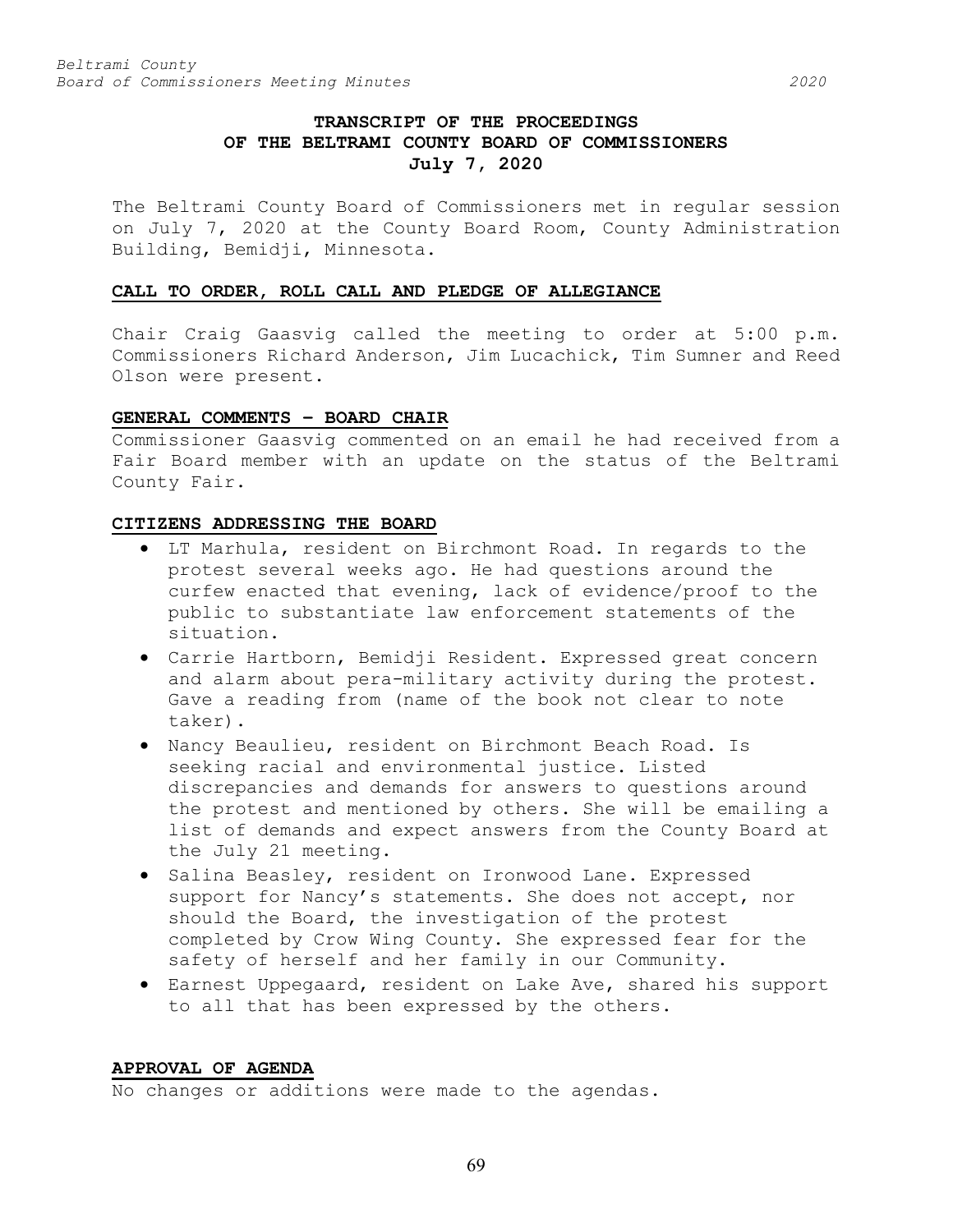#### **GENERAL BUSINESS**

## Approved Agenda and Amendments

A motion to approve the Agenda and Amendments was made by Commissioner Olson, seconded by Commissioner Anderson, and unanimously carried.

#### Approved Consent Agenda

A motion to approve the Consent Agenda was made by Commissioner Anderson, seconded by Commissioner Sumner, and unanimously carried.

#### **CONSENT ITEMS**

### Approved Minutes

The Board, by adoption of its Consent Agenda, approved the Minutes of the Board of Commissioners Work Meeting held June 16, 2020, the Minutes of the Board of Commissioners Regular Meeting held June 16, 2020, and the Minutes of the Special Board of Commissioners Meeting held June 30, 2020, as submitted.

### Approved Auditor/Treasurer Warrant Payment Listing

The Board, by adoption of its Consent Agenda, received and approved the warrant payment listing submitted by the Auditor/Treasurer's Office.

### Approved Payment of Auditor/Treasurer Bills

The Board, by adoption of its Consent Agenda, approved payment of Auditor/Treasurer bills, as submitted.

### Approved the Resolution for Absentee Ballot Board

The Board, by adoption of its Consent Agenda, approved the Resolution authorizing an Absentee Ballot Board to process regular absentee and mail ballots for the 2020 Primary and General Elections:

WHEREAS, Beltrami County is required by Minnesota Statutes 203B.121, subd. 1 to establish an Absentee Ballot Board; and

WHEREAS, this board will bring uniformity in the processing of accepting or rejecting returned absentee and mail ballots in Beltrami County; and

WHEREAS, the Absentee Ballot Board would consist of a sufficient number of election judges as provided in sections 204B19 to 204B.22 or deputy county auditors trained in the processing and counting of absentee ballots;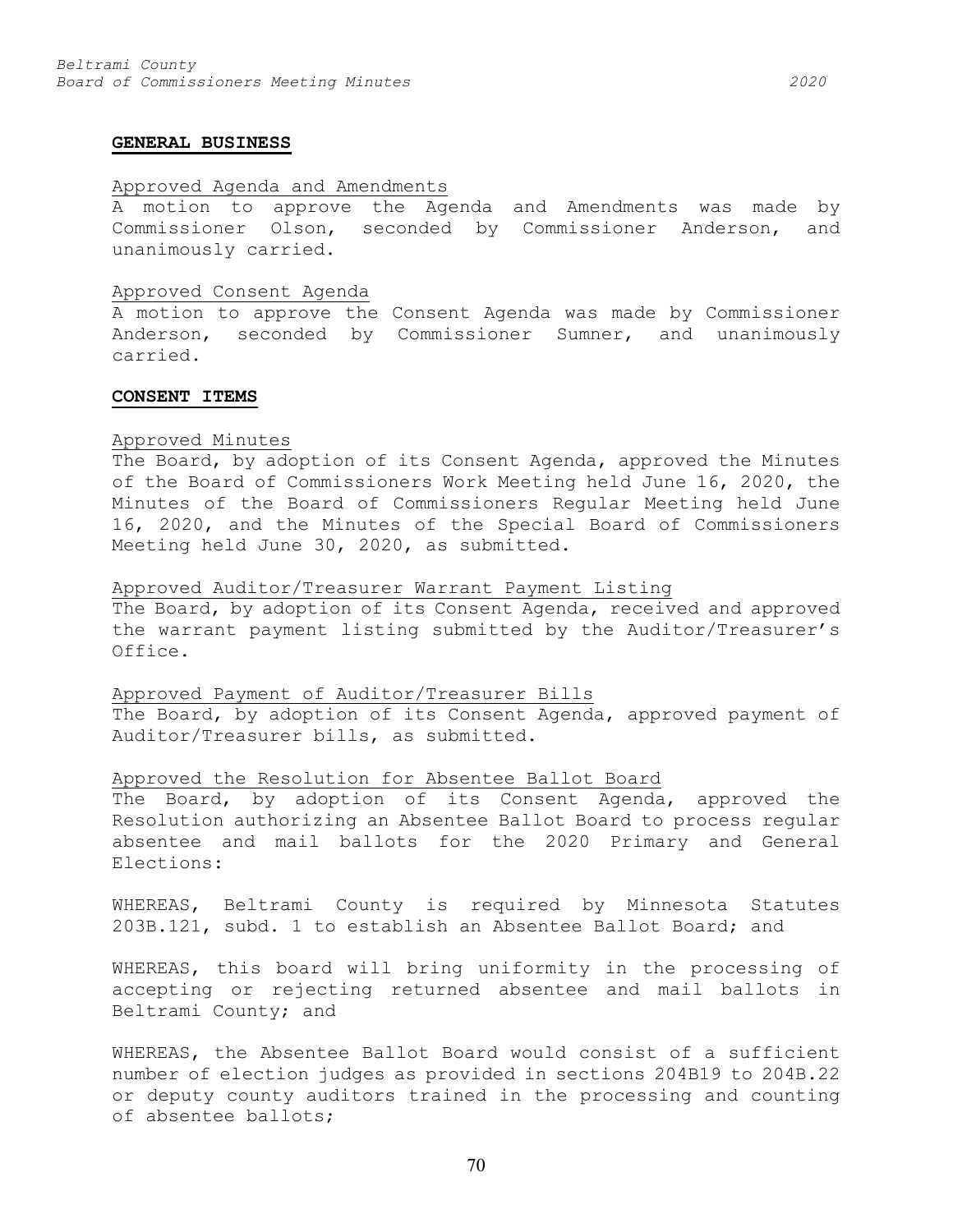THEREFORE, BE IT RESOLVED, the Beltrami County Board of Commissioners hereby establishes an Absentee Ballot Board that would consist of a sufficient number of election judges or deputy auditors to perform the task.

# Approved Lease Renewal with Northwoods Interfaith Caregivers

The Board, by adoption of its Consent Agenda, approved a two year extension of the lease with Northwoods Interfaith Caregivers on 700 sq/ft at \$14.50/\$14.75, beginning July 1, 2020, as submitted.

# Approved Software Contract with NEOGOV

The Board, by adoption of its Consent Agenda, approved the NEOGOV contract starting July 1, 2020, and renewing for 2021, for the purchase of HRIS System, in the amount of \$88,893.75, as submitted.

Approved Final Pay Vouchers for SAP 004-615-018 & SAP 004-615-019 The Board, by adoption of its Consent Agenda, approved final pay vouchers for SAP 004-615-018 & SAP 004-615-019 to Knife River Materials, for road project from CSAH 52 to Town Hall Road and CSAH 15/US 71 roundabout, as submitted.

# Approved Bid Award for SAP 004-657-002

The Board, by adoption of its Consent Agenda, approved bid award to the lowest responsible bidder for project SAP 004-657-002 – Grading and aggregate surfacing, to Dennis Drewes, Inc., in the amount of \$1,290,102.00, as submitted.

# Approved Resolution to Participate in 2020 MN Boat & Water Safety Grant

The Board, by adoption of its Consent Agenda, approved the Resolution to Participate in the 2020 State of MN Boat & Water Safety Grant:

WHEREAS, Beltrami County Sheriff's Office is responsible for patrolling and enforcing Minnesota state statutes and Beltrami County ordinances on Beltrami County lakes and waterways; and

WHEREAS, grant dollars are available to the Beltrami County Sheriff's Office to enforce and patrol the Lake and waterways from the Minnesota Department natural resources through the 2020 State of Minnesota Department of Natural Resources Annual County Boat and Water Safety Agreement; and

WHEREAS, this grant money is available from the Minnesota Department of Natural Resources through the grant application process.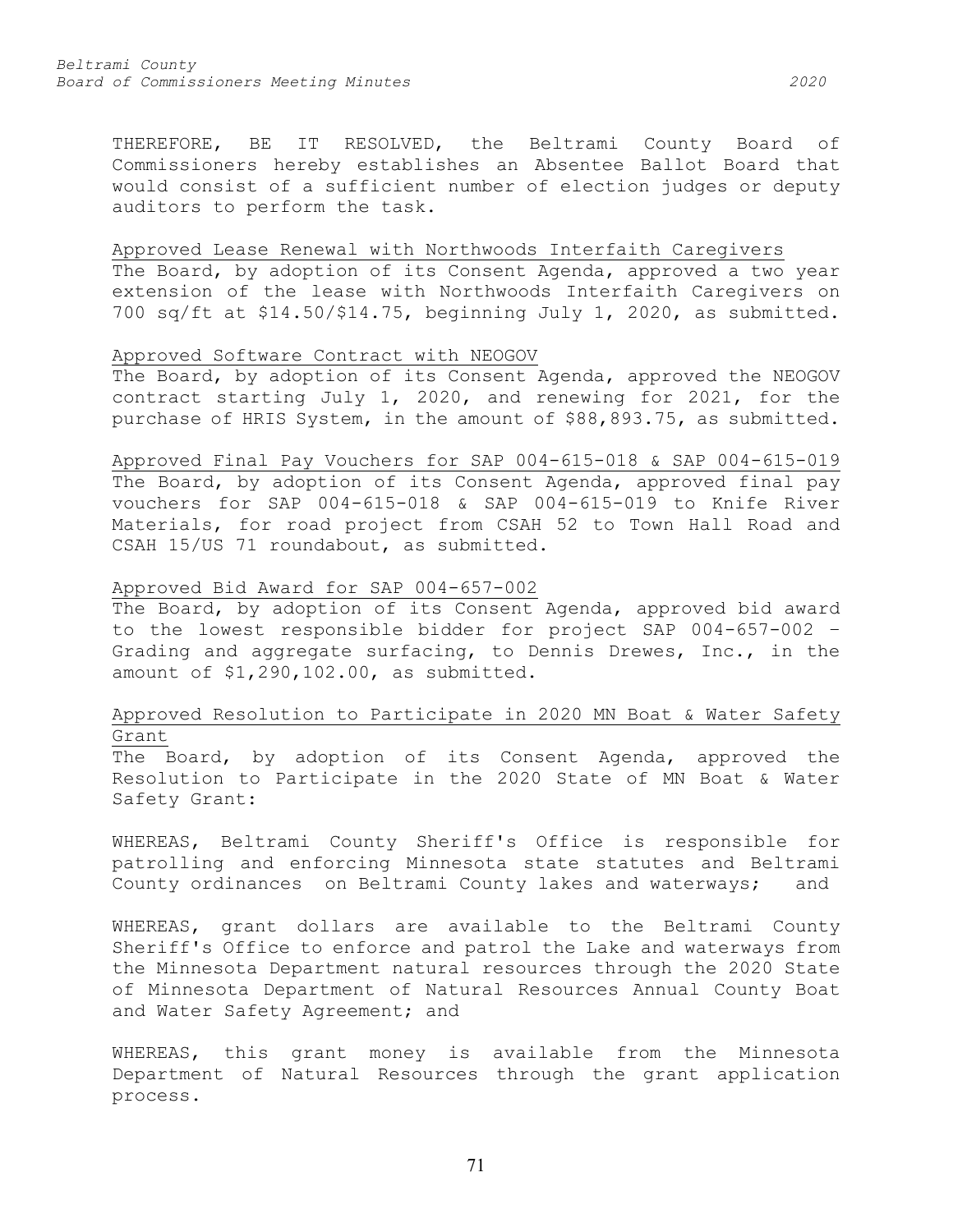WHEREAS, the Beltrami County Sheriff's office has successfully participated in this grant for several years in the past.

NOW, THEREFORE, BE IT RESOLVED that County Board Chair Craig Gaasvig and County Administrator Kay Mack, or their successors, are hereby authorized to execute such agreements and amendments thereto, as are necessary to implement the project(s).

### Approved Health & Human Services MDH Contract for PHEP Grant

The Board, by adoption of its Consent Agenda, approved the July 2020-June 2021 CHB Grant Project Agreement for Public Health Emergency Preparedness (PHEP). The award for this annual budget period is \$42,749.

Approved Health & Human Services Family Foster Care Licenses The Board, by adoption of its Consent Agenda, approved the family foster care licenses, as submitted.

# Approved Health & Human Services Warrant Payment List

The Board, by adoption of its Consent Agenda, received and approved the warrant payment listing submitted by Health & Human Services Department.

# **REGULAR AGENDA**

### Administrator Search Process

On June 30, the County Board interviewed David Drown Associates for the potential of contracting with them to conduct the search for a County Administrator to replace the retiring Administrator.

The Board will discuss the two options:

• Hiring David Drown Associates at the all-inclusive contract price of \$21,000

Conducting a search using internal resources

The Phased Retirement agreement made for current Administrator Mack's last four months of employment will save the county approximately \$13,000, which could justifiable go toward the cost of a contract.

A motion was made by Commissioner Sumner, and seconded by Commissioner Olson, to hire David Drown Associates at the allinclusive contract price of \$21,000, to conduct the search for a County Administrator; and asserts that Beltrami County is an equal opportunity employer. Motion carried by unanimously vote.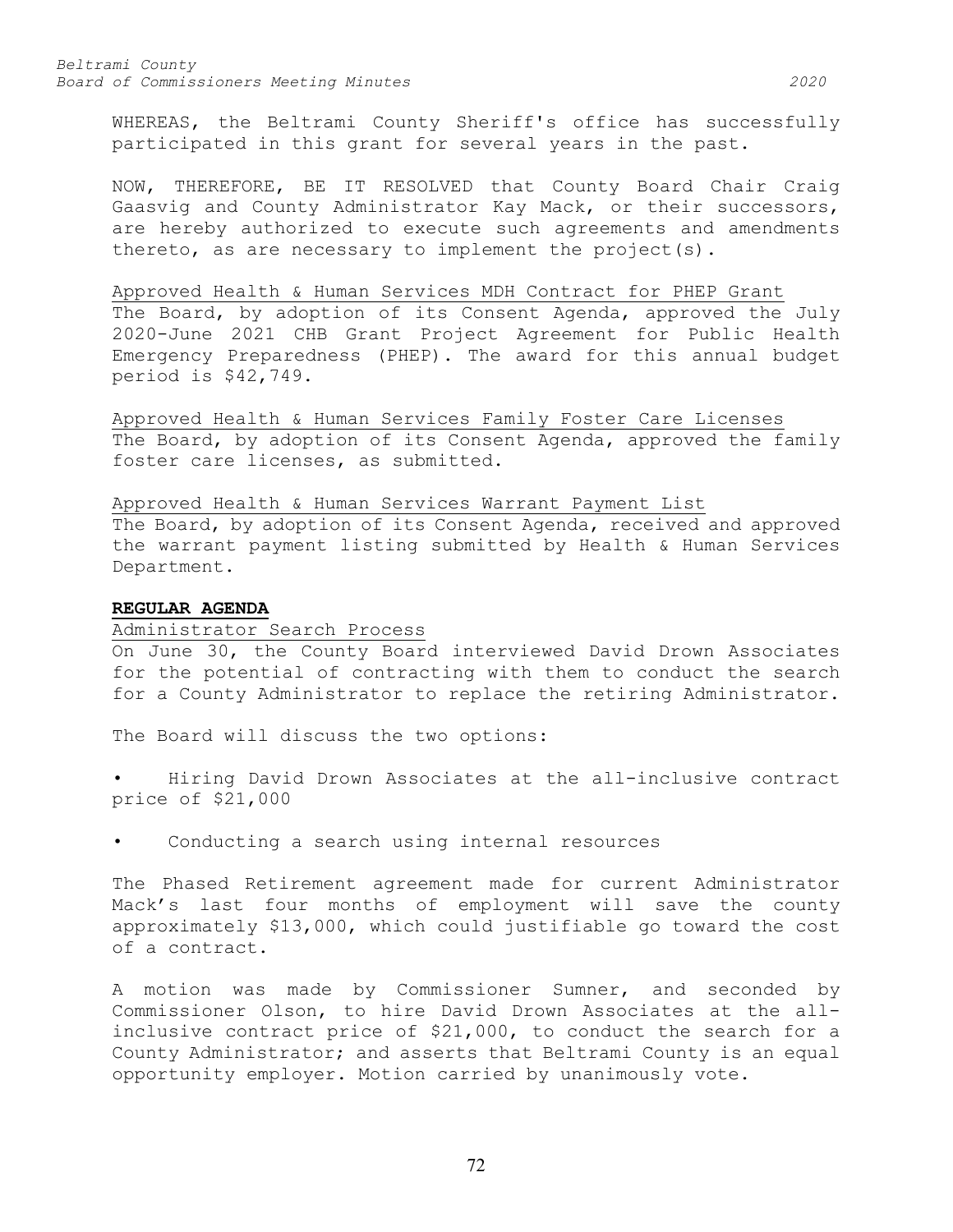## **COMMISSIONERS' BUSINESS**

Legislative/Lobbying Issues

None.

## Commissioners' Reports

- Commissioner Sumner provided updates on several committees, groups are working to get back to business as usual. Upcoming NACO conference will be virtual, including the election of the NACO President.
- Sumner also expressed his hope and desire to address the citizen comments in a timely manner.
- Commissioner Gaasvig provided updates on several committees.
- Commissioner Olson, updates on committees and comments that the budgets for the Airport Authority and Kitchigami Library are looking good. In agreement with Commissioner Sumner on addressing citizen comments.

## Review Upcoming Meeting Schedule

Next regular meeting of the County Board will be July 21, 2020, in the Board Room of the County Administration Building.

### **MEETING ADJOURNMENT**

A motion to adjourn the Board meeting at 5:40 p.m. was made by Commissioner Sumner, seconded by Commissioner Olson, and unanimously carried.

> \_\_\_\_\_\_\_\_\_\_\_\_\_\_\_\_\_\_\_\_\_\_\_\_\_\_\_\_\_\_\_\_\_ Craig Gaasvig, Chair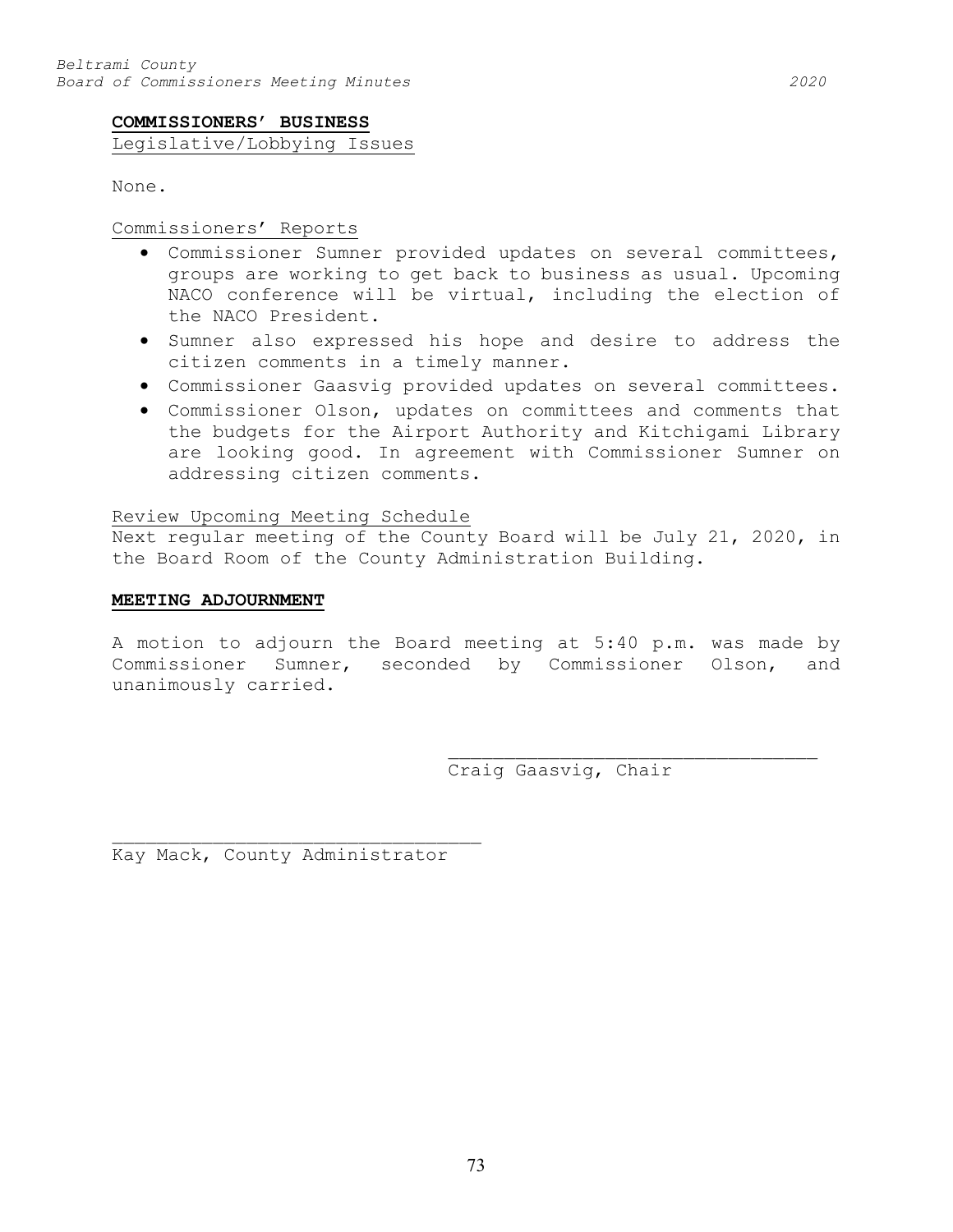# **TRANSCRIPT OF THE PROCEEDINGS OF THE BELTRAMI COUNTY BOARD OF COMMISSIONERS July 21, 2020**

The Beltrami County Board of Commissioners met in regular session on July 21, 2020, at the County Board Room, County Administration Building, Bemidji, Minnesota.

## **CALL TO ORDER, ROLL CALL AND PLEDGE OF ALLEGIANCE**

Chair Craig Gaasvig called the meeting to order at 5:00 p.m. Commissioners Richard Anderson, Jim Lucachick, Tim Sumner and Reed Olson were present.

## **GENERAL COMMENTS – BOARD CHAIR**

Commissioner Gaasvig mentioned the decline in licensed day care providers and suggested a future Work Agenda topic to update the matter.

### **CITIZENS ADDRESSING THE BOARD**

- Nancy Beaulieu, a District 5 resident, stated her disappointment in the Board and staff for not wearing masks and indicated that it was in violation of the City Proclamation and breaking the law. Ms. Beaulieu also asked if the Board had any answers to her questions from the July 7 meeting. She then asked how she could get on the Board Agenda to make a presentation about Treaties. She accused the Board of negligence and disrespect. Commissioners Sumner and Olson both suggested she meet outside of a County Board meeting with a Commissioner and/or County Administrator.
- Christian T. Johnson spoke in agreement with Ms. Beaulieu's requests and accusations. He also invited member of the Board to join in an August 10 meeting with City of Bemidji officials to discuss a citizen police advisory council.
- Administrator Mack read an email submitted from Robert Carothers suggesting ways to use technology to provide more accessibility to County Board Meetings.

## **APPROVAL OF AGENDA**

The following item was added to the Consent Agenda.

• Approval to transfer funds from the Health & Human Services fund to General Revenue Fund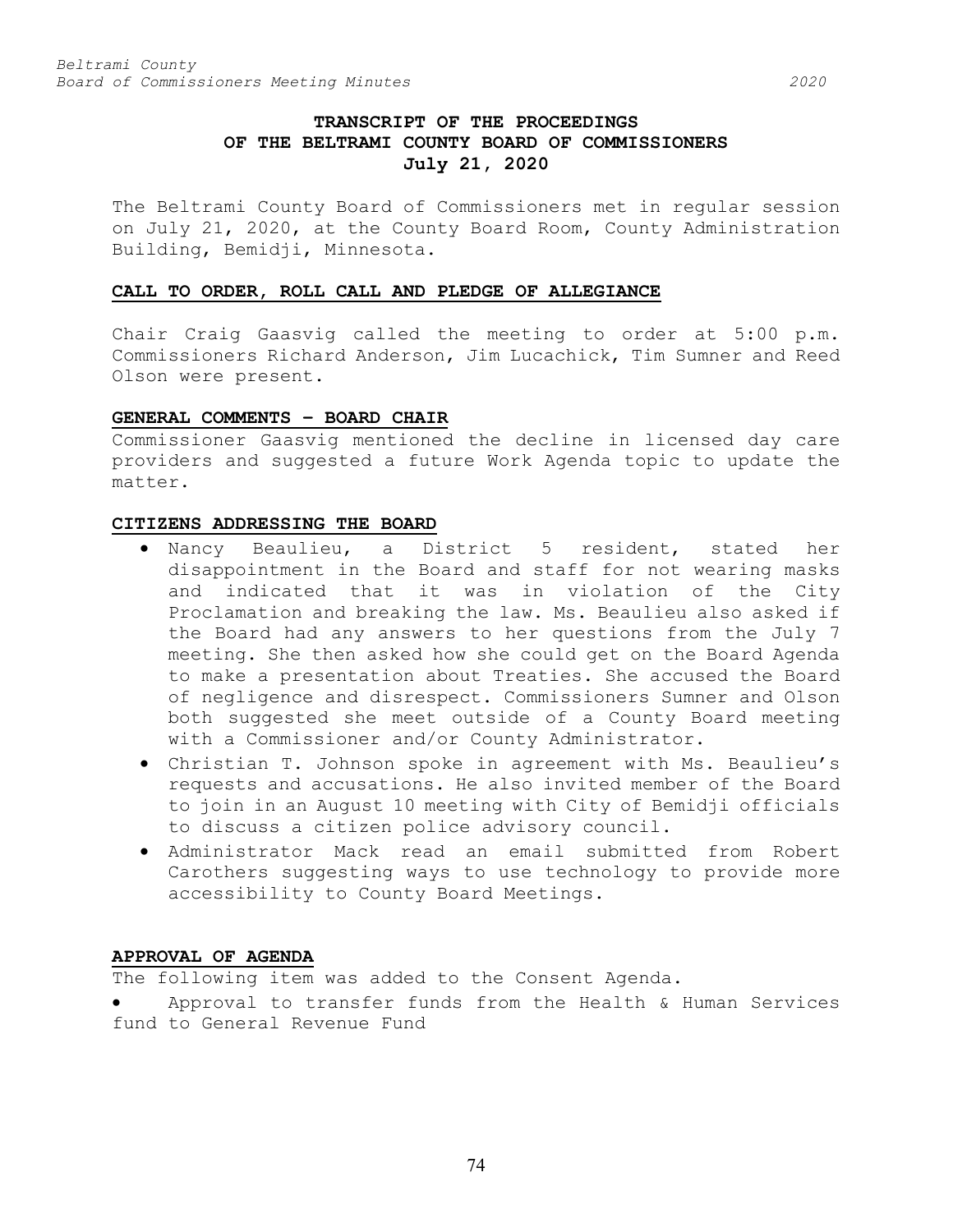#### **GENERAL BUSINESS**

## Approved Agenda and Amendments

A motion to approve the Agenda and Amendments was made by Commissioner Olson, seconded by Commissioner Anderson, and unanimously carried.

#### Approved Consent Agenda

A motion to approve the Consent Agenda was made by Commissioner Sumner, seconded by Commissioner Lucachick, and unanimously carried.

## **CONSENT ITEMS**

#### Approved Minutes

The Board, by adoption of its Consent Agenda, approved the Minutes of the Board of Commissioners Work Meeting held July 7, 2020, and the Minutes of the Board of Commissioners Regular Meeting held July 7, 2020, as submitted.

### Approved Auditor/Treasurer Warrant Payment Listing

The Board, by adoption of its Consent Agenda, received and approved the warrant payment listing submitted by the Auditor/Treasurer's Office.

### Approved Payment of Auditor/Treasurer Bills

The Board, by adoption of its Consent Agenda, approved payment of Auditor/Treasurer bills, as submitted.

## Approved Cares Act Consulting Services Contract

The Board, by adoption of its Consent Agenda, approved the Consulting Services Contract with CliftonLarsonAllen for offering guidance and assistance regarding the CARES Act funding.

## Approved Behavioral Health Crisis Facility Grant

The Board, by adoption of its Consent Agenda, approved accepting the \$3.635 million DHS facility grant awarded to Beltrami County for the purpose of building a Behavioral Health Crisis Facility.

### Approved Platt Easement/Special Permit

The Board, by adoption of its Consent Agenda, approved the easement/special permit to Mathew Platt to cross Beltrami County owned Soo Line corridor to access his private property.

## Approved Veterans Affairs Annual Grant Resolution

The Board, by adoption of its Consent Agenda, approved the MN Department of Veterans Affairs annual Grant Resolution: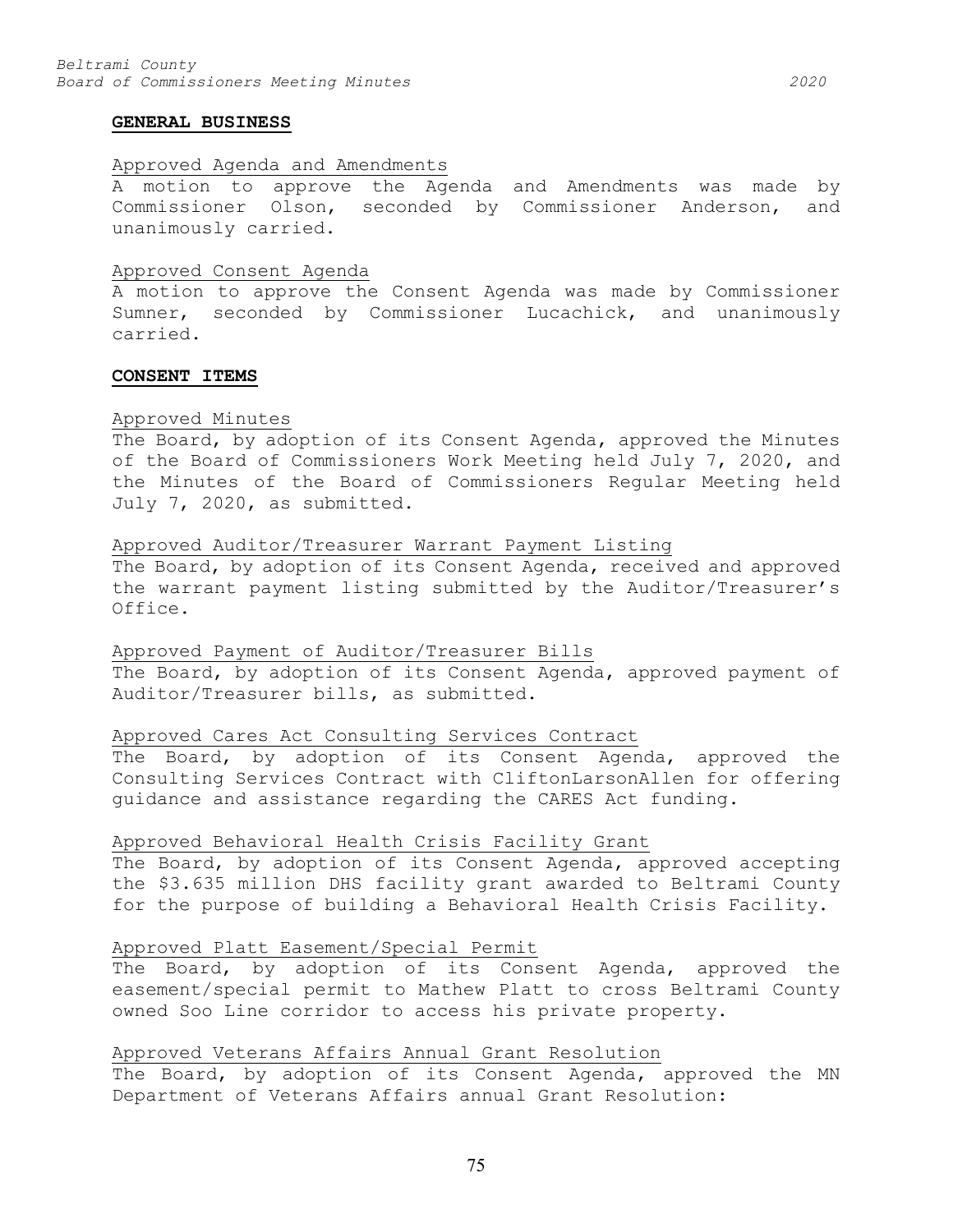BE IT RESOLVED Beltrami County, that the County enter into a Grant Contract with the Minnesota Department of Veterans Affairs (MDVA) to conduct the following program: **County Veterans Service Office Operational Enhancement Grant Program.** The grant must be used to provide outreach to the county's Veterans; to assist in the reintegration of combat Veterans into society; to collaborate with other social service agencies, educational institutions, and other community organizations for the purposes of enhancing services offered to veterans; to reduce homelessness among veterans; and to enhance the operations of the county Veterans service office, as specified in Minnesota Laws 2017, Chapter 4, Article 1, Section 38, Subdivision 2. This Grant should not be used to supplant or replace other funding.

BE IT FURTHER RESOLVED by the Beltrami County Board, that Campbell Allison, the Beltrami County Veteran Services Officer, be authorized to execute the attached Grant Contract for the above mentioned Program on behalf of the County.

Approved Health & Human Services Monthly Child Protection Reports The Board, by adoption of its Consent Agenda, approved the monthly child protection reports, as submitted.

Approved Health & Human Services Family Child Care Licenses The Board, by adoption of its Consent Agenda, approved the family child care licenses, as submitted.

Approved Health & Human Services Warrant Payment List The Board, by adoption of its Consent Agenda, received and approved the warrant payment listing submitted by Health & Human Services Department.

Approved the Transfer of Funds from Health & Human Services Fund to General Revenue Fund

The Board, by adoption of its Consent Agenda, approved the transfer of \$2,500,000 from the Health and Human Services Fund to the General Revenue Fund as partial repayment of borrowed funds.

## **REGULAR AGENDA**

Reappointment of County Assessor

A motion was made by Commissioner Lucachick, and seconded by Commissioner Olson, to reappoint County Assessor, Joe Skerik, for a four year term beginning January 1, 2021. Unanimously carried.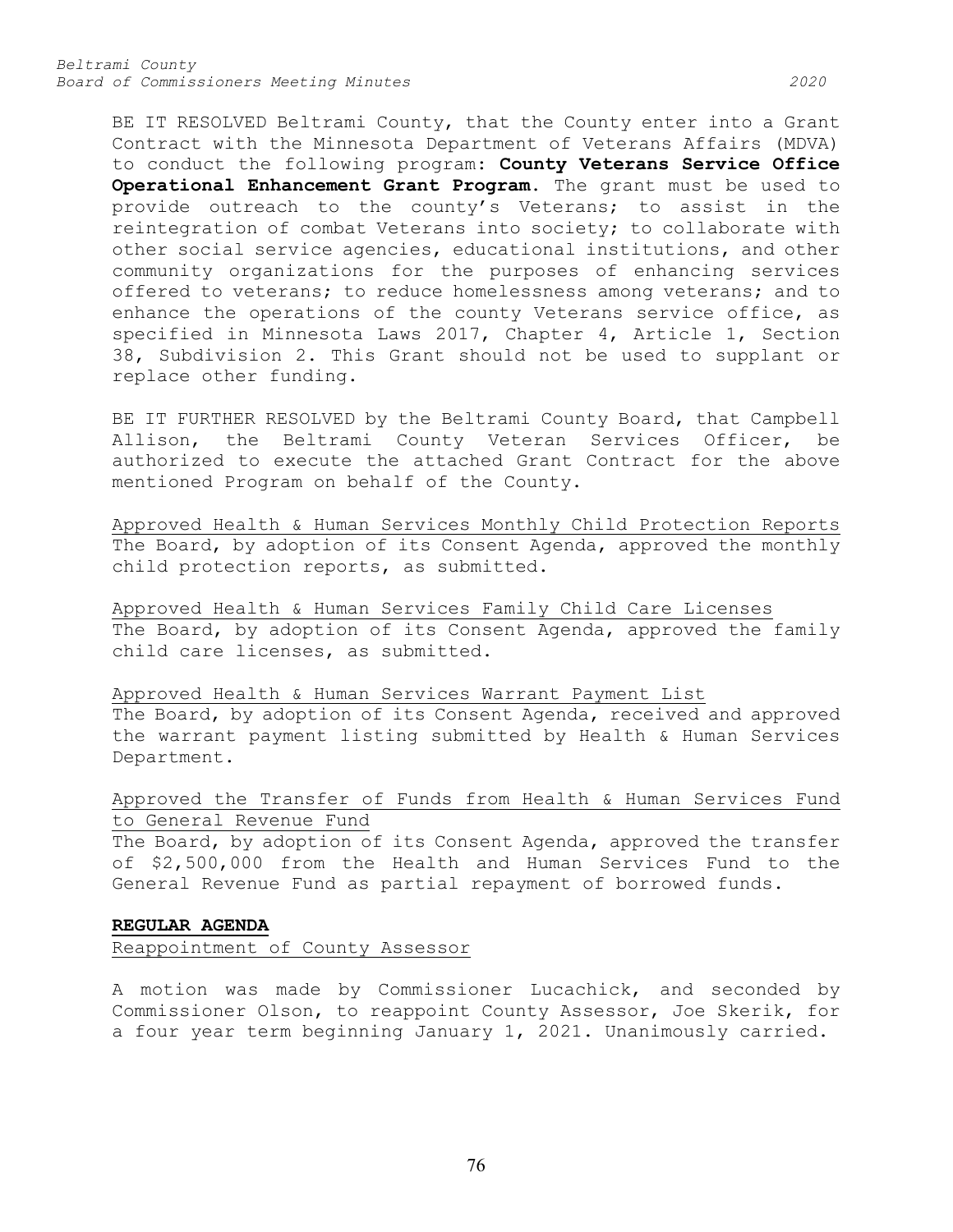## **COMMISSIONERS' BUSINESS**

## Legislative/Lobbying Issues

• Commissioner Olson inquired as to if the County should be lobbying the State for any more COVID relief funding.

## Commissioners' Reports

- Commissioner Anderson indicated that budget committee meetings would begin next week.
- Commissioner Olson suggested the County consider extending the City's masking proclamation to include County buildings.
- Commissioner Gaasvig commented on the Solid Waste Committee and the Fair Board (a fair will be held in some capacity).
- Commissioner Sumner reported on several committees.
- Commissioner Lucachick reported on several committees and calls.

## Review Upcoming Meeting Schedule

Next regular meeting of the County Board will be August 4, 2020, in the Board Room of the County Administration Building.

### **MEETING ADJOURNMENT**

A motion to adjourn the Board meeting at 5:40 p.m. was made by Commissioner Sumner, seconded by Commissioner Lucachick, and unanimously carried.

Craig Gaasvig, Chair

\_\_\_\_\_\_\_\_\_\_\_\_\_\_\_\_\_\_\_\_\_\_\_\_\_\_\_\_\_\_\_\_\_

Kay Mack, County Administrator

\_\_\_\_\_\_\_\_\_\_\_\_\_\_\_\_\_\_\_\_\_\_\_\_\_\_\_\_\_\_\_\_\_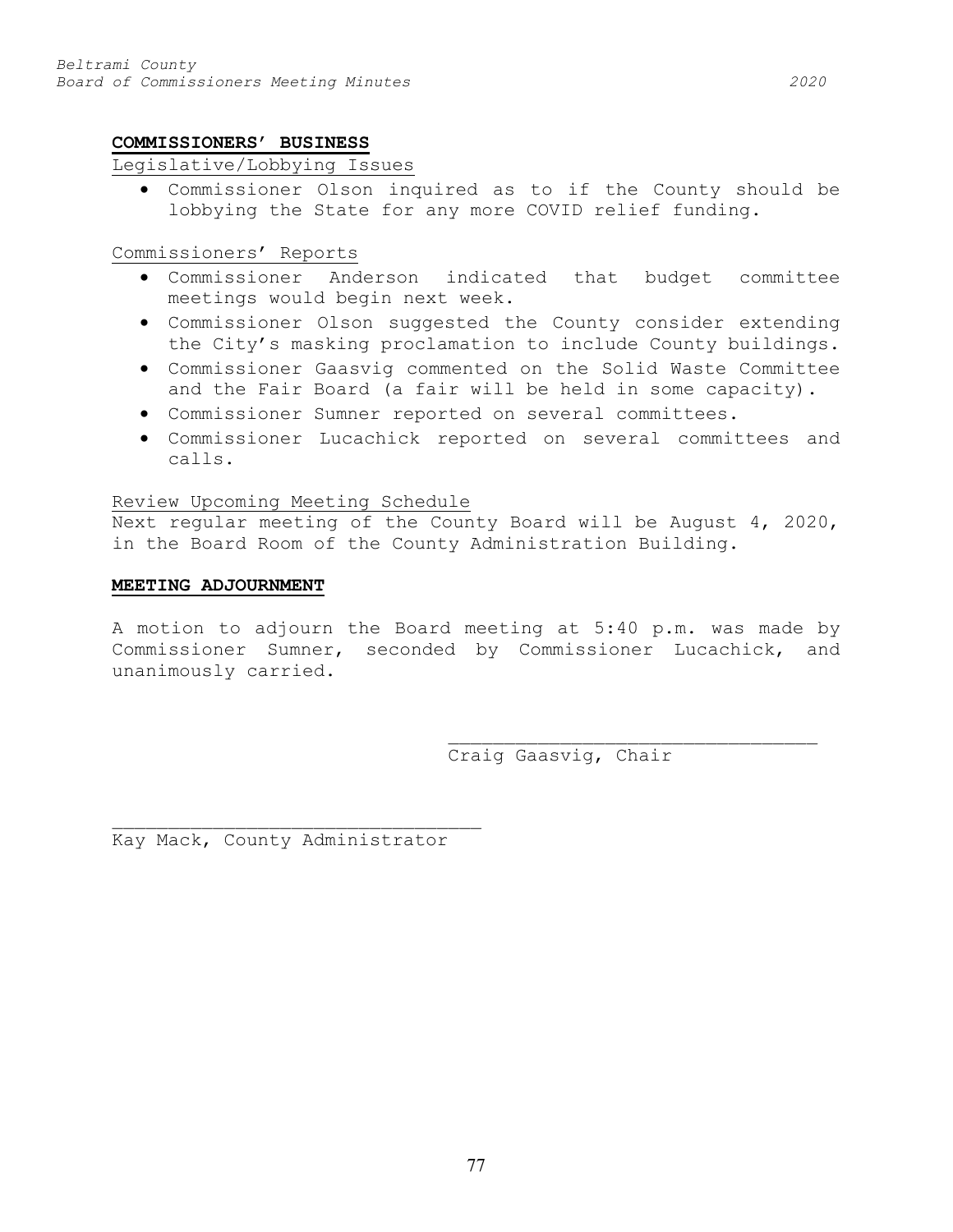# **TRANSCRIPT OF THE PROCEEDINGS OF THE BELTRAMI COUNTY BOARD OF COMMISSIONERS August 4, 2020**

The Beltrami County Board of Commissioners met in regular session on August 4, 2020 via Zoom, on-line meeting. Bemidji, Minnesota.

### **CALL TO ORDER, ROLL CALL AND PLEDGE OF ALLEGIANCE**

Chair Craig Gaasvig called the meeting to order at 5:00 p.m. Commissioners Richard Anderson, Jim Lucachick, Tim Sumner and Reed Olson were present.

### **GENERAL COMMENTS – BOARD CHAIR**

- COVID 19 local update
- Board is in the process of posting for the Administrator Position
- Staff are working hard on the upcoming Election and new processes

### **CITIZENS ADDRESSING THE BOARD**

None.

### **APPROVAL OF AGENDA**

No additions or corrections were made to the agendas.

### **GENERAL BUSINESS**

## Approved Agenda and Amendments

A motion to approve the Agenda and Amendments was made by Commissioner Olson, seconded by Commissioner Anderson, and unanimously carried by role call vote.

### Approved Consent Agenda

A motion to approve the Consent Agenda was made by Commissioner Sumner, seconded by Commissioner Olson, and unanimously carried by role call vote.

## **CONSENT ITEMS**

## Approved Minutes

The Board, by adoption of its Consent Agenda, approved the Minutes of the Board of Commissioners Work Meeting held December 16, 2020, and the Minutes of the Board of Commissioners Regular Meeting held December 16, 2020, as submitted.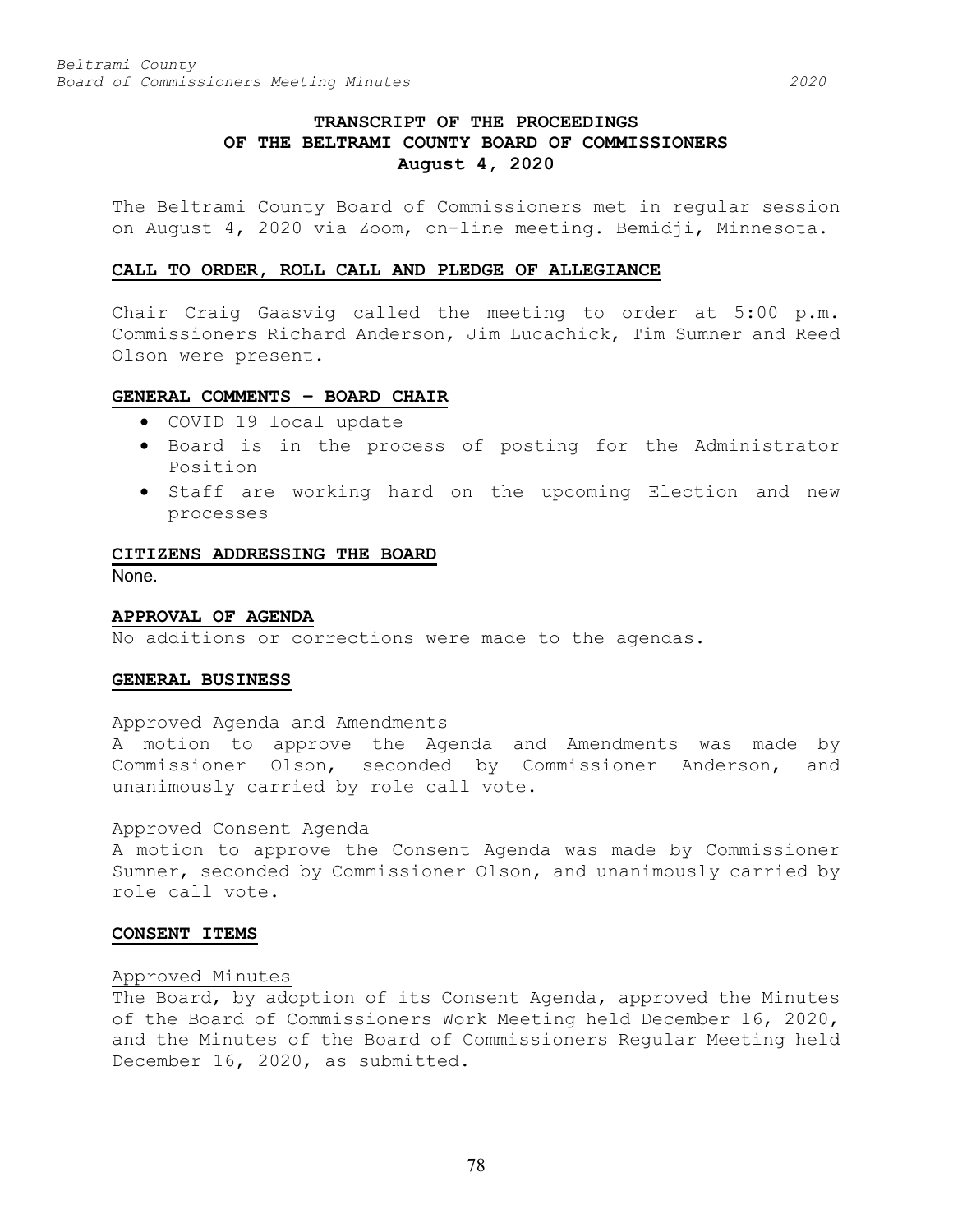Approved Auditor/Treasurer Warrant Payment Listing

The Board, by adoption of its Consent Agenda, received and approved the warrant payment listing submitted by the Auditor/Treasurer's Office.

Approved Payment of Auditor/Treasurer Bills The Board, by adoption of its Consent Agenda, approved payment of Auditor/Treasurer bills, as submitted.

Approved Resolution for New Premises Permit Application for Lawful Gambling

The Board, by adoption of its Consent Agenda, approved the Resolution for a new premises permit application for lawful gambling from the North Country Snowmobile Club:

WHEREAS, under the current Minnesota Statutes 349.165, a licensed organization may conduct lawful gambling at a site after the board has approved a premises permit for that site,

WHEREAS, North Country Snowmobile Club is a licensed organization, number 02333,

WHEREAS, North Country Snowmobile Club has submitted the Minnesota Lawful Gambling Premises Permit Application to conduct lawful gambling activity at:

Lakes Liquor Store 13371 Irvine Ave NW Bemidji, MN 56601

NOW, THEREFORE, BE IT RESOLVED, Beltrami County Board of Commissioners authorizes and approves the application of North Country Snowmobile Club for a Minnesota Lawful Gambling Premises Permit.

Approved Bid Award for Project SAP 004-599-050

The Board, by adoption of its Consent Agenda, approved bid award to the lowest responsible bidder, Gerit Hanson Contracting, Inc. for the project SAP 004-599-050, in the amount of \$198,136.00, as submitted.

Approved Health & Human Services Warrant Payment List The Board, by adoption of its Consent Agenda, received and approved the warrant payment listing submitted by Health & Human Services Department.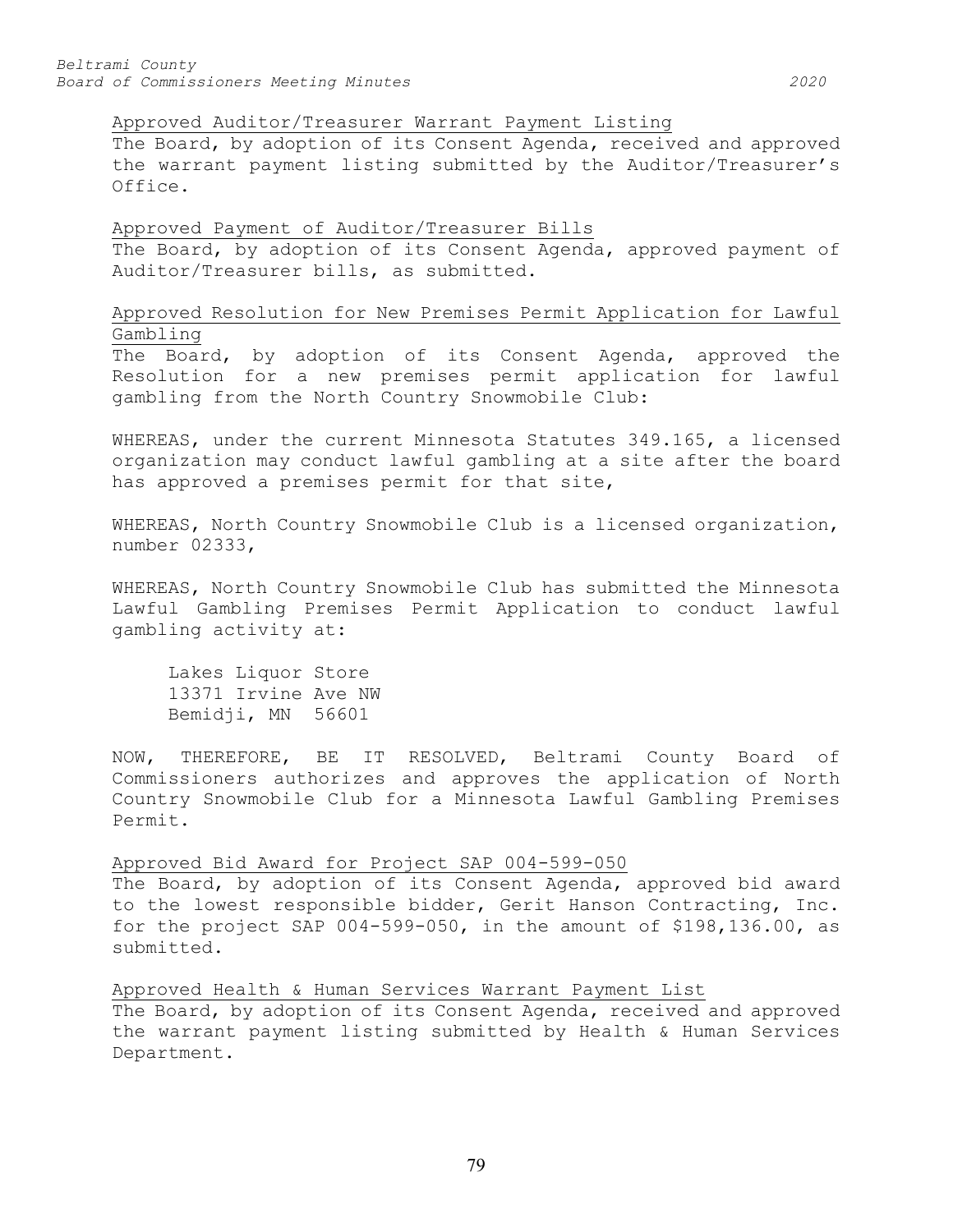### **REGULAR AGENDA**

### Administrator Search Process

Based on the review and discussion from the Work Session:

- Minor updates to Position Profile
- Change degree requirement to Bachelor's Degree
- Set tentative timeline for finalist selections on September 22 and interviews on October 14.

A motion was made by Commissioner Anderson and seconded by Commissioner Lucahcick, to move forward with the Job Posting by Gary Weiers, David Drown Associates, for the position of Beltrami County Administrator. Unanimously carried by role call vote.

## **COMMISSIONERS' BUSINESS**

# Legislative/Lobbying Issues

None.

# Commissioners' Reports

- Commissioner Sumner will be attending next week's AMC Board of Directors meeting. Submit any questions you would have for Governor Waltz to be brought forward.
- Commissioner Olson and Gaasvig reported on lots of meeting cancellations at this time.

## Review Upcoming Meeting Schedule

Next regular meeting of the County Board will be August18, 2020, in the Board Room of the County Administration Building.

### **MEETING ADJOURNMENT**

A motion to adjourn the Board meeting at 5: 13 p.m. was made by Commissioner Olson, seconded by Commissioner Sumner, and unanimously carried by role call vote.

> \_\_\_\_\_\_\_\_\_\_\_\_\_\_\_\_\_\_\_\_\_\_\_\_\_\_\_\_\_\_\_\_\_ Craig Gaasvig, Chair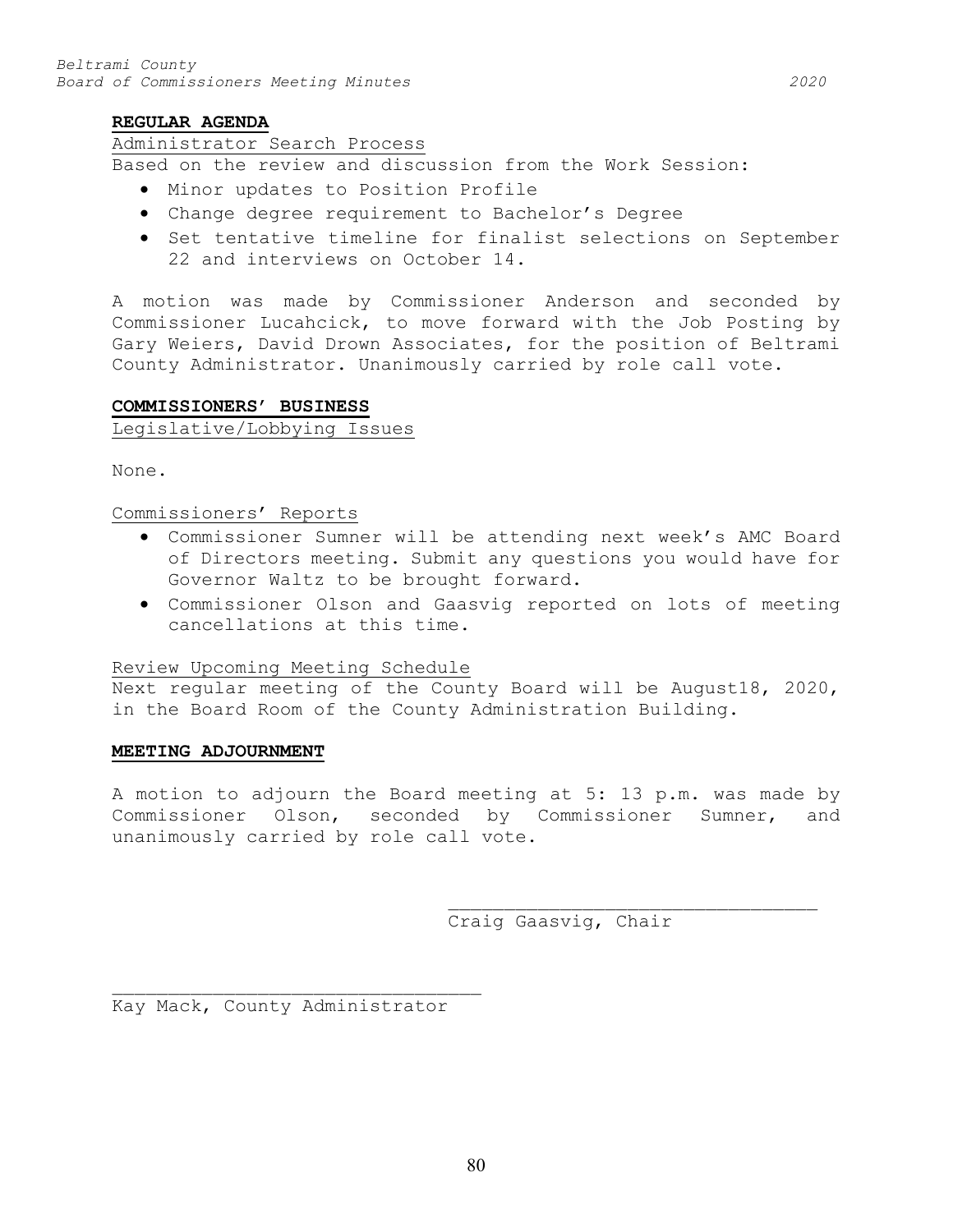# **TRANSCRIPT OF THE PROCEEDINGS OF THE BELTRAMI COUNTY BOARD OF COMMISSIONERS August 18, 2020**

The Beltrami County Board of Commissioners met in regular session on August 18, 2020 via Zoom, on-line meeting. Bemidji, Minnesota.

### **CALL TO ORDER, ROLL CALL AND PLEDGE OF ALLEGIANCE**

Chair Craig Gaasvig called the meeting to order at 5:00 p.m. Commissioners Richard Anderson, Jim Lucachick, Tim Sumner and Reed Olson were present.

### **GENERAL COMMENTS – BOARD CHAIR**

Commissioner Gaasvig reported that he has received an update from the search firm on the County Administrator search, and applications are coming it and the process is on track.

## **CITIZENS ADDRESSING THE BOARD**

- Salina Beasley, Ironwood Lane, Bemidji. Asked several questions relating back to the events that happened downtown on May 3. 1)Questioning Sheriff Beitel's actions 2) status of alleged flammable items recovered from dumpsters and perpetrators being charged and 3) Will Beltrami County consider participating in an oversight committee with the City of Bemidji, local citizens and potentially other agencies. Ms. Beasley would volunteer for this committee.
- Christian T. Johnson brought allegations against Commissioner Lucachick, suggesting racism and misconduct in a local<br>establishment. Mr. Johnson referenced pictures and establishment. Mr. Johnson referenced pictures and accusations that were posted on Facebook.
- Nancy Beaulieu, resident on Birchmont Beach Road stated her concern that Zoom meeting were not available to the public. The County Board members are public servants to the citizens and she feels they are not being equally represented. Also, agreement with no answers about May 3 incident.
- Audrey Thayer District 2, reiterated the request for equity in our community. Encouragement to work with City and other entities.
- Ben Cahill, resident on Julia Vista Drive also indicated his disappointment in the County Board, stating a lack of transparency and trust. Disappointed in Commissioner Lucachick and the County Board.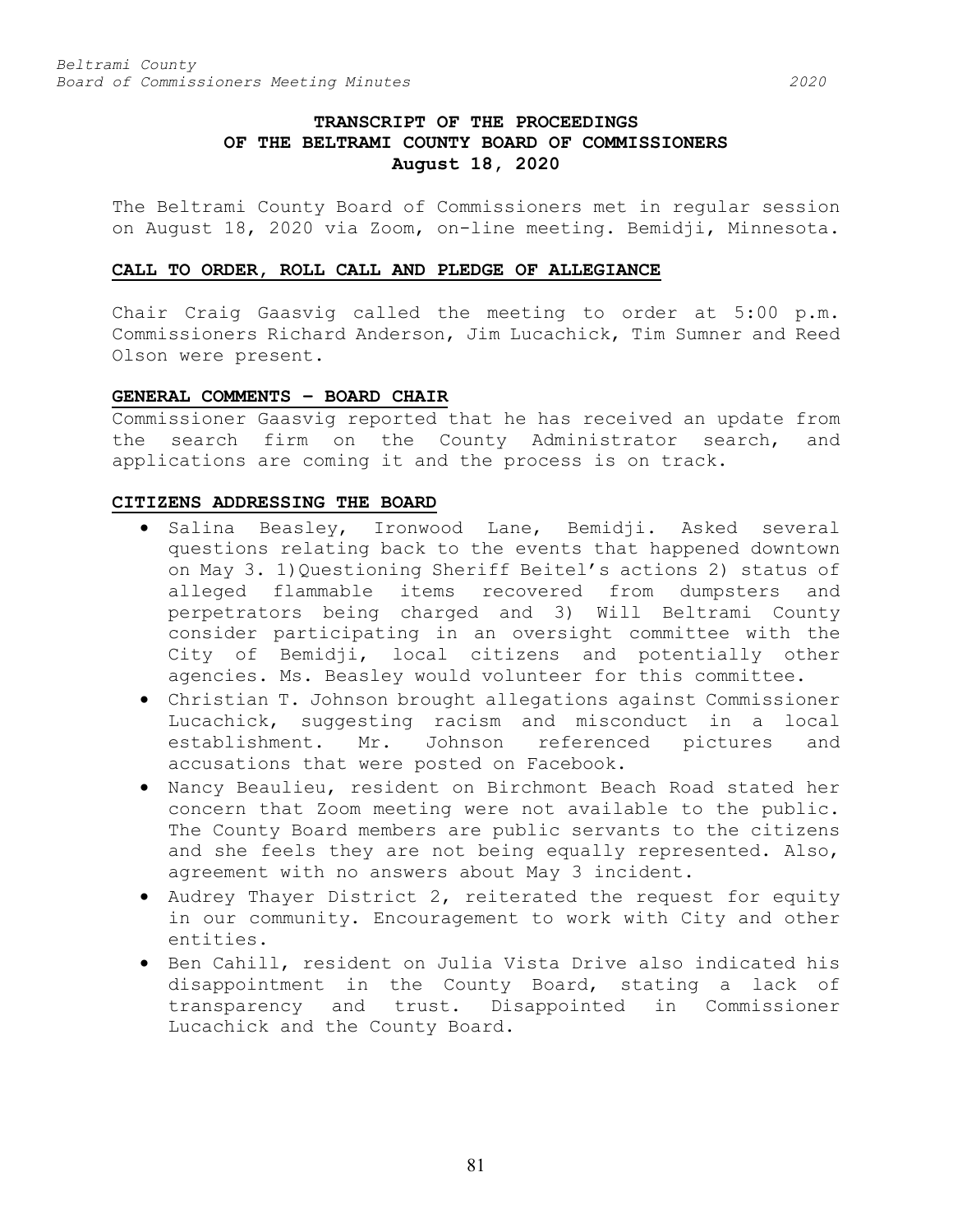#### **APPROVAL OF AGENDA**

No additions or corrections were made to the agendas.

### **GENERAL BUSINESS**

## Approved Agenda and Amendments

A motion to approve the Agenda and Amendments was made by Commissioner Olson, seconded by Commissioner Lucachick, and unanimously carried by role call vote.

### Approved Consent Agenda

A motion to approve the Consent Agenda was made by Commissioner Anderson, seconded by Commissioner Sumner, and unanimously carried by role call vote.

#### **CONSENT ITEMS**

#### Approved Minutes

The Board, by adoption of its Consent Agenda, approved the Minutes of the Board of Commissioners Work Meeting held August 4, 2020, and the Minutes of the Board of Commissioners Regular Meeting held August 4, 2020, as submitted.

### Approved Auditor/Treasurer Warrant Payment Listing

The Board, by adoption of its Consent Agenda, received and approved the warrant payment listing submitted by the Auditor/Treasurer's Office.

### Approved Payment of Auditor/Treasurer Bills

The Board, by adoption of its Consent Agenda, approved payment of Auditor/Treasurer bills, as submitted.

# Approved New Owner Application for Off Sale 3.2 Beer and Tobacco License

The Board, by adoption of its Consent Agenda, approved the application for Off Sale 3.2 Beer & Tobacco License for the new owners of 71 Mart, to be licensed as, My Store – Turtle River, LLC.

Approved Highway Department Easement for Road Improvements The Board, by adoption of its Consent Agenda, approved the Highway Department request for a permanent easement across tax-forfeited land for highway purposes as a part of a project. Easement is 2.72 acres along Highway 22 in Taylor Township.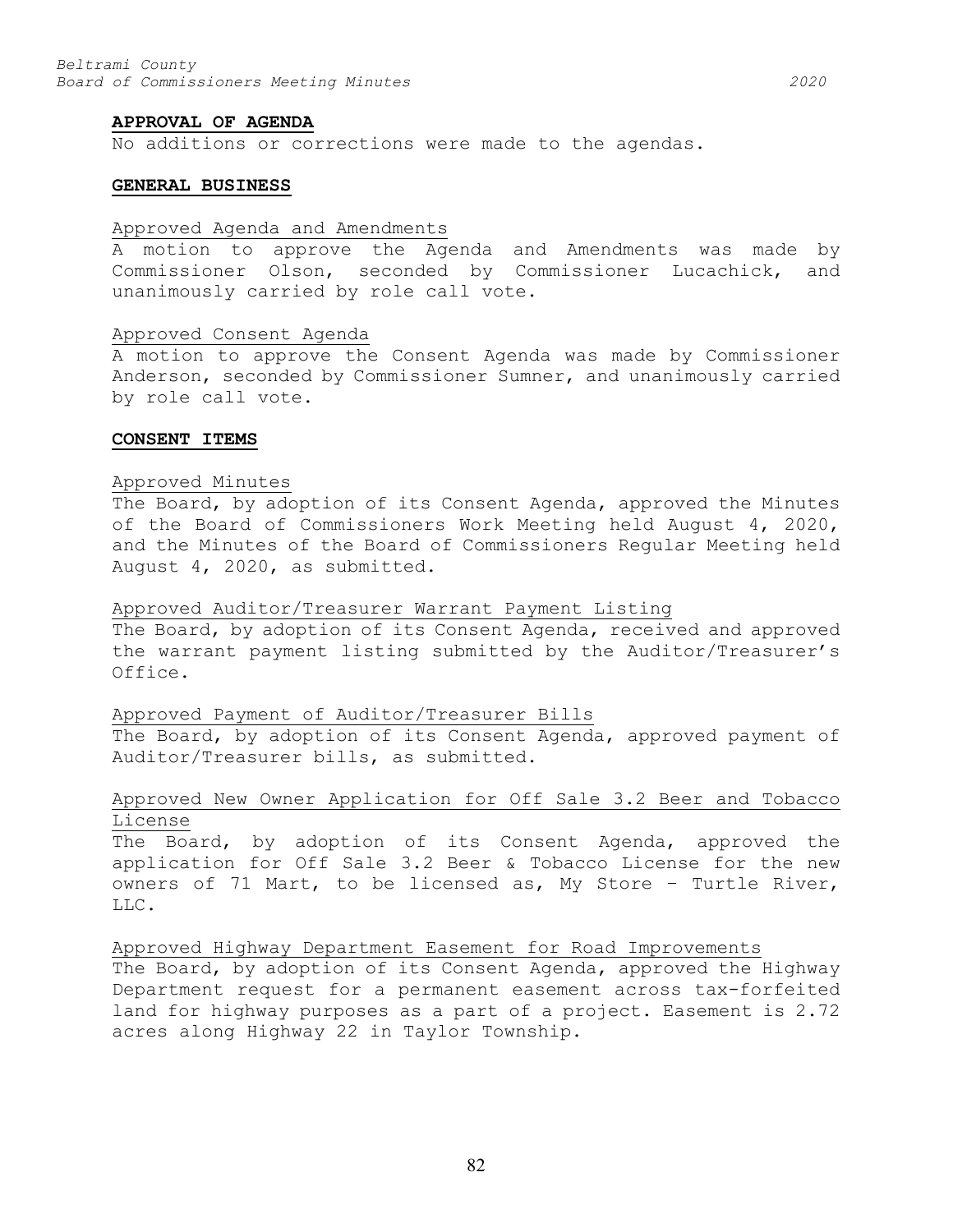Approved Health & Human Services Family Foster Care Licenses The Board, by adoption of its Consent Agenda, approved the family foster care licenses, as submitted.

Approved Health & Human Services Warrant Payment List The Board, by adoption of its Consent Agenda, received and approved the warrant payment listing submitted by Health & Human Services Department.

## **REGULAR AGENDA**

## Remonumentation Update

GIS Director, Kevin Trappe presented the 2020-2022 PLSS corner remonumentation project and two-year contract and funding plan.

30 Townships have been completed to date, the proposed contract is for 4 townships; with 7 more townships to be done. The proposed two-year contract will be for Langor, Roosevelt, West Alaska and East Alaska. A change to funding the project is being proposed that will not require the use of reserve funds. A significant number of the corners are related to tax-forfeit lands and the NRM Department has agreed to cover expenses for remonumenting those corners, with the additional expenses being covered by the Recorder's Office.

County Surveyor, Bob Murray has negotiated a price with the contractor and Mr. Trappe is in agreement.

A motion was made by Commissioner Anderson, and seconded by Commissioner Sumner, to approve the four townships for remonumentation, the proposed funding sources from NRM and Recorder's Departments, and the negotiated two-year Contract with contractor. Unanimously carried by role call vote.

# **COMMISSIONERS' BUSINESS**

Legislative/Lobbying Issues

None.

### Commissioners' Reports

- Commissioner Lucachick stated his extreme concern and distress over the slanderous statements, amounting to libel, made by Mr. Johnson and the Facebook posts he referenced. It was not true and misrepresented on Facebook.
- Commissioner Gaasvig commented his belief that Citizens Addressing the Board was not an appropriate place to make statements against a county employee.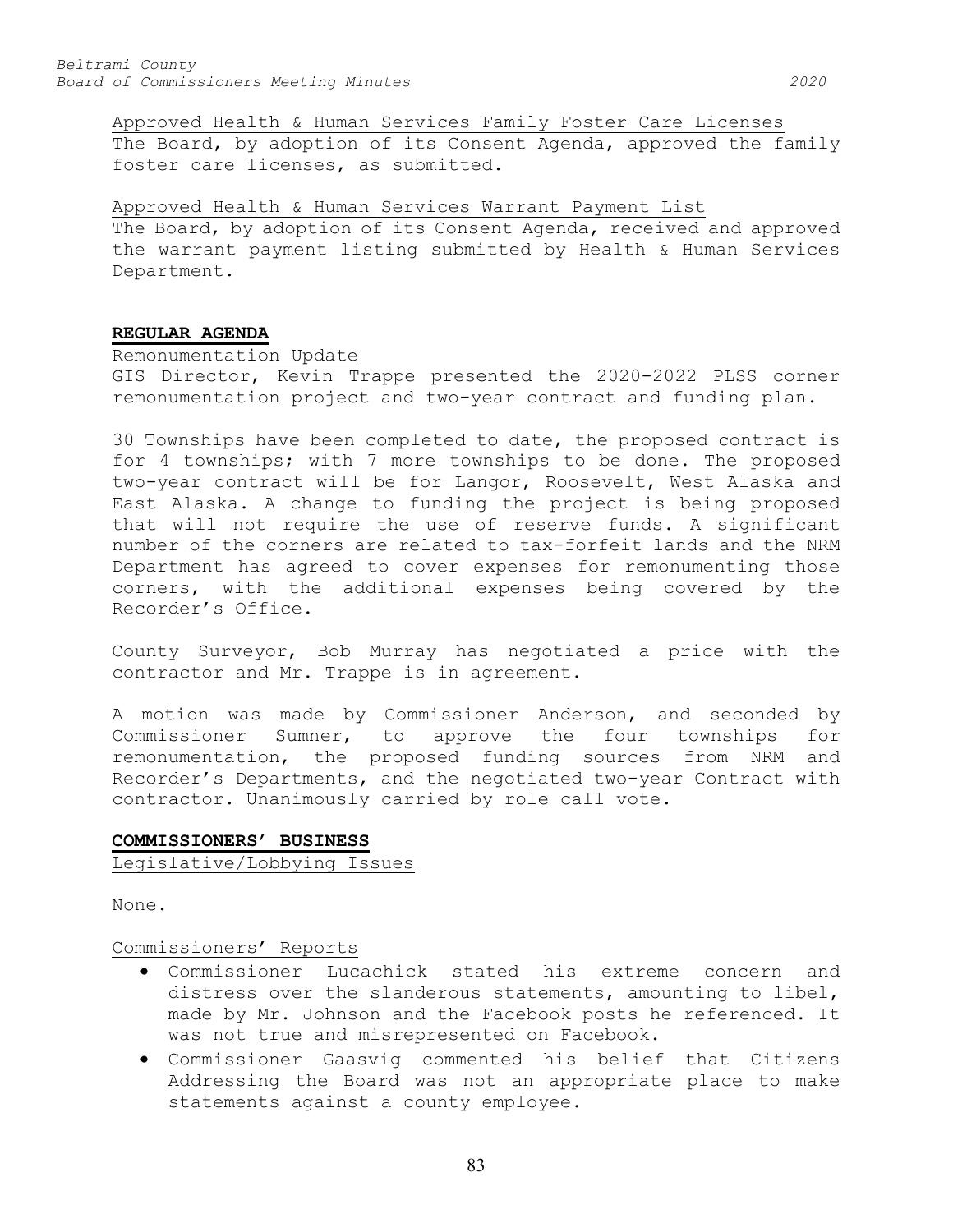- Commissioner Sumner participated in canvasing, 52% absentee and mail ballot. AMC Board met last week, noted that other counties are passing along 20% or more CARES monies to businesses.
- Commissioner Sumner also asked...If not at a County Board meeting, where do citizens express their concerns/complaints?
- Commissioner Olson provided a BiCAP update.
- Commissioner Gaasvig provided a Fair Board update.

## Review Upcoming Meeting Schedule

Next regular meeting of the County Board will be September 8, 2020, in the Board Room of the County Administration Building.

## **MEETING ADJOURNMENT**

A motion to adjourn the Board meeting at 5:42 p.m. was made by Commissioner Anderson, seconded by Commissioner Sumner, and unanimously carried.

> \_\_\_\_\_\_\_\_\_\_\_\_\_\_\_\_\_\_\_\_\_\_\_\_\_\_\_\_\_\_\_\_\_ Craig Gaasvig, Chair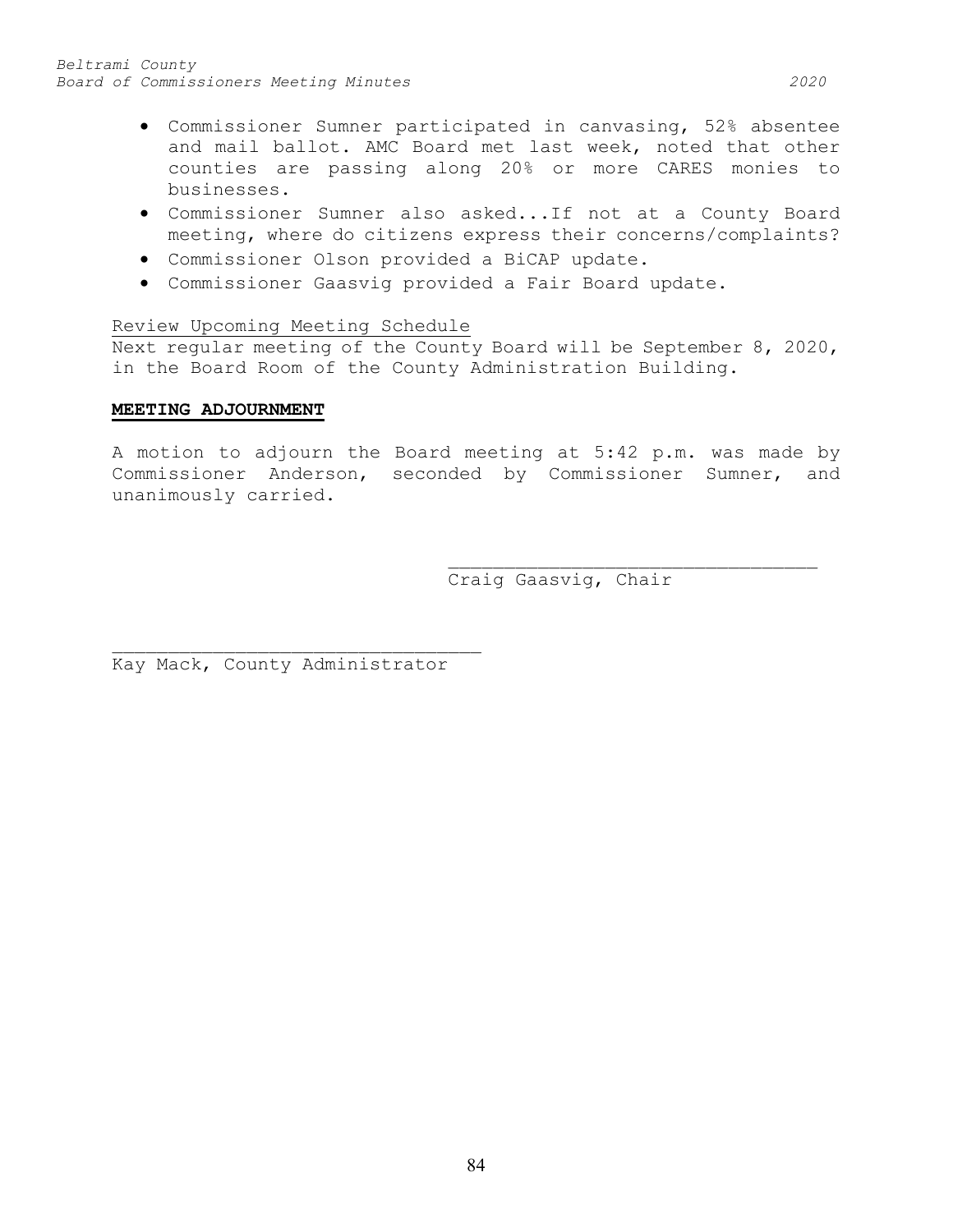# **TRANSCRIPT OF THE PROCEEDINGS OF THE BELTRAMI COUNTY BOARD OF COMMISSIONERS September 1, 2020**

The Beltrami County Board of Commissioners met in regular session on September 1, 2020 via Zoom, on-line meeting. Bemidji, Minnesota.

### **CALL TO ORDER, ROLL CALL AND PLEDGE OF ALLEGIANCE**

Chair Craig Gaasvig called the meeting to order at 5:02 p.m. Commissioners Richard Anderson, Jim Lucachick, and Reed Olson were present. Commissioner Tim Sumner was absent.

# **GENERAL COMMENTS – BOARD CHAIR**

None.

### **CITIZENS ADDRESSING THE BOARD**

- Rita Chamblin, resident residing on Kinn Ave in Bemidji; addressed the Board with concerns about the County Budget. She suggested that the budget reflect the loss of revenue that would occur if Line 3 is built.
- CT Marhula, resident residing on Birchmont Dr, Bemidji; talked about the unanswered questions surrounding the prostest situation on May 3. Mr. Marhula does not feel that because of a City Policy, the County Sheriff should be blamed for how things went during that incident, but does feel there is a big issue of trust in the Native American Community towards law enforcement and steps should be taken to improve that relationship. An independent review of the situation should also be conducted.

### **APPROVAL OF AGENDA**

There were no additions or corrections to the Agendas.

### **GENERAL BUSINESS**

### Approved Agenda and Amendments

A motion to approve the Agenda and Amendments was made by Commissioner Olson, seconded by Commissioner Anderson, and unanimously carried by role call vote.

### Approved Consent Agenda

A motion to approve the Consent Agenda was made by Commissioner Olson, seconded by Commissioner Lucachick, and unanimously carried by role call vote.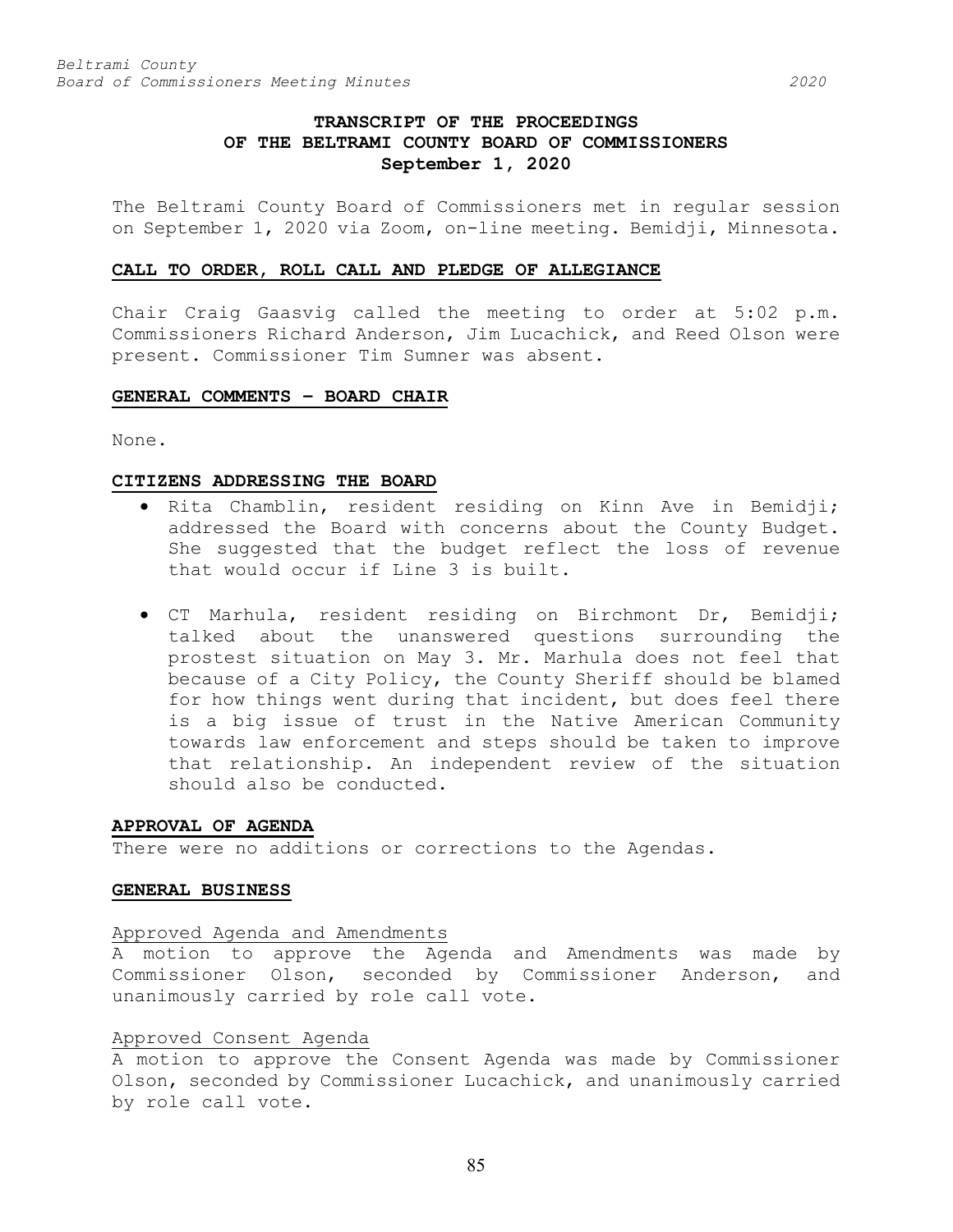#### **CONSENT ITEMS**

#### Approved Minutes

The Board, by adoption of its Consent Agenda, approved the Minutes of the Board of Commissioners Work Meeting held August 18, 2020, and the Minutes of the Board of Commissioners Regular Meeting held August 18, 2020, as submitted.

### Approved Auditor/Treasurer Warrant Payment Listing

The Board, by adoption of its Consent Agenda, received and approved the warrant payment listing submitted by the Auditor/Treasurer's Office.

Approved Payment of Auditor/Treasurer Bills The Board, by adoption of its Consent Agenda, approved payment of Auditor/Treasurer bills, as submitted.

Approved MedSave Long Term Care Pharmacy Contract for the Jail The Board, by adoption of its Consent Agenda, approved the MedSave Long Term Care Pharmacy Contract to provide pharmaceutical services at the Beltrami County Jail.

Approved 2021 Mixed Solid Waste Market Price Resolution The Board, by adoption of its Consent Agenda, approved the Resolution to establish the 2021 Mixed Solid Waste Market Price:

WHEREAS, MS Ch. 297H.02 requires certain political subdivisions to identify by Resolution a Market Price for solid waste management tax purposes if they political subdivision subsidizes the cost of Municipal Solid Waste (MSW) disposal at a facility, or directly bills for organized collection of MSW on property tax statements; and

WHEREAS, the political subdivision will be liable for any Solid Waste Management Tax (SWMT) based only on the Market Price identified by Resolution; and

WHEREAS, Market Price is defined in State Statute as the "lowest price available in the area"; and

WHEREAS, Beltrami County has researched and identified the lowest viable Market Price available in the area; and

WHEREAS, the County of Beltrami declares the Market Price for all MSW generated in Beltrami County during CY 2021 to be \$32.80 per ton, based upon the lowest price available in the area. Beltrami County's identified Market Price includes both the cost per tonmile for transportation and the cost per ton for disposal, assuming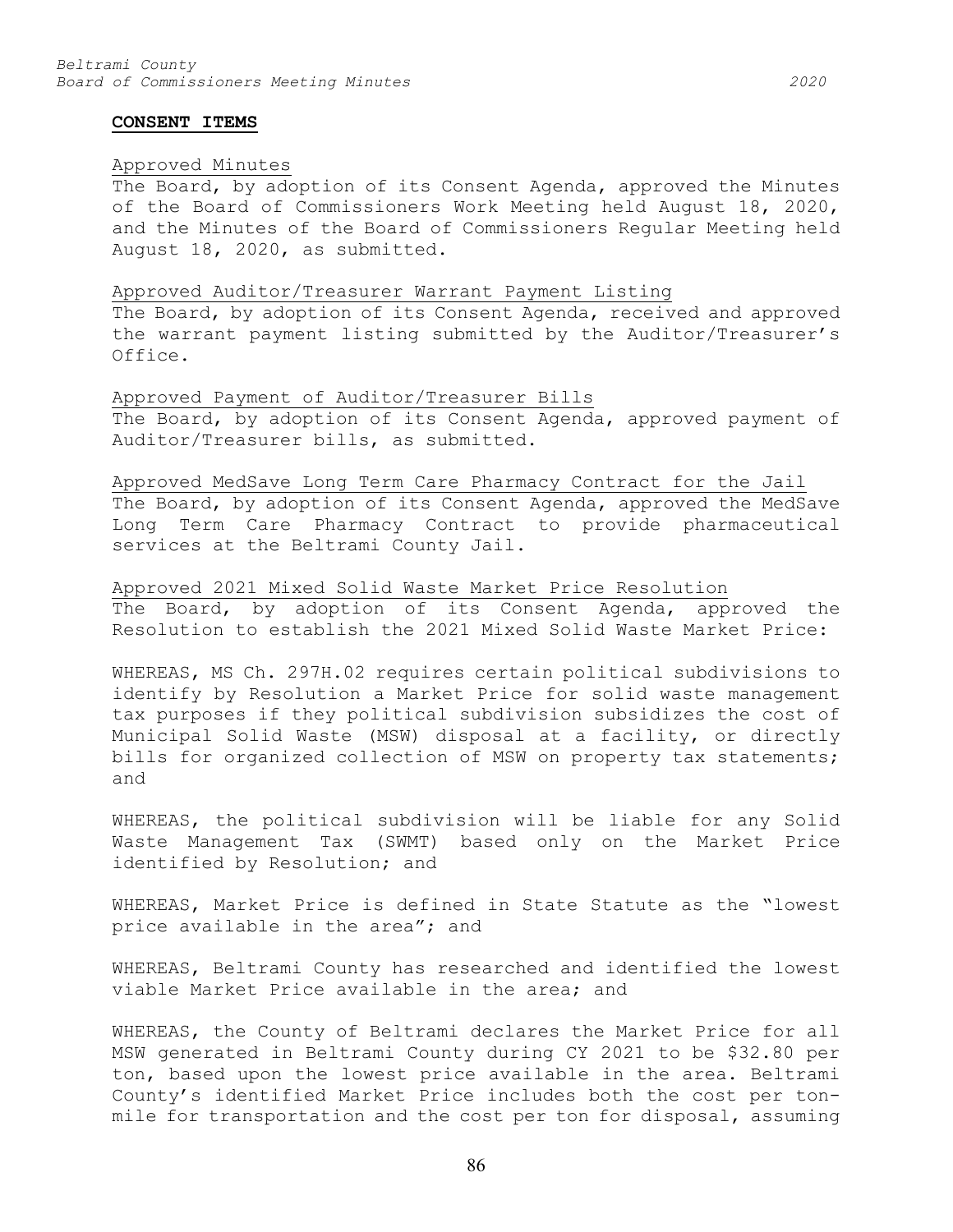disposal at the Gentilly Landfill. All costs were calculated using current hauling and tip fee rates offered in the region.

## Approved Health & Human Services Warrant Payment List

The Board, by adoption of its Consent Agenda, received and approved the warrant payment listing submitted by Health & Human Services Department.

## **REGULAR AGENDA**

None.

## **COMMISSIONERS' BUSINESS**

Legislative/Lobbying Issues None.

## Commissioners' Reports

- Commissioner Lucachick reported on the Airport Authority and an update on the hangars.
- Commissioner Olson has been busy with BiCap meetings and the Law Library Board.
- Commissioner Gaasvig commented on the success of the Blackduck Beach grand opening.

## Review Upcoming Meeting Schedule

Next regular meeting of the County Board will be September 15, 2020, in the Board Room of the County Administration Building.

## **MEETING ADJOURNMENT**

A motion to adjourn the Board meeting at 5:16 p.m. was made by Commissioner Anderson, seconded by Commissioner Lucachick, and unanimously carried by role call vote.

Craig Gaasvig, Chair

\_\_\_\_\_\_\_\_\_\_\_\_\_\_\_\_\_\_\_\_\_\_\_\_\_\_\_\_\_\_\_\_\_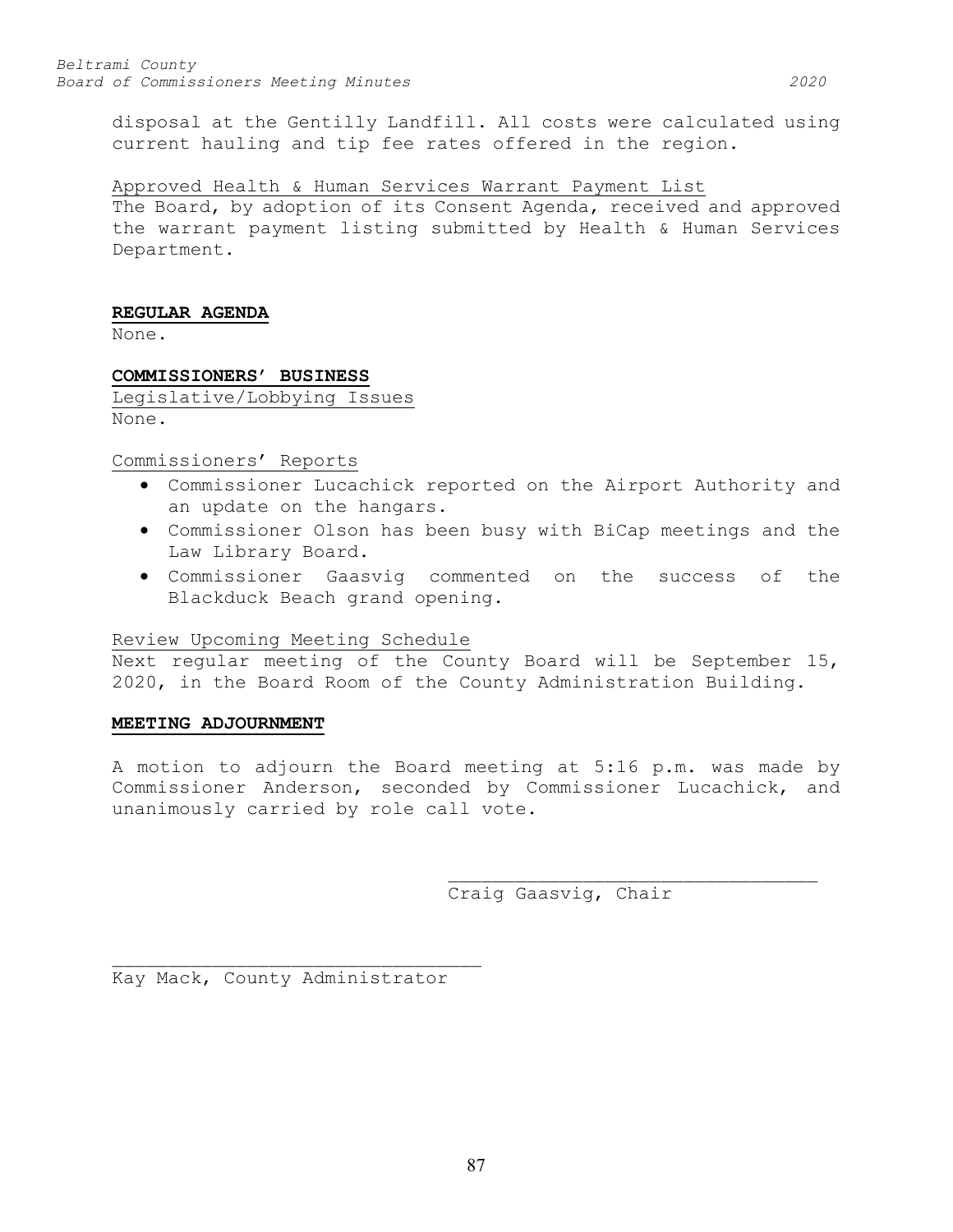# **TRANSCRIPT OF THE PROCEEDINGS OF THE BELTRAMI COUNTY DITCH AUTHORITY BOARD MEETING September 1, 2020**

Meeting was called to order by Chairman Gaasvig at 5:17 p.m.

# **Judicial Ditch 32 Report & Discussion**

County Engineer, Bruce Hasbargen provided a summary of the discussion with beneficiaries of JD 32 and the partial abandonment proposal.

JD 32 is located near Puposky. It is the outlet of Puposky Lake, a 4.77 mile long section of the Mud River. The ditch system was established in 1916.

In 2017 the DNR conducted a ditch repair project that consisted of cleaning approximately 2000 feet. 1000 feet from the lake to CSAH 13 and 1000 feet downstream of CSAH 13. The DNR's interest was to help maintain a lake elevation conducive for wild rice and duck habitat.

The beneficiaries mentioned another cleaning project was done in the 80's.

No assessments, no inspections, and recent work done by others.

A meeting was held with beneficiaries of JD 32 receiving a meeting notice. 12 landowners attended (out of 65). Options for future management of the ditch was discussed. 9 did not see the need for the ditch and were in favor of abandonment. The other 3 were unsure or in favor of keeping the ditch. There were concerns on the level of assessment and they did not want the drainage authority to undertake a large expensive repair project when not warranted.

The main reason expressed to keep the ditch was to maintain the lake elevation.

Options: 1. Keep the ditch – levy an assessment that would cover inspections done every 5 years and minimal maintenance 2. Complete Abandonment – help draft petition, hold public hearing 3. Partial Abandonment (keep section for lake control) – help draft petition, hold public hearing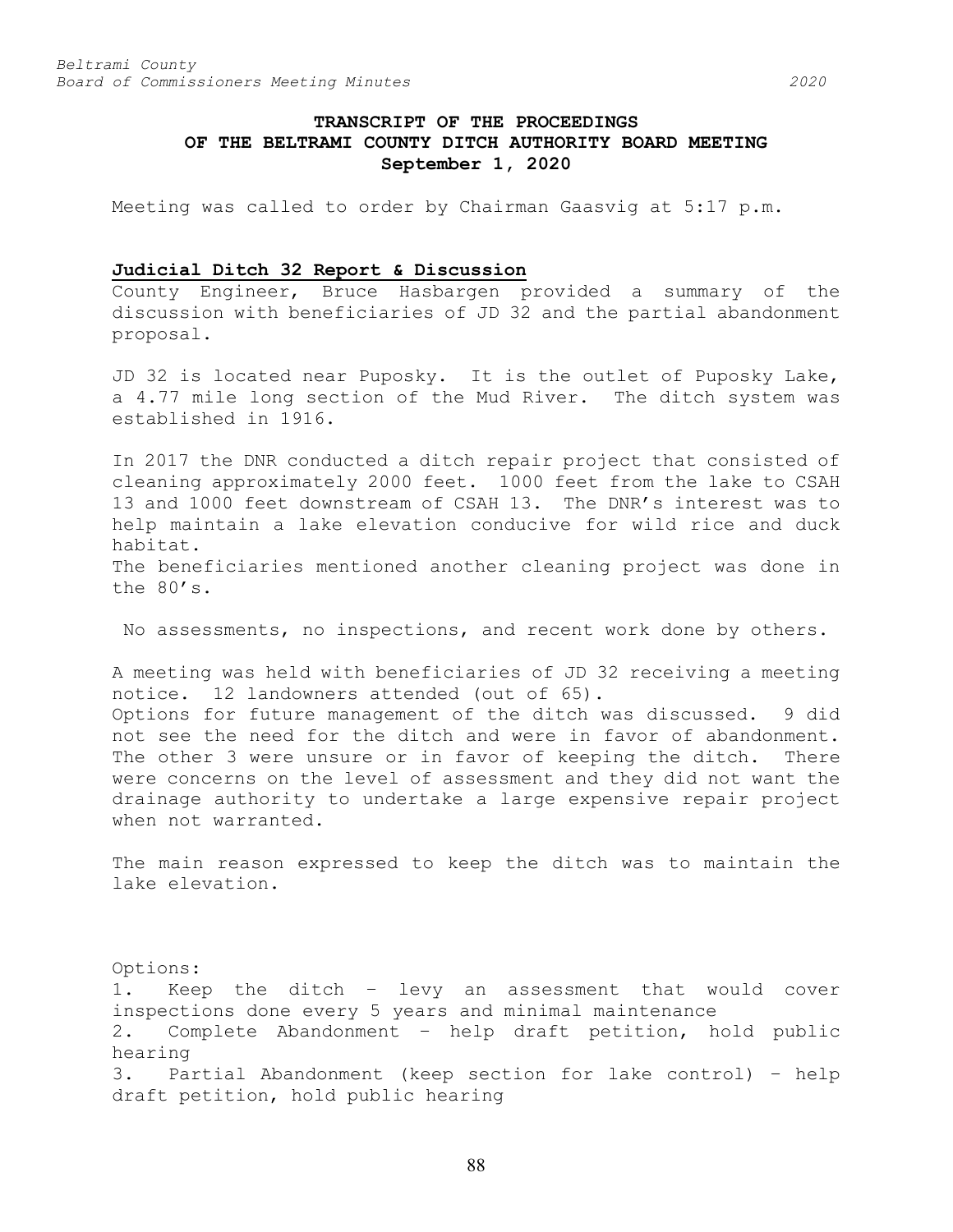Issues to consider:

Minimal cost for maintenance<br>o DNR is currently keepi

DNR is currently keeping ditch free of beaver/beaver dams

o \$500 estimate to do an inspection

Complete Abandonment requires 51% to sign petition (by number of property owners or by benefitted land area).

To abandon the drainage authority needs to make findings that the ditch "does not serve any useful purpose to any affected property and is not of public benefit and utility". This could be questioned by those interested in maintaining the lake elevation. Partial Abandonment requires 1 landowner to sign petition.

A partial abandonment would eliminate most of the ditch keeping approximately 2000' for maintaining the elevation of the lake. Would be much easier to meet abandonment requirements. Reduction in inspection and maintenance needs.

As clarification: Ditch abandonment is a completely separate process from land owners removal from a ditch system.

Members of the Ditch Board agreed with Mr. Hasbargen's recommendation for partial abandonment; and as a property owner in the ditch system, the County can start the petition process for abandonment. They directed the Engineer to begin the process.

No motion was required to agree with recommendation and proceed.

## **MEETING ADJOURNMENT**

A motion to adjourn the Board meeting at 5:39 p.m. was made by Commissioner Anderson, seconded by Commissioner Lucachick, and unanimously carried by role call vote.

> \_\_\_\_\_\_\_\_\_\_\_\_\_\_\_\_\_\_\_\_\_\_\_\_\_\_\_\_\_\_\_\_\_ Craig Gaasvig, Chair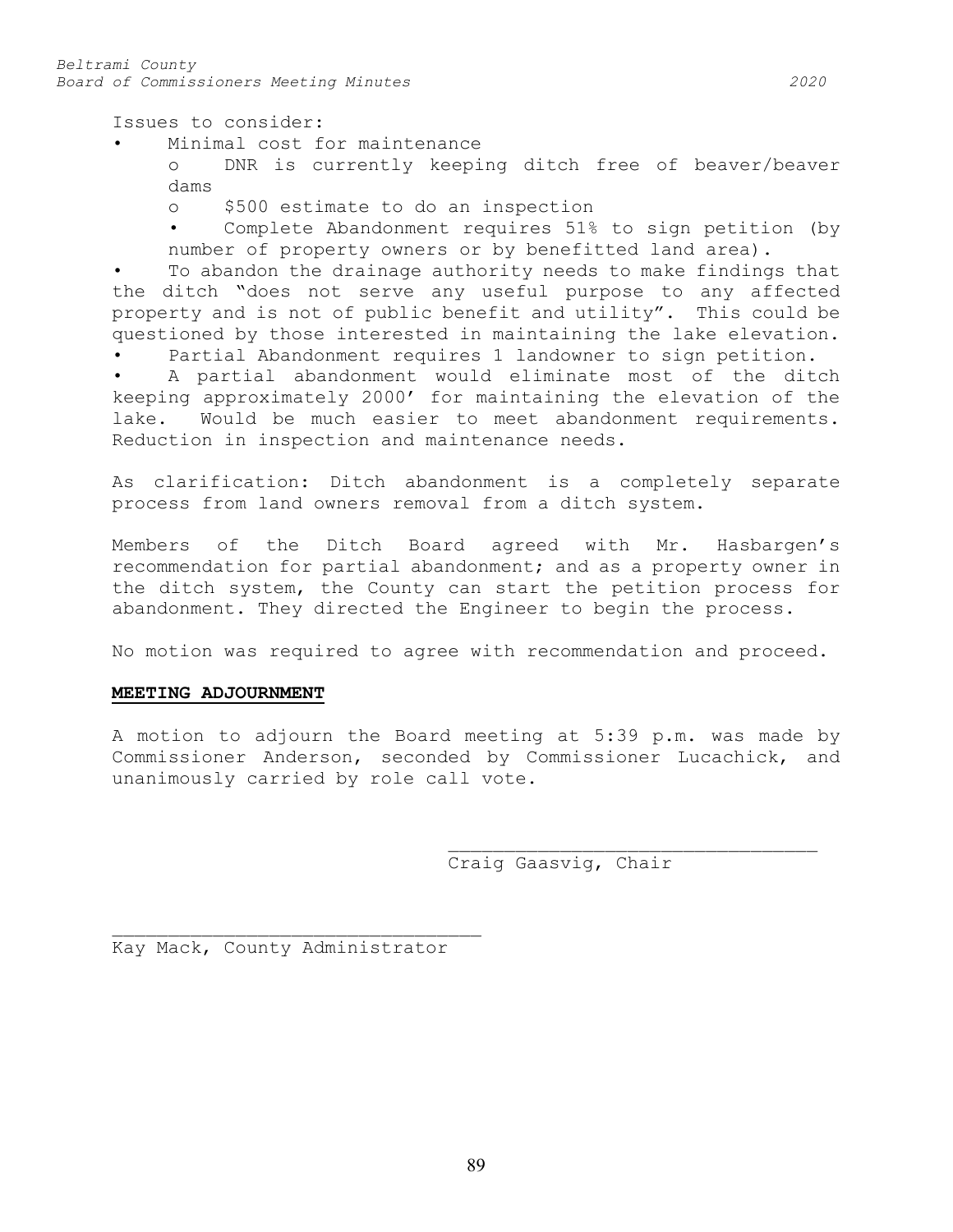# **TRANSCRIPT OF THE PROCEEDINGS OF THE BELTRAMI COUNTY BOARD OF COMMISSIONERS September 15, 2020**

The Beltrami County Board of Commissioners met in regular session on September 16, 2020 via Zoom, on-line meeting. Bemidji, Minnesota.

## **CALL TO ORDER, ROLL CALL AND PLEDGE OF ALLEGIANCE**

Chair Craig Gaasvig called the meeting to order at 5:00 p.m. Commissioners Richard Anderson, Tim Sumner and Reed Olson were present. Commissioner Jim Lucachick was absent.

## **GENERAL COMMENTS – BOARD CHAIR**

None.

### **CITIZENS ADDRESSING THE BOARD**

• Nancy Beaulieu, resident on Birchmont Beach Road, stated that not everyone is excited about President Trump's visit. She expressed great concern about tax payers being stuck with the bill; with the large numbers of supporters who will be in attendance and not wearing masks and the possible threat to our community. Our community should not allow President Trump to come and defy the mask mandate. Ms. Beaulieu also commented on seeing locally, Commissioners and other community members not following the mask mandate.

### **APPROVAL OF AGENDA**

No additions or corrections were made to the Agendas.

## **GENERAL BUSINESS**

### Approved Agenda and Amendments

A motion to approve the Agenda and Amendments was made by Commissioner Olson, seconded by Commissioner Anderson, and unanimously carried by role call vote.

## Approved Consent Agenda

A motion to approve the Consent Agenda was made by Commissioner Anderson, seconded by Commissioner Olson, and unanimously carried by role call vote.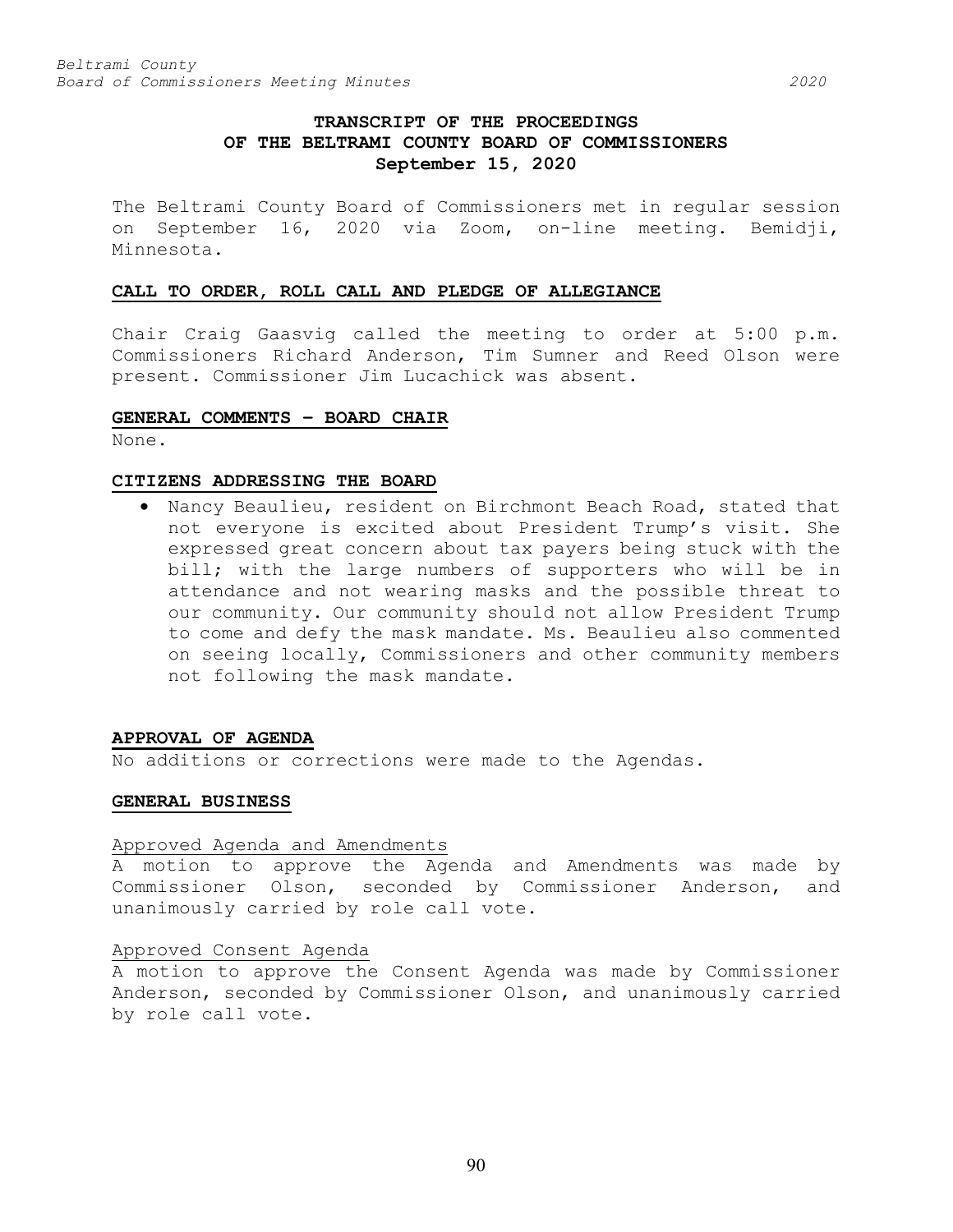#### **CONSENT ITEMS**

### Approved Minutes

The Board, by adoption of its Consent Agenda, approved the Minutes of the Board of Commissioners Work Meeting held September 1, 2020, and the Minutes of the Board of Commissioners Regular Meeting held September 1, 2020, as submitted.

### Approved Auditor/Treasurer Warrant Payment Listing

The Board, by adoption of its Consent Agenda, received and approved the warrant payment listing submitted by the Auditor/Treasurer's Office.

## Approved Payment of Auditor/Treasurer Bills The Board, by adoption of its Consent Agenda, approved payment of Auditor/Treasurer bills, as submitted.

## Approved Unorganized Township Levies

The Board, by adoption of its Consent Agenda, approved the unorganized township levies for Big Grass, Brook Lake, Eland, Northwoods and Red Lake townships, as submitted.

## Approved Public Hearing Date for County Support of Business Expansion

The Board, by adoption of its Consent Agenda, approved the Public Hearing Date of October 6, at 5:15 pm for County Support of Aircorps Aviation Business Expansion.

## Approved Updated Personnel Rules

The Board, by adoption of its Consent Agenda, approved changes to Article 12.2 and the addition of Article 12.2.1 Family Medical Leave Act and Spouses Working for Beltrami County, to the Beltrami County Personnel Rules, effective retroactively to July 1, 2020.

## Approved Tax Forfeited Land Sale Resolution

The Board, by adoption of its Consent Agenda, approved the Resolution for tax-forfeited land sale on October 16, 2020:

**WHEREAS**, Chapter 282.01 to 282.12, Minnesota Statutes 1941, as amended, provides for the classification and sale of such lands forfeited to the State for delinquent taxes, and whereas such classification has been made by the County Board and the classification and sale have been reviewed by the Town Board of the town or by the governing body of the municipality in which they lie in so far as the lands located within said town or municipality are concerned; and,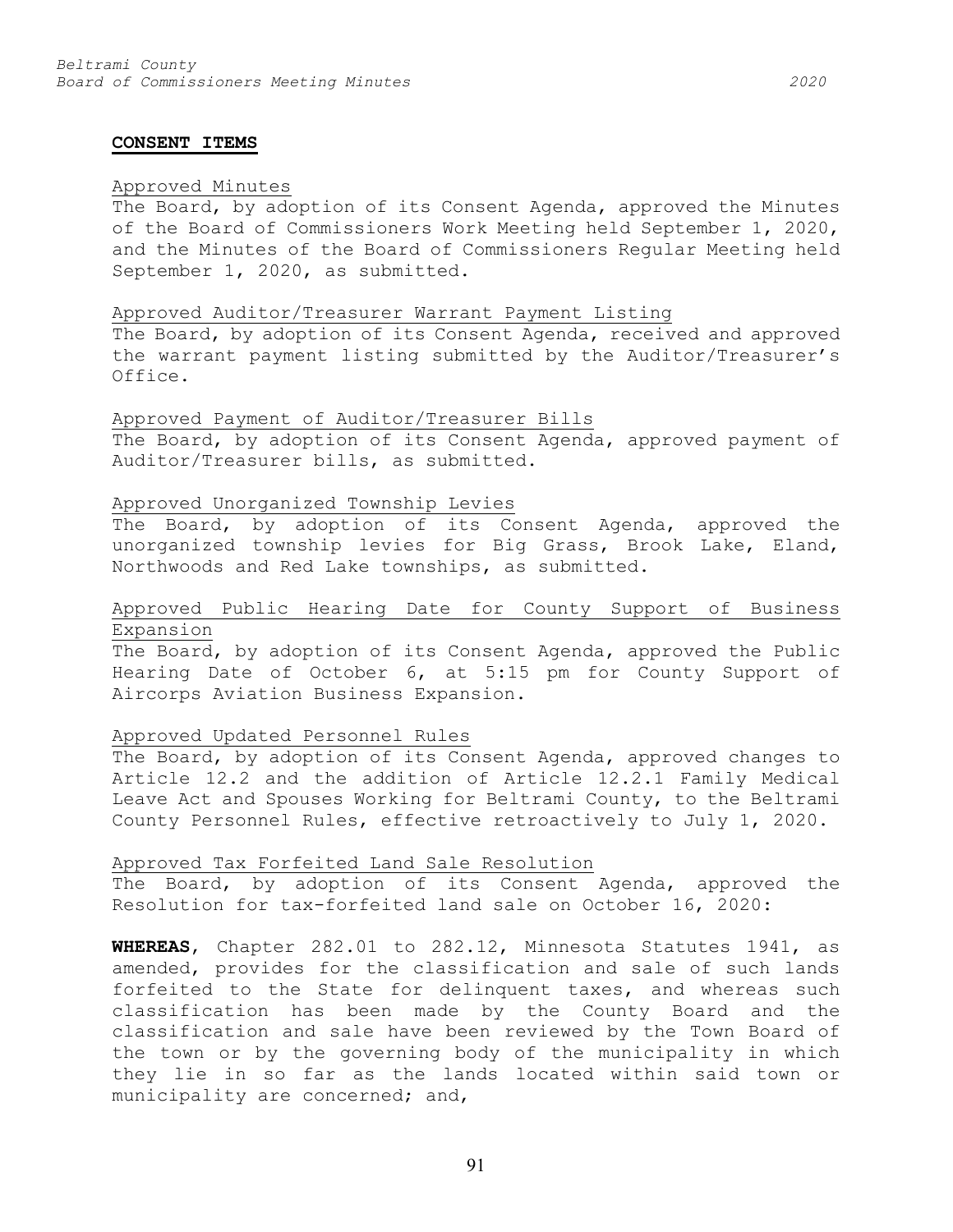*Beltrami County Board of Commissioners Meeting Minutes 2020*

**WHEREAS**, The County Board will provide appraisal of such lands as provided by law, and a list of such lands will be filed with the County Auditor for the purpose of offering such lands for sale at not less than their appraised value; and,

**WHEREAS**, All parcels have been reviewed by the Beltrami County Board of Commissioners and classified as non-conservation lands as provided for in Minnesota Statutes 282.01; **WHEREAS,** Said parcels have been reviewed for sale by the Minnesota Department of Natural Resources and,

**WHEREAS**, All the parcels have been offered and not sold at previous land sales, and have now been re-appraised, and

**WHEREAS**, The County Board is by law designated with authority to provide for the sale of such lands on terms and whereas the County Board has considered the advisability of selling on terms and has considered the accessibility of such lands, their proximity to existing public improvements and the effect of their sale and occupancy on the public burdens; and,

**NOW, THEREFORE, BE IT RESOLVED**, Those parcels shall be sold on the following terms, to-wit: That all sales less than \$25,000 shall be paid in full in cash by 4:30 pm on Wednesday October 21, 2020. Parcels with a bid up value of \$25,000 or greater shall be sold on the following terms, to-wit: submission of 1% of the final sale amount as a bid guarantee by 4:30 pm on Wednesday October 21, 2020 and, that all sales shall be paid in full in cash by 4:30 pm on November 16, 2020. Special assessments and the appraised price of any standing timber or timber products must be paid for in cash at the time of the sale; and in the case any parcel of land bearing standing timber or timber products is sold at auction for more than the appraised value, the amount bid in excess of the appraised value shall be allocated between the land and the timber in proportion to the respective original appraised values thereof.

**BE IT FURTHER RESOLVED**, That all purchasers of land shall pay 3 percent surcharge of the total sale price to be paid into the state assurance account as provided by Chapter 383, Laws of 1969, a state deed fee of \$25.00, a deed filing fee of \$46.00, and a state deed tax equal to the greater of \$1.65 or 0.33% of the basic sale price.

**BE IT FURTHER RESOLVED**, That where any lands herein offered for sale do not adjoin or are not located on a suitable legally established and maintained public highway or road, the township wherein said lands may be located, nor any other municipality shall not for a period of five years be obligated to the establishment, construction or additional maintenance of any public roads or the expenditure of any public funds for the benefit of the owner or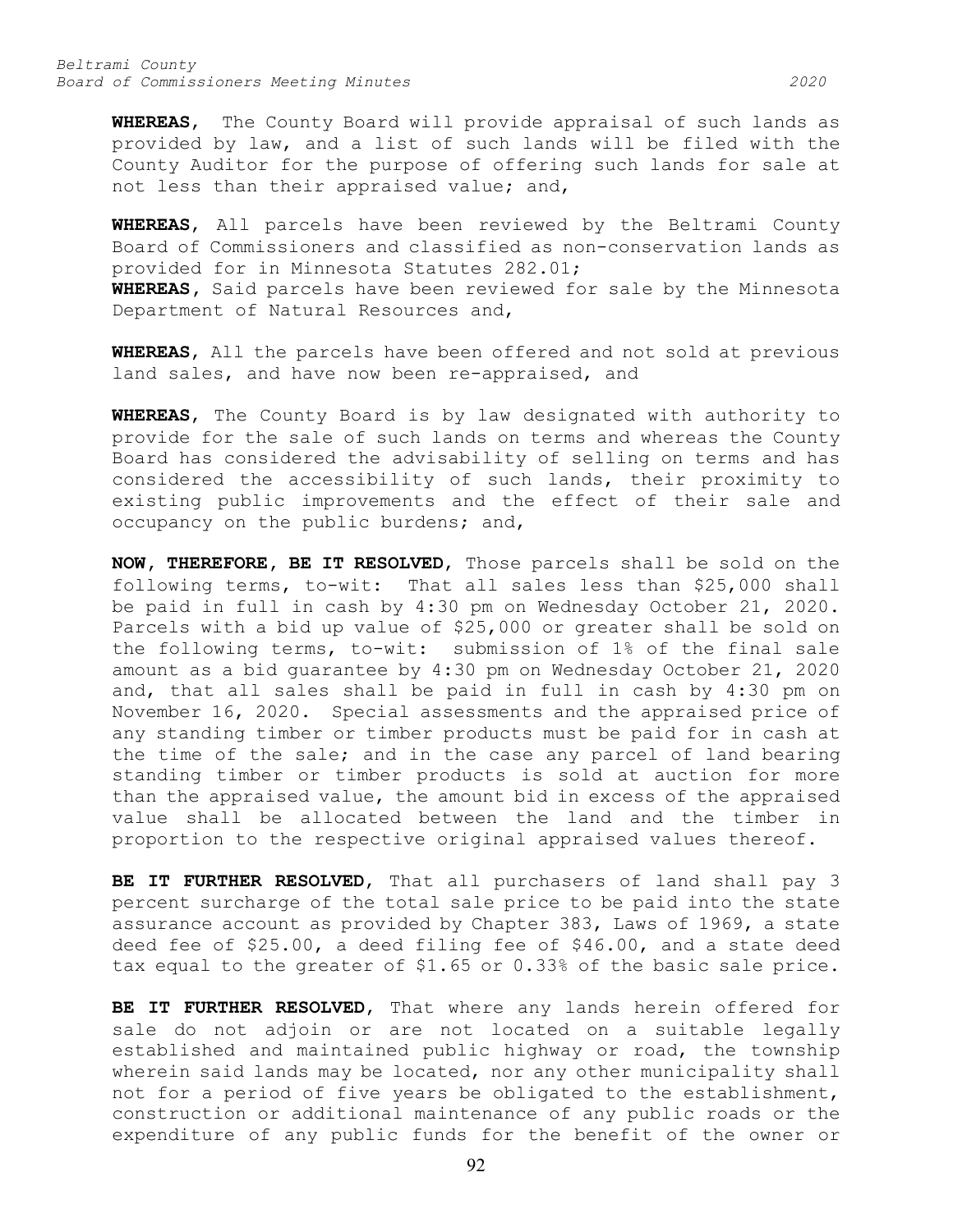*Beltrami County Board of Commissioners Meeting Minutes 2020*

occupant of any lands herein purchased by reason of the ownership or occupancy of any of this land; provided further, that nothing herein shall be construed to create any obligation, directly or indirectly, on the part of any municipality for the expenditure of any money for the benefit of said parcel after the expiration of said five-year period. Responsibility for determining boundary lines of parcels purchased rests with the purchaser.

BE IT FURTHER RESOLVED, That the right is reserved in the interest of the public to withdraw from sale, any parcel, at any time prior to its sale.

**BE IT FURTHER RESOLVED**, That all lands sold hereunder are sold subject to any ordinances adopted by the County Board, and all lands are sold subject to railroad and highway easements, power and pipeline easements, and subject to all flowage rights, and

**BE IT FURTHER RESOLVED**, That a notice of sale of such lands to be given by publication in the official newspaper of the County, as provided by law, that the County Auditor of Beltrami County offer such parcels of land for sale in the order in which they appear in said notice of sale and that such sales to be to the highest bidder, but not for less than the appraised value and that such sale of eleven parcels shall be held at a public oral auction on **October 16, 2020 at 1:00 p.m. at the Beltrami County Fairgrounds Grandstand located at 7223 Fairgrounds Rd NW, Bemidji, MN 56601.**

| October, 2020 Public Oral Auction at 10:00 a.m. |                                        |                          |                        |                            |  |  |
|-------------------------------------------------|----------------------------------------|--------------------------|------------------------|----------------------------|--|--|
| Parcel #                                        | Legal Description                      | Twp, Comments            | <b>Appraised Value</b> | Radon Statement            |  |  |
| $\mathbf{1}$ .                                  | THAT PART OF THE SOUTHEAST QUARTER     | <b>Benville Township</b> | Before assessments:    | Has radon testing          |  |  |
| 04.00035.01                                     | DESCRIBED AS FOLLOWS: BEGINNING AT     |                          | \$531.96               | occurred on the            |  |  |
|                                                 | THE SOUTHEAST CORNER OF SAID           | Forfeited: 06-24-2019    | Est. Market Value:     | property?                  |  |  |
| House &                                         | SECTION 8; THENCE IN A WESTERLY        |                          | \$34,600.00            | Beltrami County is not     |  |  |
| <b>Outbuildings</b>                             | DIRECTION ALONG THE SOUTH LINE OF      | Deeded acres: 8.27       |                        | aware of any radon         |  |  |
|                                                 | SAID SECTION 8 A DISTANCE OF 429 FEET: |                          | After assessments: \$0 | testing conducted on       |  |  |
| 67091                                           | THENCE IN A NORTHERLY DIRECTION        |                          | Min. Bid Price:        | this property.             |  |  |
| Flintlock Rd                                    | ALONG A LINE PARALLEL WITH THE EAST    |                          | \$34,600.00            |                            |  |  |
| <b>NW</b>                                       | LINE OF SAID SECTION 8 A DISTANCE OF   |                          |                        | <b>Radon records</b>       |  |  |
|                                                 | 831.6 FEET: THENCE IN AN EASTERLY      |                          |                        | available? No              |  |  |
|                                                 | DIRECTION ALONG A LINE PARALLEL WITH   |                          |                        |                            |  |  |
|                                                 | THE SOUTH LINE OF SAID SECTION 8 TO    |                          |                        | <b>Radon concentration</b> |  |  |
|                                                 | THE INTERSECTION WITH THE EAST LINE    |                          |                        | levels: Unknown            |  |  |
|                                                 | OF SAID SECTION 8; THENCE IN A         |                          |                        |                            |  |  |
|                                                 | SOUTHERLY DIRECTION ALONG THE EAST     |                          |                        | Is a radon mitigation      |  |  |
|                                                 | LINE OF SAID SECTION 8 TO THE POINT OF |                          |                        | system in place on the     |  |  |
|                                                 | <b>BEGINNING</b>                       |                          |                        | property? No               |  |  |
|                                                 |                                        |                          |                        |                            |  |  |
|                                                 | Sec Twp Rng                            |                          |                        |                            |  |  |
|                                                 | 156 38<br>08                           |                          |                        |                            |  |  |
| 2.                                              | Lot-002 Block-002 NORTH GARDENS        | Northern Township        | Before assessments:    | Has radon testing          |  |  |
| 31.02332.00                                     |                                        |                          | \$667.79               | occurred on the            |  |  |
| House                                           | Sec Twp Rng                            | Forfeited: 06-22-2018    | Est. Market Value:     | property?                  |  |  |
|                                                 | 147<br>- 33<br>11                      |                          | \$22,500.00            | Beltrami County is not     |  |  |
|                                                 |                                        | Deeded acres: 2.51       |                        | aware of any radon         |  |  |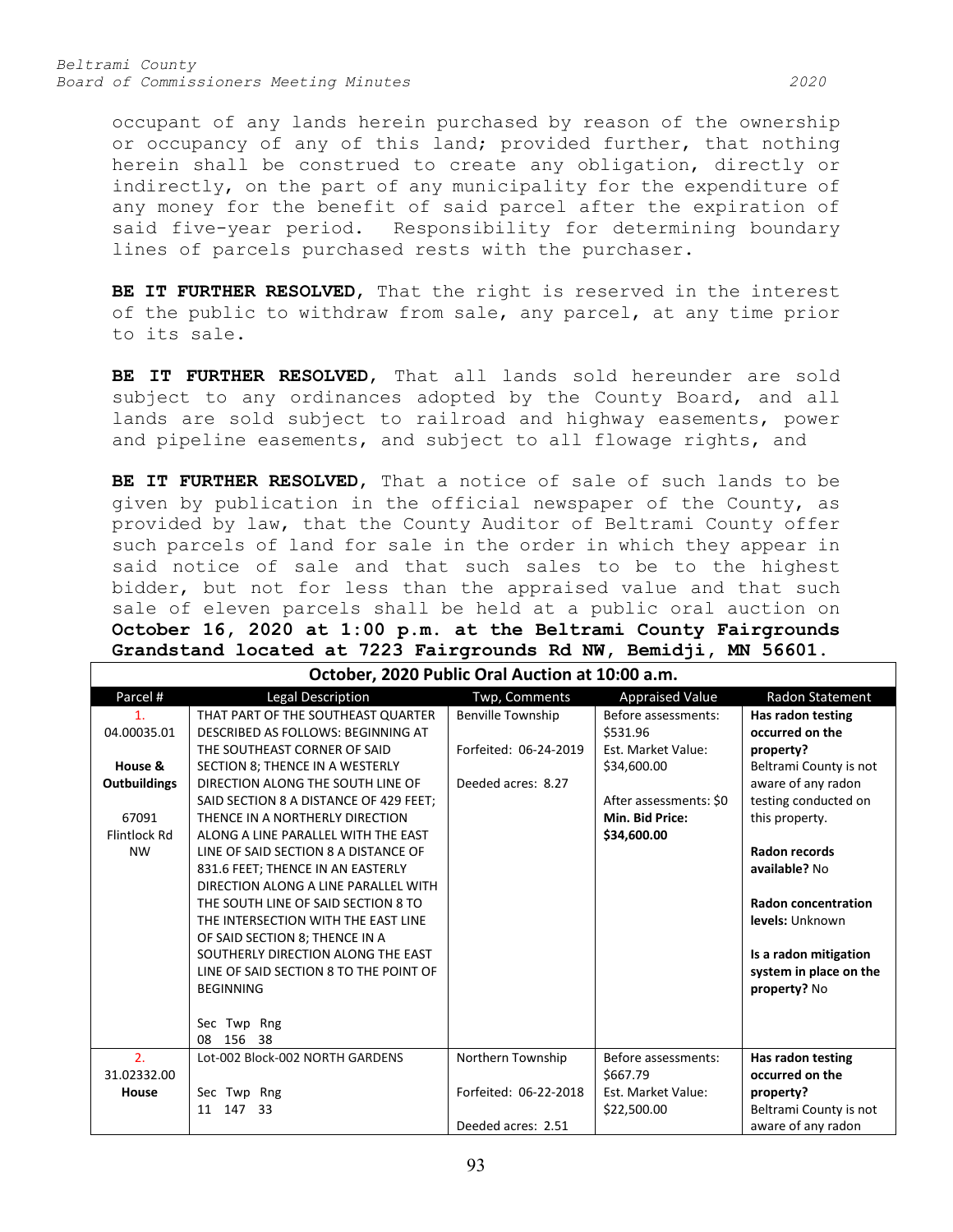| 10329 N.<br>Garden Lane<br><b>NE</b>                                                                                      |                                                                                                                                   |                                                                   | After assessments: \$0<br>Min. Bid Price:<br>\$11,000.00                                                                         | testing conducted on<br>this property.<br>Radon records<br>available? No<br><b>Radon concentration</b><br>levels: Unknown<br>Is a radon mitigation<br>system in place on the<br>property? No                                                                                                             |
|---------------------------------------------------------------------------------------------------------------------------|-----------------------------------------------------------------------------------------------------------------------------------|-------------------------------------------------------------------|----------------------------------------------------------------------------------------------------------------------------------|----------------------------------------------------------------------------------------------------------------------------------------------------------------------------------------------------------------------------------------------------------------------------------------------------------|
| 3.<br>34.00097.00<br>House &<br><b>Outbuildings</b><br>10029<br>Knappen Hill<br>Road NE                                   | THE EAST HALF OF THE SOUTHWEST<br><b>QUARTER OF THE SOUTHWEST QUARTER</b><br>OF THE SOUTHWEST QUARTER<br>Sec Twp Rng<br>10 148 32 | Port Hope Township<br>Forfeited: 06-24-2019<br>Deeded acres: 5.52 | Before assessments:<br>\$699.00<br>Est. Market Value:<br>\$38,700.00<br>After assessments: \$0<br>Min. Bid Price:<br>\$25,000.00 | Has radon testing<br>occurred on the<br>property?<br>Beltrami County is not<br>aware of any radon<br>testing conducted on<br>this property.<br><b>Radon records</b><br>available? No<br><b>Radon concentration</b><br>levels: Unknown<br>Is a radon mitigation<br>system in place on the<br>property? No |
| 4.<br>80.01919.00<br><b>House with</b><br><b>Attached &amp;</b><br><b>Detached</b><br>Garage<br>808 12th St.<br><b>NW</b> | BAILEY'S RE-SUBDIVISION Lot-003 Block-<br>016 LOTS 3 & 4<br>Sec Twp Rng<br>08 146 33                                              | City of Bemidji<br>Forfeited: 06-24-2019<br>Map acres: .23        | Before assessments:<br>\$788.02<br>Est. Market Value:<br>\$53,100.00<br>After assessments: \$0<br>Min. Bid Price:<br>\$35,000.00 | Has radon testing<br>occurred on the<br>property?<br>Beltrami County is not<br>aware of any radon<br>testing conducted on<br>this property.<br><b>Radon records</b><br>available? No<br>Radon concentration<br>levels: Unknown<br>Is a radon mitigation<br>system in place on the<br>property? No        |
| Parcel #<br>5.<br>31.01715.00                                                                                             | Legal Description<br>GRIMES ACRES Lot-009 Block-001<br>Sec Twp Rng<br>25 147 33                                                   |                                                                   | Twp, Comments<br>Northern Township<br>Forfeited: 06-20-2017<br>Deeded acres: 1.01                                                | Values<br>Before assessments:<br>\$6,121.53<br>Est. Market Value:<br>\$17,600.00<br>After assessments:<br>\$0.00<br>Min. Bid Price:<br>\$12,000.00                                                                                                                                                       |
| 6.<br>34.00212.00                                                                                                         | LOT <sub>1</sub><br>Sec Twp Rng<br>21 148 32                                                                                      |                                                                   | Port Hope Township<br>Forfeited: 09-16-1936                                                                                      | Before assmts: \$0.00<br>Est. Market Value:<br>\$1,600.00                                                                                                                                                                                                                                                |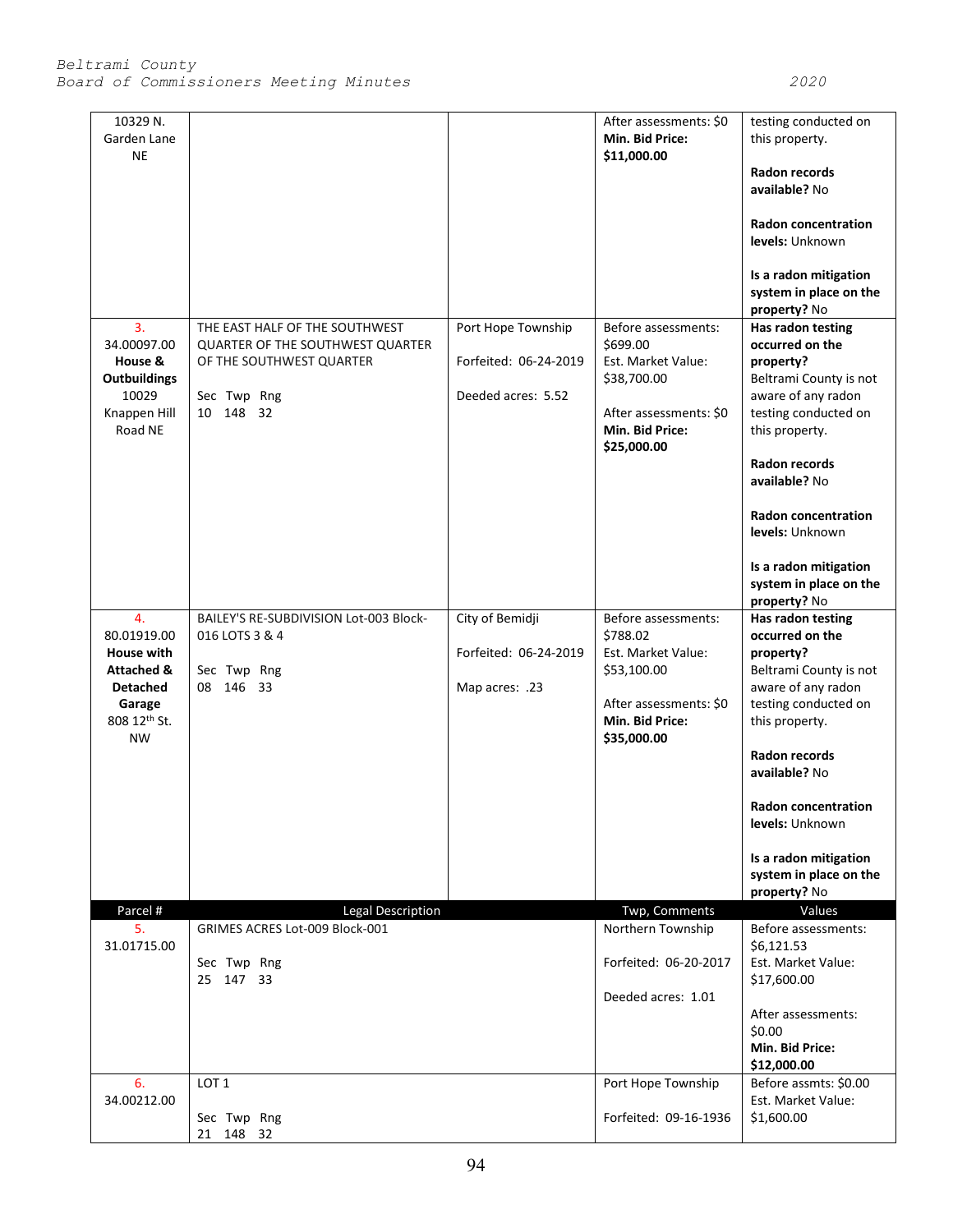|                               |                                                                                                                                                                                                                                                                                                                                                                                                                                                                                                                                                                                                                                                                                                                                                                      | Calculated acres: .32                                             | After assmts: \$0.00<br>Min. Bid Price:<br>\$1,600.00                                                                                |
|-------------------------------|----------------------------------------------------------------------------------------------------------------------------------------------------------------------------------------------------------------------------------------------------------------------------------------------------------------------------------------------------------------------------------------------------------------------------------------------------------------------------------------------------------------------------------------------------------------------------------------------------------------------------------------------------------------------------------------------------------------------------------------------------------------------|-------------------------------------------------------------------|--------------------------------------------------------------------------------------------------------------------------------------|
| 7.<br>34.00301.00             | GOVERNMENT LOT 1 LESS RAILROAD RIGHT-OF-WAY<br>Sec Twp Rng<br>27 148 32                                                                                                                                                                                                                                                                                                                                                                                                                                                                                                                                                                                                                                                                                              | Port Hope Township<br>Forfeited: 09-15-1955<br>Deeded acres: 5.03 | Before assessments:<br>\$0.00<br>Est. Market Value:<br>\$1,300.00<br>After assessments:<br>\$0.00<br>Min. Bid Price:                 |
| 8.<br>40.00318.02             | THAT PART OF LOT 3 DESCRIBED AS FOLLOWS: COMMENCING AT<br>THE SE CORNER OF SAID LOT 3, THENCE NORTH 89°12'41" WEST<br>ALONG THE SOUTH LINE THEREOF, DISTANCE OF 1861.16 FEET TO<br>THE POINT OF BEGINNING OF THE PARCEL TO BE DESCRIBED,<br>THENCE NORTH 89°12'41" WEST ALONG SAID SOUTH LINE A<br>DISTANCE OF 200 FEET, THENCE NORTH 00°20'28" EAST, DISTANCE<br>OF 142.02 FEET MORE OR LESS TO IT'S INTERSECTION WITH THE<br>SHORELINE OF UPPER RED LAKE, THENCE EASTERLY ALONG SAID<br>SHORELINE A DISTANCE OF 200 FEET MORE OR LESS TO IT'S<br>INTERSECTION WITH A LINE THAT BEARS NORTH 00°20'28" EAST<br>FROM THE POINT OF BEGINNING, THENCE SOUTH 00°20'28" WEST,<br>DISTANCE OF 137.78 FEET MORE OR LESS TO THE POINT OF<br><b>BEGINNING.</b><br>Sec Twp Rng | Shotley Township<br>Forfeited: 06-14-2016<br>Calculated acres: .7 | \$1,300.00<br>Before assmts: \$63.00<br>Est. Market Value:<br>\$17,000.00<br>After assmts: \$0.00<br>Min. Bid Price:<br>\$10,000.00  |
| 9 <sub>1</sub><br>49.00131.00 | 13 153 32<br>THAT PART OF LOT 1 LESS THE NORTH 30 RODS WHICH LIES EAST OF<br>THE TAMARAC RIVER<br>Sec Twp Rng<br>17 154 30                                                                                                                                                                                                                                                                                                                                                                                                                                                                                                                                                                                                                                           | Waskish Township<br>Forfeited: 06-22-2018<br>Deeded acres: 5.17   | Before assessments:<br>\$0.00<br>Est. Market Value:<br>\$22,000.00<br>After assessments:<br>\$0.00<br>Min. Bid Price:<br>\$15,000.00 |
| 10.<br>80.02154.00            | EAST BEMIDJI, DESCRIBED AS FOLLOWS: BEGINNING AT THE<br>SOUTHEAST CORNER OF LOT 8; THENCE NORTH 75 FEET; THENCE<br>WEST 50 FEET; THENCE SOUTH 75 FEET; THENCE EAST 50 FEET TO<br>THE POINT OF BEGINNING, INCLUDING VACATED 20 FEET OF THE<br>ALLEY LYING ADJACENT TO SAID LOT<br>Sec Twp Rng<br>11 146 33<br>*Beltrami County Highway Department will remove the access to<br>this parcel                                                                                                                                                                                                                                                                                                                                                                            | City of Bemidji<br>Forfeited: 06-24-2019<br>Map acres: .12        | Before assessments:<br>\$0.00<br>Est. Market Value:<br>\$1,000.00<br>After assessments:<br>\$0.00<br>Min. Bid Price: \$750.00        |
| 11.<br>81.00055.00            | GOVERNMENT LOTS 1 & 2 LYING SOUTH OF THE RAILWAY LESS<br>PLATS OF SECOND ADDITION TO BLACKDUCK & THIRD ADDITION TO<br><b>BLACKDUCK</b><br>Sec Twp Rng<br>18 149 30                                                                                                                                                                                                                                                                                                                                                                                                                                                                                                                                                                                                   | City of Blackduck<br>Forfeited: 12-22-1987<br>Map acres: 30.34    | Before assessments:<br>\$0.00<br>Est. Market Value:<br>\$14,900.00<br>After assessments:<br>\$0.00<br>Min. Bid Price:<br>\$5,000.00  |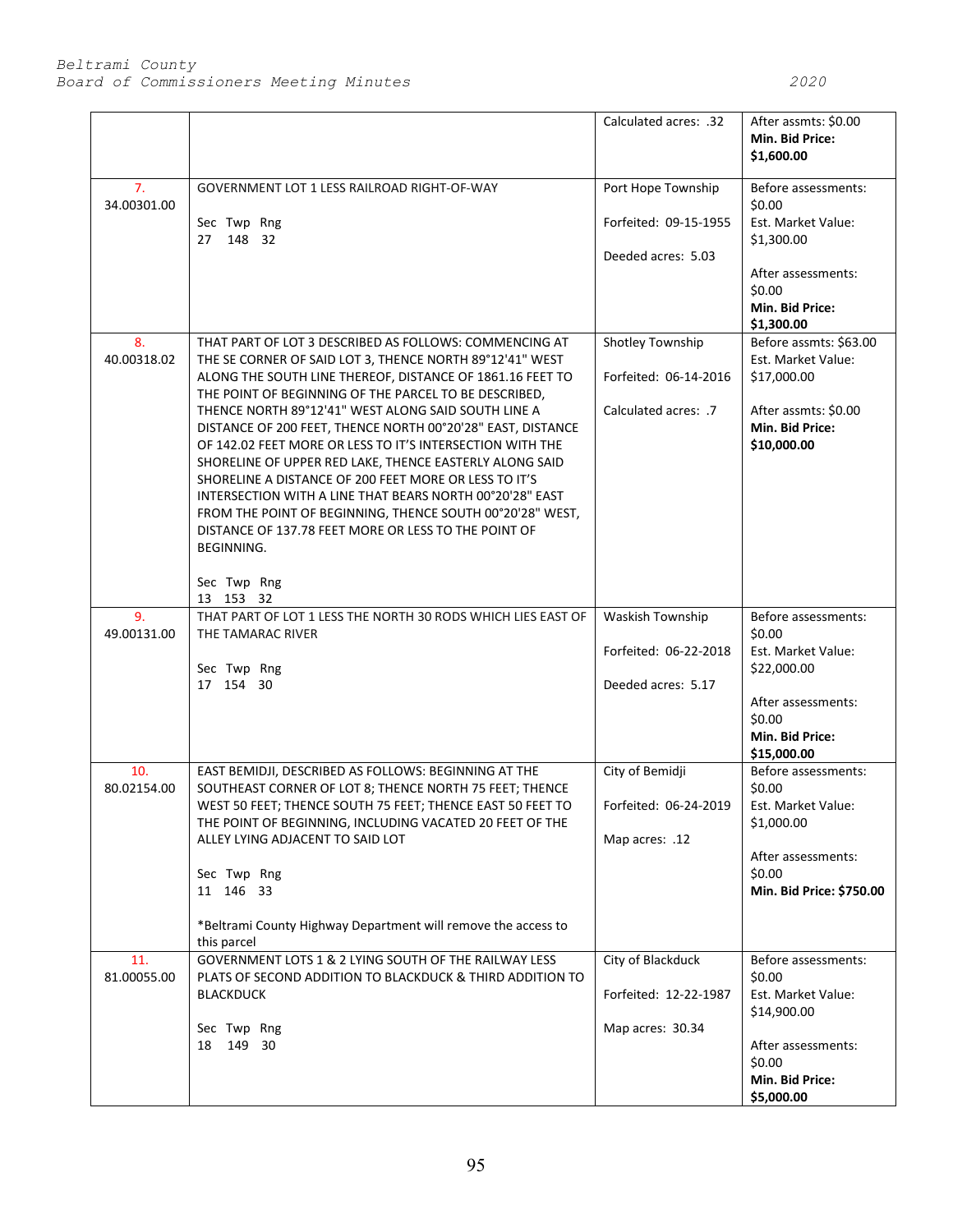## Approved Guardianship Services Contract

The Board, by adoption of its Consent Agenda, approved a new contract with Lutheran Social Services to provide Guardianship Services to county residents.

Approved Health & Human Services Family Child Care Licenses The Board, by adoption of its Consent Agenda, approved the family child care licenses, as submitted.

Approved Health & Human Services Warrant Payment List The Board, by adoption of its Consent Agenda, received and approved the warrant payment listing submitted by Health & Human Services Department.

## **REGULAR AGENDA**

## Adoption of Proposed 2021 Levy

The Budget Committee, made up of Commissioners Craig Gaasvig and Richard Anderson, Auditor/Treasurer JoDee Treat, HHS Director Becky Secore, Chief deputy Jarret Walton, Attorney David Hanson and Administrator Kay Mack are recommending:

New Positions:

- Jail Discharge Planner (Social Worker)
- Four FT Corrections Officer Positions
- One Human Resources Staff
- Change status of Casual Court Security Positions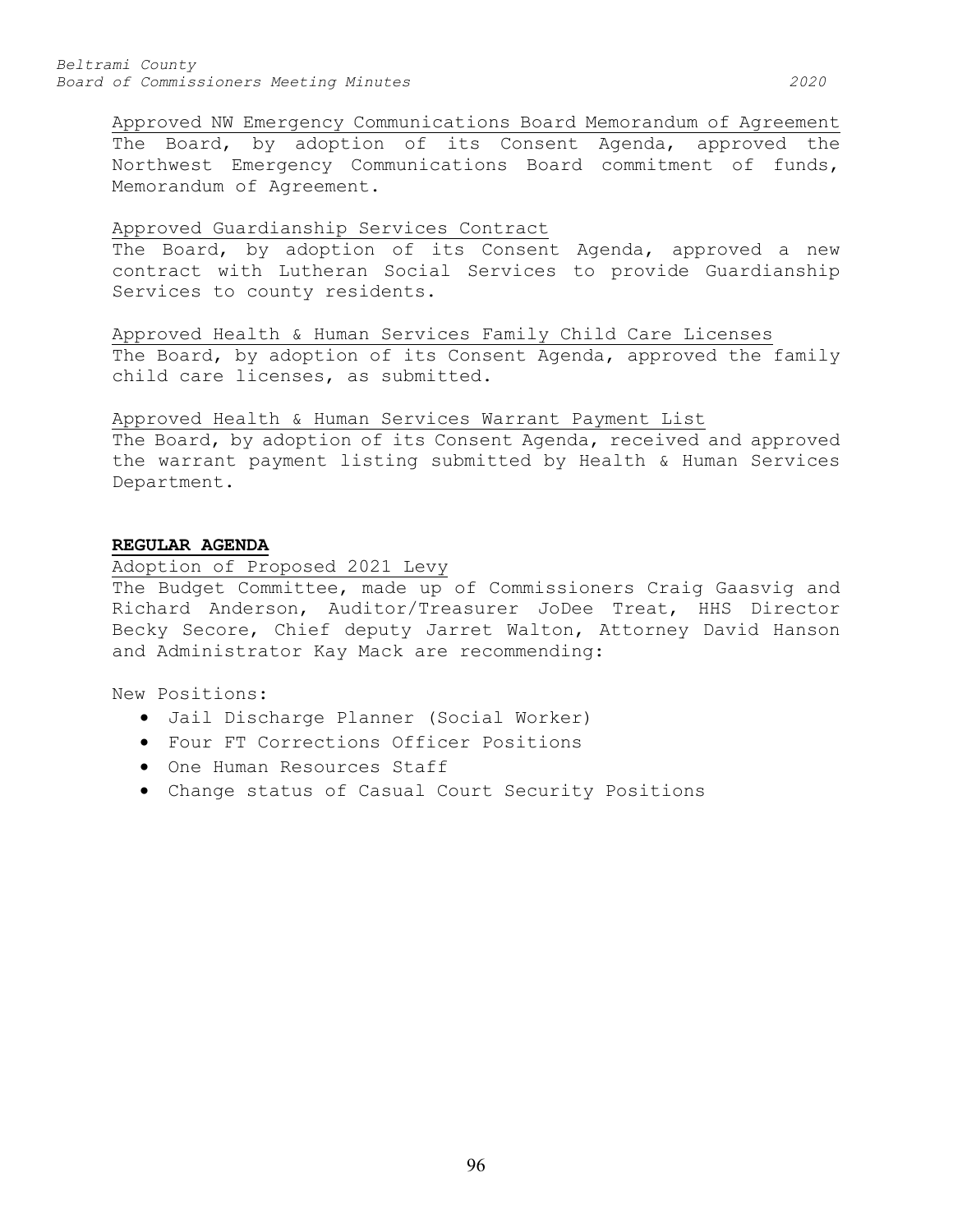# **2021 Proposed Levy**

|                             | 2020         | 2021         | Increase    |        |
|-----------------------------|--------------|--------------|-------------|--------|
| Revenue Fund                | \$1,330,334  | \$1,828,140  | \$497,806   | 37.42% |
| <b>Public Safety</b>        | \$11,244,181 | \$11,504,032 | \$259,851   | 2.31%  |
| <b>Human Services</b>       | \$8,464,045  | \$8,623,807  | \$159,762   | 1.89%  |
| Road and Bridge             | \$2,536,639  | \$2,827,578  | \$290,939   | 11.47% |
| <b>Operations Levy</b>      | \$23,575,199 | \$24,783,557 | \$1,208,358 | 5.13%  |
| Jail Debt                   | \$353,687    | \$369,000    | \$15,313    | 4.33%  |
| <b>LEC Debt</b>             | \$282,125    | \$287,000    | \$4,875     | 1.73%  |
| <b>Judicial Center Debt</b> | \$640,000    | \$640,000    | \$0         | 0.00%  |
| <b>Debt Service Levy</b>    | \$1,275,812  | \$1,296,000  | \$20,188    | 1.58%  |
| <b>Total Levy</b>           | \$24,851,011 | \$26,079,557 | \$1,228,546 | 4.94%  |

A motion was made by Commissioner Anderson and seconded by Commissioner Olson to adopt the preliminary 2021 Proposed Property Tax Levy. Carried 3:1 vote. Commissioner Sumner voting No.

## **COMMISSIONERS' BUSINESS**

Legislative/Lobbying Issues None.

Commissioners' Reports

- Commissioner Anderson asked Commissioners if they had any suggestions or ideas from constituents regarding maintenance at roundabout locations, to let him know.
- Commissioner Olson reported meetings as usual. Appointment to AMC Human Services Board.
- Commissioner Sumner provided an AMC update.
- Commissioner Gaasvig reported on Solid Waste and other meetings as usual.

## Review Upcoming Meeting Schedule

Special Board Meeting on September 22, 2020 and next regular meeting of the County Board will be October 6, 2020, in the Board Room of the County Administration Building.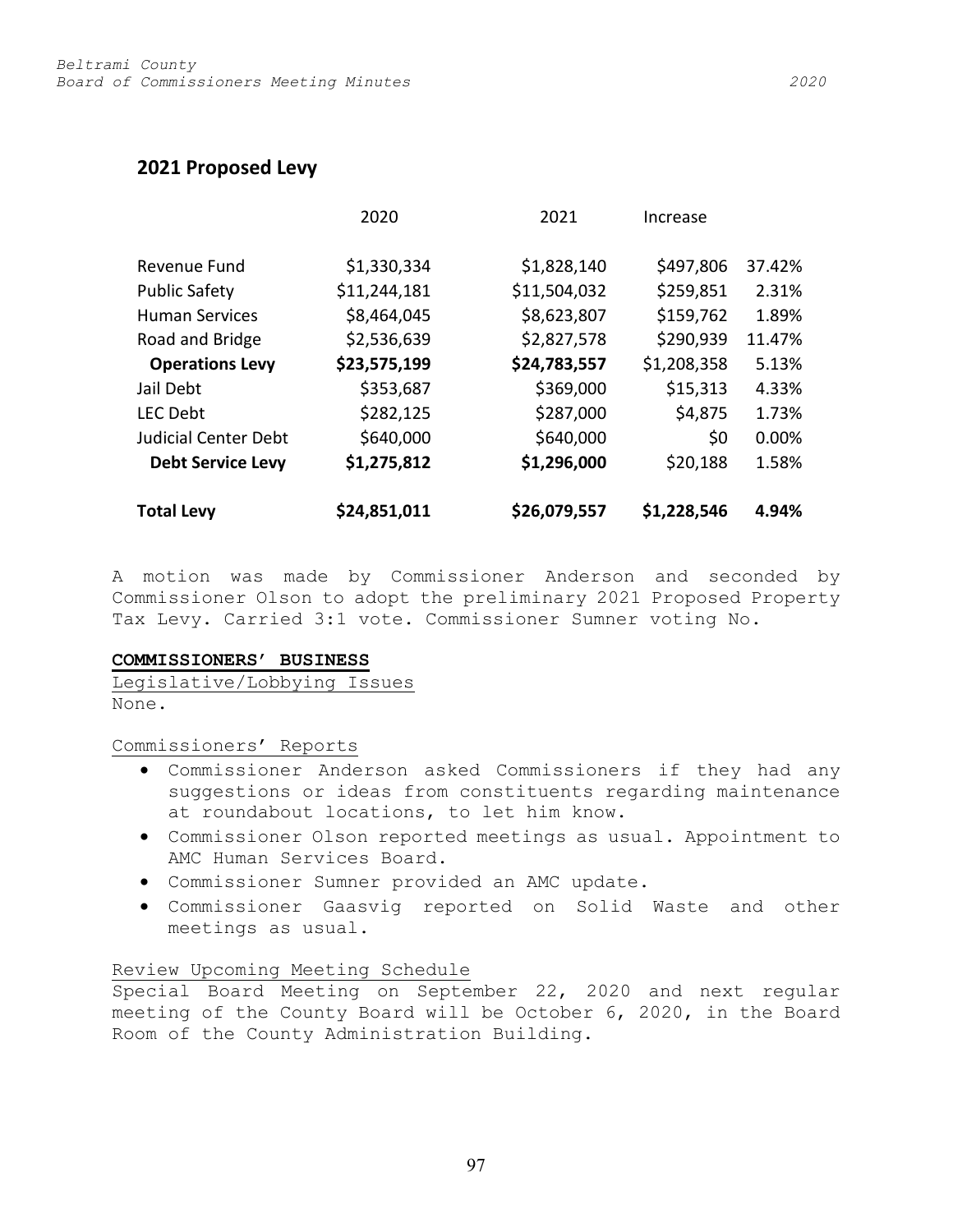## **MEETING ADJOURNMENT**

A motion to adjourn the Board meeting at 5:41 p.m. was made by Commissioner Sumner, seconded by Commissioner Olson, and unanimously carried.

Craig Gaasvig, Chair

\_\_\_\_\_\_\_\_\_\_\_\_\_\_\_\_\_\_\_\_\_\_\_\_\_\_\_\_\_\_\_\_\_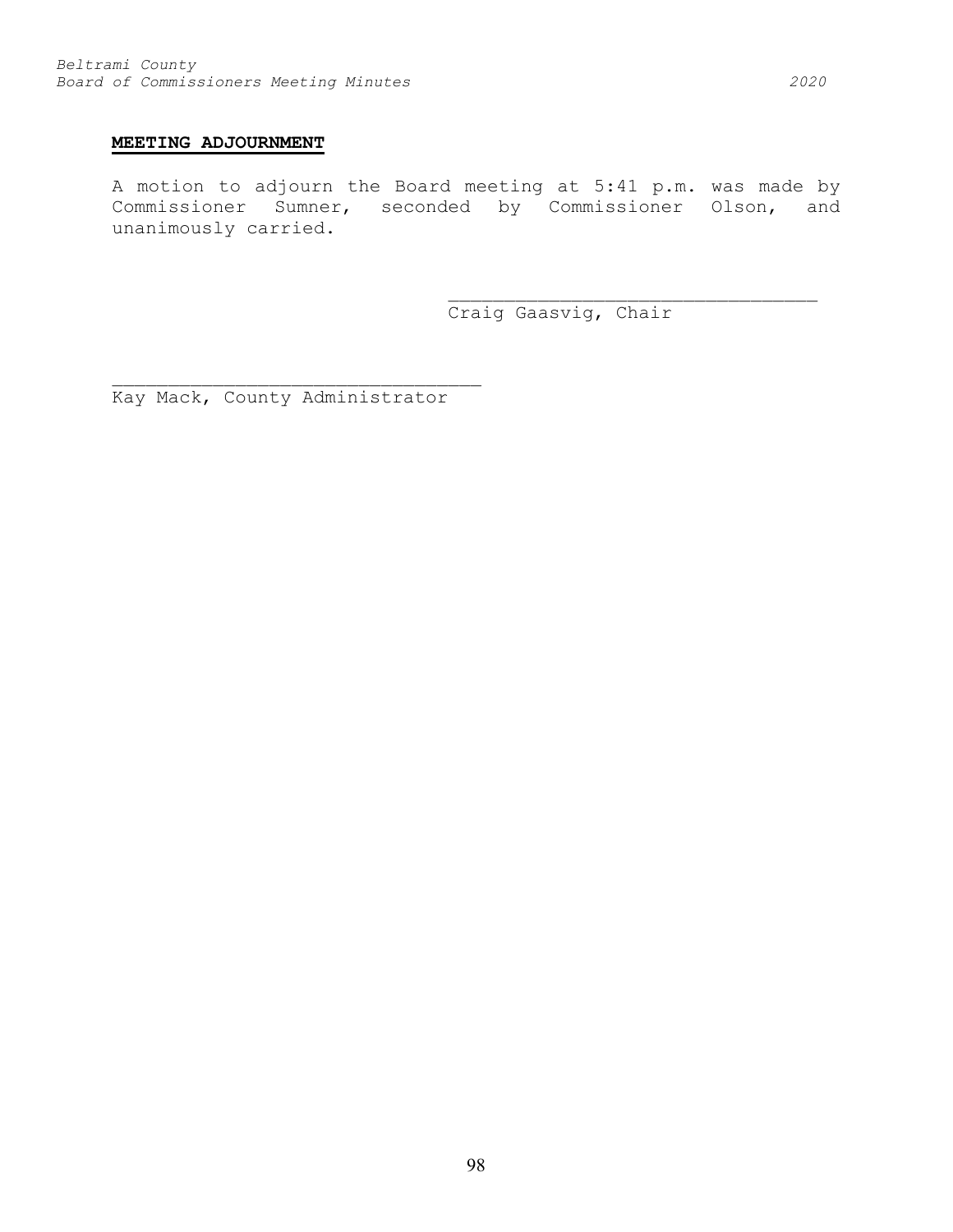# **TRANSCRIPT OF THE PROCEEDINGS OF THE BELTRAMI COUNTY BOARD OF COMMISSIONERS September 22, 2020**

The Beltrami County Board of Commissioners met in special session on September 22, 2020, via Zoom, on-line meeting. Bemidji, Minnesota.

## **CALL TO ORDER, ROLL CALL AND PLEDGE OF ALLEGIANCE**

Chair Craig Gaasvig called the meeting to order at 3:;0 p.m. Commissioners Richard Anderson, Jim Lucachick, Tim Sumner and Reed Olson were present.

## **GENERAL COMMENTS – BOARD CHAIR**

None.

**APPROVAL OF AGENDA**

No changes or additions.

**GENERAL BUSINESS**

None.

**CONSENT ITEMS**

None.

## **REGULAR AGENDA**

County Administrator Search Process Ranking

Gary Weiers, with David Drown Associates provided an update on the process to date for the Administrator search.

- 1. The Position was posted from August 5 through September 3, 2020.
- 2. 33 applications were received. 14 were selected, one of which withdrew.
- 3. 13 candidates were submitted for review by the County Board.
- 4. At this meeting, final selection of top candidates for interview were selected:
	- a. In rank order: 11,4,1,2,3
	- b. All candidates referred to by number only at this stage of the process.
	- c. Mr. Weiers will provide the Board/Administration with short bios of the top 5 picks for public release at the Boards discretion as soon as possible.
- 5. In person interviews will be conducted on October 14.
	- a. Morning will be reserved interview with department heads, who will then complete individual comments forms to be submitted to Mr. Weiers for compilation and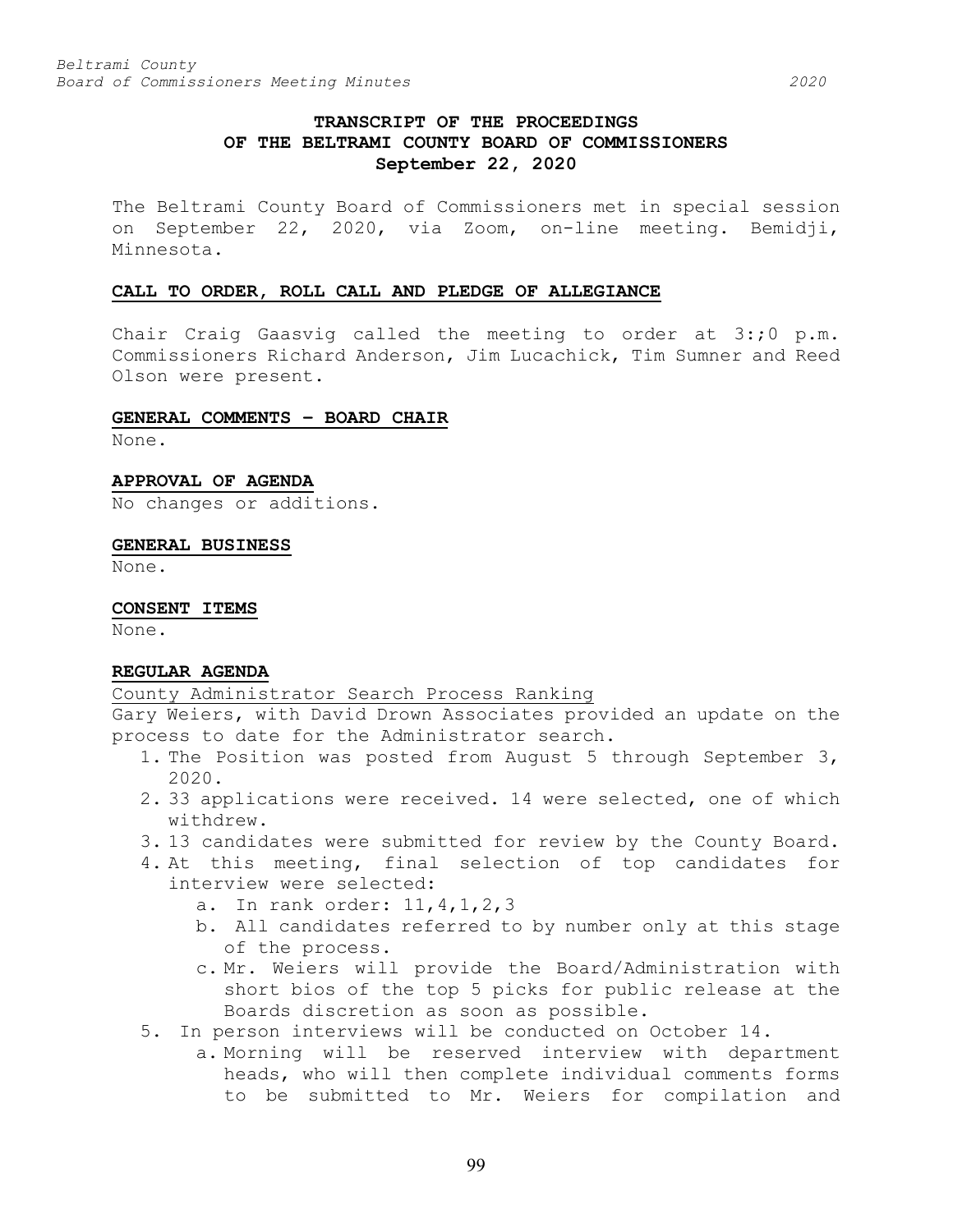forwarded to Commissioners. Approximately half-hour interviews.

- b. Afternoon will be reserved for Board interviews. Approximately one-hour interviews.
- 6. Mr. Weiers will contact all 13 candidates with the results.
- 7. Board consensus is to reimburse interview candidates for one night hotel stay if they are traveling more than 3 hours.

## **COMMISSIONERS' BUSINESS**

None.

### **MEETING ADJOURNMENT**

A motion to adjourn the Board meeting at 3:39 p.m. was made by Commissioner Anderson, seconded by Commissioner Olson, and unanimously carried.

> \_\_\_\_\_\_\_\_\_\_\_\_\_\_\_\_\_\_\_\_\_\_\_\_\_\_\_\_\_\_\_\_\_ Craig Gaasvig, Chair

Kay Mack, County Administrator

\_\_\_\_\_\_\_\_\_\_\_\_\_\_\_\_\_\_\_\_\_\_\_\_\_\_\_\_\_\_\_\_\_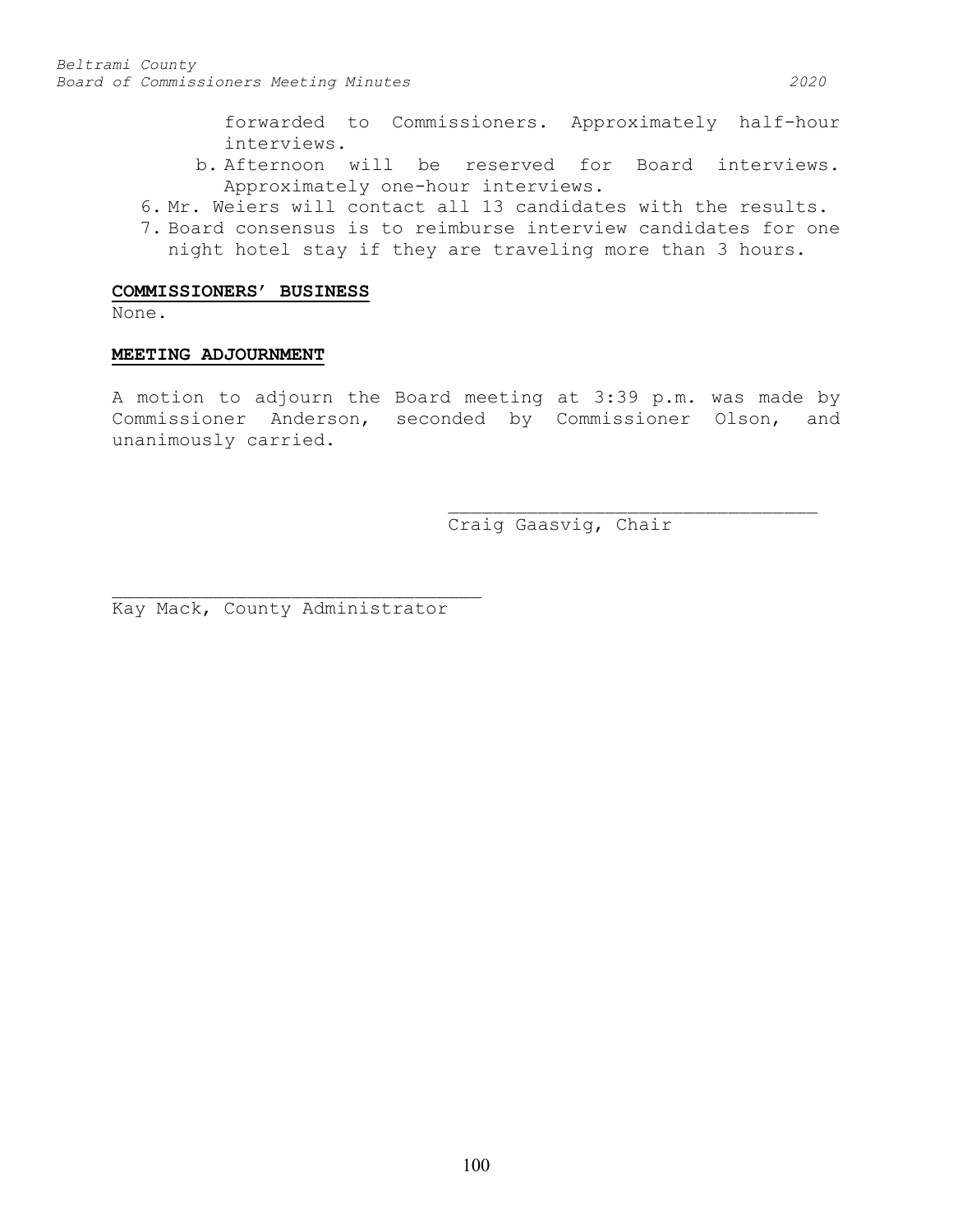## **TRANSCRIPT OF THE PROCEEDINGS OF THE BELTRAMI COUNTY BOARD OF COMMISSIONERS October 6, 2020**

The Beltrami County Board of Commissioners met in regular session on October 6, 2020 via Zoom, on-line meeting. Bemidji, Minnesota.

#### **CALL TO ORDER, ROLL CALL AND PLEDGE OF ALLEGIANCE**

Chair Craig Gaasvig called the meeting to order at 5:01 p.m. Commissioners Richard Anderson, Jim Lucachick, Tim Sumner and Reed Olson were present.

### **GENERAL COMMENTS – BOARD CHAIR**

None.

## **CITIZENS ADDRESSING THE BOARD**

• Andrew Wiggins, resident on Norton Ave., Bemidji. Asked if the Board had a duty or responsibility to the public to inform them of Commissioner Lucachick's August 19, 2018 felony accusation court filing.

#### **APPROVAL OF AGENDA**

The following changes were made to the Consent Agenda:

- Removal of: Approval Final Pay Vouchers SAP 004-620-008, SAP 004-594-002, SAP 004-622-021, SAP 004-630-016, SAP 004-630- 017, SAP 004-632-025, SAP 004-647-005
- Addition of: Approval of Final Pay Voucher CP 004-020-001

#### **GENERAL BUSINESS**

#### Approved Agenda and Amendments

A motion to approve the Agenda and Amendments was made by Commissioner Olson, seconded by Commissioner Anderson, and unanimously carried by role call vote.

#### Approved Consent Agenda

A motion to approve the Consent Agenda was made by Commissioner Olson, seconded by Commissioner Sumner, and unanimously carried by role call vote.

### **CONSENT ITEMS**

#### Approved Minutes

The Board, by adoption of its Consent Agenda, approved the Minutes of the Board of Commissioners Work Meeting held September 15, 2020, the Minutes of the Board of Commissioners Regular Meeting held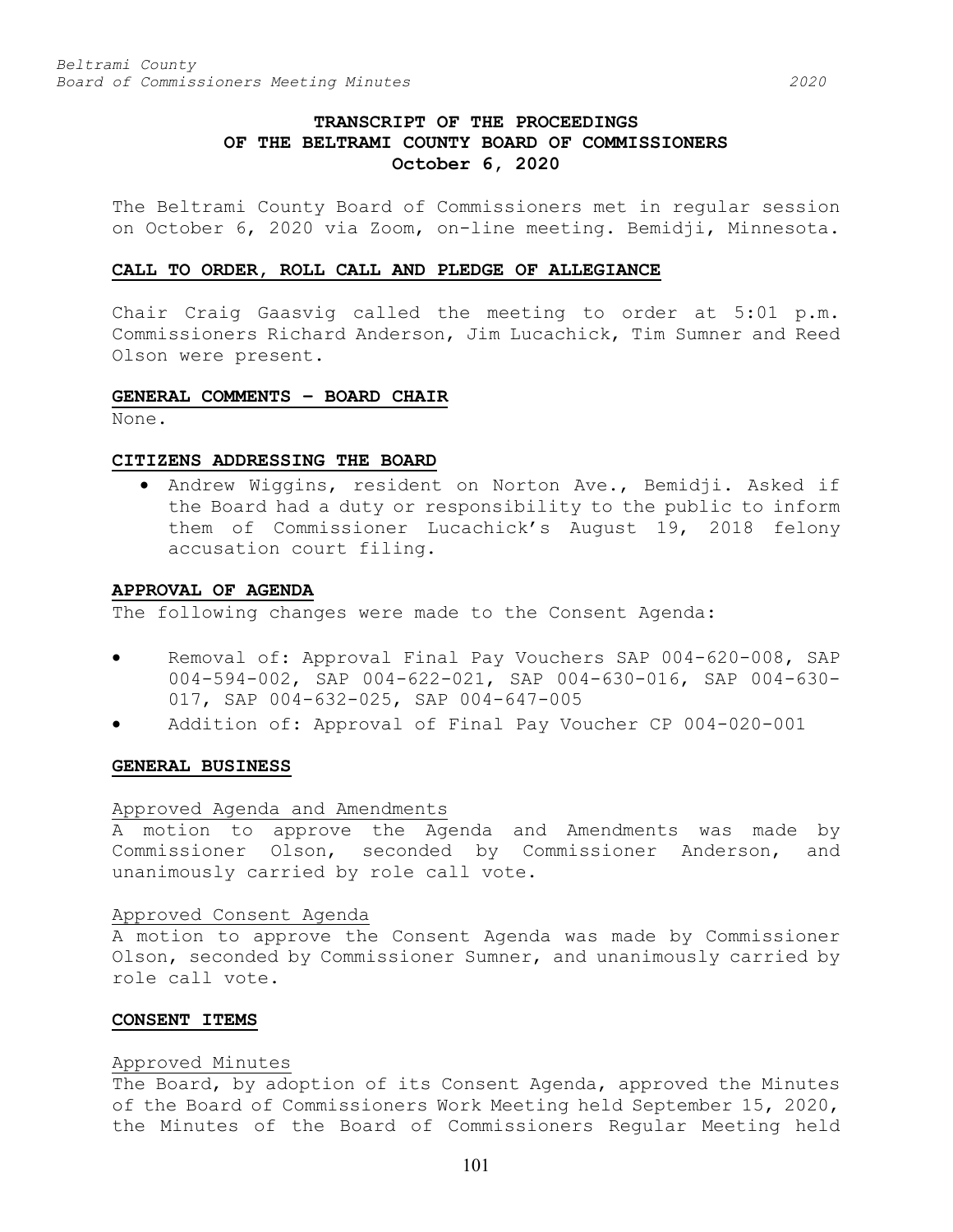September 15, 2020, and the Special Meeting held September 22, 2020, as submitted.

### Approved Auditor/Treasurer Warrant Payment Listing

The Board, by adoption of its Consent Agenda, received and approved the warrant payment listing submitted by the Auditor/Treasurer's Office.

#### Approved Payment of Auditor/Treasurer Bills

The Board, by adoption of its Consent Agenda, approved payment of Auditor/Treasurer bills, as submitted.

# Approved Resolution to Apply for 2021 Noxious Weed and Invasive Plant Grant Program

The Board, by adoption of its Consent Agenda, approved the resolution to apply for 2021 Noxious Weed and Invasive Plant Grant Program:

WHEREAS, Minnesota Noxious Weed Law, Minnesota Statutes, sections 18.75 to 18.91, states in part: "A person owning land, a person occupying land, or a person responsible for the maintenance of public land shall control or eradicate all noxious weeds on the land at a time and in a manner ordered by an inspector or countydesignated employee";

WHEREAS, currently, there are 28 species on the State prohibited noxious weed list – 16 on the eradicate list and 12 on the control list. These species must be eradicated or controlled on all lands within the state;

WHEREAS, efforts must be made to prevent the spread, maturation and dispersal of any propagating parts, thereby reducing established populations and preventing reproduction and spread as required by Minnesota Statutes, Section 18.78.

WHEREAS, Beltrami County tax-forfeited lands harbor many noxious weeds currently on the Noxious Weed Control list, especially Spotted Knapweed, Common Tansy, Canada Thistle, and Leafy Spurge;

WHEREAS, the Beltrami County Natural Resource Management (NRM) Department has the opportunity to apply for a 2021 Minnesota Department of Agriculture Noxious Weed and Invasive Plant Program Grant for \$5,000 to help control noxious weeds;

WHEREAS, the in-kind amount would be provided by existing NRM Department employee personnel costs and travel costs to the project sites;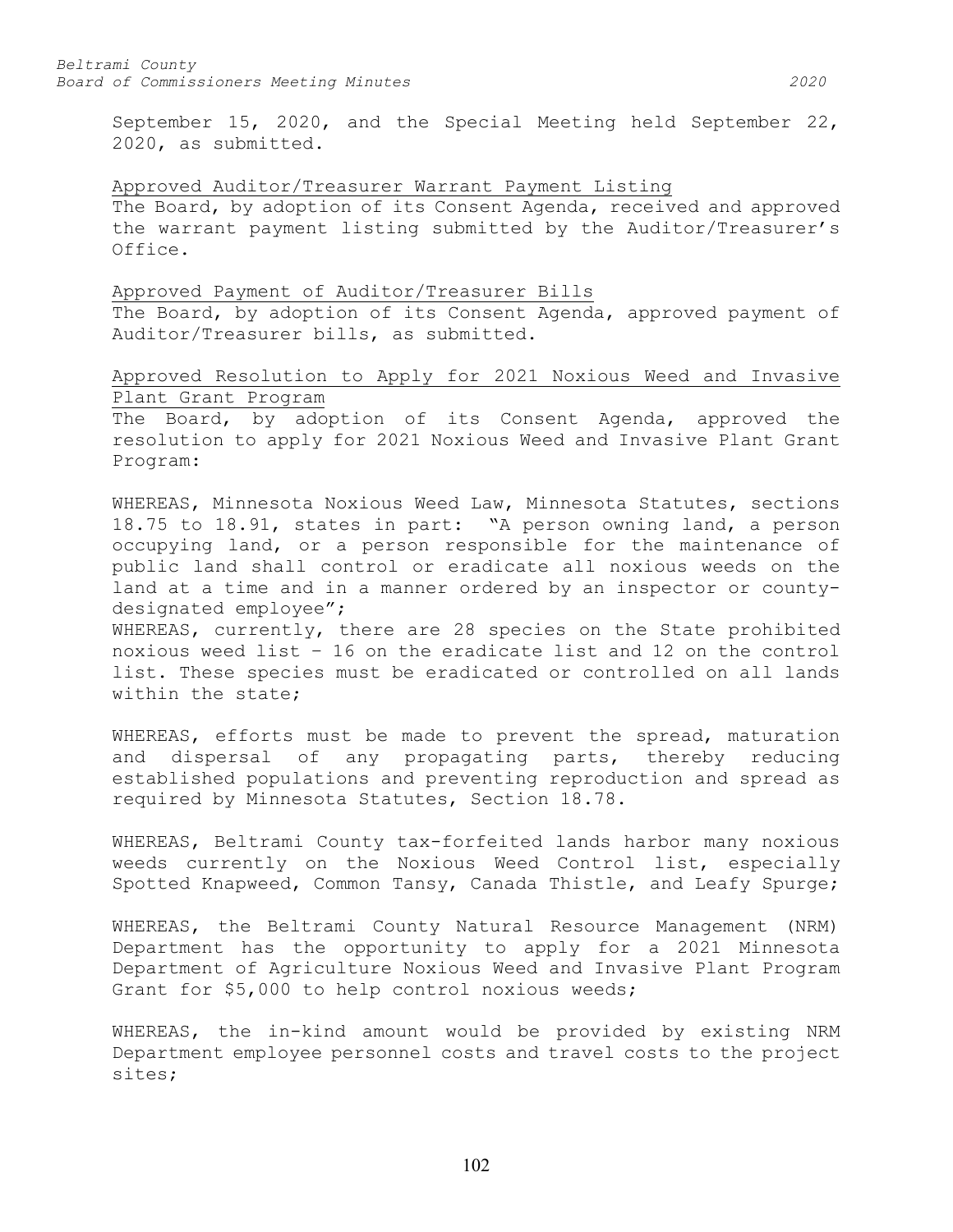*Beltrami County Board of Commissioners Meeting Minutes 2020*

NOW, THEREFORE, BE IT RESOLVED, the Beltrami County Board of Commissioners authorizes the Land Commissioner to apply to the Noxious Weed and Invasive Plant Program Grant to help fund biological control measures and herbicide applications on plants on the State Prohibited Noxious Weed List. Beltrami County will comply with all applicable laws, environmental requirements and regulations as stated in the grant agreement, and,

BE IT FURTHER RESOLVED, Beltrami County names the fiscal agent for this project as:

> Ms. Jodee Treat Beltrami County Auditor/Treasurer 701 Minnesota Ave NW Bemidji, MN 56601

Approved Amending 2018 Beltrami County Forest Management Plan The Board, by adoption of its Consent Agenda, approved amending the 2018 Beltrami County Forest Management Plan to add the 5 acre Bailey Lake Conservation Area, as submitted.

Approved the PLSS Corner Remonumentation Contract The Board, by adoption of its Consent Agenda, approved a two-year contract with Kramer Leas DeLeo P.C. for remonumentation of PLSS corners in Alaska West, Alaska East, Langor and Roosevelt Townships, as submitted.

Approved Resolution to Participate in DWI Officer Grant Program The Board, by adoption of its Consent Agenda, approved the Resolution to participate in the DWI Officer Grant Program:

WHEREAS, Beltrami County Sheriff's Office is responsible for patrolling and enforcing Minnesota state statutes and Beltrami County ordinances on roadways contained in Beltrami County; and

WHEREAS, grant dollars are available to the Beltrami County Sheriff's Office, from the Minnesota Department of Public Safety to dedicate a patrol deputy for the specific purpose of enforcing Minnesota's DWI laws; and

WHEREAS, this grant money is available from the Minnesota Department Public Safety through the grant application process.

BE IT RESOLVED that the Beltrami County Sheriff's Office enter into a grant agreement with the Minnesota Department of Public Safety for the DWI Officer grant during the period of January 1, 2020 through September 30, 2020. Beltrami County Sheriff Ernie Beitel or his successors is hereby authorized to execute such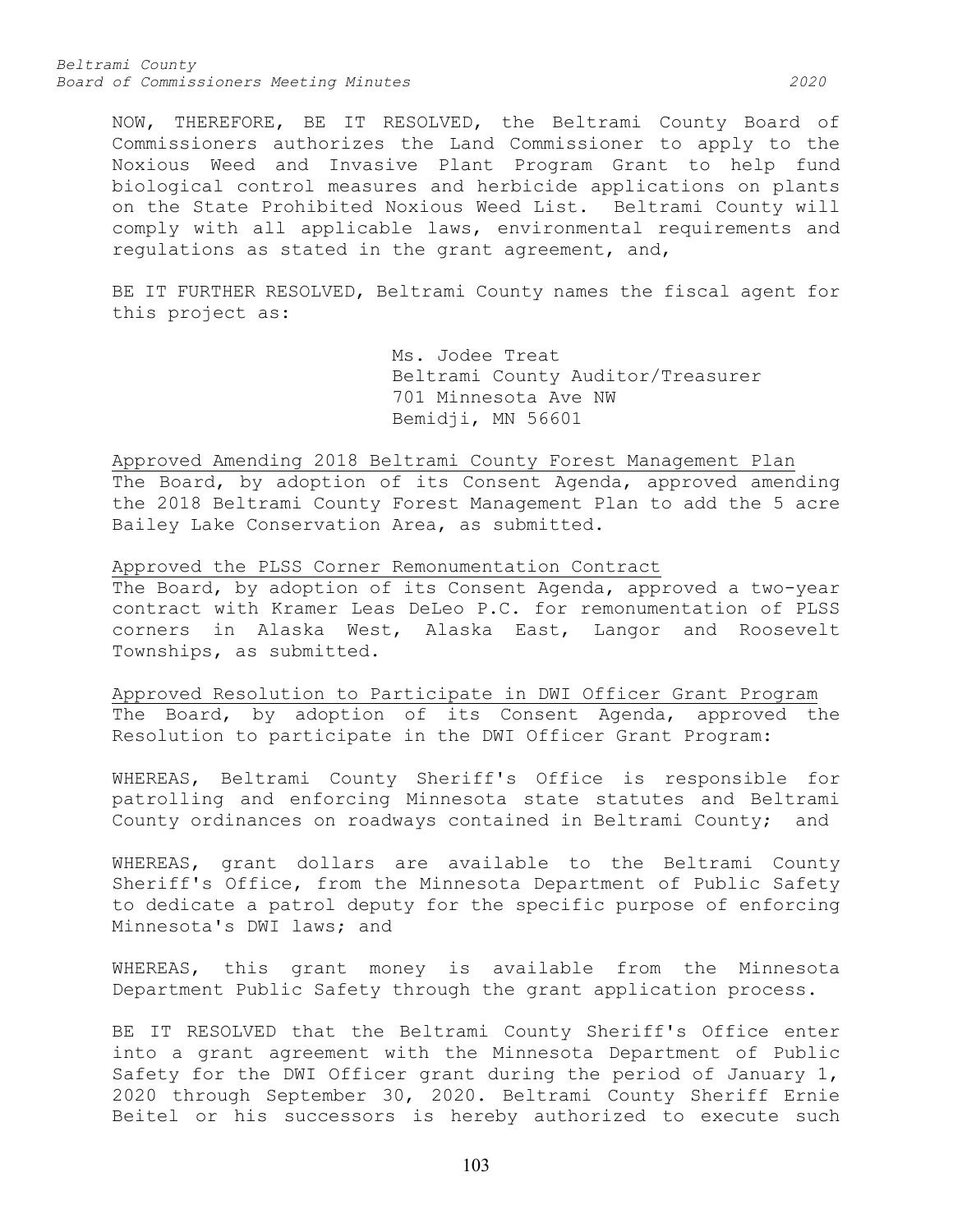agreements and amendments as are necessary to implement the project on behalf of the Beltrami County Sheriff's Office and to be the fiscal agent and administer the grant.

NOW, THEREFORE, BE IT RESOLVED that County Board Chair Craig Gaasvig and County Administrator Kay Mack, or their successors, are hereby authorized to execute such agreements and amendments thereto, as are necessary to implement the project(s).

### Approved Final Pay Voucher for CP 004-020-001

The Board, by adoption of its Consent Agenda, approved final pay voucher to Edwards Oil for project CP 004-020-001 Dust Control Solution, as submitted.

## Approved Health & Human Services Comprehensive Civil Rights and Limited Proficiency Plan

The Board, by adoption of its Consent Agenda, approved the Comprehensive Civil Rights Plan which also includes the Limited English Proficiency Plan, as submitted.

Approved Health & Human Services Family Foster Care Licenses The Board, by adoption of its Consent Agenda, approved the family foster care licenses, as submitted.

Approved Health & Human Services Warrant Payment List The Board, by adoption of its Consent Agenda, received and approved the warrant payment listing submitted by Health & Human Services Department.

## **REGULAR AGENDA**

Public Hearing: MN Investment Program/Aircorps Aviation

Public Hearing concerning submittal of an application to the MN Dept of Employment and Economic Development for a grant under the Minnesota Investment Fund program. Beltrami County is requesting approximately \$200,000 to assist with the expansion of Bemidji Holdings, LLC/Aircorps Aviation, LLC. The funds will be used or the creation of jobs. Dave Hengel, of Greater Bemidji provided a summary recap of the project and Eric Hokuf, Aircorps Aviatio CEO and Tiffany Fettig, of Greater Bemidji, were present to answer any questions.

Commissioner Gaasvig opened the public hearing. No one was present on-line to ask any questions.

Commissioner Gaasvig closed the public hearing.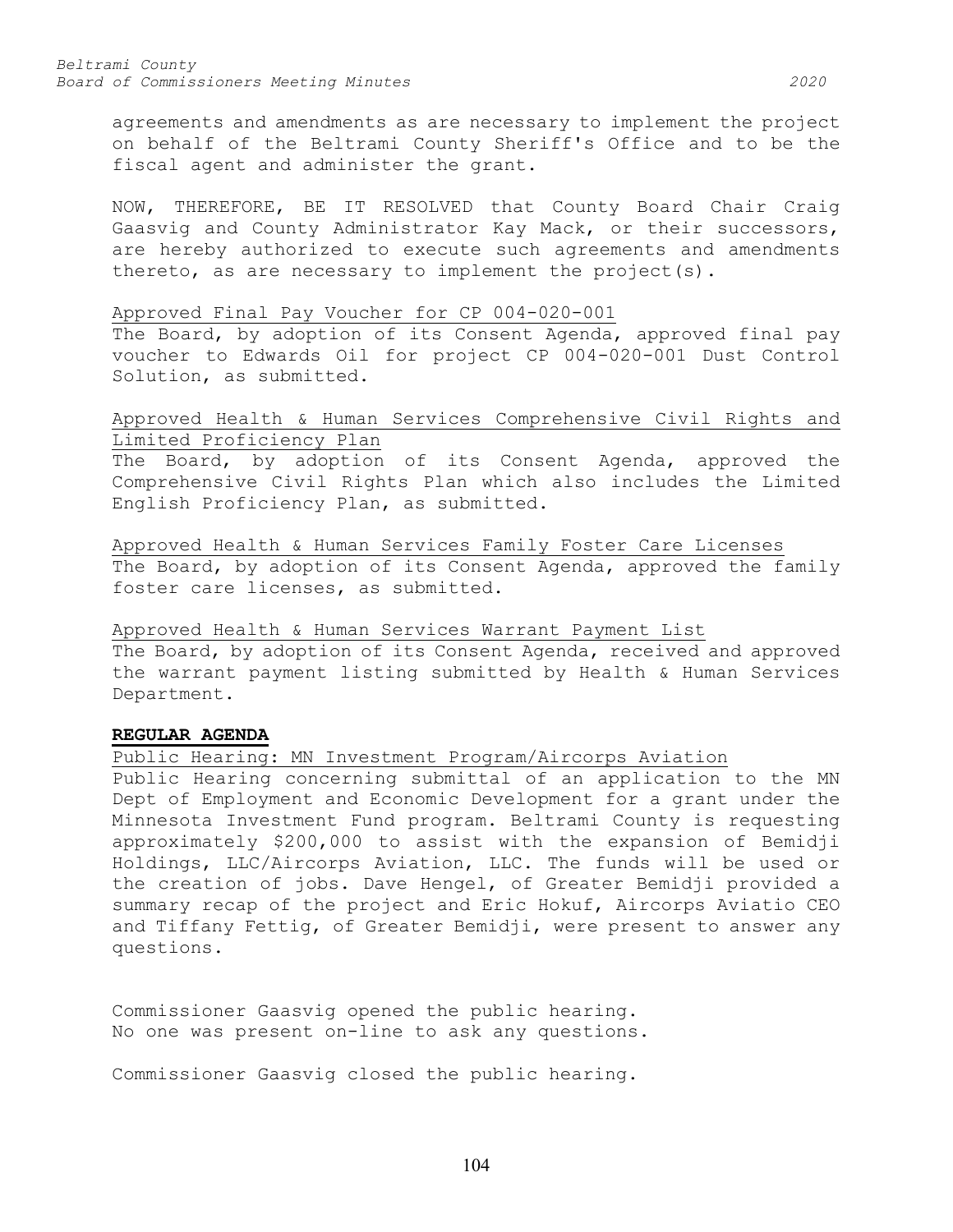*Beltrami County Board of Commissioners Meeting Minutes 2020*

A motion was made by Commissioner Anderson, and seconded by Commissioner Olson, to approve the Resolution declaring support for the project, to be sent with an application to the Minnesota Department of Employment and Economic Development for a grant under the Minnesota Investment Fund program in the amount of \$200,000 to assist with the expansion of Bemidji Holdings LLC/Aircorps Aviation LLC. Unanimously carried by role call vote.

### County Logo Selection

Formal vote on three final candidates, Kylee Beaver, Vincent Dale, and Annalea Pfeiffer, for official Beltrami County Logo.

A motion was made by Commissioner Olson, and seconded by Commissioner Lucachick, to select the final logo design of Vincent Dale as the official Beltrami County logo. Carried 4:1 vote. Commissioner Sumner voting No.

### **COMMISSIONERS' BUSINESS**

## Legislative/Lobbying Issues

None.

### Commissioners' Reports

- Commissioner Olson reported on increased committee activity and increase in remote meetings.
- Commissioner Lucachick stated, in response to the citizen addressing the board comments, that he would be more than happy to discuss the situation with any Commissioner, or citizen if they wanted to reach out to him by phone or in person.
- Commissioner Sumner commented on AMC business and indicated that they have elected to extend all board positions for another year. Commissioner Sumner chose to not take this extension.

In response to an email Board members received from Sheriff Beitel, Mr.Sumner would like to address the question – What authority does the Sheriff have over the use of County resources? Could this possibly be a future Work Agenda item.

- Commissioner Anderson provided a SHAC update. Meetings have moved to monthly rather than quarterly due to COVID activity.
- Commissioner Gaasvig reported on various committee activity, including the delay in the 1W1P.

## Review Upcoming Meeting Schedule

Next regular meeting of the County Board will be October 20, 2020, in the Board Room of the County Administration Building.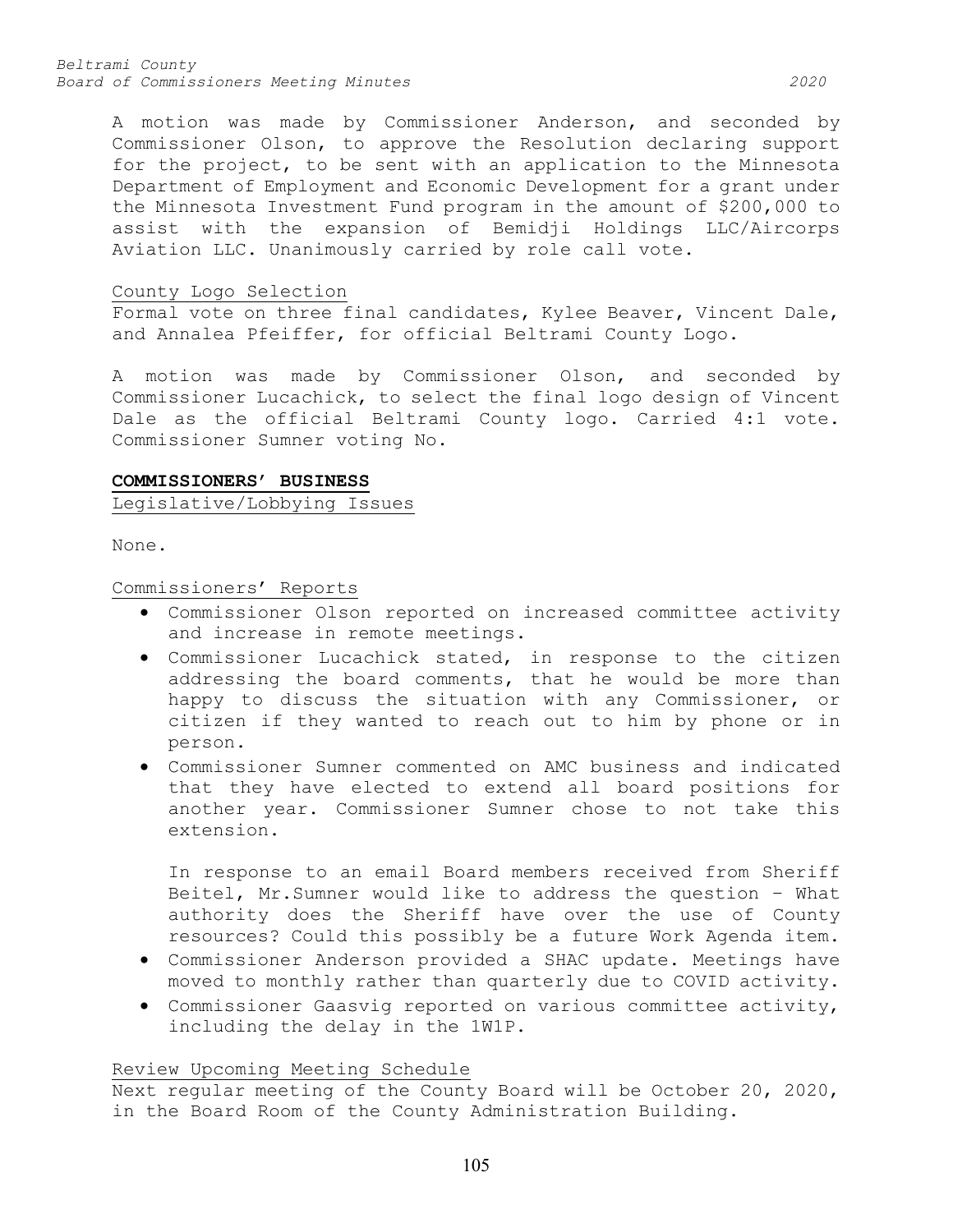## **MEETING ADJOURNMENT**

A motion to adjourn the Board meeting at 5:28 p.m. was made by Commissioner Anderson, seconded by Commissioner Olson, and unanimously carried.

> \_\_\_\_\_\_\_\_\_\_\_\_\_\_\_\_\_\_\_\_\_\_\_\_\_\_\_\_\_\_\_\_\_ Craig Gaasvig, Chair

Kay Mack, County Administrator

\_\_\_\_\_\_\_\_\_\_\_\_\_\_\_\_\_\_\_\_\_\_\_\_\_\_\_\_\_\_\_\_\_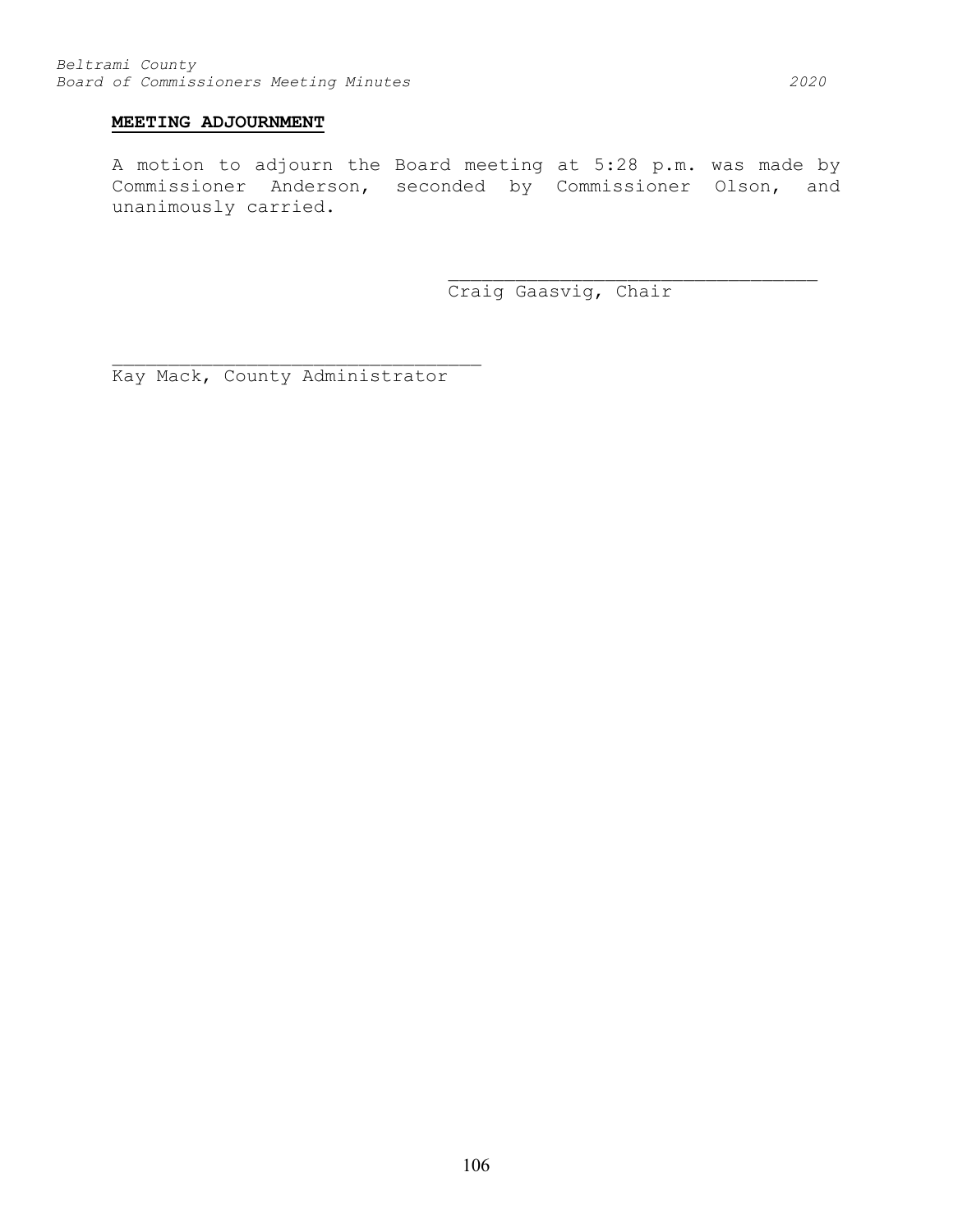# **TRANSCRIPT OF THE PROCEEDINGS OF THE BELTRAMI COUNTY BOARD OF COMMISSIONERS October 14, 2020**

The Beltrami County Board of Commissioners met in special session on October 14, 2020 at the County Board Room, County Administration Building, Bemidji, Minnesota.

## **CALL TO ORDER, ROLL CALL AND PLEDGE OF ALLEGIANCE**

Chair Craig Gaasvig called the meeting to order at 1:00 p.m. Commissioners Richard Anderson, Jim Lucachick, Tim Sumner and Reed Olson were present.

### **REGULAR AGENDA**

The purpose of this meeting is to conduct interviews of final candidates for the Position of County Administrator.

Gary Weiers, with the David Drown Associate Company reviewed the process and procedure for todays meeting and distributed information packets. One candidate will be participating via Zoom due to COVID 19 quarantine. Each applicant will be given one hour and asked the same set of questions.

- 1. Mitchell Berg
- 2. Thomas Barry
- 3. Pat Oman
- 4. Becky Secore
- 5. Christina Regas

At the conclusion of the interviews, Commissioners were given a summary of the comments from the morning interviews with department heads.

After discussion, members of the Board felt confident in making a decision at this time.

A motion was made by Commissioner Lucachick and seconded by Commissioner Olson to select Thomas Barry to move forward in the process to fill the position of County Administrator. Commissioners Anderson and Gaasvig will be a part of the negotiation team in the next step. Vote carried 4:1. Commissioner Sumner voting No.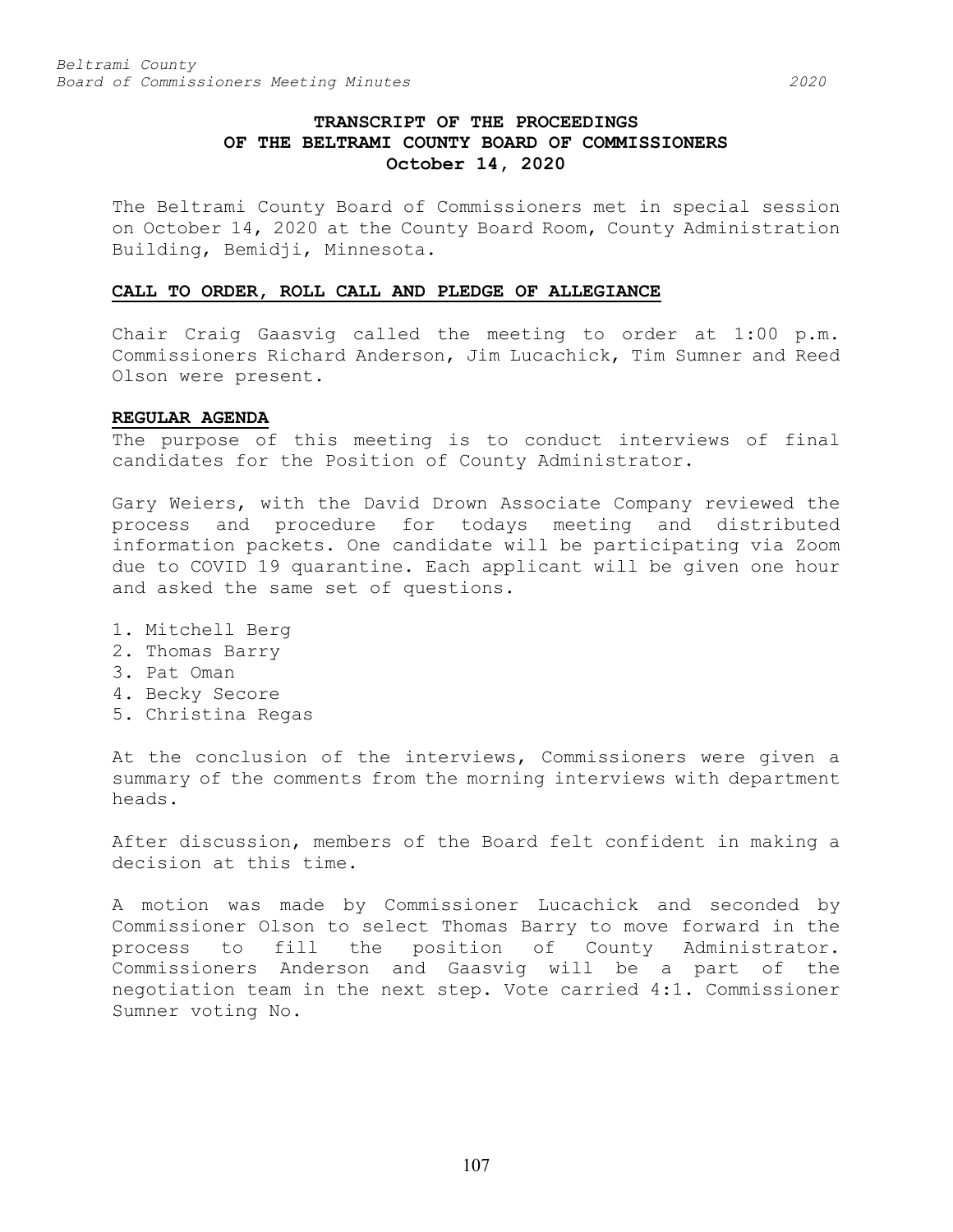# **MEETING ADJOURNMENT**

A motion to adjourn the Board meeting at 6:16 p.m. was made by Commissioner Anderson, seconded by Commissioner Sumner and unanimously carried.

Craig Gaasvig, Chair

\_\_\_\_\_\_\_\_\_\_\_\_\_\_\_\_\_\_\_\_\_\_\_\_\_\_\_\_\_\_\_\_\_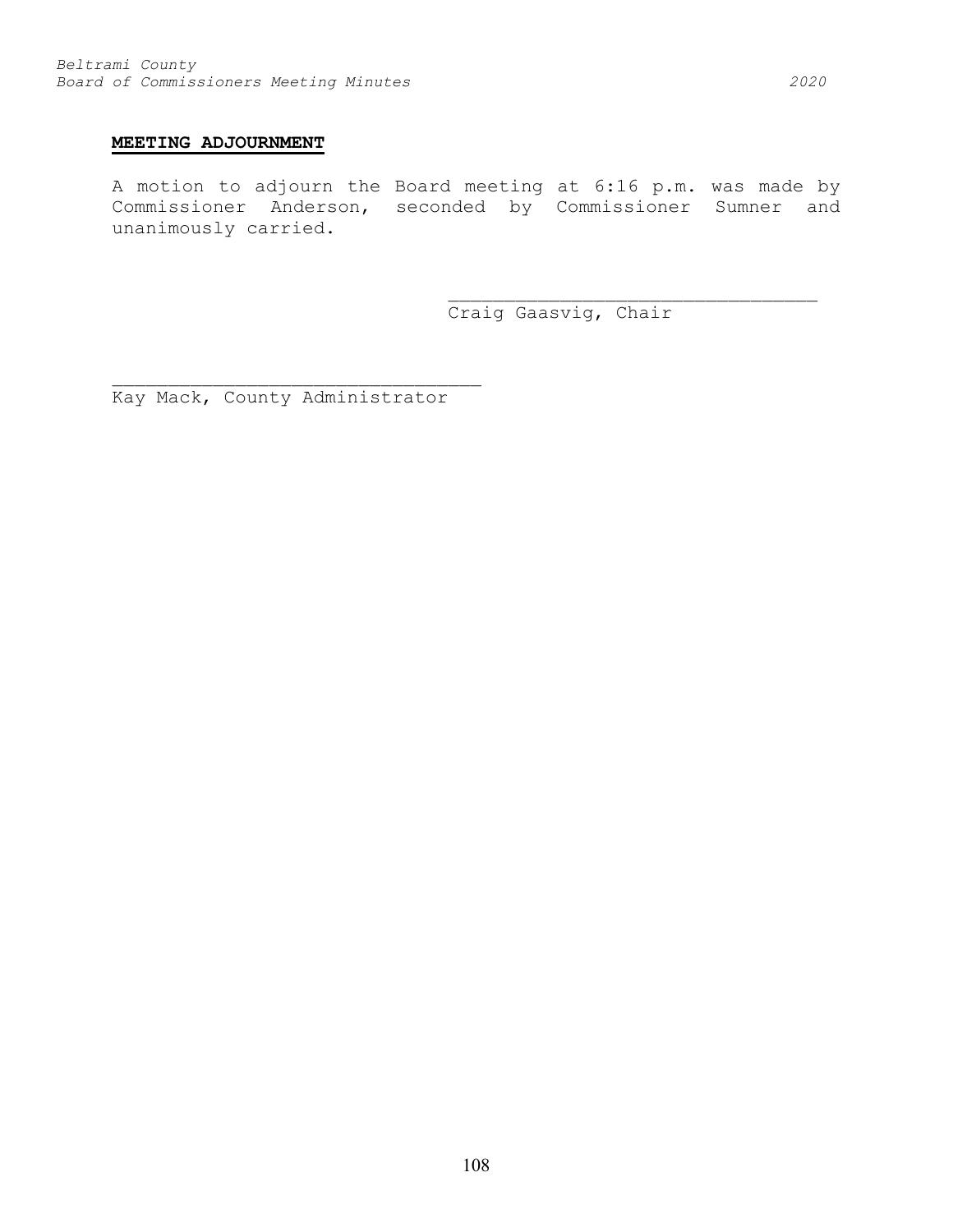# **TRANSCRIPT OF THE PROCEEDINGS OF THE BELTRAMI COUNTY BOARD OF COMMISSIONERS October 20, 2020**

The Beltrami County Board of Commissioners met in regular session on October 20, 2020 via Zoom, on-line meeting. Bemidji, Minnesota.

#### **CALL TO ORDER, ROLL CALL AND PLEDGE OF ALLEGIANCE**

Chair Craig Gaasvig called the meeting to order at 5;00 p.m. Commissioners Richard Anderson, Jim Lucachick, Tim Sumner and Reed Olson were present.

# **GENERAL COMMENTS – BOARD CHAIR**

None.

## **CITIZENS ADDRESSING THE BOARD**

• Tony Bellino, citizen residing on Aspen Ave, Bemidji, addressed the Board with concerns about law enforcement procedures and employee conduct. Mr. Bellino felt he had been bullied and victimized by the Beltrami County Sheriff's Department and the County Attorney's Office. He requested that the Board look into the matter and county employees be held accountable. Also felt that a citizen advisory board would be very helpful in a situation like his.

# **APPROVAL OF AGENDA**

The following item was added to the Consent Agenda:

Approval to set Public Hearing date of November 17, 2020 for the Solid Waste Ordinance Update.

#### **GENERAL BUSINESS**

#### Approved Agenda and Amendments

A motion to approve the Agenda and Amendments was made by Commissioner Olson, seconded by Commissioner Anderson, and unanimously carried.

# Approved Consent Agenda

A motion to approve the Consent Agenda was made by Commissioner Lucachick, seconded by Commissioner Sumner, and unanimously carried.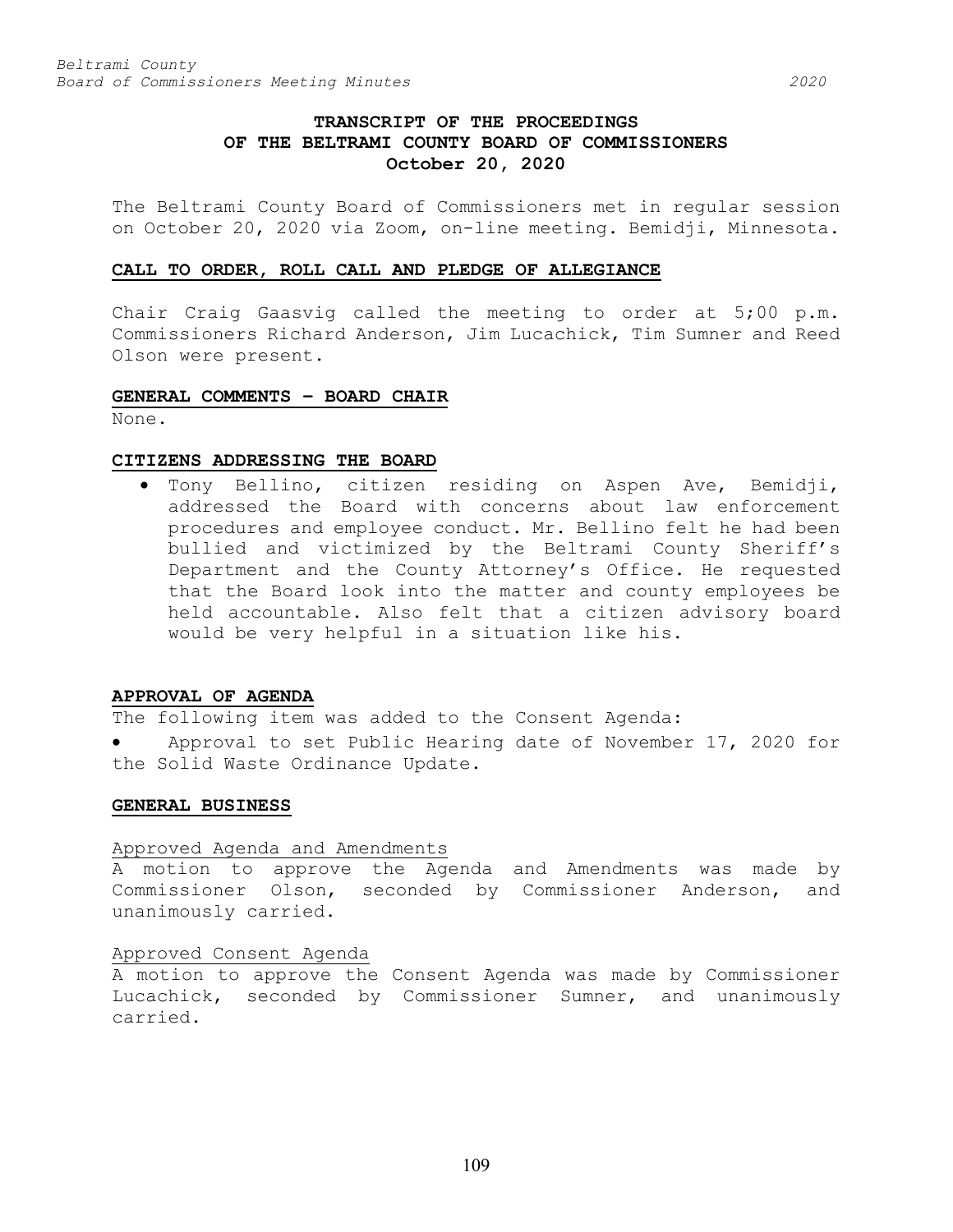#### **CONSENT ITEMS**

## Approved Minutes

The Board, by adoption of its Consent Agenda, approved the Minutes of the Board of Commissioners Work Meeting held October 6, 2020, and the Minutes of the Board of Commissioners Regular Meeting held October 6, 2020, and the Special Session held October 14, 2020, as submitted.

#### Approved Auditor/Treasurer Warrant Payment Listing

The Board, by adoption of its Consent Agenda, received and approved the warrant payment listing submitted by the Auditor/Treasurer's Office.

## Approved Payment of Auditor/Treasurer Bills

The Board, by adoption of its Consent Agenda, approved payment of Auditor/Treasurer bills, as submitted.

## Approved Certification of Ditch Benefit Percentages

The Board, by adoption of its Consent Agenda, approved the 2021 recommended ditch assessments as presented by the Highway Engineer.

#### Approved Cass Lake Fire Association Agreement

The Board, by adoption of its Consent Agenda, approved the Cass Lake Rural Fire Association Contract, which covers Unorganized Brook Lake Township, as submitted.

## Approved NW MN Juvenile Center Host County Contract

The Board, by adoption of its Consent Agenda, approved the Host County Contract with Northwestern Minnesota Juvenile Center, as submitted.

# Approved Certification of Delinquent Unpaid Solid Waste Account Fees

The Board, by adoption of its Consent Agenda, approved and certified the un-paid solid waste accounts from October 1, 2019 through September 30, 2020, as submitted.

# Approved Final Pay Vouchers for SAP 004-620-008, SAP 004-594-002, SAP 004-622-021, SAP 004-630-016, SAP 004-630-017, SAP 004-632- 025, SAP 004-647-005

The Board, by adoption of its Consent Agenda, approved Final Pay Vouchers to Mark Sand & Gravel for projects SAP 004-620-008, SAP 004-594-002, SAP 004-622-021, SAP 004-630-016, SAP 004-630-017, SAP 004-632-025, SAP 004-647-005, as submitted.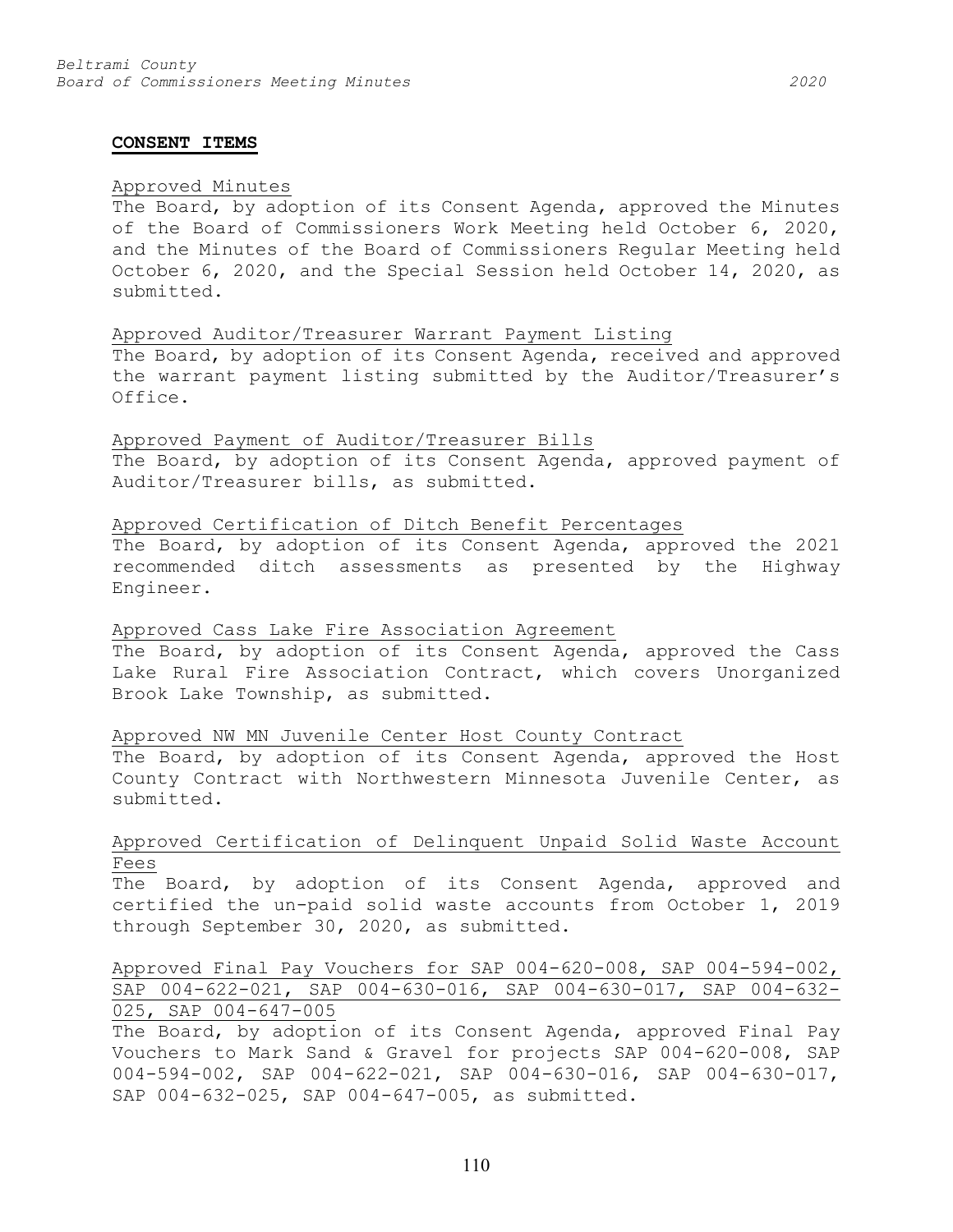#### Approved DHS Child & Teen Checkup Contract

The Board, by adoption of its Consent Agenda, approved the 2021 DHS contract for Child and Teen Checkups Administrative Services, as submitted.

Approved Health & Human Services Family Child Care Licenses The Board, by adoption of its Consent Agenda, approved the family child care licenses, as submitted.

Approved Health & Human Services Family Foster Care Licenses The Board, by adoption of its Consent Agenda, approved the family foster care licenses, as submitted.

Approved Health & Human Services Warrant Payment List

The Board, by adoption of its Consent Agenda, received and approved the warrant payment listing submitted by Health & Human Services Department.

Approved Public Hearing Date for Solid Waste Ordinance Update The Board, by adoption of its Consent Agenda, approved the Public Hearing date of November 17, 2020 for the Solid Waste Ordinance Update.

## **REGULAR AGENDA**

Employment Agreement for County Administrator

The Board authorized a committee of Commissioners Craig Gaasvig and Richard Anderson, in consultation with Administrator Kay Mack and Human Resources Director Linda Tran to negotiate an agreement with Thomas Barry for the position of County Administrator.

Included in the negotiation were:

- Start date, no later than November 16, 2020
- Wage Scale 23 Step 5
- 40 hour PTO bank
- Accrual credit for 5 years
- Relocation fee not to exceed \$4,500
- Parachute clause 3 months salary

A motion was made by Commissioner Olson, and seconded by Commissioner Anderson, to approve the Employment Agreement with Thomas Barry for the Position of County Administrator. Unanimously carried by role call vote.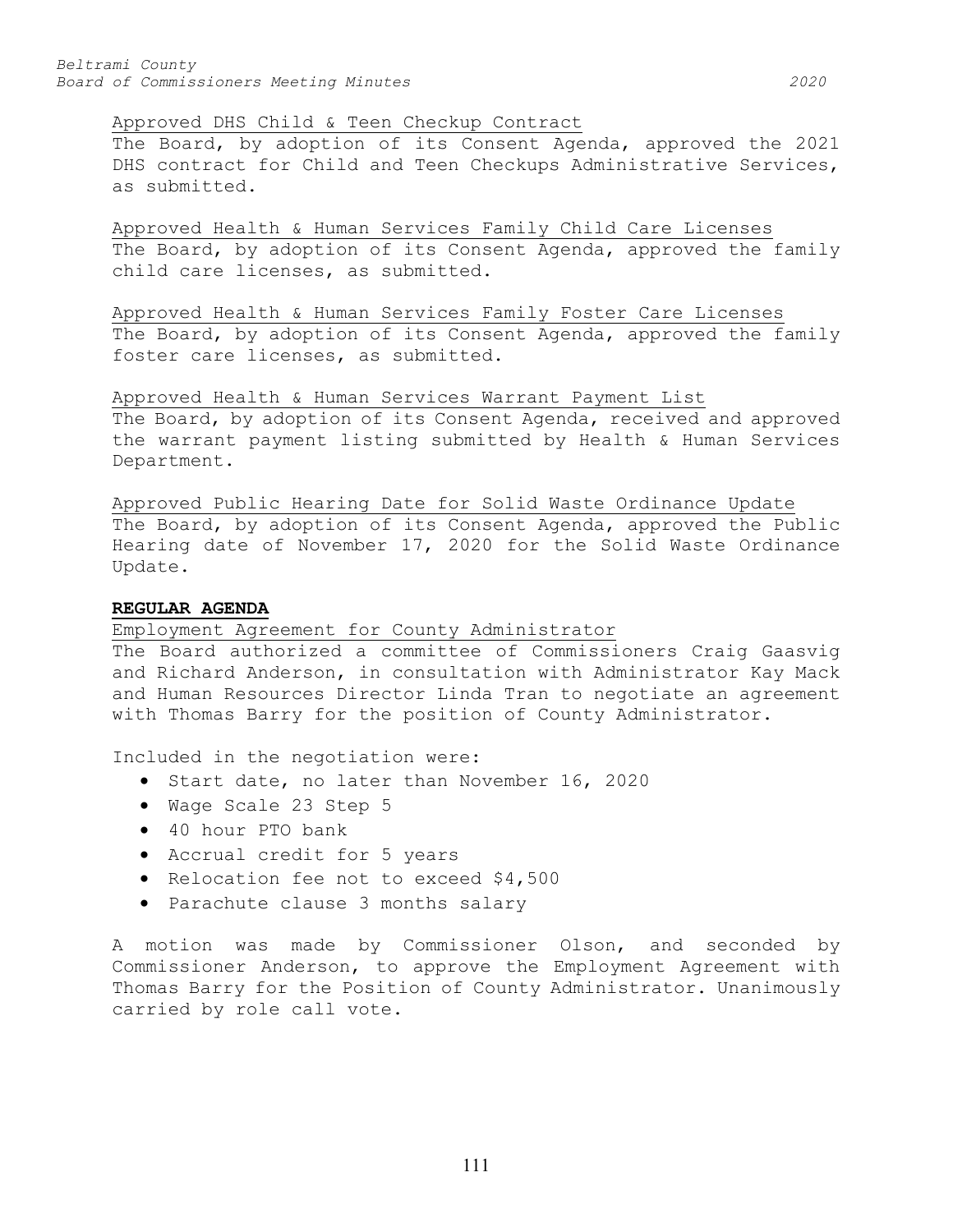# **COMMISSIONERS' BUSINESS**

# Legislative/Lobbying Issues

- Commissioner Lucachick commented on years of hard work and now the culmination of the out of home placements and Red Lake Initiative. Updated on his position on COVID-19 situation and the need to be careful and follow the guidelines.
- Commissioner Olson also commented on COVID-19 and the impact it is having on small businesses. The County needs to stay aware and put pressure on state/federal government to help.
- Commissioner Sumner commented on the bonding bill that just passed and included some local funding.

# Commissioners' Reports

- Commissioner Sumner provided an AMC Board of Directors update.
- Commissioner Lucachick commented on several meeting assignments.
- Commissioner Gaasvig reported on several meetings.
- Commissioner Anderson also updated on a couple meetings.
- Commissioner Olson earlier commented on wanting to have a tour of the NW Juvenile Training Center. He my contact them directly.
- Administrator Mack reported that plans are in the works for a modified employee celebration, due to COVID.

# Review Upcoming Meeting Schedule

Next regular meeting of the County Board will be November 3, 2020.

# **MEETING ADJOURNMENT**

A motion to adjourn the Board meeting at 5:33 p.m. was made by Commissioner Lucahcick, seconded by Commissioner Olson, and unanimously carried.

> \_\_\_\_\_\_\_\_\_\_\_\_\_\_\_\_\_\_\_\_\_\_\_\_\_\_\_\_\_\_\_\_\_ Craig Gaasvig, Chair

\_\_\_\_\_\_\_\_\_\_\_\_\_\_\_\_\_\_\_\_\_\_\_\_\_\_\_\_\_\_\_\_\_ Kay Mack, County Administrator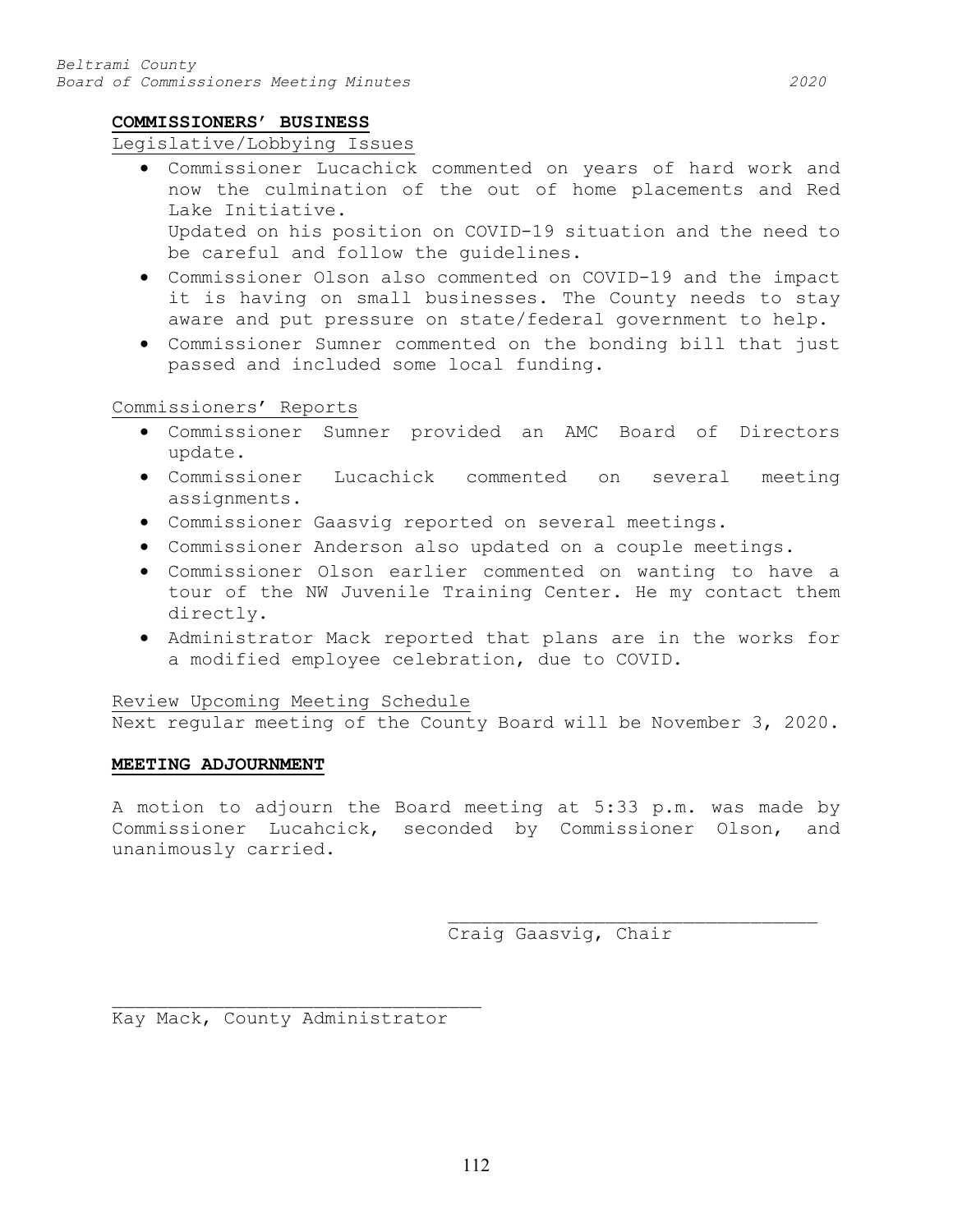# **TRANSCRIPT OF THE PROCEEDINGS OF THE BELTRAMI COUNTY BOARD OF COMMISSIONERS November 3, 2020**

The Beltrami County Board of Commissioners met in regular session on November 3, 2020, via Zoom, Bemidji, Minnesota.

#### **CALL TO ORDER, ROLL CALL AND PLEDGE OF ALLEGIANCE**

Chair Craig Gaasvig called the meeting to order at 5:00 p.m. Commissioners Richard Anderson, Jim Lucachick, Tim Sumner and Reed Olson were present.

# **GENERAL COMMENTS – BOARD CHAIR**

None.

#### **CITIZENS ADDRESSING THE BOARD**

Tony Bellino, resident in Northern Township addressed the Board again with his concerns for County Law Enforcement and Attorney's Office. He specifically discussed the seizure of his pickup from November 27, 2019 and the history from that incident, including process, procedure and specific behavior of Deputies.

#### **APPROVAL OF AGENDA**

The following item was added to the Consent Agenda:

• Approval of Development Fund Grant Approvals

## **GENERAL BUSINESS**

## Approved Agenda and Amendments

A motion to approve the Agenda and Amendments was made by Commissioner Olson, seconded by Commissioner Lucachick, and unanimously carried by role call vote.

# Approved Consent Agenda

A motion to approve the Consent Agenda was made by Commissioner Anderson, seconded by Commissioner Sumner, and unanimously carried by role call vote.

# **CONSENT ITEMS**

#### Approved Minutes

The Board, by adoption of its Consent Agenda, approved the Minutes of the Board of Commissioners Work Meeting held December 16, 2020, and the Minutes of the Board of Commissioners Regular Meeting held December 16, 2020, as submitted.

113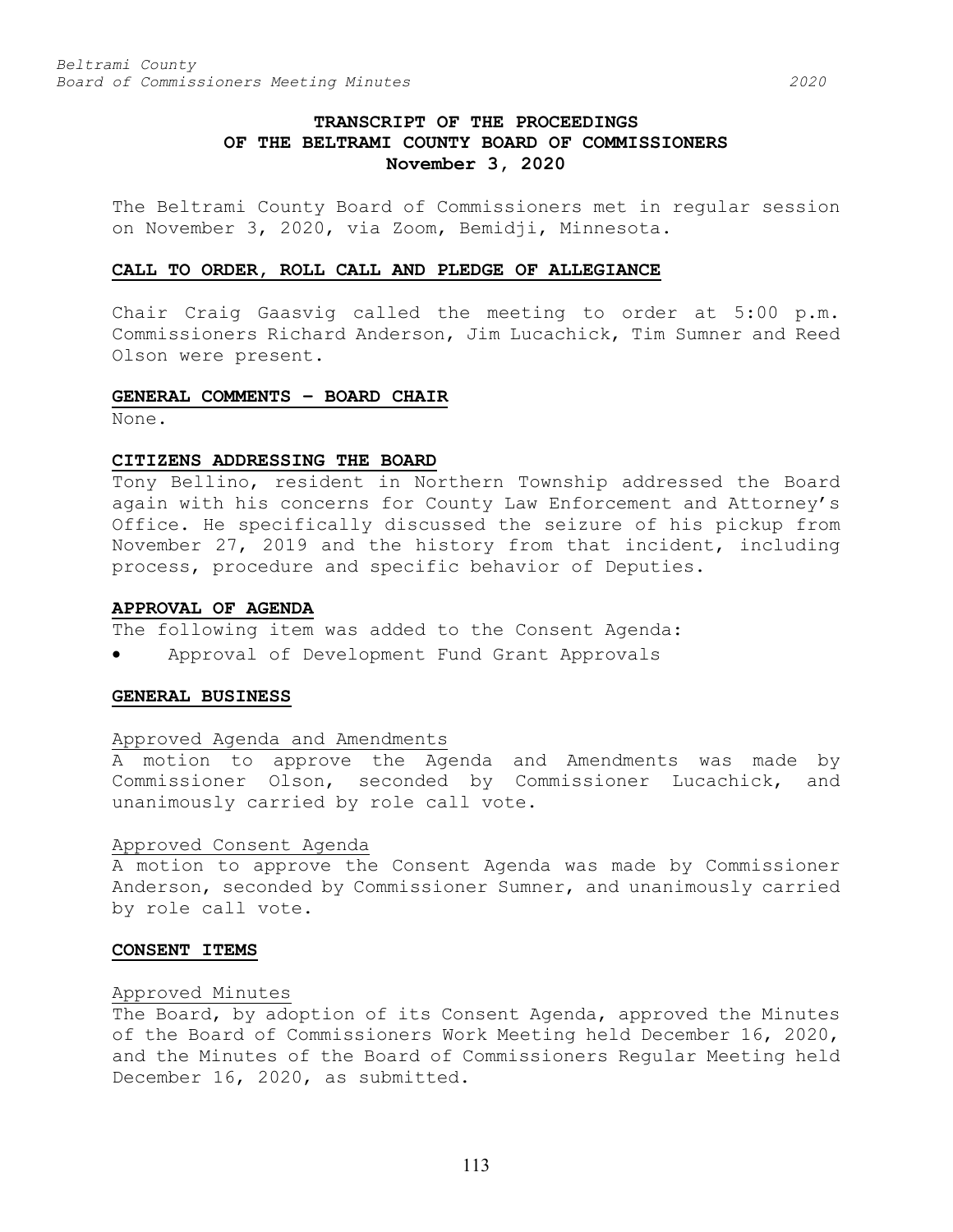# Approved Auditor/Treasurer Warrant Payment Listing

The Board, by adoption of its Consent Agenda, received and approved the warrant payment listing submitted by the Auditor/Treasurer's Office.

# Approved Payment of Auditor/Treasurer Bills

The Board, by adoption of its Consent Agenda, approved payment of Auditor/Treasurer bills, as submitted.

# Approved 3.2 On/Off Sale Liquor License

The Board, by adoption of its Consent Agenda, approved the 3.2 On/Off Sale Liquor License for Red Lake Adventures, LLC, previously Mort's Landing, LLC, as submitted.

# Approved Public Defender Contract

The Board, by adoption of its Consent Agenda, approved the Public Defender Contract with Evelyn Brown to be compensated at \$68,000 for a one year period beginning January 1, 2021, as submitted.

# Approved Case Management Software

The Board, by adoption of its Consent Agenda, approved the contract with Karpel Solutions to purchase their case management software system. Purchase will be made using CARES ACT funds and implementation sometime in the year 2021.

# Approved Final Pay Voucher for SP 088-070-059

The Board, by adoption of its Consent Agenda, approved the Final Pay Voucher for SP 088-070-059, District 2 Pavement Markings, to Traffic Marking Services Inc, as submitted.

# Approved Final Pay Vouchers for SAP 004-607-022, SAP 004-614-007, SAP 004-614-008,

The Board, by adoption of its Consent Agenda, approved the Final Pay Vouchers for SAP 004-607-022, SAP 004-614-007, SAP 004-614- 008, roundabouts, concrete paving, curb & gutter, grading, ag base, reclamation, bituminous surfacing and shoulders, and CSAH 14, to Knife River Materials, as submitted.

# Approved Final Pay Voucher for SAP 004-030-010

The Board, by adoption of its Consent Agenda, approved the Final Pay Voucher for SAP 004-030-010, bituminous seal coat, county wide, to Asphalt Surface Technologies, as submitted.

# Approved 2021 & 2022 Agricultural Lease Rates

The Board, by adoption of its Consent Agenda, approved the 2021, and 2022 agricultural lease rates of \$23/acre.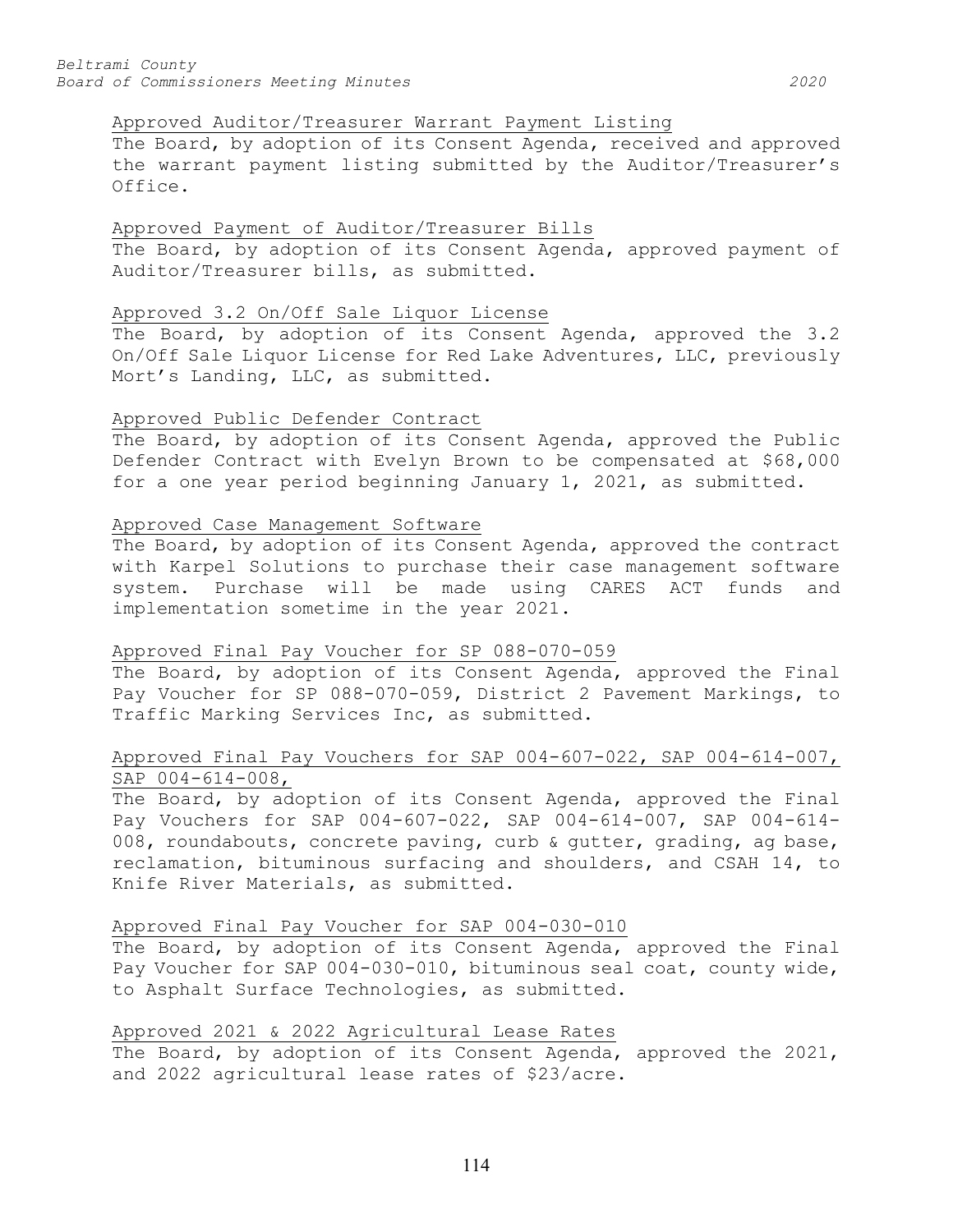Approved Health & Human Services Warrant Payment List The Board, by adoption of its Consent Agenda, received and approved the warrant payment listing submitted by Health & Human Services Department.

## Approved 2020 Development Fund Grant Applications

The Board, by adoption of its Consent Agenda, approved the 2020 Development Fund Grant Applications for a total of \$95,080 and broken down as follow:

| Development Fund Grant Application Requested |           | <b>Approved</b> |
|----------------------------------------------|-----------|-----------------|
|                                              | 2021      | Average         |
| Beltrami County Ag Association               | \$38,000  | \$29,400        |
| <b>Beltrami Historical Society</b>           | \$6,900   | \$1,400         |
| Bemidji Community Arena                      | \$50,000  | \$200           |
| Bemidji Community Theater                    | \$25,765  | \$2,200         |
| Bemidji Area Cross Country Ski Club          | \$9,120   | \$1,200         |
| <b>Blackduck Are History and Art Center</b>  | \$2,500   | \$2,300         |
| <b>Blackduck Golf Course</b>                 | \$4,000   | \$1,700         |
| <b>Blackduck Pine Tree Park</b>              | \$10,000  | \$6,780         |
| Boys and Girls Club of Bemidji Area          | \$9,400   | \$6,520         |
| Greater Bemidji - 8 target projects          | \$49,500  | \$41,720        |
|                                              |           |                 |
|                                              |           |                 |
|                                              |           |                 |
|                                              |           |                 |
|                                              |           |                 |
| Lady Slipper Scenic Byway                    | \$6,300   | \$1,460         |
| Visit Bemidji                                | \$10,000  | \$200           |
|                                              | \$221,485 | \$95,080        |

# **REGULAR AGENDA**

### Employee Insurance Rates

Human Resources Director, Linda Tran, presented the 2021 employee insurance rates for approval:

- Employee health insurance rates from Prime Health (6.8% increase) and addition of Perl Non-HSA and Family Non HSA Plan.
- Dental rates (7.36% increase) with Delta Dental for one year
- 2021 Blue Cross Blue Shield Senior Gold rates (BCBS up \$1.50/month)and adding UCare coverage.
- Along with all other plan options the same as last year

A motion was made by Commissioner Anderson, and seconded by Commissioner Olson, to approve the 2021 employee rates as follows: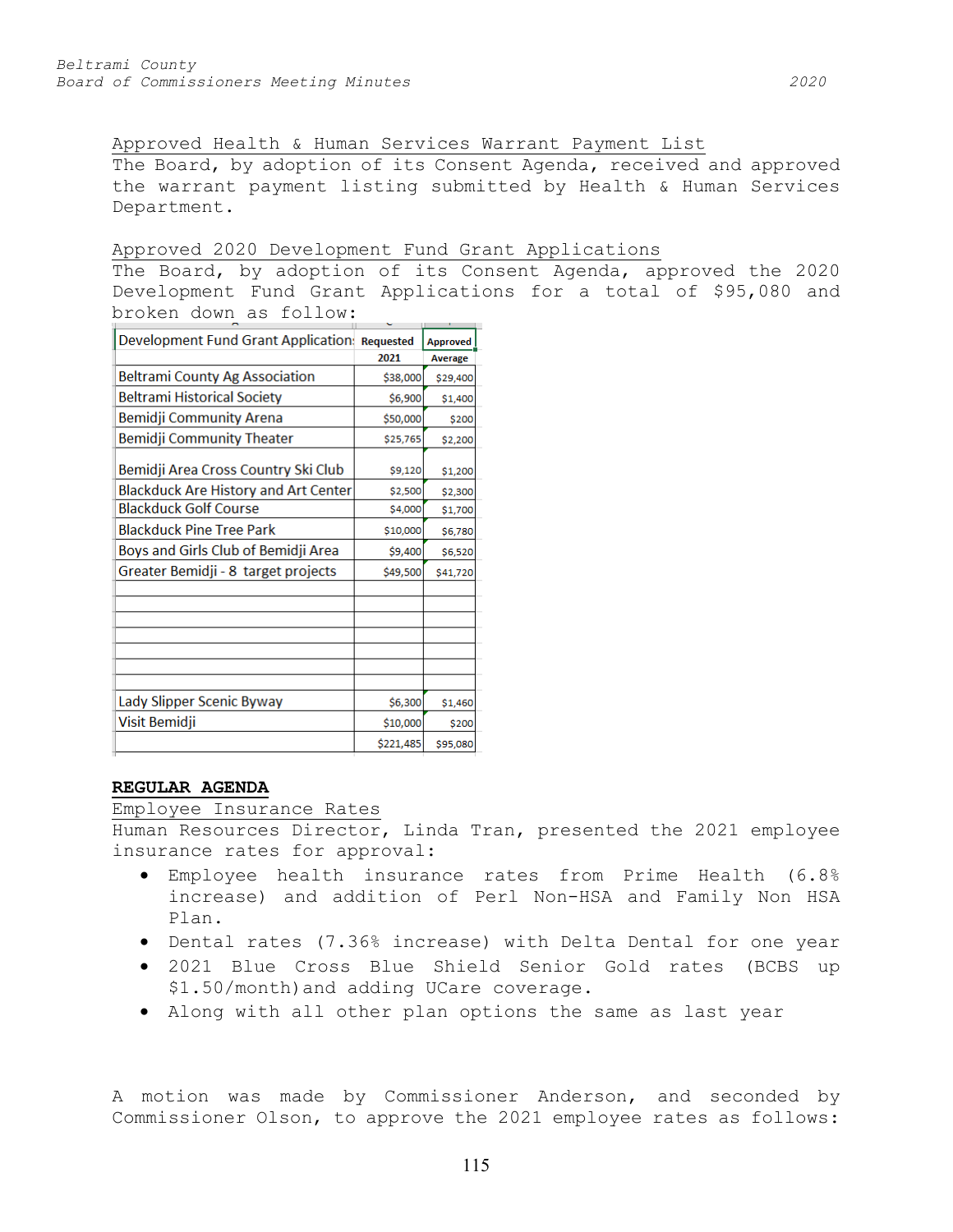- Employee health insurance rates from Prime Health (6.8% increase) and addition of Perl Non-HSA and Family Non HSA Plan.
- Dental rates (7.36% increase) with Delta Dental for one year
- 2021 Blue Cross Blue Shield Senior Gold rates (BCBS up \$1.50/month)and adding UCare coverage.

• Along with all other plan options the same as last year Unanimously carried by role call vote.

## Resolution of Support for Red Lake Initiative

For several months, representatives from Beltrami County and Red Lake have been working on the transfer of County Program Aide to the Red Lake Nation.

In order to move the MOU forward, both governing bodies are being asked to pass formal action that gives clear approval for the transition. The MOU provides for a historic transfer of all cases to a Tribal Nation. The Beltrami County Resolution will be provided to Red Lake:

WHEREAS, Beltrami County recognizes the strong partnership it has with the Red Lake Nation,

WHEREAS, Beltrami County has supported the Red Lake Nation's efforts to become an American Indian Child Welfare Initiative Tribe, and continues to support that effort,

WHEREAS, Beltrami County is in support of the Initiative Legislation passed, and the subsequent Memorandum of Understating between the Red Lake Nation, Minnesota Department of Human Services, and Beltrami County for the Provision of Child Welfare Services through the American Indian Child Welfare Initiation, incorporated here by reference,

WHEREAS, Beltrami County, as part of the Initiative Legislation negotiations, agreed to turn over to the Red Lake Nation certain appropriations intended for out-of-home placement costs,

WHEREAS, Beltrami County and the Red Lake Nation agree that moneys appropriated for child welfare purposes are best administrated by the agency providing the child welfare services,

WHEREAS, Beltrami County continues to foster a productive relationship with the Red Lake Nation, and

WHEREAS, Beltrami County and the Red Lake Nation both desire to move forward with a fresh start following the successful implementation of the Initiative.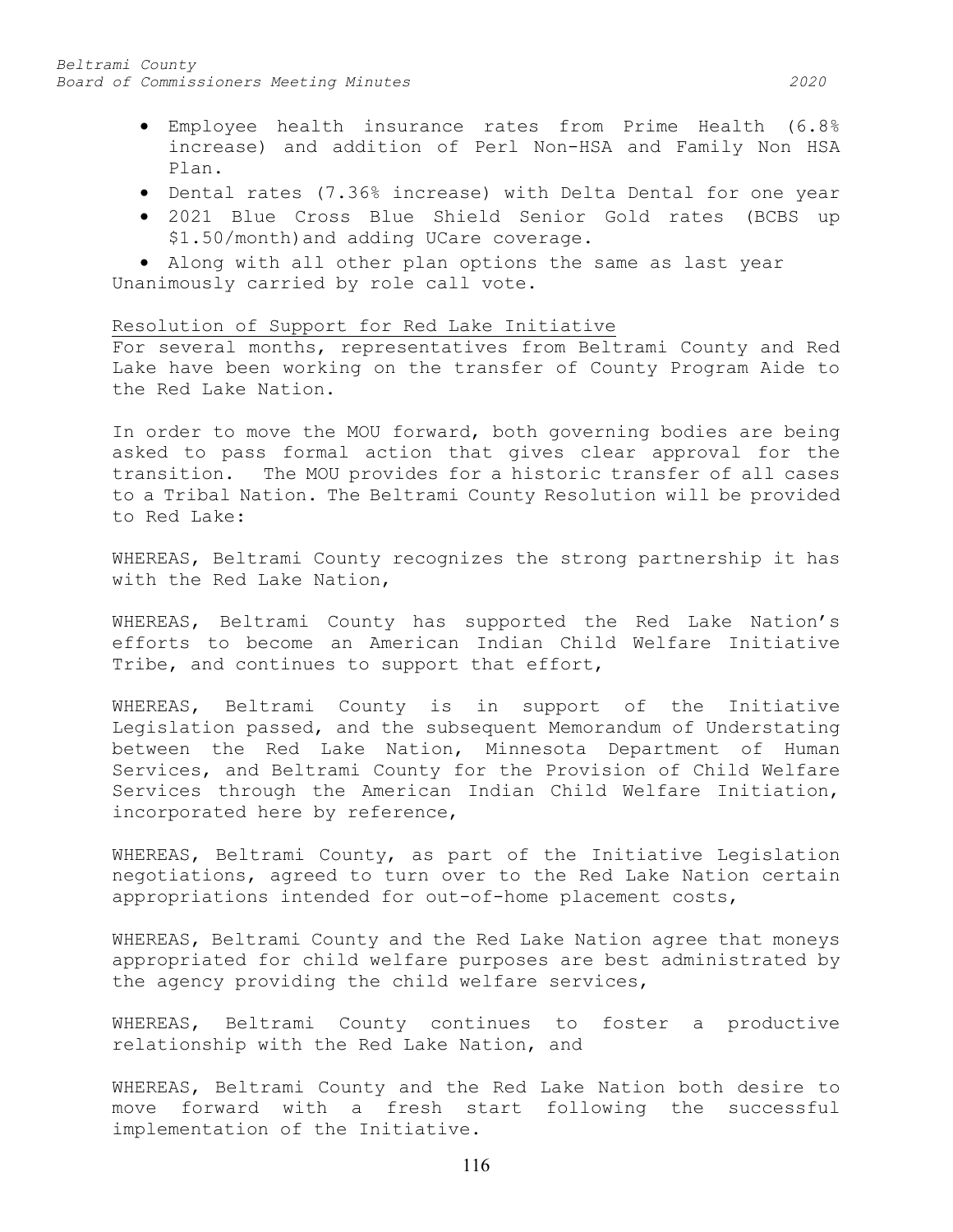NOW THEREFORE BE IT RESOLVED, Beltrami County, by and through its Board of Commissioners, does hereby agree to enter into the abovementioned Memorandum of Understanding,

BE IT FURTHER RESOLVED, that upon receipt of the executed undermentioned Release of Claim, Beltrami County directs the Beltrami County Auditor-Treasurer and the Minnesota Department of Revenue to coordinate the effective transfer of \$3,000,000 per annum, through 2024, allocated to Beltrami County through the Laws of Minnesota 2014 Chapter 150, article 4, section 6 subdivision (a) to the Red Lake Nation beginning January, 2021. (aid payment received late December, 2020)

BE IT FURTHER RESOLVED, that Beltrami County approves and hereby enters into a Release of Claim, incorporated here by reference, with the Red Lake Nation.

The legislative appropriation of Program Aid to Beltrami County was specifically tied to the County's lobbying effort for the state becoming a stakeholder in working toward a Tribal Initiative with Red Lake. The transfer of the program aid will eventually be done via a legislative directive. Until that time, the Board's resolution will become the governing guidance for the transfer.

A motion was made by Commissioner Sumner and seconded by Commissioner Lucachick to approve the Resolution in support of the Red Lake Nation becoming an American Indian Child Welfare Initiative Tribe. Unanimously carried by role call vote.

#### **COMMISSIONERS' BUSINESS**

Legislative/Lobbying Issues

None.

# Commissioners' Reports

- Commissioner Sumner commented on the AMC District 2 meeting.
- Other Commissioners had routine committee meetings.

# Review Upcoming Meeting Schedule

Next regular meeting of the County Board will be November 17, 2020, in the Board Room of the County Administration Building.

#### **MEETING ADJOURNMENT**

A motion to adjourn the Board meeting at 5:28 p.m. was made by<br>Commissioner Olson, seconded by Commissioner Sumner, and seconded by Commissioner Sumner, and unanimously carried.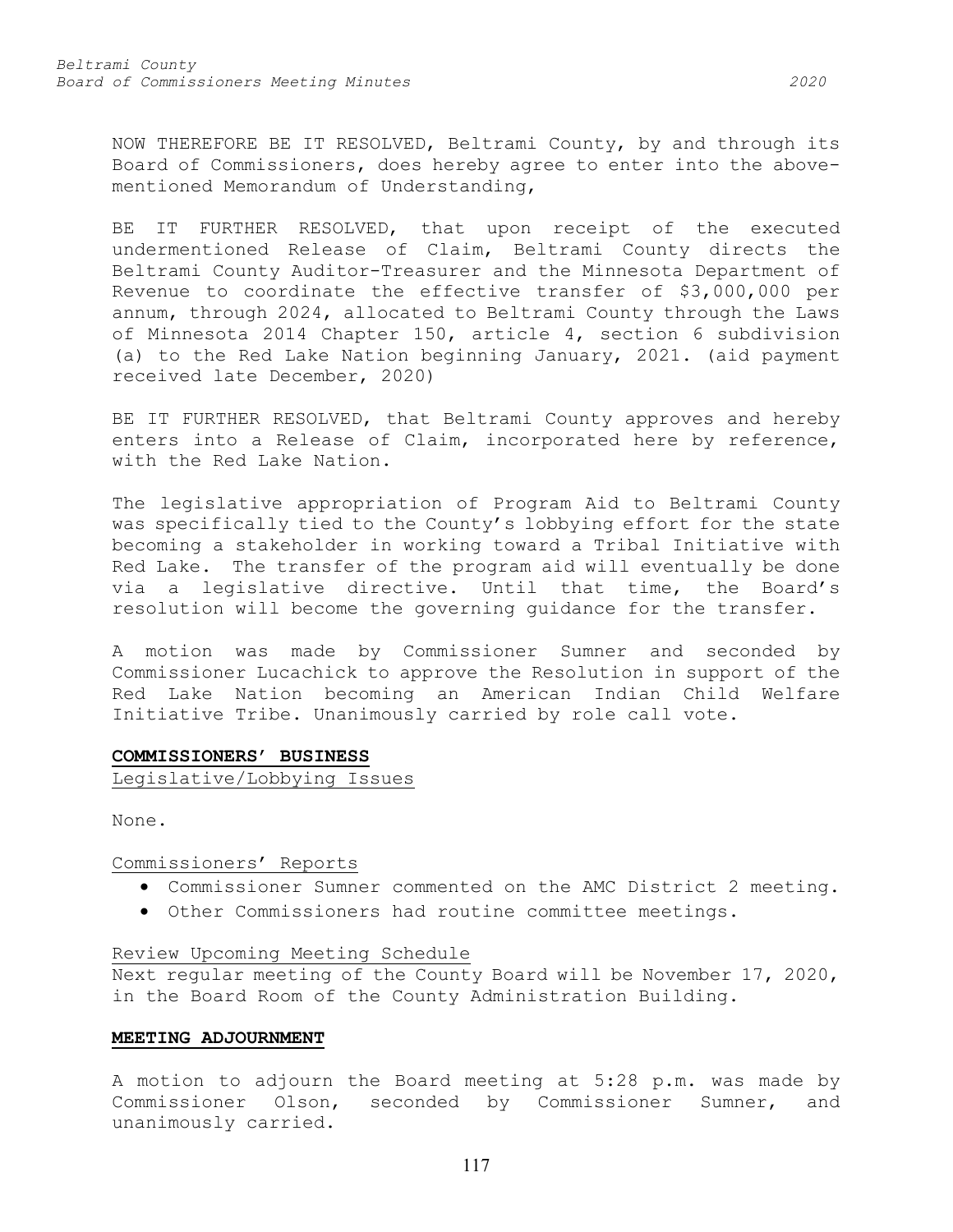\_\_\_\_\_\_\_\_\_\_\_\_\_\_\_\_\_\_\_\_\_\_\_\_\_\_\_\_\_\_\_\_\_ Craig Gaasvig, Chair

Kay Mack, County Administrator

\_\_\_\_\_\_\_\_\_\_\_\_\_\_\_\_\_\_\_\_\_\_\_\_\_\_\_\_\_\_\_\_\_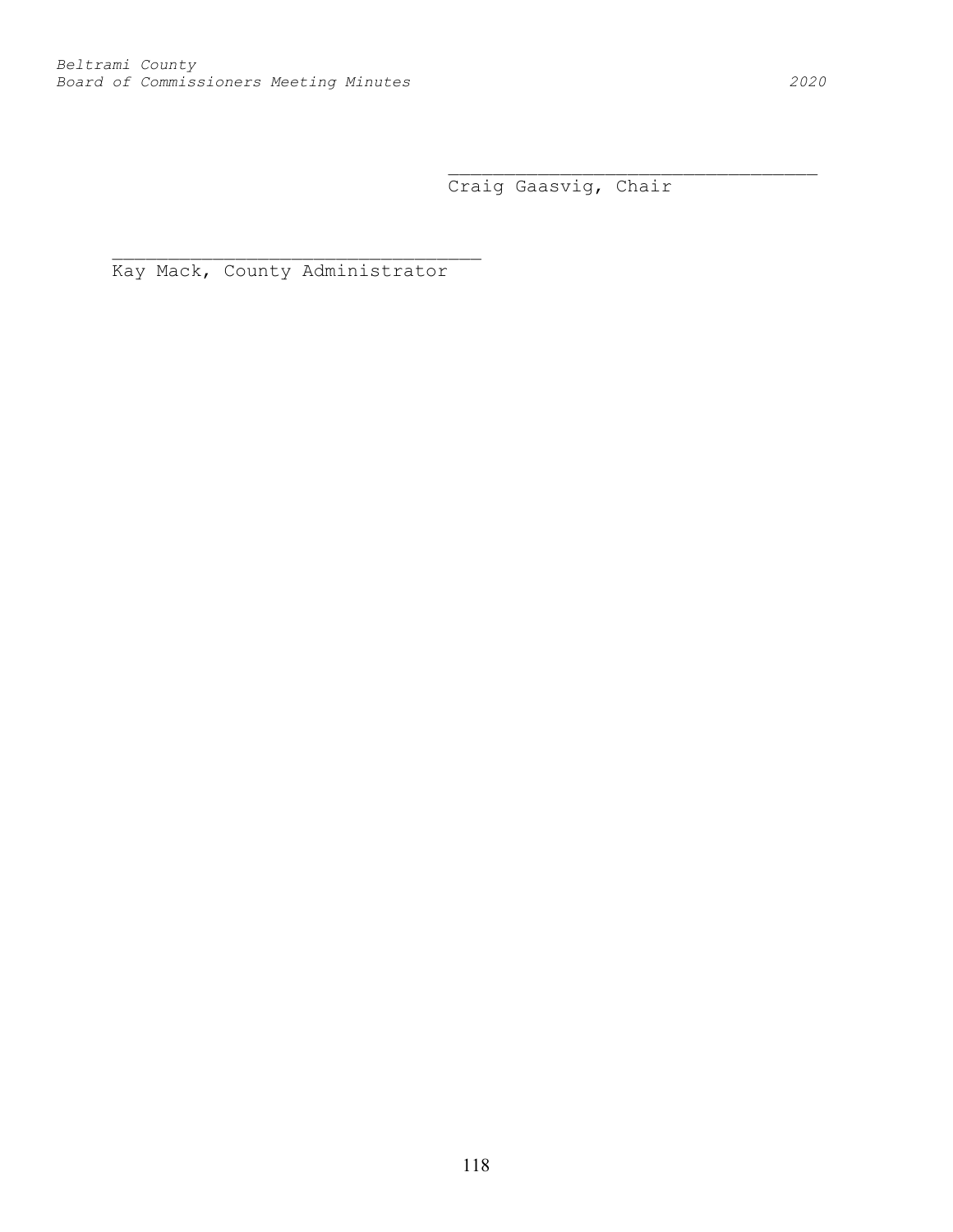# **TRANSCRIPT OF THE PROCEEDINGS OF THE BELTRAMI COUNTY BOARD OF COMMISSIONERS November 17, 2020**

The Beltrami County Board of Commissioners met in regular session on November 17, 2020 at the County Board Room, County Administration Building, Bemidji, Minnesota.

#### **CALL TO ORDER, ROLL CALL AND PLEDGE OF ALLEGIANCE**

Chair Craig Gaasvig called the meeting to order at 5:00 p.m. Commissioners Richard Anderson, Jim Lucachick, Tim Sumner and Reed Olson were present.

## **GENERAL COMMENTS – BOARD CHAIR**

Chairman Gaasvig introduced and welcomed incoming County Administrator, Thomas Barry.

## **CITIZENS ADDRESSING THE BOARD**

Tony Bellino, resident in Northern Township, addressed the Board again with his concerns about the County Law Enforcement and Attorney's Office. He specifically discussed the illegal search of his shop and property and the legality of the Sheriff's Office search warrant process and practices. Would like to see County employees held accountable.

# **APPROVAL OF AGENDA**

No additions or corrections were made to the agendas.

## **GENERAL BUSINESS**

## Approved Agenda and Amendments

A motion to approve the Agenda and Amendments was made by Commissioner Olson, seconded by Commissioner Anderson, and unanimously carried.

#### Approved Consent Agenda

A motion to approve the Consent Agenda was made by Commissioner Anderson, seconded by Commissioner Olson, and unanimously carried.

## **CONSENT ITEMS**

# Approved Minutes

The Board, by adoption of its Consent Agenda, approved the Minutes of the Board of Commissioners Work Meeting held November 3, 2020, and the Minutes of the Board of Commissioners Regular Meeting held November 3, 2020, as submitted.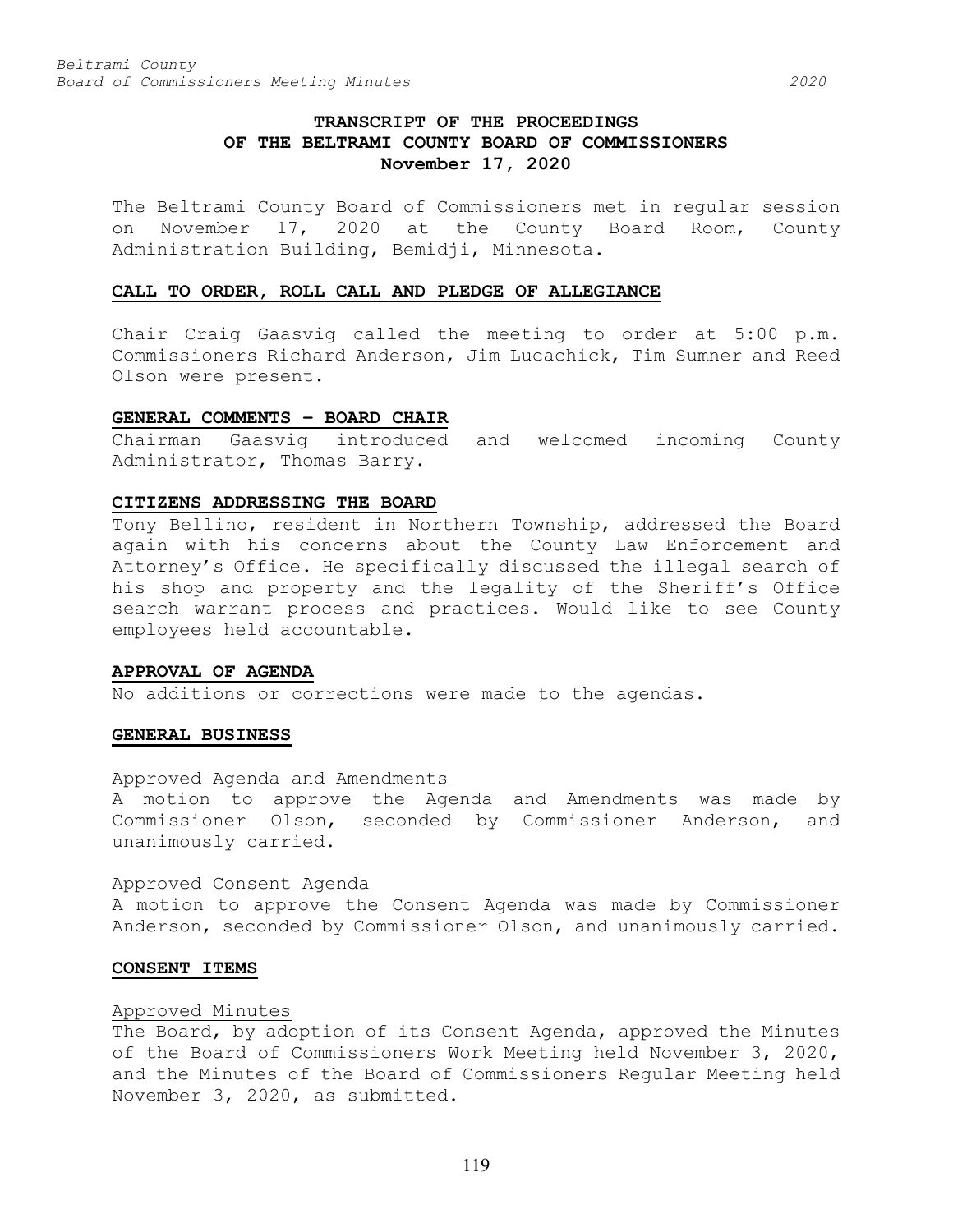Approved Auditor/Treasurer Warrant Payment Listing

The Board, by adoption of its Consent Agenda, received and approved the warrant payment listing submitted by the Auditor/Treasurer's Office.

Approved Payment of Auditor/Treasurer Bills The Board, by adoption of its Consent Agenda, approved payment of Auditor/Treasurer bills, as submitted.

Approved Proposed Tax Forfeited Land Sale Resolution The Board, by adoption of its Consent Agenda, approved the Resolution seeking DNR review for the sale of selected taxforfeited lands:

**WHEREAS**, the Board of Commissioners of Beltrami County, Minnesota, desires to offer for sale certain parcels of land that have forfeited to the State of Minnesota for non-payment of taxes; and,

**WHEREAS**, said parcels of land have been reviewed by the Beltrami County Board of Commissioners and classified as non-conservation lands as provided for in Minnesota Statutes 282.01;

**WHEREAS,** said parcels on the proposed list have been examined and wetland/marginal land determinations have been made with regards to same by all appropriate parties in accordance with the requirements of 1991 Laws of Minnesota, Chapter 354, Article 10, Section 9d;

**NOW, THEREFORE, BE IT RESOLVED** that the Beltrami County Board of Commissioners hereby certify that all parcels of land on the attached list have been reviewed and comply with the provisions of Minnesota Statutes 85.012; 92.461; 282.01, Subd. 8; and 282.018; and other statutes that require withholding of tax-forfeited lands from sale;

**BE IT FURTHER RESOLVED** that the Beltrami County Board of Commissioners hereby request a review from the Minnesota Department of Natural Resources for the sale of said lands.

| Parcel        | <b>Legal Description</b>     | Township,              | Commissioner |
|---------------|------------------------------|------------------------|--------------|
|               |                              | Comments               |              |
| 09.00460.00   | LOTS 9-15, BLOCK 1, PINEWOOD | <b>Buzzle Township</b> |              |
|               |                              |                        |              |
| 13230         | Sec<br>Twp Rng               | Forfeited:             | Anderson     |
| Centerline Rd | 33<br>148 35                 | 10/26/2020             |              |
| <b>NW</b>     |                              |                        |              |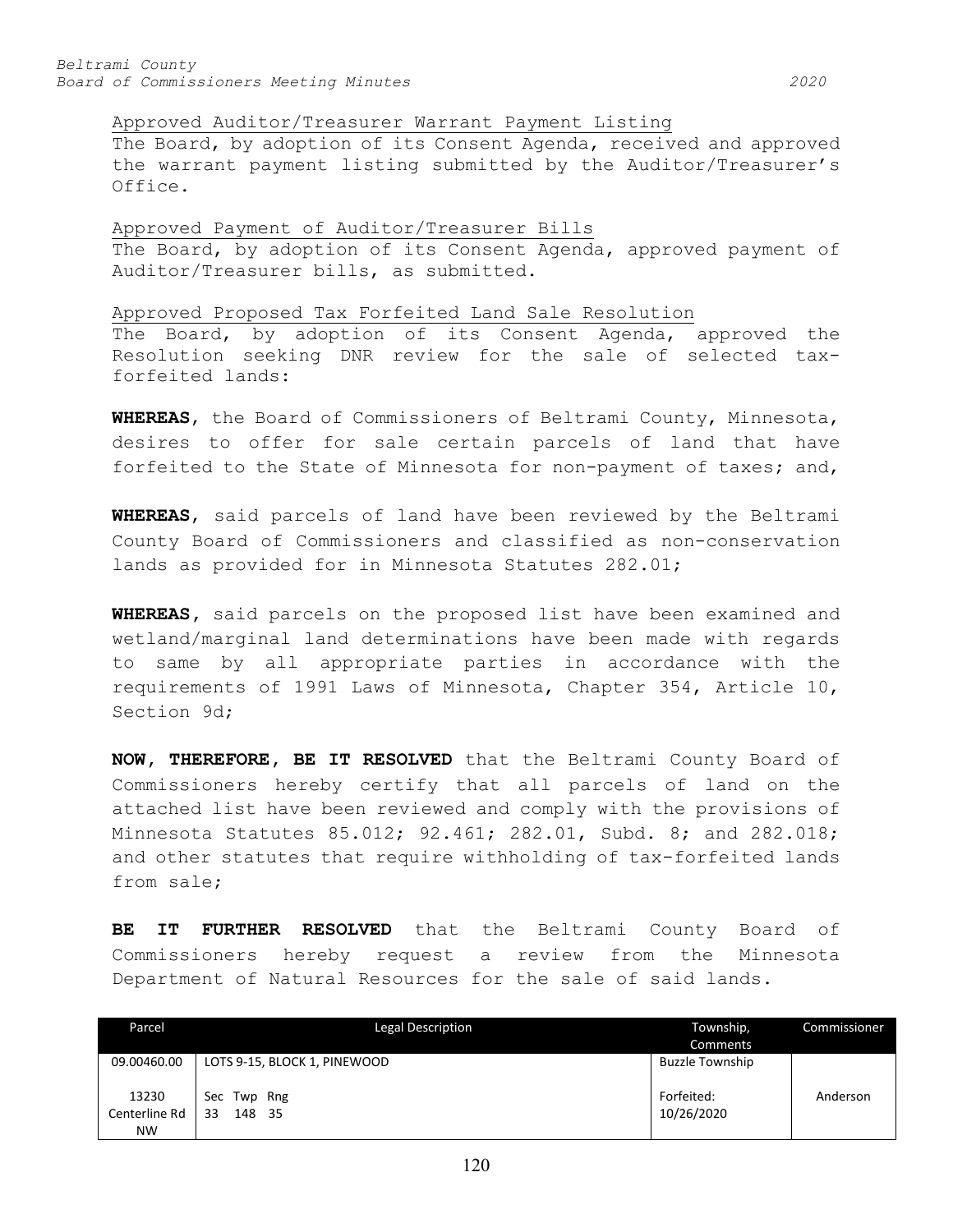|                                |                                                                                                                                                   | Map acres: 0.52          |           |
|--------------------------------|---------------------------------------------------------------------------------------------------------------------------------------------------|--------------------------|-----------|
| House &                        |                                                                                                                                                   |                          |           |
| <b>Outbuildings</b>            |                                                                                                                                                   |                          |           |
| 31.00396.03                    | THE SOUTH 307.00 FEET OF THE NORTH 787.62 FEET OF THE WEST 567.46<br>FEET OF THE NORTHEAST QUARTER OF THE NORTHWEST QUARTER                       | Northern Township        |           |
| <b>1318 Town</b>               |                                                                                                                                                   | Forfeited:               |           |
| Hall Rd NW                     | Sec Twp Rng<br>17 147 33                                                                                                                          | 10/26/2020               | Lucachick |
| House &                        |                                                                                                                                                   | Map acres: 4.00          |           |
| <b>Outbuildings</b>            |                                                                                                                                                   |                          |           |
| 80.01290.00                    | SUBDIVISION OF OUTLOTS "A" AND "B" IN FIRST ADDITION "A" AND "B" IN<br>SECOND ADDITION TO BEMIDJI LOTS 17 & 18, BLOCK B, 1st ADDITION             | City of Bemidji          |           |
| 812 Irvine                     |                                                                                                                                                   | Forfeited:<br>10/26/2020 | Olson     |
| Ave NW                         | Sec Twp Rng<br>09 146 33                                                                                                                          |                          |           |
| House                          |                                                                                                                                                   | Map acres: 0.11          |           |
| 80.01326.00                    | LOTS 9 & 10, BLOCK 3, SECOND ADDITION TO BEMIDJI                                                                                                  | City of Bemidji          |           |
| 1109 Beltrami                  | Sec Twp Rng                                                                                                                                       | Forfeited:               |           |
| Ave NW                         | 09 146 33                                                                                                                                         |                          | Olson     |
| House                          |                                                                                                                                                   | Map acres: 0.16          |           |
| 80.02717.00                    | LOTS 7 & 8, BLOCK 2, NORTH PARK                                                                                                                   | City of Bemidji          |           |
| 2109 Irvine                    | Sec Twp Rng                                                                                                                                       | Forfeited:               |           |
| Ave NW                         | 09 146 33                                                                                                                                         | 10/26/2020               | Olson     |
| House                          |                                                                                                                                                   | Map acres: 0.17          |           |
| 80.03642.00                    | LOT 6, BLOCK 15, NYMORE                                                                                                                           | City of Bemidji          |           |
|                                |                                                                                                                                                   |                          |           |
| 414 Central                    | Sec Twp Rng                                                                                                                                       | Forfeited:               |           |
| Ave SE                         | 15 146 33                                                                                                                                         | 10/26/2020               | Gaasvig   |
| House &<br>Outbuilding         |                                                                                                                                                   | Map acres: 0.13          |           |
| 80.03655.01                    | LOT 5, BLOCK 2, FIRST ADDITION TO NYMORE                                                                                                          | City of Bemidji          |           |
| 916 3rd St SE                  | Sec Twp Rng                                                                                                                                       | Forfeited:               |           |
|                                | 146 33<br>15                                                                                                                                      | 10/26/2020               | Gaasvig   |
| House                          |                                                                                                                                                   |                          |           |
|                                |                                                                                                                                                   | Map acres: 0.12          |           |
| 80.06434.00                    | SOUTH 200 FEET OF WEST 250 FEET OF EAST 765.5 FEET OF LOT A,<br><b>AUDITOR'S PLAT NUMBER 2</b>                                                    | City of Bemidji          |           |
| 611 18th St                    |                                                                                                                                                   | Forfeited:               |           |
| SW                             | Sec Twp Rng                                                                                                                                       | 10/26/2020               | Olson     |
|                                | 21 146 33                                                                                                                                         |                          |           |
| House &<br><b>Outbuildings</b> |                                                                                                                                                   | Map acres: 1.15          |           |
| 83.00217.00                    | LOT 4 LESS THE SOUTH HALF THEREOF, BLOCK 2, FIRST ADD TO KELLIHER                                                                                 | City of Kelliher         |           |
| 268 Main St                    | Sec Twp Rng                                                                                                                                       | Forfeited:               |           |
| W                              | 35 152 30                                                                                                                                         | 10/26/2020               | Sumner    |
| House &<br>Garage              |                                                                                                                                                   | Map acres: 0.48          |           |
| 16.00170.00                    | THE EAST 285.00 FEET OF THE NORTH 55.00 FEET OF THE SOUTHWEST                                                                                     | Hagali Township          |           |
| Part of SE1⁄4<br>SE¼           | QUARTER OF THE SOUTHEAST QUARTER, SECTION 13, TOWNSHIP 149<br>NORTH, RANGE 32 WEST OF THE FIFTH PRINCIPLE MERIDIAN, BELTRAMI<br>COUNTY, MINNESOTA | Forfeited: Unknown       | Anderson  |
|                                |                                                                                                                                                   | Map acres: 0.36          |           |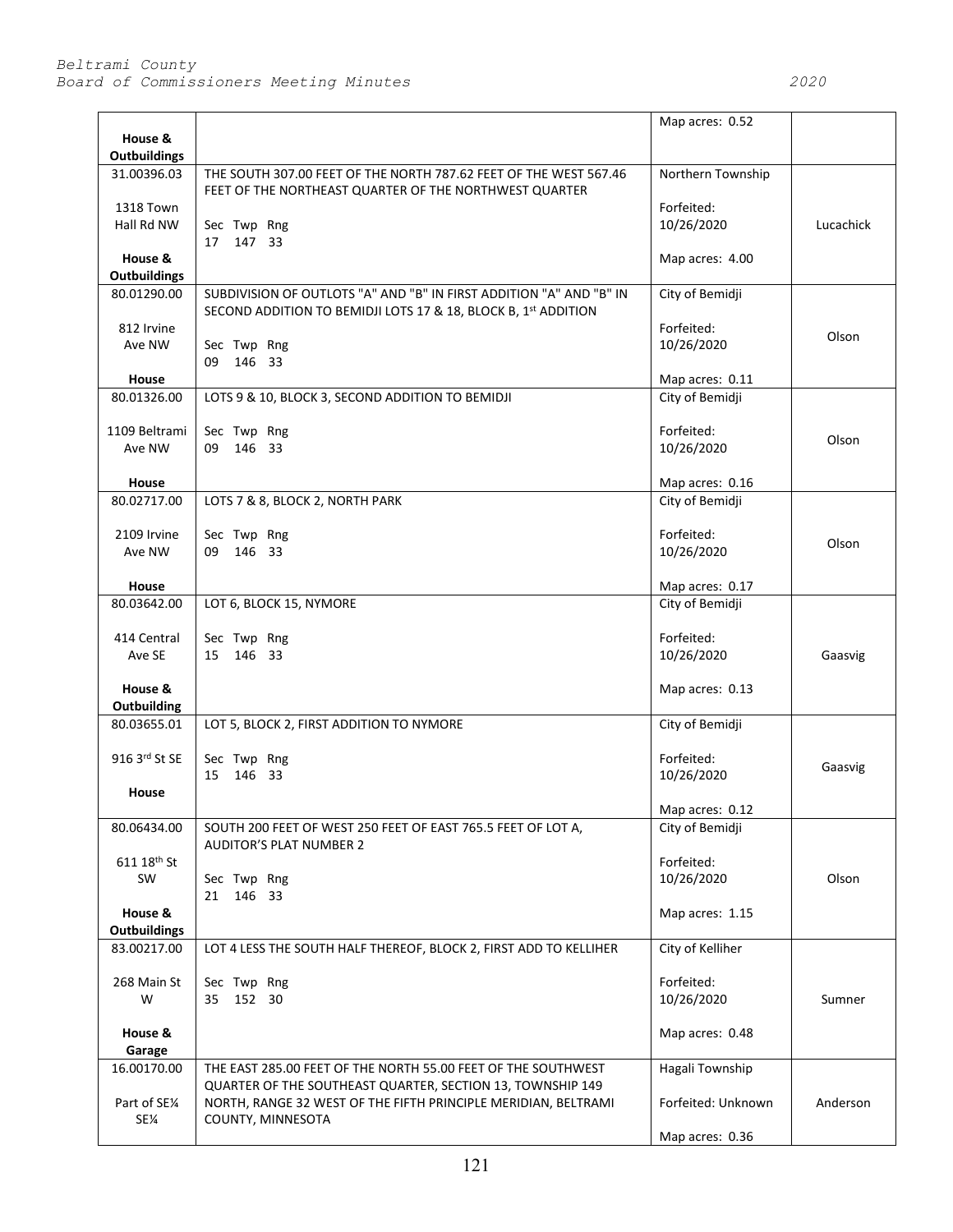|             | Sec Twp Rng                   |                          |         |
|-------------|-------------------------------|--------------------------|---------|
|             | 149 32<br>13                  |                          |         |
| 85.00214.00 | LOTS 18-20, BLOCK 4, HARDWOOD | City of Tenstrike        |         |
|             | Sec Twp Rng<br>148 31<br>07   | Forfeited:<br>10/26/2020 | Gaasvig |
|             |                               | Map acres: 0.24          |         |

Approved Health & Human Services Family Child Care Licenses The Board, by adoption of its Consent Agenda, approved the family child care licenses, as submitted.

Approved Health & Human Services Family Foster Care Licenses The Board, by adoption of its Consent Agenda, approved the family foster care licenses, as submitted.

# Approved Health & Human Services Warrant Payment List

The Board, by adoption of its Consent Agenda, received and approved the warrant payment listing submitted by Health & Human Services Department.

# **REGULAR AGENDA**

Public Hearing: Solid Waste Ordinance

Chairman Gaasvig opened the public hearing.

- Richard Segart asked if there was a summary of the Ordinance changes/updates
- Kay Mack read a letter submitted by Sharon Wieciech, employed by TC Lighting with many questions about specific items in the ordinance:
	- o Powers and duties of the Solid Waste Administrator
	- o Construction sites required to have 7 different containers
	- o Loss of privileges and fines to haulers who have prohibited waste in a dumpster.
	- o Access to personal property to conduct surveys or investigation
- Terry Schmidt, owner of TC Lighting raised questions:
	- o Requirement for 7 dumpsters on a jobsite
	- o Access to enter/investigate his property

Terry made several suggestions about how to handle the dumpsters and recycle separation on a job site that would not require the purchase of 7 dumpsters at each jobsite.

Chairman Gaasvig closed the public hearing at 5:31 pm.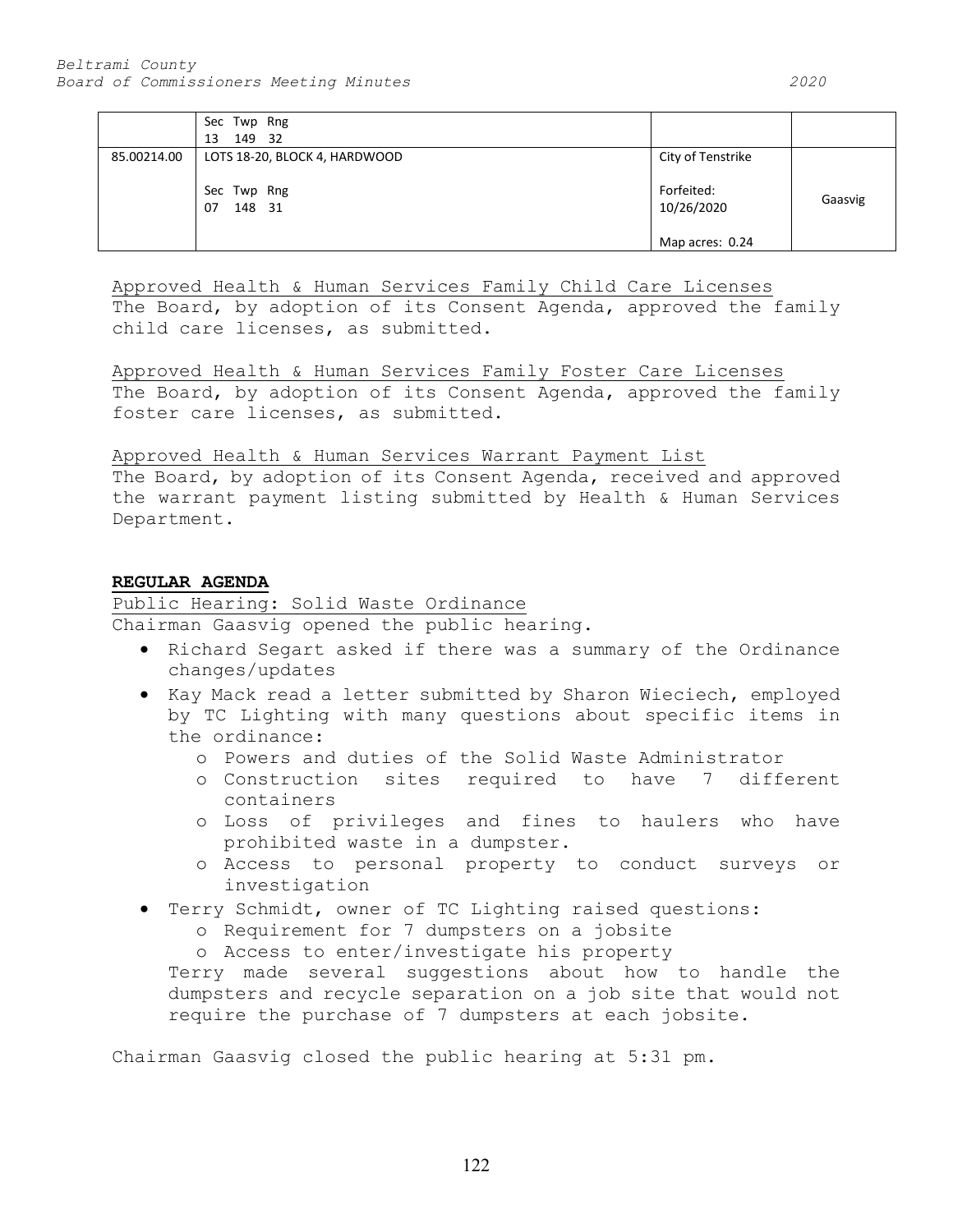It was noted by Solid Waste Manager, Brian Olson, that the access to a site for investigation is in accordance and referenced to State Statute guidelines.

All suggestions from the public hearing will be reviewed by the Solid Waste Committee and any appropriate changes made to the Draft. The County Attorney will review the draft Ordinance before it is approved and adopted. Commissioners also suggested that the Ordinance be reviewed again a few years after implementation to evaluate how is working or in need of any further updates.

# **COMMISSIONERS' BUSINESS**

Legislative/Lobbying Issues

- Reminder to put together legislative issues for the County
- Keep abreast of State cuts the may ultimately become unfunded mandates. Remind Legislatures.

Commissioners' Reports

- Commissioner Gaasvig reported on the Fair Board. Discussions around how/what the fair may look like next year. Re-elected the same Board members for the coming year.
- Commissioner Sumner is interested in getting on the BiCAP board. He also mentioned again, when citizens address the board on an issue, how do they get any answers to their questions?

# Review Upcoming Meeting Schedule

Next regular meeting of the County Board will be December 1, 2020, in the Board Room of the County Administration Building.

#### **MEETING ADJOURNMENT**

A motion to adjourn the Board meeting at 5:55 p.m. was made by Commissioner Andeson, seconded by Commissioner Lucachick, and unanimously carried.

> \_\_\_\_\_\_\_\_\_\_\_\_\_\_\_\_\_\_\_\_\_\_\_\_\_\_\_\_\_\_\_\_\_ Craig Gaasvig, Chair

\_\_\_\_\_\_\_\_\_\_\_\_\_\_\_\_\_\_\_\_\_\_\_\_\_\_\_\_\_\_\_\_\_ Kay Mack, County Administrator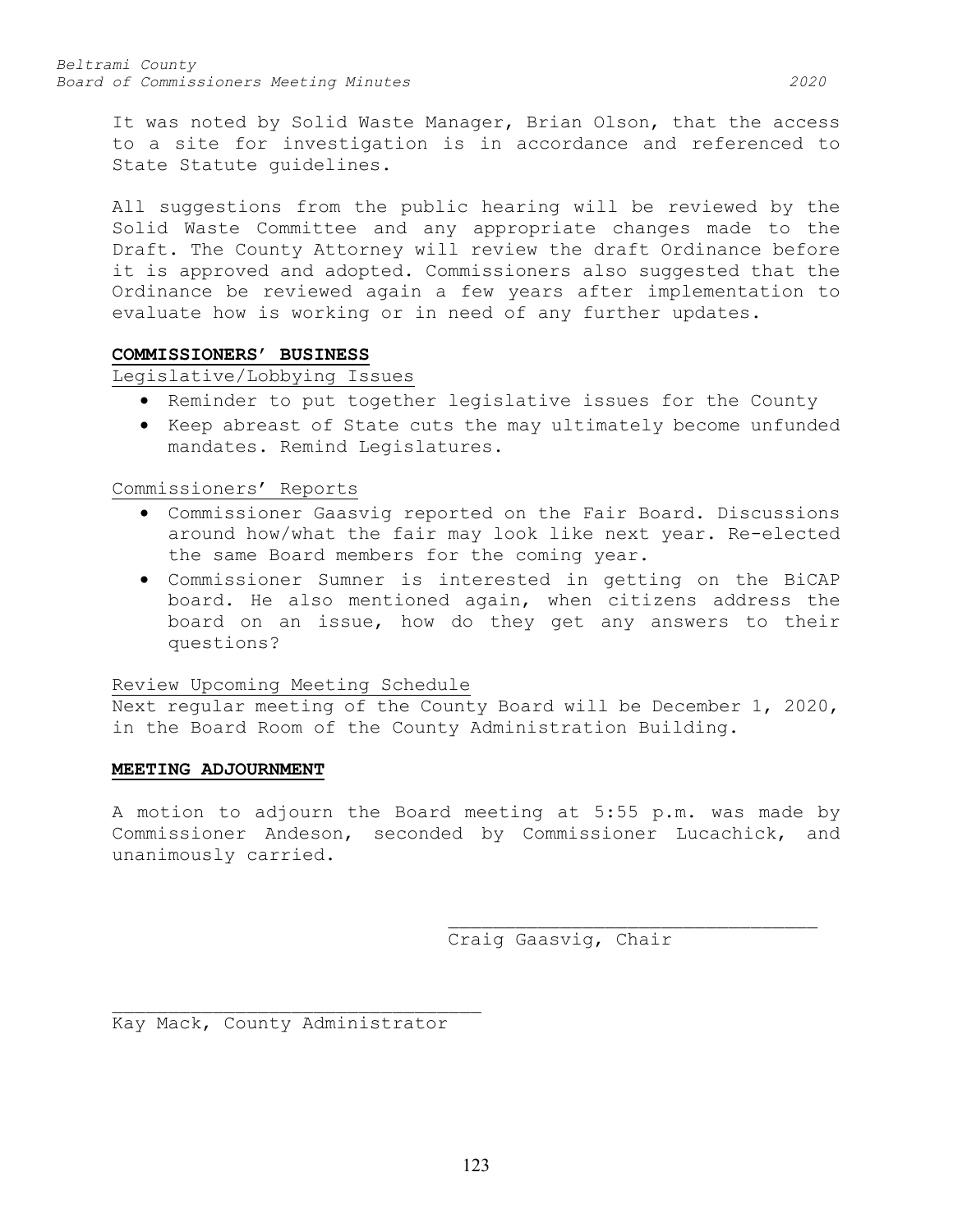# **TRANSCRIPT OF THE PROCEEDINGS OF THE BELTRAMI COUNTY BOARD OF COMMISSIONERS December 1, 2020**

The Beltrami County Board of Commissioners met in regular session on December 1, 2020 via Zoom in-line meeting.

#### **CALL TO ORDER, ROLL CALL AND PLEDGE OF ALLEGIANCE**

Chair Craig Gaasvig called the meeting to order at 5:00 p.m. Commissioners Richard Anderson, Jim Lucachick, Tim Sumner and Reed Olson were present.

#### **GENERAL COMMENTS – BOARD CHAIR**

Commissioner Gaasvig presented Kay Mack with a plaque for her 43 years of service to the citizens of Beltrami County.

Kay started her amazing career with Beltrami County as a Bookkeeper in the Treasurer's Officer in December of 1977. Yes that is 43 years of service to the Citizens of Beltrami County. In November 1986 she won the election and became the Beltrami County Treasurer. She was upgraded to Treasurer/Financial Analyst in July of 1996. In August of 1997 her position was combined with the Auditor and she became the Beltrami County Auditor/Treasurer. She ran unopposed a total of six times for the positions of Treasurer and then Auditor/Treasurer where she remained until her appointment as County Administrator on November 1, 2012. She has served the citizens of Beltrami County as the County Administrator for the past 8 years.

Join us in helping Kay move into the next stage of her life with her husband Larry, three children, 10 grandchildren, numerous family members and friends. She will be missed by all who have worked with her at Beltrami County as well as by many partner agencies in the community. Her wisdom, sense of humor, leadership, kindness, common sense, and down to earth way will be missed by all. Wish Kay the best in all of her future adventures!

# **CITIZENS ADDRESSING THE BOARD**

Tony Bellino, resident in Northern Township, addressed the Board again with his concerns about the County Law Enforcement and his treatment from Sheriff Deputies and the County Attorney's Office. Today he has submitted two deputy complaints and another Public Data Request for information relating to a November 27, 2019 incident. He would like to see charges removed from his step cousin and deputies punished for their actions. County law enforcement needs reform and oversite.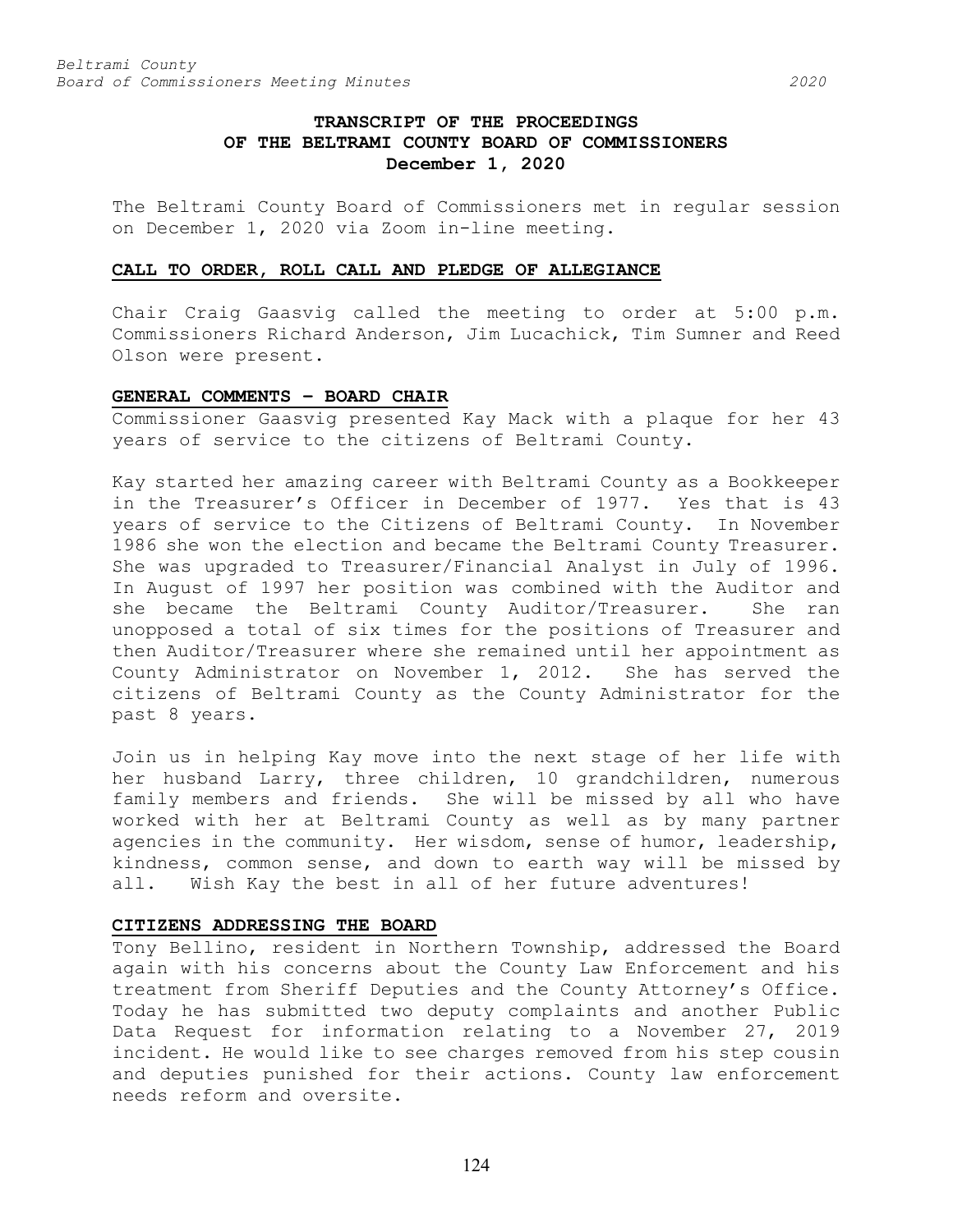#### **APPROVAL OF AGENDA**

No additions or corrections were made to the Agendas.

#### **GENERAL BUSINESS**

#### Approved Agenda and Amendments

A motion to approve the Agenda and Amendments was made by Commissioner Olson, seconded by Commissioner Anderson, and unanimously carried by role call vote.

#### Approved Consent Agenda

A motion to approve the Consent Agenda was made by Commissioner Sumner, seconded by Commissioner Lucachick, and unanimously carried by role call vote.

Commissioner Sumner commented on the cost of the Northern Deputy being funded by Consolidated Conservation Funds.

Commissioner Olson added that other Districts' constituents taxes are also used to fund dual levels of law enforcement in those areas, citing the Bemidji Police Department as well as Sheriff's Office, for city taxpayers.

#### **CONSENT ITEMS**

## Approved Minutes

The Board, by adoption of its Consent Agenda, approved the Minutes of the Board of Commissioners Work Meeting held November 17, 2020, and the Minutes of the Board of Commissioners Regular Meeting held November 17, 2020, as submitted.

Approved Auditor/Treasurer Warrant Payment Listing

The Board, by adoption of its Consent Agenda, received and approved the warrant payment listing submitted by the Auditor/Treasurer's Office.

#### Approved Payment of Auditor/Treasurer Bills

The Board, by adoption of its Consent Agenda, approved payment of Auditor/Treasurer bills, as submitted.

#### Approved PILT Fund Appropriations

The Board, by adoption of its Consent Agenda, approved the funding recommendations of \$112,207 made by the Citizen Committee for the 2020 appropriations of the PILT fund, as submitted.

#### Approved the Con Con Fund Appropriations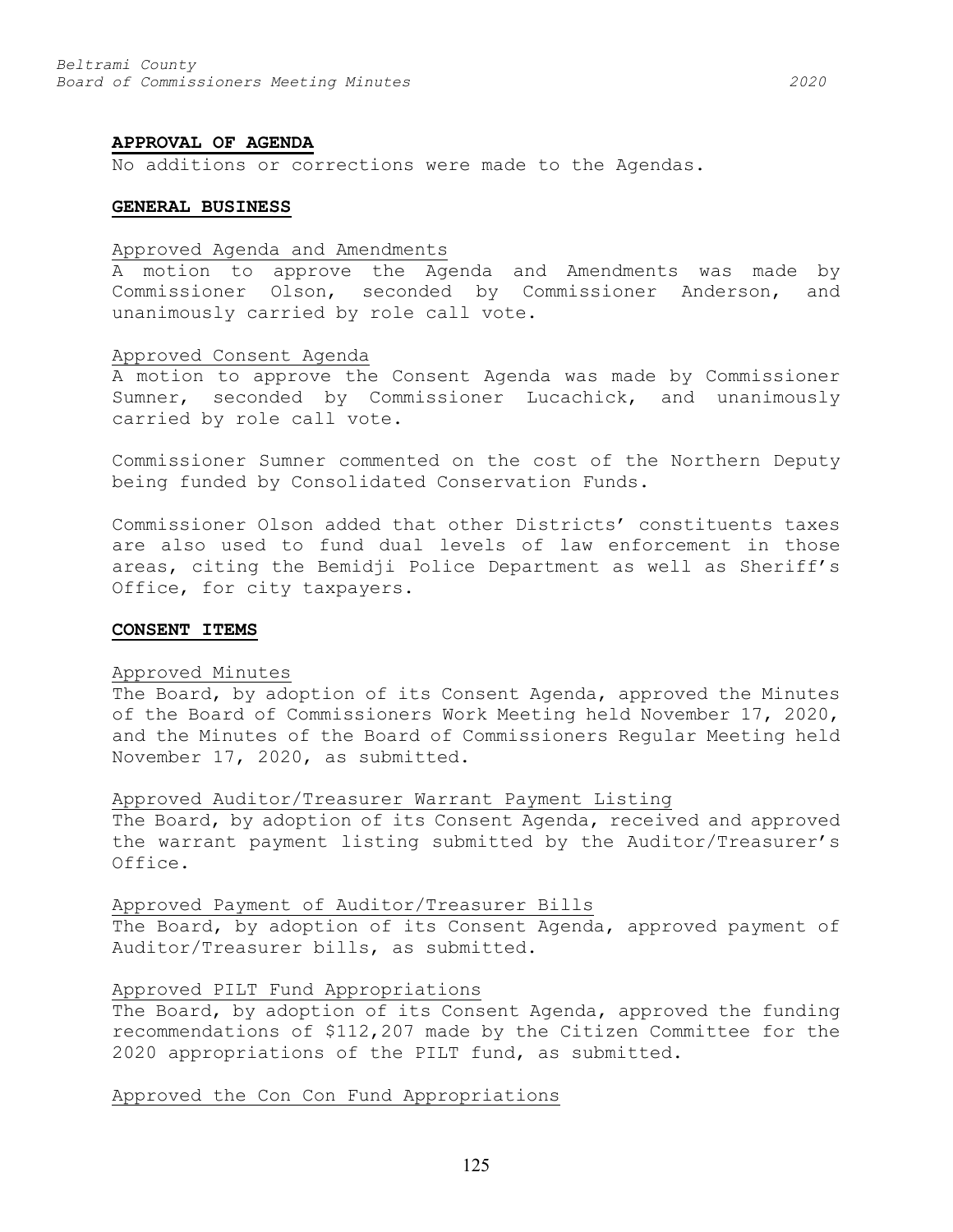The Board, by adoption of the Consent Agenda, approved the funding recommendations of \$62,242 made by the Citizen Committee for the 2020 Appropriations of the Con Con Fund, as submitted.

## Approved the Indirect Cost Allocations Plan Agreement

The Board, by adoption of its Consent Agenda, approved the indirect cost allocation agreement with Government Management Group for the plan used as the basis for Federal Grants and reimbursements. Agreement is for the years ending 2020-2022 at a cost of \$5,150/year.

# Approved the Liquor, Wine, Set-up, 3.2 Beer, Tobacco, Auctioneer and Second Hand Goods License Renewals

The Board, by adoption of its Consent Agenda, approved 2021 license renew applications for Liquor, Wine, Set-up, 3.2 Beer, Tobacco, Auctioneer, and Second Hand Goods License renewals, as submitted.

# Approved Public Hearing for Renaming Unnamed Lake 04-0103

The Board, by adoption of its Consent Agenda, approved setting a Public Hearing date of January 19, 2021 for the renaming of Unnamed Lake 04-0103 to Sunny Lake.

# Approved Audit Engagement Letter

The Board, by adoption of its Consent Agenda, approved the engagement letter for Beltrami County's audit with CliftonLarsonAllen for the 12/30/2020 audit.

# Approved the Resolution to adopt Multi-Hazard Mitigation Plan 2020 Updates

The Board, by adoption of its Consent Agenda, approved the resolution and adoption of the Multi-Hazard Mitigation Plan 2020 update:

WHEREAS, Beltrami County is required to participate in the Federal Emergency Management Agency's (FEMA) Multi-Hazard Mitigation Plan (MHMP) program to be eligible for pre-disaster and post-disaster mitigation funding,

WHEREAS, the Beltrami County MHMP is required to have an update and review by FEMA every five years,

WHEREAS, stakeholders in Beltrami County have participated in the complete revision of the plan over the last 18 months assisted by a contractor through the University of Minnesota Duluth made possible by funding through Minnesota's Department of Homeland Security and Emergency Management (HSEM),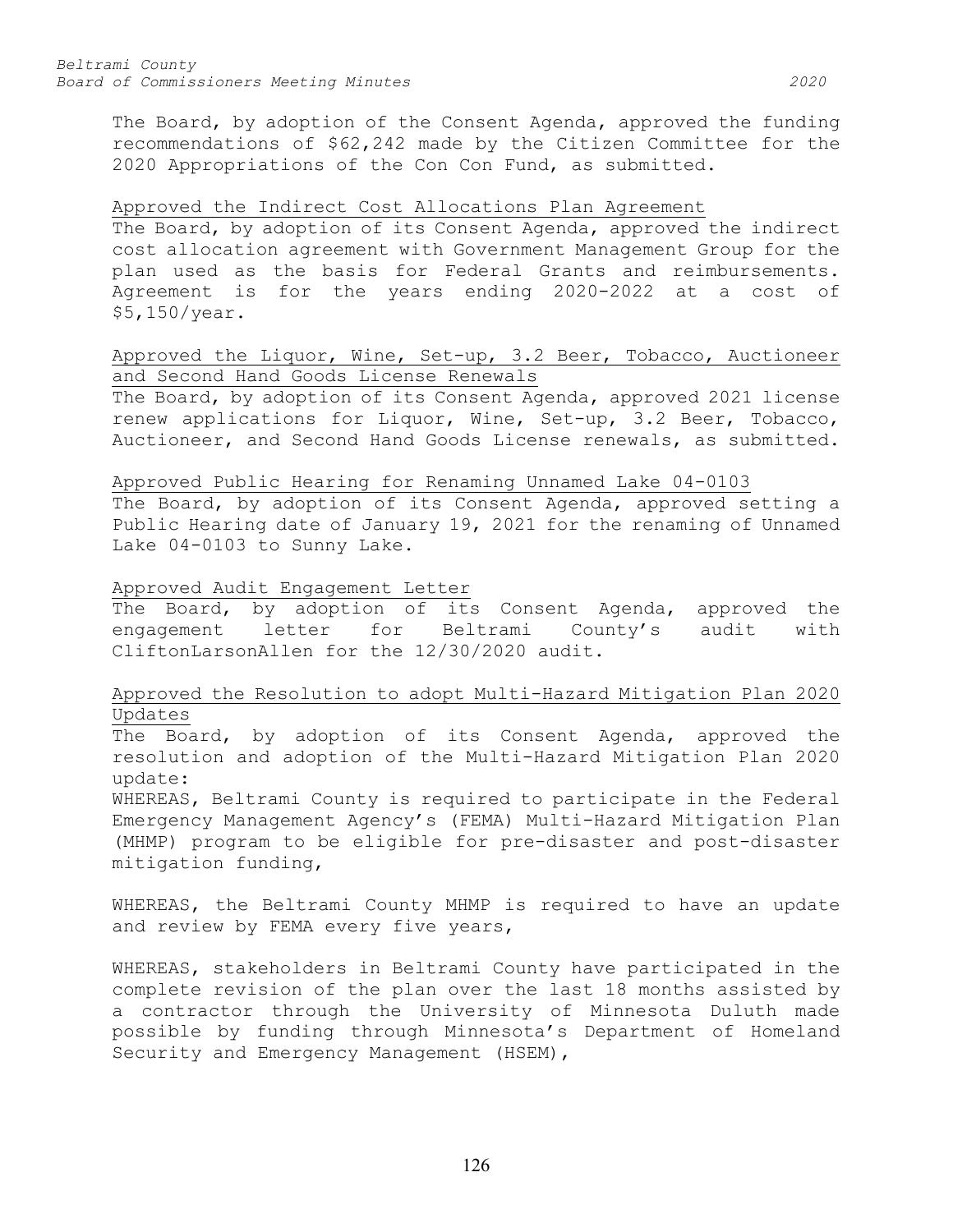WHEREAS, the MHMP was reviewed by stakeholders and the public provided an opportunity to participate in the process with feedback integrated into the plan,

WHEREAS, the final revision of the MHMP update was submitted to FEMA and HSEM for approval and approved on November 12th, 2020,

WHEREAS, the Beltrami County Board of Commissioners will complete the MHMP update for 2020 by approval and adoption of the 2020 Beltrami County MHMP,

NOW, THEREFORE, BE IT RESOLVED that the Beltrami County Multi-Hazard Mitigation Plan updated 2020 is approved and adopted by the Beltrami County Board of Commissioners.

# Approved the Resolution and Midwest Medical Examiner Coroner Contract

The Board, by adoption of its Consent Agenda, approved the Resolution authorizing Midwest Medical Examiner to serve as the medical examiner for Beltrami County:

WHEREAS, Minnesota Statute §390.005 provides that the county board may appoint a Medical Examiner for a period not to exceed four years; and

WHEREAS, Beltrami County has contracted with Anoka County for autopsy services from January 01, 2020 – December 31, 2020 and

WHEREAS, Dr. A. Quinn Strobl be retained as Medical Examiner for Beltrami County for the period of January 01, 2021 – December 31, 2021.

WHEREAS, Dr. A. Quinn Strobl of the Midwest Medical Examiner's Office in Anoka County is qualified under Minnesota Statute §390.005 to serve as Medical Examiner.

NOW, THEREFORE, BE lT RESOLVED to extend the contract and have Dr. A. Quinn Strobl remain the Medical Examiner for Beltrami County effective January 01, 2021 – December 31, 2021

NOW, THEREFORE, BE IT RESOLVED that County Board Chair Craig Gaasvig and County Administrator Kay Mack, or their successors, are hereby authorized to execute such agreements and amendments thereto, as are necessary to implement the project(s).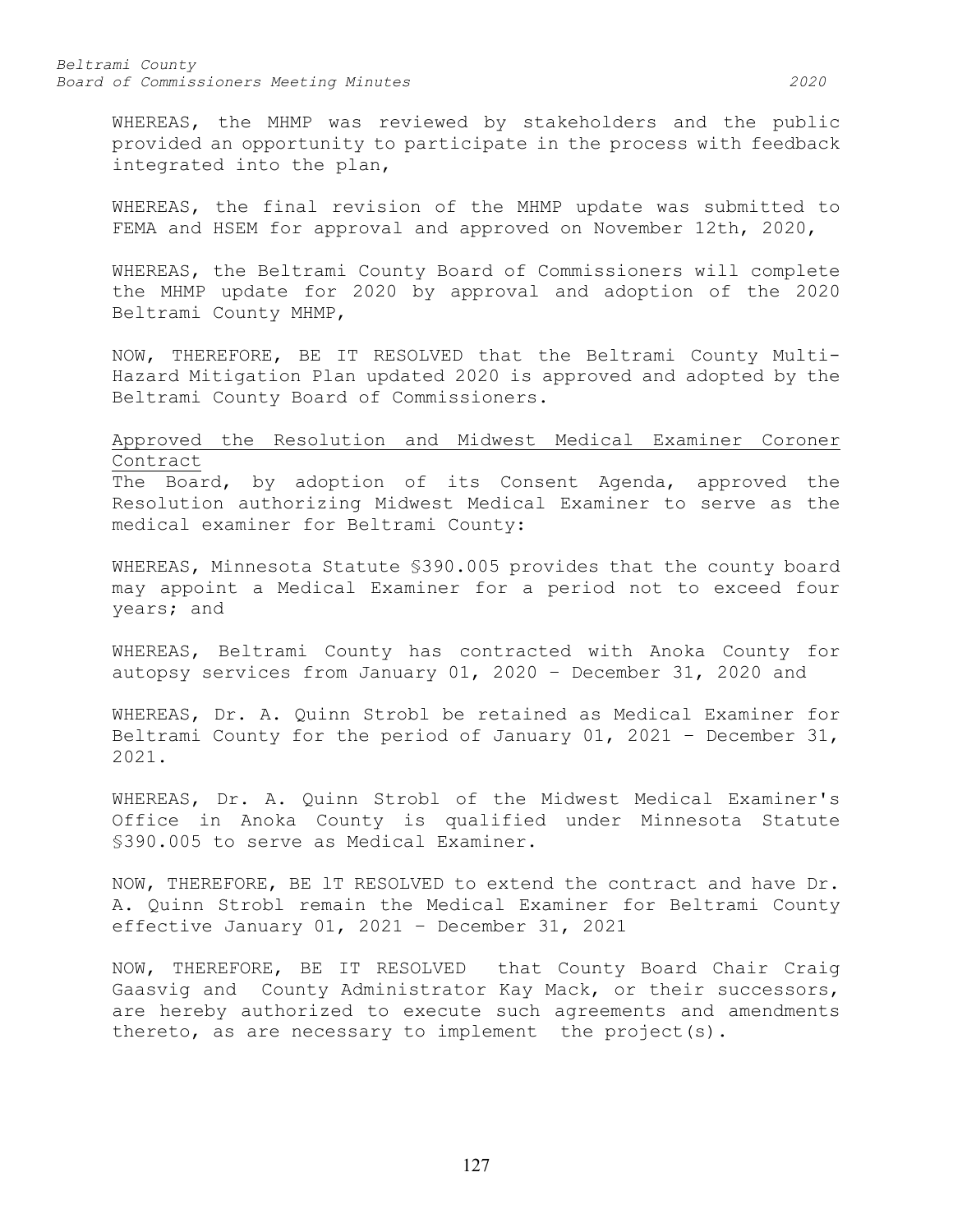## Approved Final Pay Voucher for SP 004-639-015

The Board, by adoption of its Consent Agenda, approved the final pay voucher for project SP 004-639-015, Scenic Highway, to Gladen Construction, as submitted.

Approved Health & Human Services WIC Program Grant Agreement The Board, by adoption of its Consent Agenda, approved USDA federal program Grant for the WIC Program in Beltrami County.

## Approved Health & Human Services Warrant Payment List

The Board, by adoption of its Consent Agenda, received and approved the warrant payment listing submitted by Health & Human Services Department.

## **REGULAR AGENDA**

#### Solid Waste Ordinance

Solid Waste Department Director, Brian Olson reviewed the change proposed in Solid Waste Ordinance #13, draft version three.

The County Attorney reviewed and made several formatting changes, no verbiage changes. The final version will include those changes (version four).

A motion was made by Commissioner Anderson, and seconded by Commissioner Olson, to replace the current Solid Waste Ordinance #13 by adopting the new Solid Waste Ordinance #13 (version four)<br>and repealing Solid Waste Service Charge Ordinance #25. and repealing Solid Waste Service Charge Ordinance #25. Unanimously carried by role call vote.

# Red Lake Initiative Memorandum of Understanding

Administrator, Kay Mack, discussed the Memorandum of Understanding between the Red Lake Nation, MN Department of Human Services and Beltrami County. The Purpose statement of the MOU states:

To coordinate and define child welfare services between the Red Lake Nation and Minnesota Department of Human Services.

To establish a process for implementation of the Indian Child Welfare Initiative by the Red Lake Nation.

To develop an agreement for the transition from a county fiscal responsibility for certain child welfare services to tribal fiscal responsibility for those services.

Cheri Goodwin, Andrea Goodwin, Joe Plumer, Becky Secore, Jeff Lind and David Hanson, all spoke to the successful, positive and productive relationship developed between the Red Lake Nation and Beltrami County. This project is an amazing, precedent setting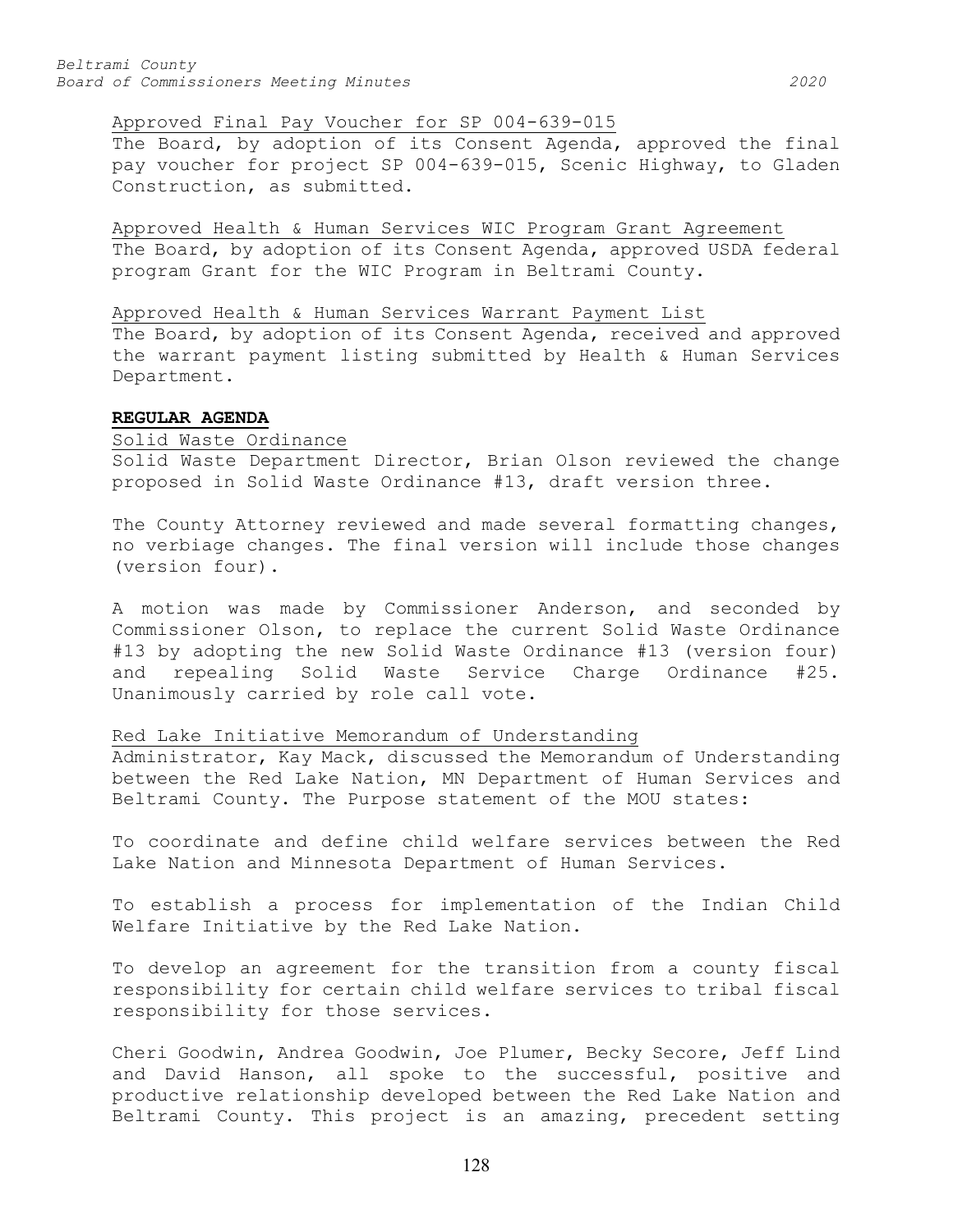accomplishment with long range and life changing impact on many lives.

Attorney David Hanson spoke to the issue in Section 12 of the MOU that is specific to Red Lake and Department of Human Services issues. Both Red Lake and Beltrami County are agreed that this will not affect the ability for theme to sign the MOU.

A motion was made by Commissioner Sumner, and seconded by Commissioner Olson, to approve the Red Lake Initiative Memorandum of Understanding. Unanimously carried by role call vote.

# **COMMISSIONERS' BUSINESS**

Legislative/Lobbying Issues None.

Commissioners' Reports

• Commissioner Sumner stated his appreciation and gratitude for Kay Mack's service to Beltrami County. Echoed by fellow Commissioners.

Review Upcoming Meeting Schedule Next regular meeting of the County Board will be December 15, 2020.

#### **MEETING ADJOURNMENT**

A motion to adjourn the Board meeting at 5:57 p.m. was made by Commissioner Anderson, seconded by Commissioner Sumner, and unanimously carried.

> \_\_\_\_\_\_\_\_\_\_\_\_\_\_\_\_\_\_\_\_\_\_\_\_\_\_\_\_\_\_\_\_\_ Craig Gaasvig, Chair

\_\_\_\_\_\_\_\_\_\_\_\_\_\_\_\_\_\_\_\_\_\_\_\_\_\_\_\_\_\_\_\_\_ Kay Mack, County Administrator

# **BUDGET MEETING AGENDA**

Public Hearing: Commissioner Gaasvig Opened the Public Hearing

# Adoption of the 2021 Proposed Fee Schedule

A motion was made by Commissioner Lucachick and seconded by Commissioner Olson to approve the proposed 2021 County Fee Schedule as presented. Unanimously carried by role call vote.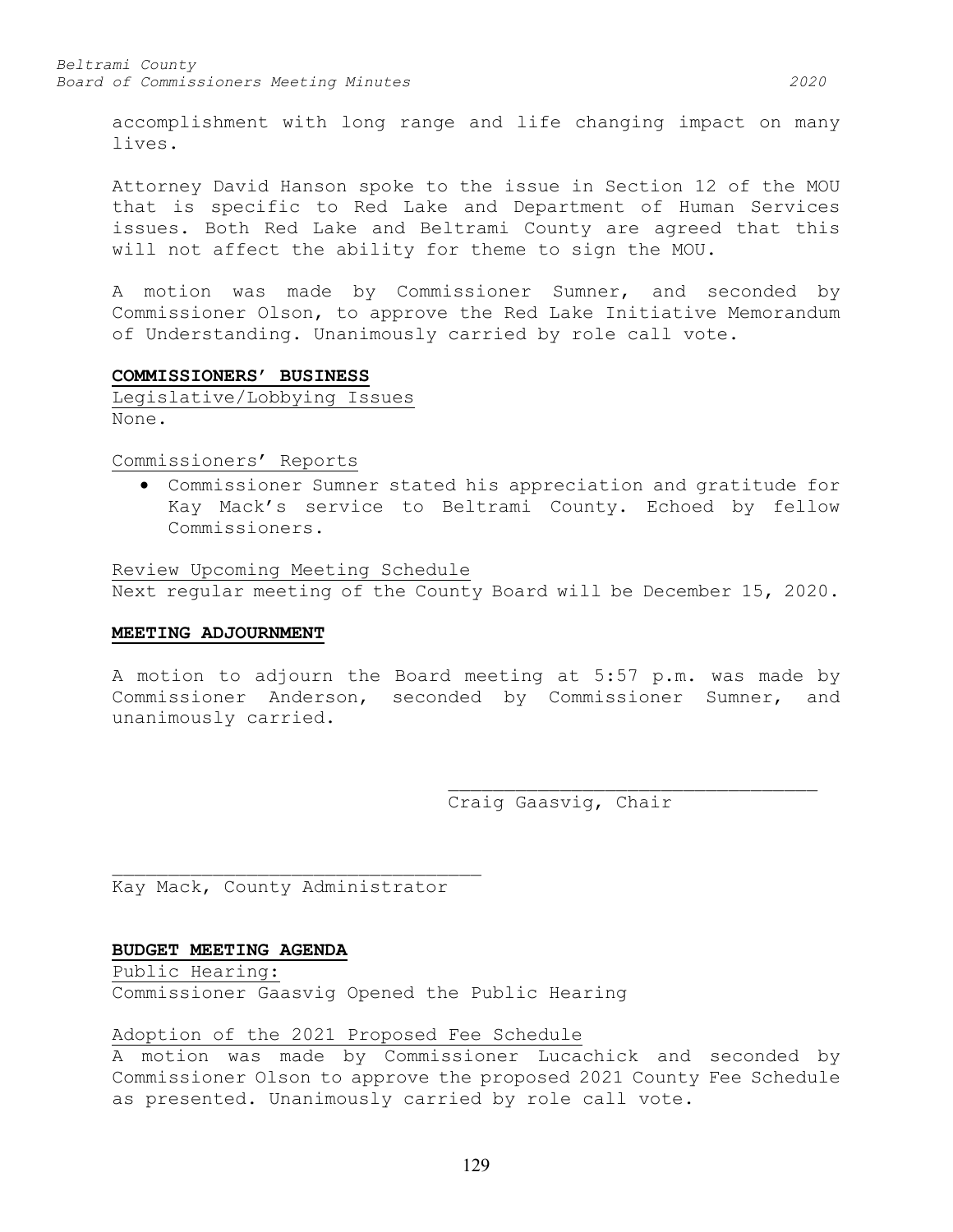Adoption of the 2021 Transportation Improvement Plan

A motion was made by Commissioner Sumner, and seconded by Commissioner Lucachick, to approve the 2021 Transportation Improvement Plan, as presented. Unanimously carried by role call vote.

Adoption of the 2021 Property Tax Levy Resolution

- County resident, Dan Starkenburg, addressed the Board with his alarm and concern over the ever increasing property tax bill and the fact that this years, his tax statement came on the same day as the meeting, which did not seem fair. There should be more transparency and time for citizens to respond. The tax increases are not sustainable.
- Commissioner Olson noted, the Board should be working and lobbying to get every dollar possible from the State in their efforts to bring down the levy.

No other citizens were in attendance to speak. Commissioner Gaasvig closed the public hearing.

The Final Levy being recommended to the County Board for approval is a reduction of \$23,659 from what was adopted as the proposed<br>levy. The reduction is due to the Kitchigami Library system The reduction is due to the Kitchigami Library system proposing a reduction of this same amount from what they had requested in July. This is the only change being made to the recommendation for final levy.

The reduction in levy dollars also means that the levy growth is being reduced from 4.94% to 4.85%: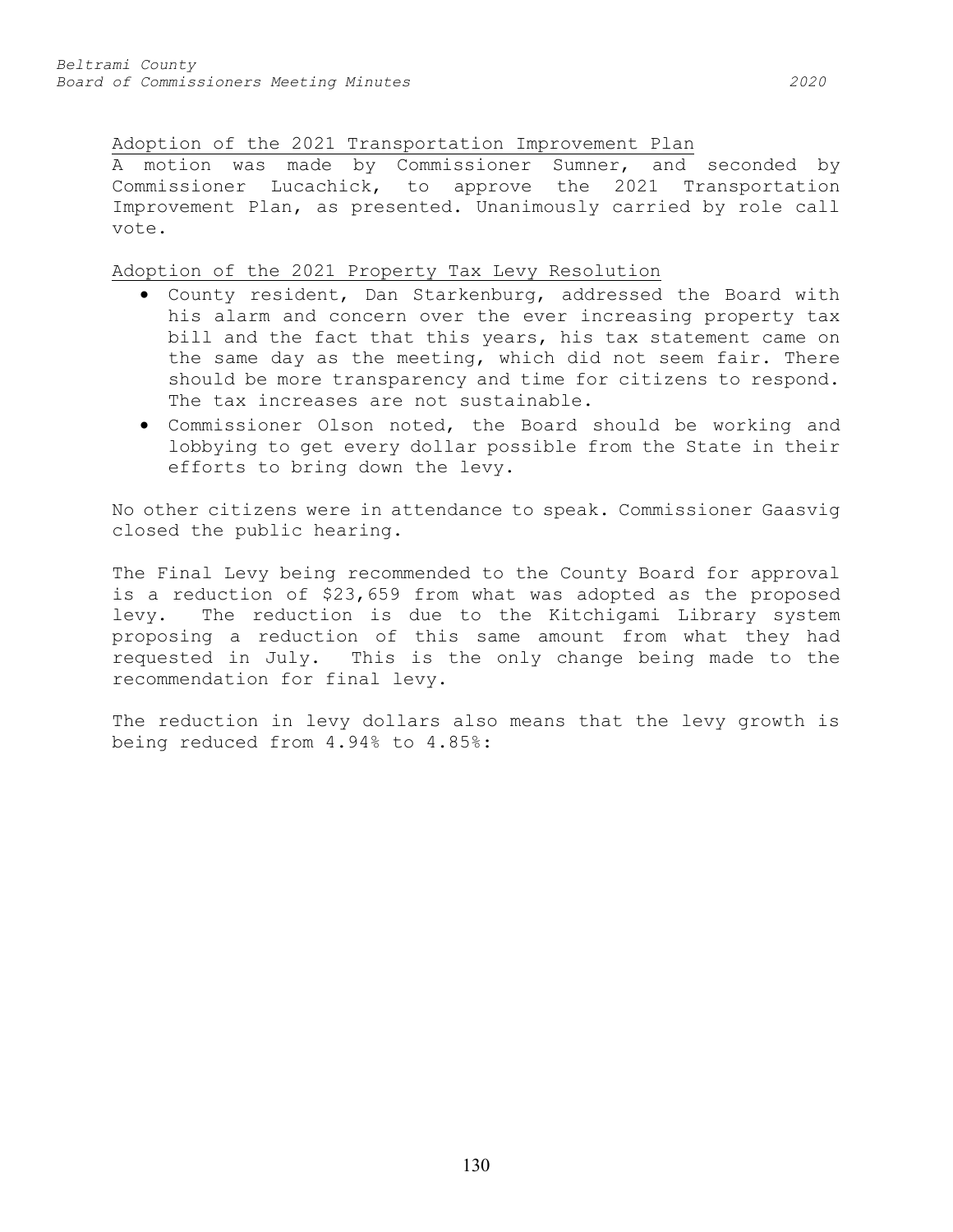BE IT RESOLVED, that the Beltrami County Board of Commissioners do hereby approve the 2021 County Proposed Property Tax Levy of \$26,055,989, a reduction in Levy growth from 4.94% to 4.85%:

| 2021 Final Levy             | <b>Adopted</b> | Proposed     |  |
|-----------------------------|----------------|--------------|--|
|                             | 2020           | 2021         |  |
| <b>Revenue Fund</b>         | \$1,330,334    | \$1,804,481  |  |
| <b>Public Safety</b>        | \$11,244,181   | \$11,504,032 |  |
| <b>Human Services</b>       | \$8,464,045    | \$8,623,807  |  |
| <b>Road and Bridge</b>      | \$2,536,639    | \$2,827,578  |  |
| <b>Operations Levy</b>      | \$23,575,199   | \$24,759,898 |  |
| <b>Jail Debt</b>            | \$353,687      | \$369,000    |  |
| <b>LEC Debt</b>             | \$282,125      | \$287,000    |  |
| <b>Judicial Center Debt</b> | \$640,000      | \$640,000    |  |
| Debt Service Levy           | \$1,275,812    | \$1,296,000  |  |
|                             |                |              |  |
| <b>Total Levy</b>           | \$24,851,011   | \$26,055,898 |  |

A motion was made by Commissioner Anderson and seconded by Commissioner Olson to adopt the 2021 Property Tax Levy in the amount of \$26,055,898. Carried 4:1 vote. Summner voted No.

# Adoption of the 2021 Budget

The Board is required to formally adopt an expenditure budget:

BE IT RESOLVED, that the Beltrami County Board of Commissioners do hereby approve the 2021 County Expenditure Budget in the amount of \$77,134,001.

| <b>Expenditures</b>             | 2020 Budget | 2021 Budget |
|---------------------------------|-------------|-------------|
| <b>General Government</b>       | 11,790,281  | 12,154,139  |
| <b>Public Safety</b>            | 13,049,123  | 13,440,713  |
| <b>Highway &amp; Streets</b>    | 16,227,327  | 14,622,078  |
| Sanitation                      | 3,854,498   | 4,935,760   |
| <b>Human Services</b>           | 32,773,753  | 24,820,747  |
| Health                          | 2,229,270   | 2,376,389   |
| <b>Culture &amp; Recreation</b> | 958,943     | 998,868     |
| Conservation                    | 1,344,831   | 1,348,029   |
| <b>Economic Development</b>     | 339,306     | 342,428     |
| Capital Outlay                  | 280,000     | 280,000     |
| <b>Debt Service</b>             | 1,814,988   | 1,814,850   |
|                                 |             |             |
| <b>Total Expenditures</b>       | 84,662,320  | 77,134,001  |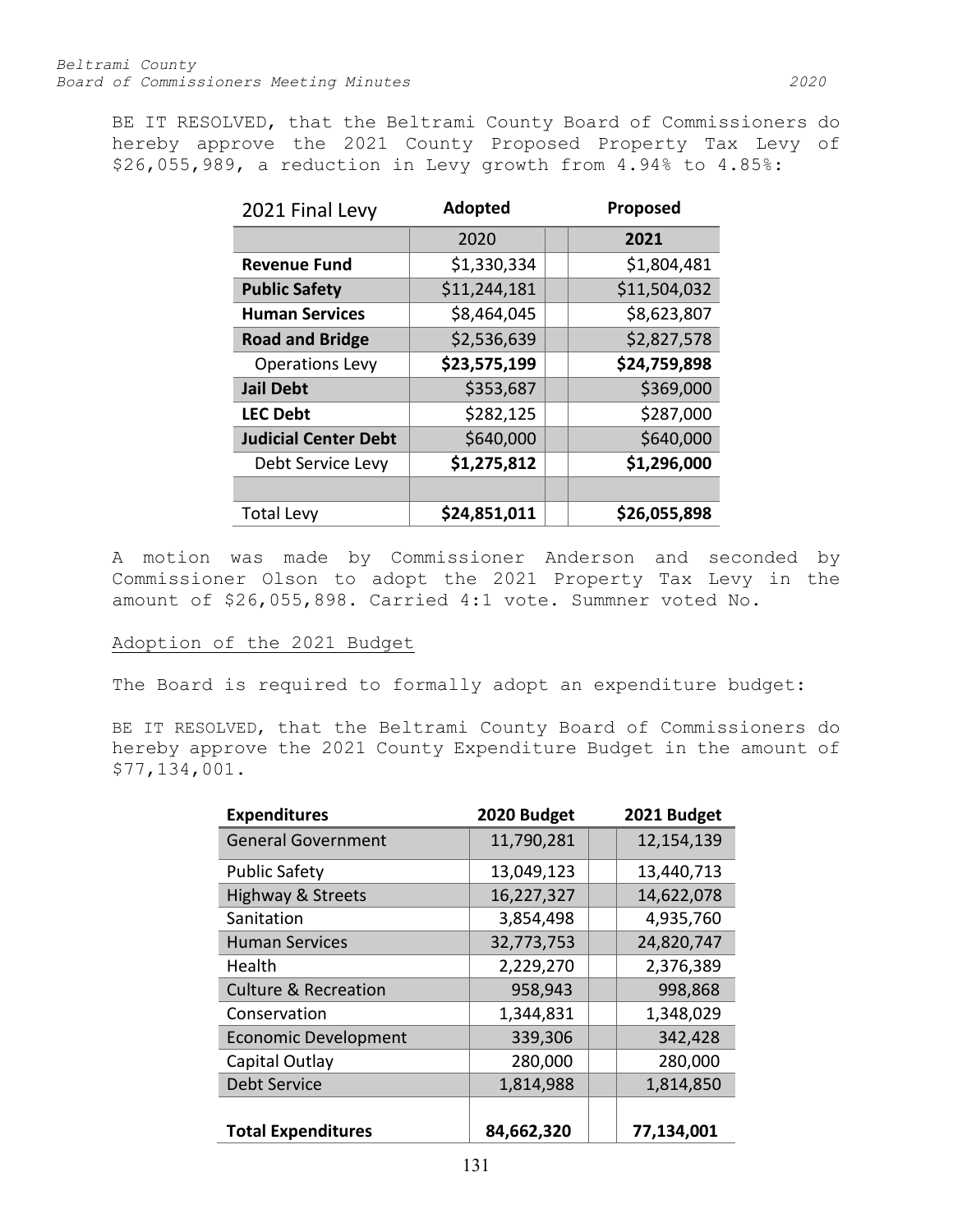A motion was made by Commissioner Lucachick, and seconded by Commissioner Anderson to adopt the 2021 County Budget in the amount of \$77,134,001. Carried 4:1 vote. Summner voted No.

# **MEETING ADJOURNMENT**

A motion to adjourn the Board meeting at 6:17 p.m. was made by Commissioner Olson, seconded by Commissioner Lucachick, and unanimously carried.

> \_\_\_\_\_\_\_\_\_\_\_\_\_\_\_\_\_\_\_\_\_\_\_\_\_\_\_\_\_\_\_\_\_ Craig Gaasvig, Chair

Kay Mack, County Administrator

\_\_\_\_\_\_\_\_\_\_\_\_\_\_\_\_\_\_\_\_\_\_\_\_\_\_\_\_\_\_\_\_\_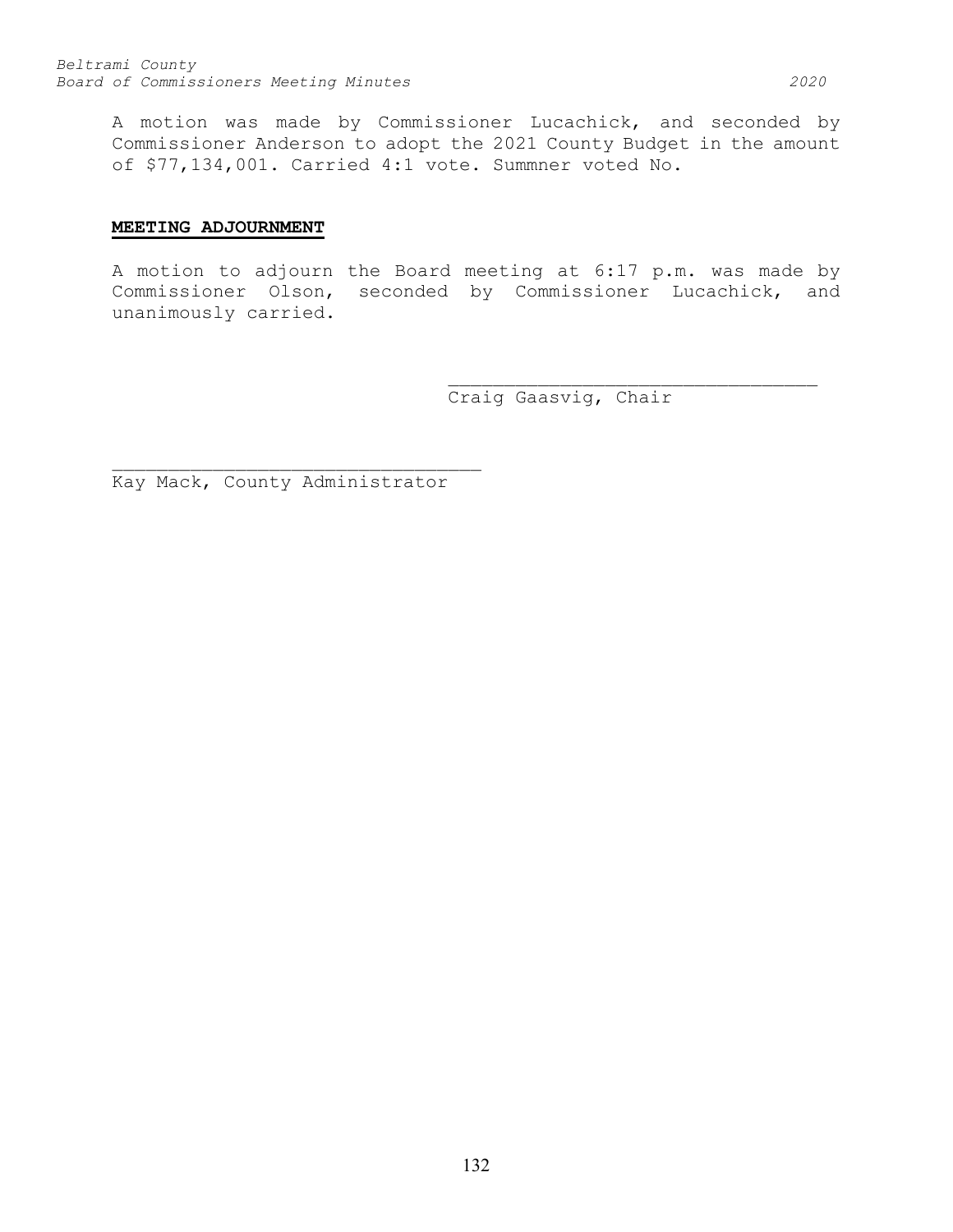# **TRANSCRIPT OF THE PROCEEDINGS OF THE BELTRAMI COUNTY BOARD OF COMMISSIONERS December 2, 2020**

The Beltrami County Board of Commissioners met in special session on December 2, 2020, via Zoom on-line meeting.

#### **CALL TO ORDER, ROLL CALL AND PLEDGE OF ALLEGIANCE**

Chair Craig Gaasvig called the meeting to order at 5:06 p.m. Commissioners Richard Anderson and Reed Olson were present. Commissioners Jim Lucachick and Tim Sumner were absent.

## **GENERAL COMMENTS – BOARD CHAIR**

# **REGULAR AGENDA**

Public Hearing: Exchange of Balsam Road and Others This Public Hearing is regarding the revocation of County Road 515, Scribner Road, to Eckles Township and the revocation of County Road 310, Fairgrounds Road, to Northern Township.

Highway Engineer, Bruce Hasbargen provided maps and reviewed the discussions between the County Board, Eckles and Northern Townships and the City of Bemidji, with agreement by all to proceed with the proposed exchanges and Resolutions.

Commissioner Gaasvig opened the public hearing.

• Mel Melander, representative from Eckles Township stated that they received their Resolution from the Highway Department after their October meeting and they did not meet in November, so they will be getting their Resolution ready and signed at their December 8 meeting.

Commissioner Gaasvig closed the public hearing.

Mr. Hasbargen indicated that both the City of Bemidji and Northern Township have signed their Resolutions. Final approval of CSAH designations will be by the MnDOT State Aid Office after all Resolutions are adopted.

Six Rresolutions are before the board for approval.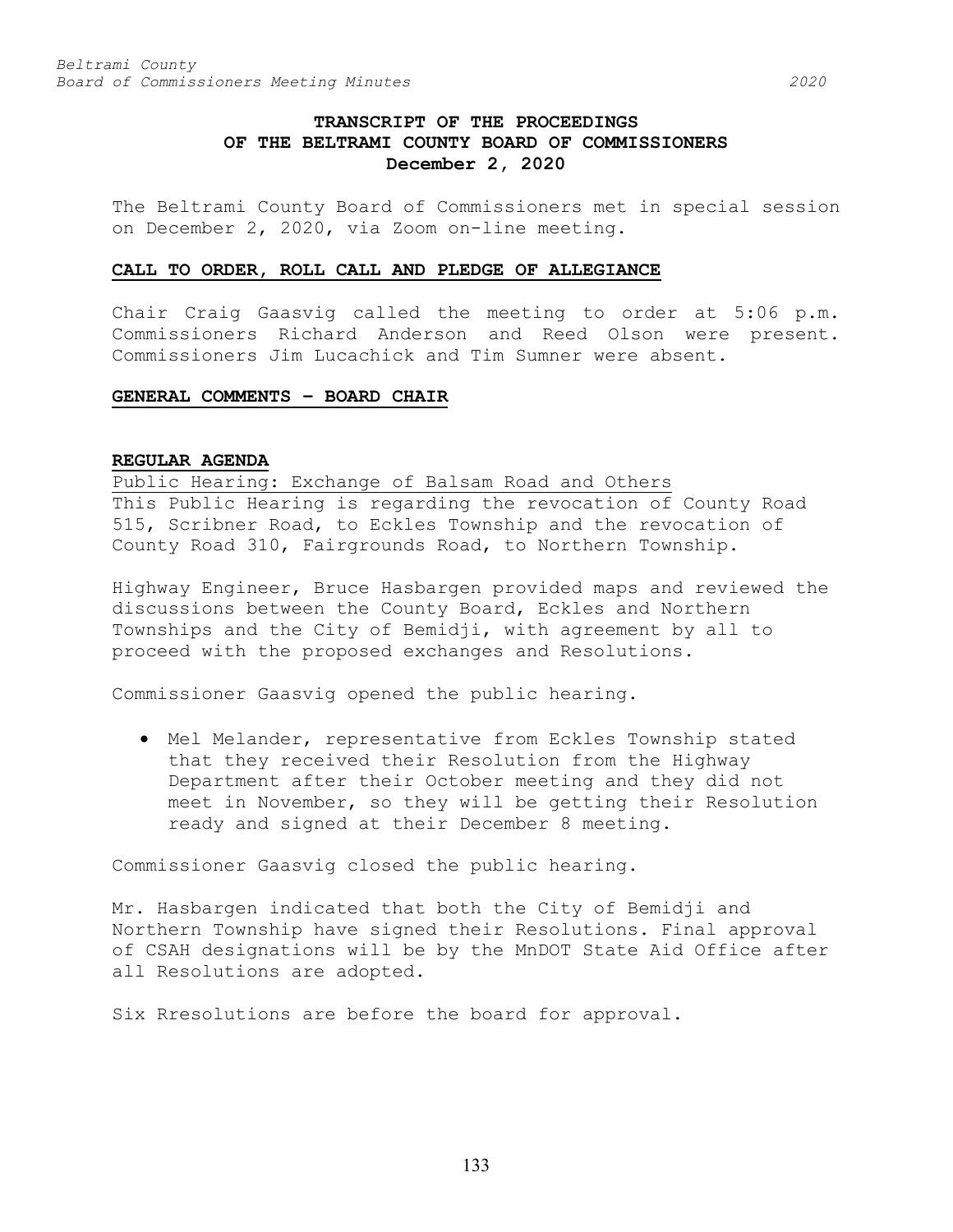*Beltrami County Board of Commissioners Meeting Minutes 2020*

A motion was made by Commissioner Olson, and seconded by Commissioner Anderson, to approve six resolutions for the Balsam Road Exchange, with the Eckles Township Resolution contingent upon receiving Eckles Township's Resolution. Motion carried unanimously by role call vote.

# **1. Authorization to Revoke County State Aid Highway 17 and Revert to the City of Bemidji**

WHEREAS, it appears to the County Board of the County of Beltrami that the road hereinafter described as County State Aid Highway 17 shall be revoked under the provisions of Minnesota Laws;

WHEREAS, it appears to be more appropriate for CSAH 17 to be under city jurisdiction due to the relative traffic volume, type of traffic, location, spacing, continuity with jurisdiction and overall function of the road;

WHEREAS, Minnesota Statutes 163.11, provides for the revocation and reversion of a county road to a city;

WHEREAS, the City of Bemidji has agreed to assume jurisdiction and maintenance of CSAH 17;

NOW THEREFORE, BE IT RESOLVED, by the County Board of the County of Beltrami that the road described as follows, to-wit;

County State Aid Highway 17

Beginning at the intersection of the centerline of CSAH 17 with the centerline of Annebell Street NE, said point being approximately 62.5 feet north of the south line of Government Lot 1, Section 33, Township 147 North Range 33 West of the 5th Principal Meridian; thence northwesterly, northeasterly and northerly along the centerline of CSAH 17 (Birchmont Drive NE) to the intersection of the centerline of Shorecrest Road NE, said intersection being on or near the north line of Government Lot 1, Section 28, Township 147 North Range 33 West of the 5th Principal Meridian; thence westerly along or near the north line of said Government Lot 1, Section 28 to the intersection of the centerline of CSAH 21 (Bemidji Road NE), said intersection being at or near the Northwest corner of Government Lot 1, Section 28, Township 147 North Range 33 West of the 5th Principal Meridian and there terminating. Centerline length is approximately 1.35 miles.

be, and hereby is, revoked as a County State Aid Highway of said<br>County subject to the approval of the Commissioner of County subject to the approval of Transportation of the State of Minnesota.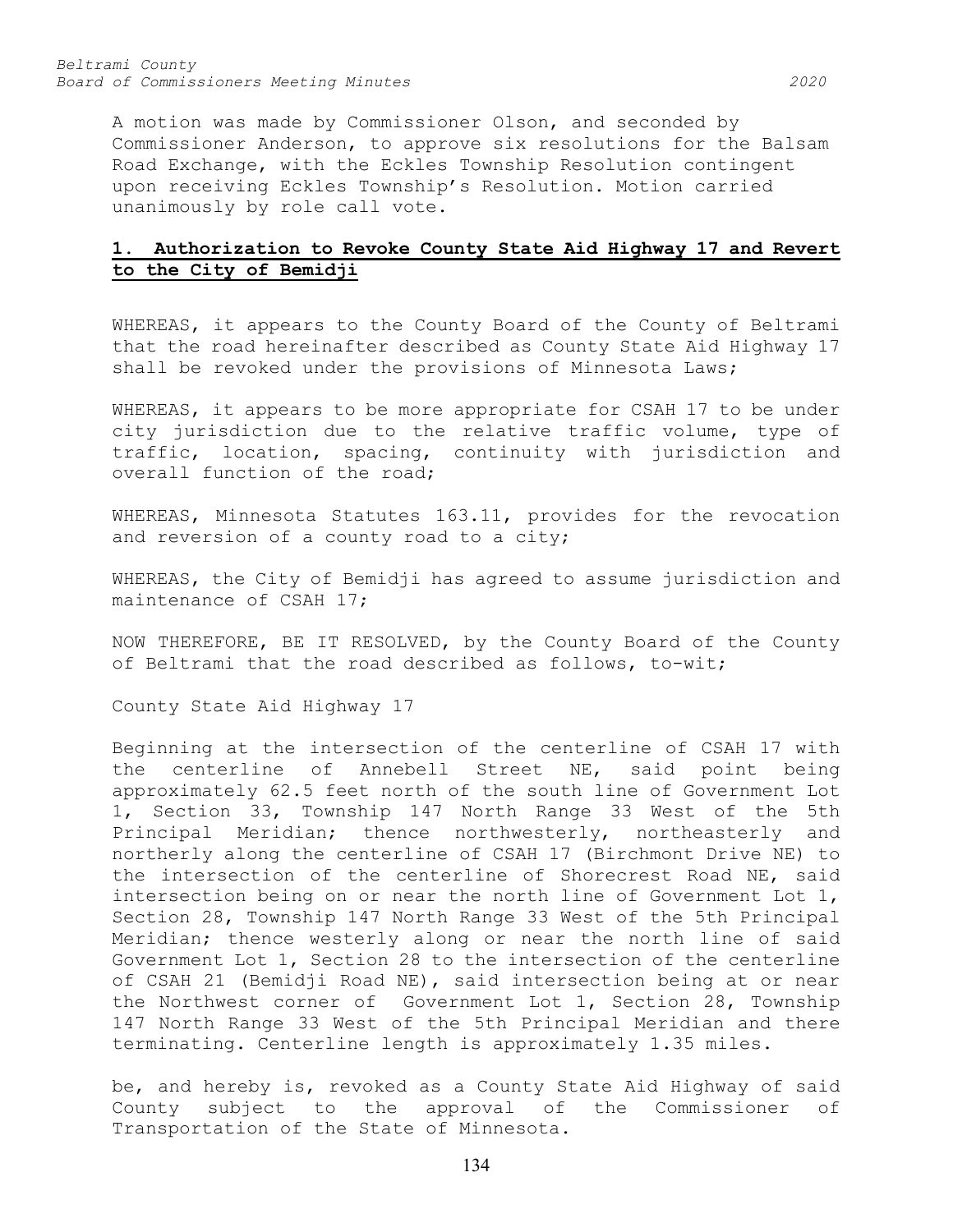BE IT FURTHER RESOLVED, that the above described CSAH 17 shall be revoked and revert to the City of Bemidji.

BE IT FURTHER RESOLVED, that the right of way currently held by the County of Beltrami for CSAH 17 described above, comprised of all easements, dedications, donations and prescriptions, as well as all right of way held in fee, shall be considered to be a part of this revocation and is hereby quit claimed and transferred to the City of Bemidji and shall be under its jurisdiction and its responsibility, including the roadway and all public utilities located within said right of way.

BE IT FURTHER RESOLVED, that the County Auditor is authorized and directed to forward two certified copies of this resolution to the Commissioner of Transportation for consideration.

# **2. Authorization to Revoke County Road 310 and Revert to Northern Township**

WHEREAS, it appears to the County Board of the County of Beltrami that the road hereinafter described as County Road 310 shall be revoked under the provisions of Minnesota Laws;

WHEREAS, it appears to be more appropriate for CR 310 to be under township jurisdiction due to the relative traffic volume, type of traffic, location, spacing, continuity with jurisdiction and overall function of the road;

WHEREAS, Minnesota Statutes 163.11, provides for the revocation and reversion of a county road to a township;

WHEREAS, Northern Township has agreed to assume jurisdiction and maintenance of CR 310;

WHEREAS, Northern Township has agreed to waive the requirement of Beltrami County repairing or improving the road to meet County standards for a comparable road in the County as provided by Minnesota Statutes 163.11 Subd. 5a;

WHEREAS, Northern Township has agreed to waive the requirement of 2 years of County maintenance as provided by Minnesota Statutes 163.11 Subd. 5b;

NOW THEREFORE, BE IT RESOLVED, by the County Board of the County of Beltrami that the road described as follows, to-wit;

County Road 310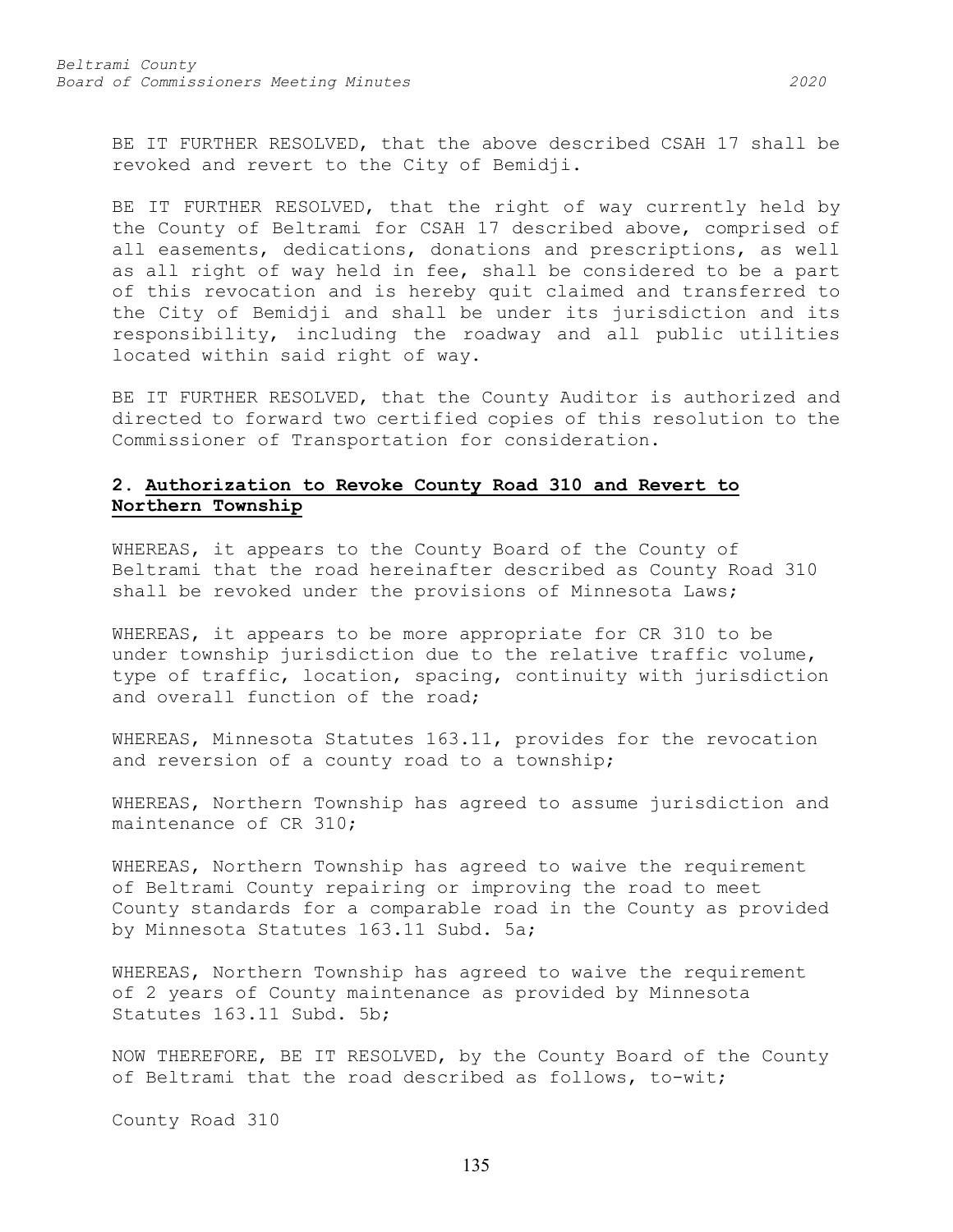Beginning at the intersection of Lakewood Drive NW and Fairgrounds Road NW in Northern Township and continuing northeasterly along the westerly side of Trunk Highway 71 to the intersection of County State Aid Highway 15, Irvine Avenue. Approximately 1.04 miles in length.

be, and hereby is, revoked as County Road 310 and shall revert to Northern Township.

BE IT FURTHER RESOLVED, that the right of way currently held by the County of Beltrami for the portion of CR 310 described above, comprised of all easements, dedications, donations and prescriptions, as well as all right of way held in fee, shall be considered to be a part of this revocation and is hereby quit claimed and transferred to Northern Township and shall be under its jurisdiction and its responsibility, including the roadway and all public utilities located within said right of way.

# **3. Authorization to Revoke County Road 515 and Revert to Eckles Township**

WHEREAS, it appears to the County Board of the County of Beltrami that the road hereinafter described as County Road 515 shall be revoked under the provisions of Minnesota Laws;

WHEREAS, it appears to be more appropriate for CR 515 to be under township jurisdiction due to the relative traffic volume, type of traffic, location, spacing, continuity with jurisdiction and overall function of the road;

WHEREAS, Minnesota Statutes 163.11, provides for the revocation and reversion of a county road to a township;

WHEREAS, Eckles Township has agreed to assume jurisdiction and maintenance of CR 515;

WHEREAS, Eckles Township has agreed to waive the requirement of Beltrami County repairing or improving the road to meet County standards for a comparable road in the County as provided by Minnesota Statutes 163.11 Subd. 5a;

WHEREAS, Eckles Township has agreed to waive the requirement of 2 years of County maintenance as provided by Minnesota Statutes 163.11 Subd. 5b;

NOW THEREFORE, BE IT RESOLVED, by the County Board of the County of Beltrami that the road described as follows, to-wit;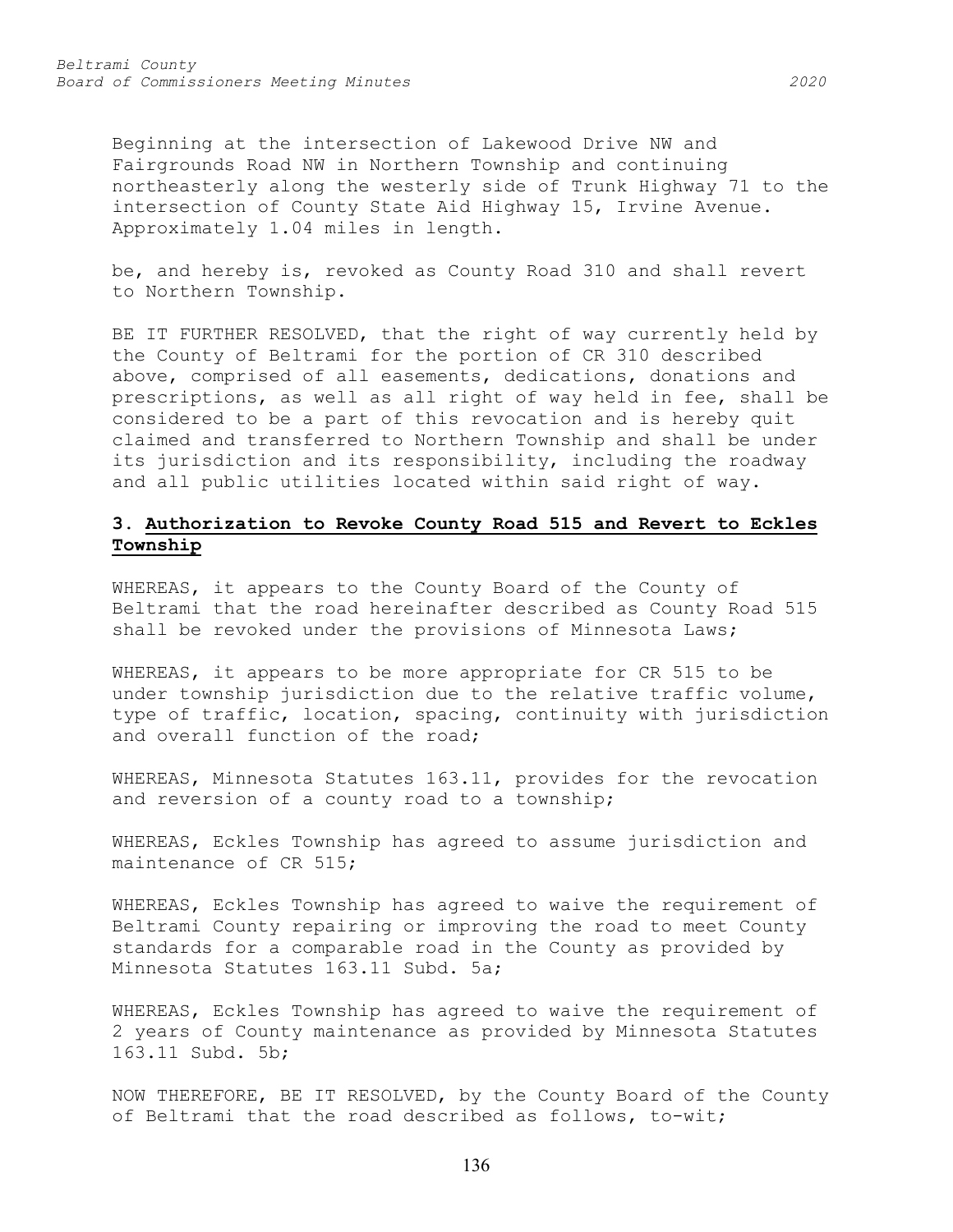County Road 515

Beginning at the intersection of U.S. Highway 2 and Scribner Road NW in Eckles Township and continuing northerly to the intersection of State Highway 89. Approximately 1.46 miles in length.

be, and hereby is, revoked as County Road 515 and shall revert to Eckles Township.

BE IT FURTHER RESOLVED, that the right of way currently held by the County of Beltrami for the portion of CR 515 described above, comprised of all easements, dedications, donations and prescriptions, as well as all right of way held in fee, shall be considered to be a part of this revocation and is hereby quit claimed and transferred to Eckles Township and shall be under its jurisdiction and its responsibility, including the roadway and all public utilities located within said right of way.

#### **4. AUTHORIZATION TO ESTABLISH CSAH 40**

WHEREAS, it appears to the County Board of the County of Beltrami that the road hereinafter described should be designated County State Aid Highway 40 under the provisions of Minnesota Laws;

NOW THEREFORE, BE IT RESOLVED, by the County Board of the County of Beltrami that the road described as follows, to-wit:

Balsam Rd NW,

Beginning at a point on the centerline of County State Aid Highway 9 at or near the Southwest corner of the South East ¼ of the South East  $\frac{1}{4}$  Section 23, Township 147 North, Range 34 West of the 5th Principal Meridian; thence easterly, along or near the south line of Section 23 and Section 24, Township 147 North, Range 34 West, to a point at or near the Southeast corner of said Section 24, thence continuing easterly and along or near the south line of Section 19 and Section 20, Township 147 North, Range 33 West of the 5th Principal Meridian to the intersection of the centerline of US Highway 71 and there terminating. Centerline length is approximately 2.43 miles.

be, and hereby is established, located, and designated a County State Aid Highway of said County, subject to the approval of the Commissioner of Transportation of the State of Minnesota.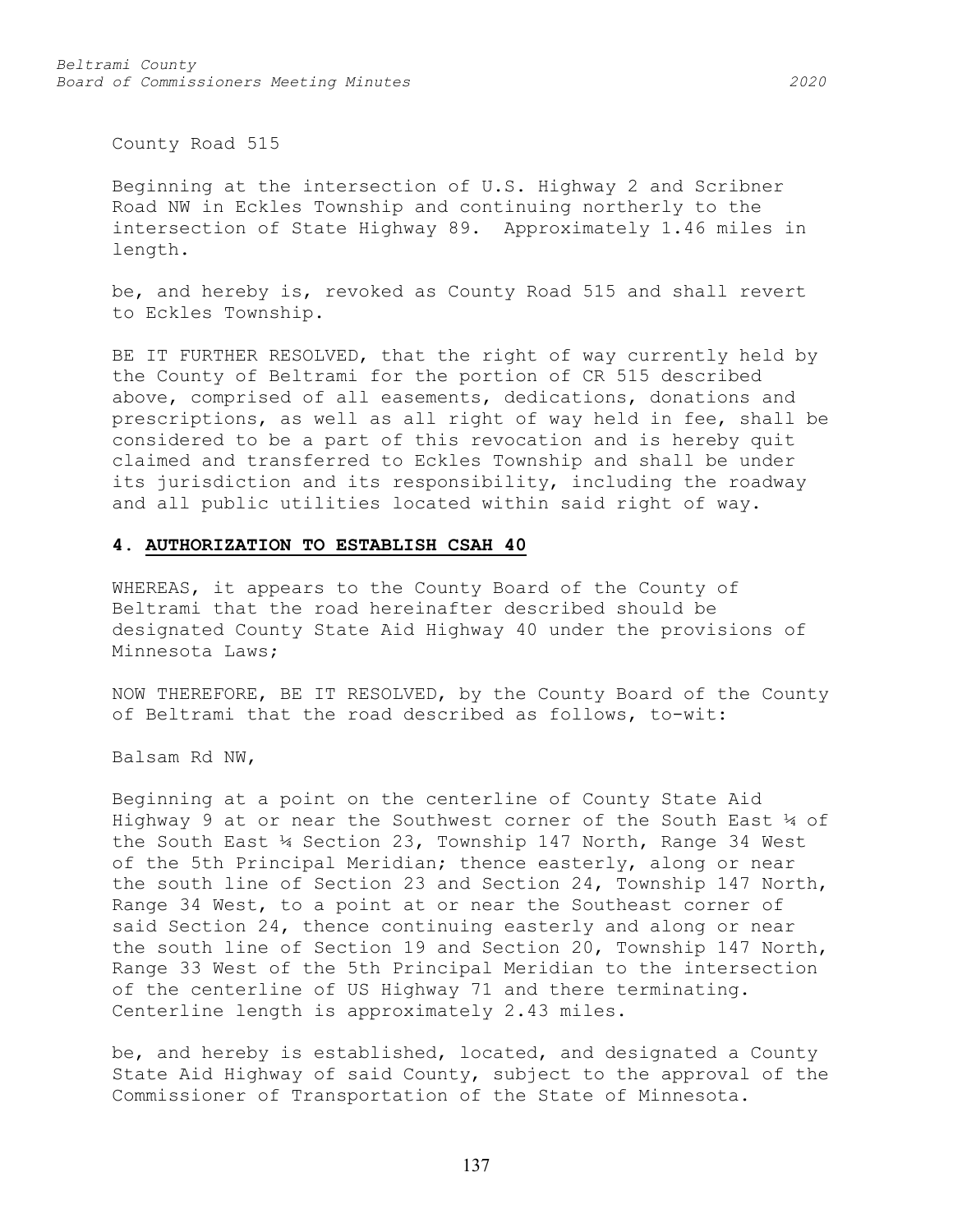*Beltrami County Board of Commissioners Meeting Minutes 2020*

BE IT FURTHER RESOLVED, that the right of way currently under the jurisdiction of the City of Bemidji, Eckles Township and Northern Township for the segment of Balsam Rd NW described above, comprised of all easements, dedications, donations and prescriptions, as well as all right of way held in fee, shall be considered to be a part of this establishment and is hereby assumed by and transferred to the County of Beltrami and shall be under its jurisdiction.

BE IT FURTHER RESOLVED, that the County Auditor is hereby authorized and directed to forward two certified copies of this resolution to the Commissioner of Transportation for consideration, and that upon approval of the designation of said road or portion thereof, that same be constructed, improved and maintained as a County State Aid Highway of the County of Beltrami, to be numbered and known as County State Aid Highway 40.

#### **5. AUTHORIZATION TO ESTABLISH CSAH 12**

WHEREAS, it appears to the County Board of the County of Beltrami that the road hereinafter described should be designated County State Aid Highway 12 under the provisions of Minnesota Laws;

NOW THEREFORE, BE IT RESOLVED, by the County Board of the County of Beltrami that the road described as follows, to-wit:

Lake Ave SE,

Beginning at a point on the centerline of County State Aid Highway 8 at or near the Southeast corner of Section 15, Township 146 North, Range 33 West of the 5th Principal Meridian; thence northerly along or near the east line of said Section 15 to the intersection of the centerline of 1st Street SE, said intersection to be at or near the Northeast corner of the South East ¼ of said Section 15, Township 146 North, Range 33 West of the 5th Principal Meridian and there terminating. Centerline length is approximately 0.49 miles.

be, and hereby is established, located, and designated a County State Aid Highway of said County, subject to the approval of the Commissioner of Transportation of the State of Minnesota.

BE IT FURTHER RESOLVED, that the right of way currently under the jurisdiction of the City of Bemidji for the segment described above, comprised of all easements, dedications, donations and prescriptions, as well as all right of way held in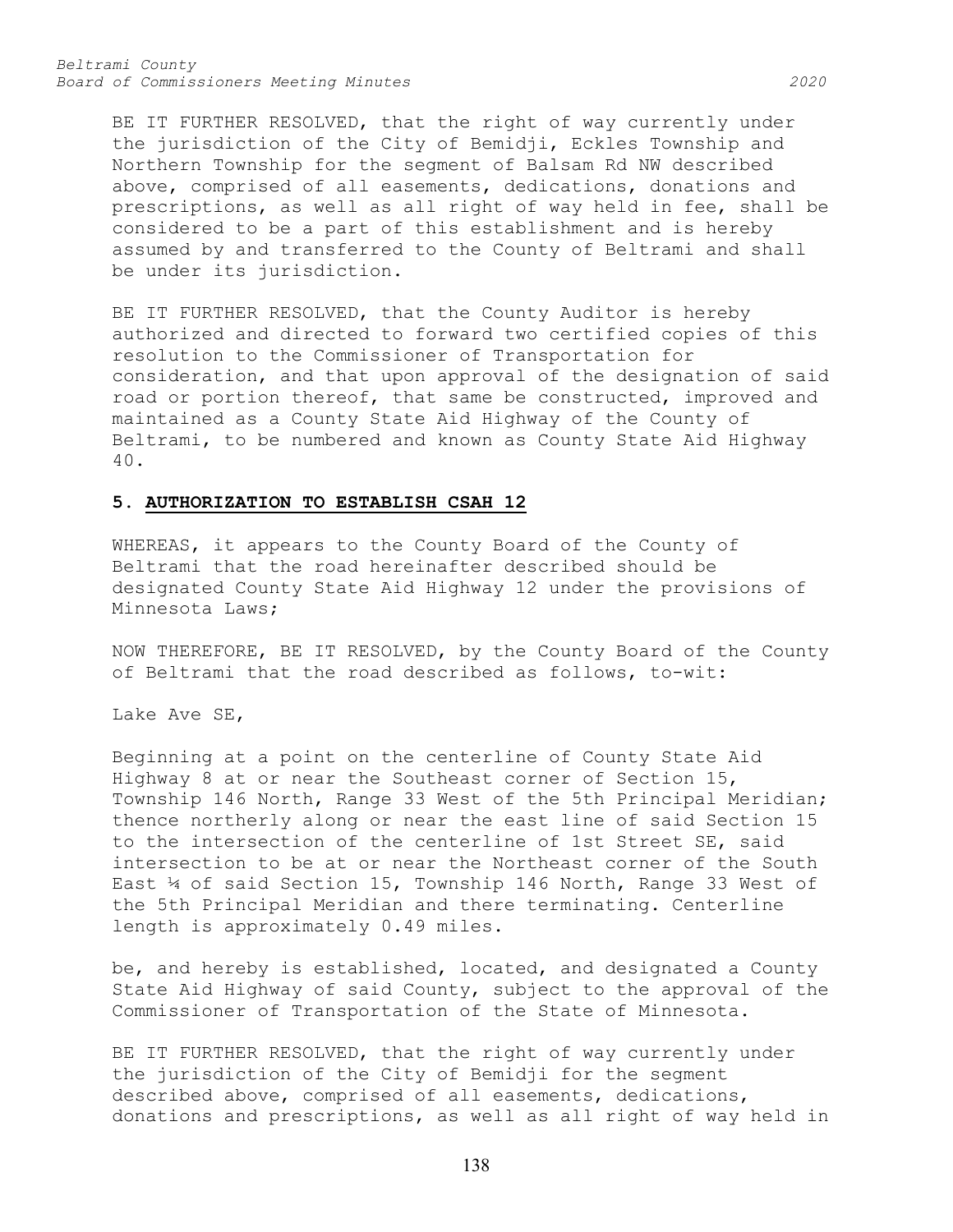fee, shall be considered to be a part of this establishment and is hereby assumed by and transferred to the County of Beltrami and shall be under its jurisdiction.

BE IT FURTHER RESOLVED, that the existing publicly owned utilities within the above described right of way comprised of sanitary sewer and potable water supply, including all piping, valves, hydrants, structures and appurtenances thereto, shall remain the property and responsibility of the City of Bemidji.

BE IT FURTHER RESOLVED, that the existing storm sewer system within the above described right of way shall become the property and responsibility of the County of Beltrami. All connections for through flow of storm water into and out of the storm water system shall remain in place.

BE IT FURTHER RESOLVED, that the existing non-motorized pedestrian and bicycling trail within the above described right of way, shall remain the property and responsibility of the City of Bemidji.

BE IT FURTHER RESOLVED, that the County Auditor is hereby authorized and directed to forward two certified copies of this resolution to the Commissioner of Transportation for consideration, and that upon approval of the designation of said road or portion thereof, that same be constructed, improved and maintained as a County State Aid Highway of the County of Beltrami, to be numbered and known as County State Aid Highway 12.

#### **6. AUTHORIZATION TO ESTABLISH CR 305**

WHEREAS, it appears to the County Board of the County of Beltrami that the road hereinafter described shall be designated County Road 305 under the provisions of Minnesota Laws;

NOW THEREFORE, BE IT RESOLVED, by the County Board of the County of Beltrami that the road described as follows, to-wit:

Wildwood Road NE,

Beginning at the intersection of County State Aid Highway 57, Sumac Road NE, and Wildwood Road NE in Northern Township and continuing northerly to the intersection of County State Aid Highway 21, Bemidji Road NE. Approximately 0.46 miles in length.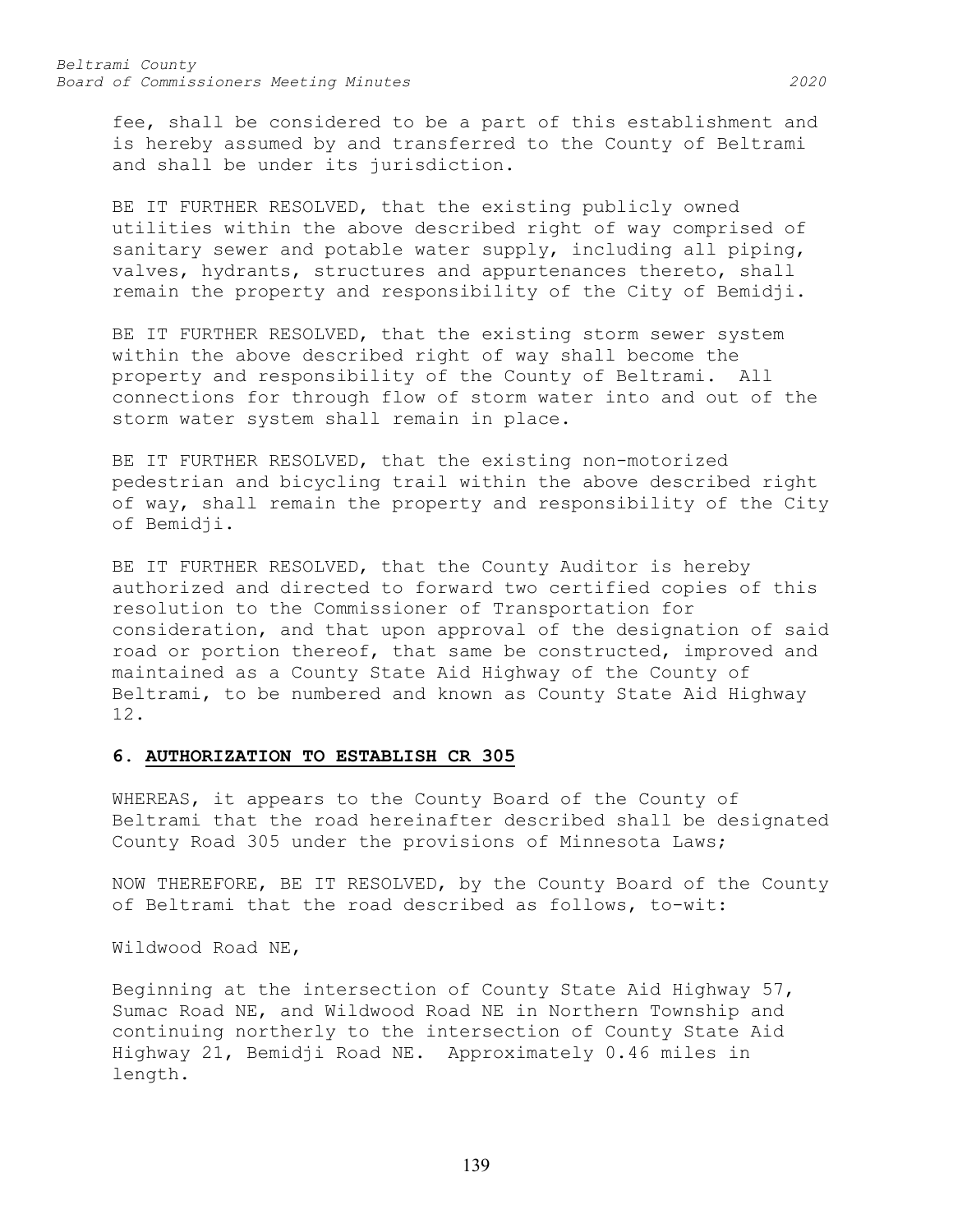be, and hereby is established, located, and designated as County Road 305.

BE IT FURTHER RESOLVED, that the right of way currently under the jurisdiction of Northern Township for the segment of Wildwood Rd NE described above, comprised of all easements, dedications, donations and prescriptions, as well as all right of way held in fee, shall be considered to be a part of this establishment and is hereby assumed by and transferred to the County of Beltrami and shall be under its jurisdiction.

#### **MEETING ADJOURNMENT**

A motion to adjourn the Board meeting at 5:14 p.m. was made by Commissioner Anderson, seconded by Commissioner Olson, and unanimously carried.

> \_\_\_\_\_\_\_\_\_\_\_\_\_\_\_\_\_\_\_\_\_\_\_\_\_\_\_\_\_\_\_\_\_ Craig Gaasvig, Chair

\_\_\_\_\_\_\_\_\_\_\_\_\_\_\_\_\_\_\_\_\_\_\_\_\_\_\_\_\_\_\_\_\_ Thomas Barry, County Administrator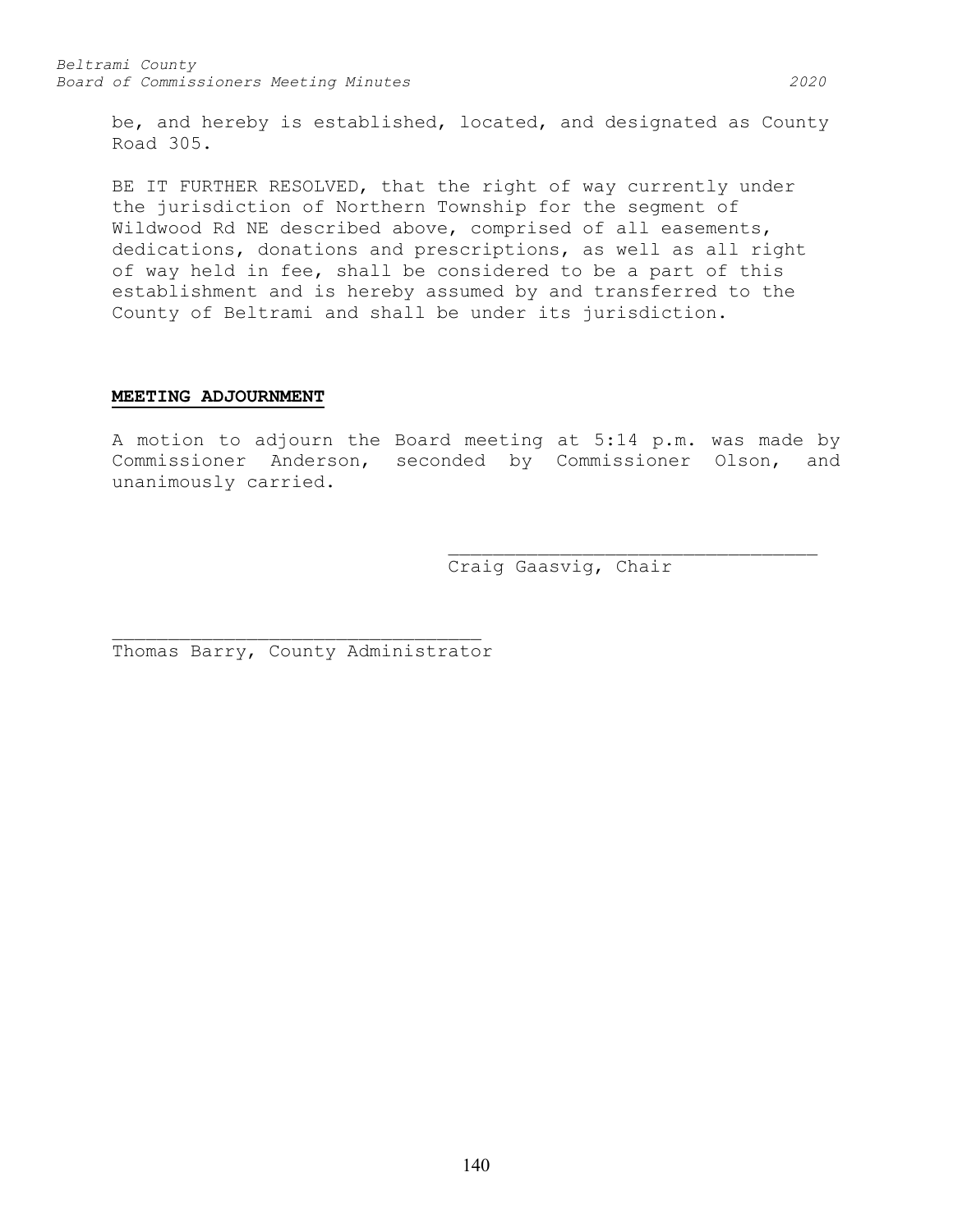# **TRANSCRIPT OF THE PROCEEDINGS OF THE BELTRAMI COUNTY BOARD OF COMMISSIONERS December 15, 2020**

The Beltrami County Board of Commissioners met in regular session on December 15, 2020 via Zoom in-line meeting.

#### **CALL TO ORDER, ROLL CALL AND PLEDGE OF ALLEGIANCE**

Chair Craig Gaasvig called the meeting to order at 5:00 p.m. Commissioners Richard Anderson, Jim Lucachick, Tim Sumner and Reed Olson were present.

#### **GENERAL COMMENTS – BOARD CHAIR**

Commissioner Gaasvig acknowledged this as his last meeting as Board Chair and thanked everyone.

## **CITIZENS ADDRESSING THE BOARD**

Tony Bellino, resident in Northern Township, addressed the Board again with his concerns about the County Law Enforcement and his treatment from Sheriff Deputies and the County Attorney's Office. He discussed the illegal search and damage to his personal property and talked about discrepancies between police report statements and what was recorded on body cameras. He does not feel that he was given all the information and camera video that he requested.

#### **APPROVAL OF AGENDA**

The following item was removed from the Consent Agenda and added to the Regular:

• Approval of Health & Human Services 2021 Service Contracts

## **GENERAL BUSINESS**

#### Approved Agenda and Amendments

A motion to approve the Agenda and Amendments was made by Commissioner Olson, seconded by Commissioner Anderson and unanimously carried by role call vote.

#### Approved Consent Agenda

A motion to approve the Consent Agenda was made by Commissioner Lucachick, seconded by Commissioner Sumner, and unanimously carried by role call vote.

#### **CONSENT ITEMS**

#### Approved Minutes

The Board, by adoption of its Consent Agenda, approved the Minutes of the Board of Commissioners Work Meeting held December 1, 2020,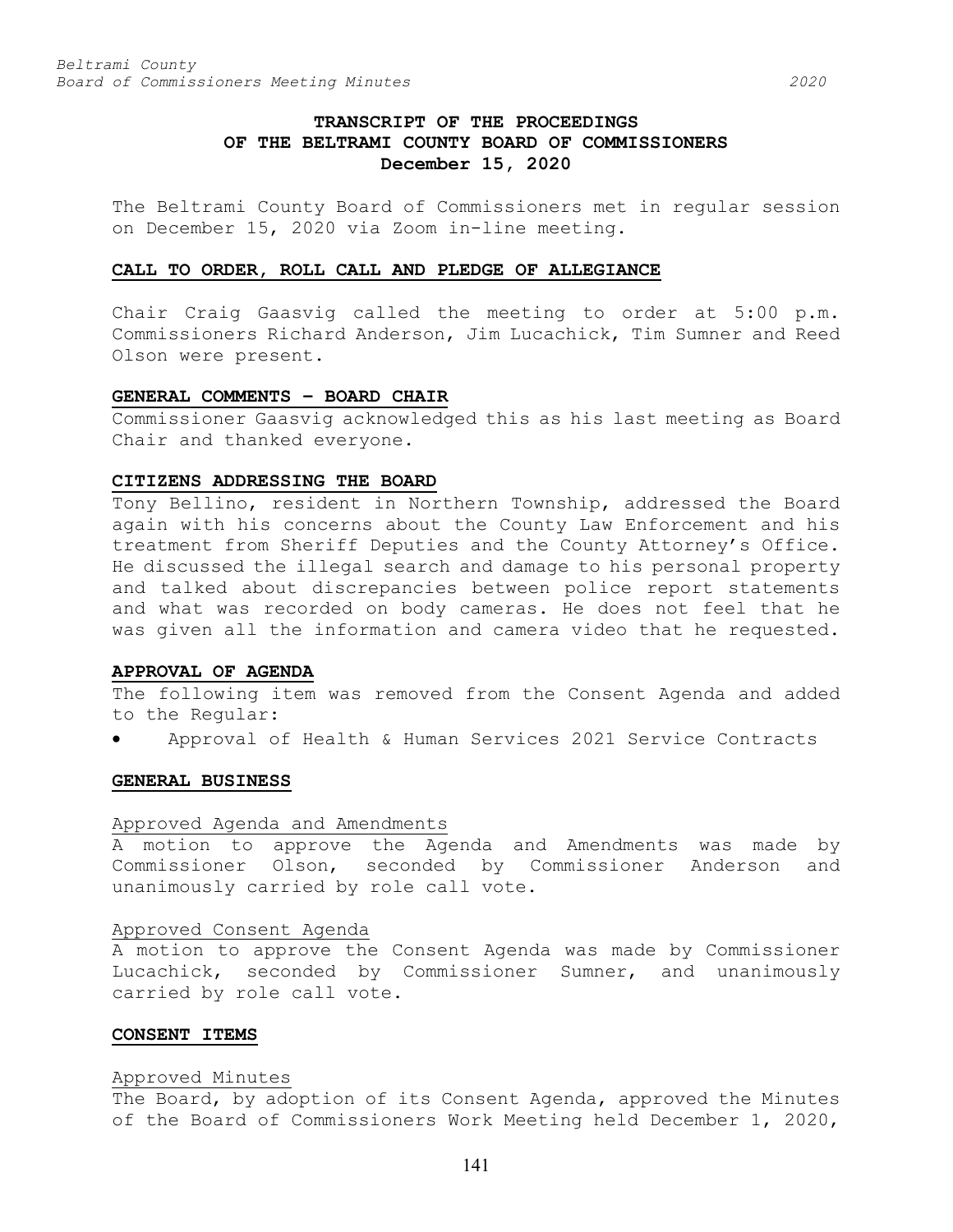and the Minutes of the Board of Commissioners Regular Meeting held December 1, 2020, as submitted.

#### Approved Auditor/Treasurer Warrant Payment Listing

The Board, by adoption of its Consent Agenda, received and approved the warrant payment listing submitted by the Auditor/Treasurer's Office.

#### Approved Payment of Auditor/Treasurer Bills

The Board, by adoption of its Consent Agenda, approved payment of Auditor/Treasurer bills, as submitted.

# Approved Resolution and New Premise Permit Application for Lawful Gambling

The Board, by adoption of its Consent Agenda, approved Resolution and New Premise Permit Application for lawful gambling for Upper Red Lake Area Association to conduct pull-tabs at Mort's on Upper Red:

WHEREAS, under the current Minnesota Statute 349.165, a licensed organization may conduct lawful gambling at a site after the County Board has approved a Premises Permit for that site,

WHEREAS, Upper Red Lake Area Association is a licensed organization, Number 02724,

WHEREAS, Upper Red Lake Area Association, has submitted the Minnesota Lawful Gambling Premises Permit Application to conduct lawful gambling activity at:

Red Lake Adventures, LLC 18335 Mort Lane NE Kelliher, MN 56650

NOW, THEREFORE, BE IT RESOLVED, Beltrami County Board of Commissioners authorizes and approved the application of Upper Red Lake Area Association for a Minnesota Lawful Gambling Premises Permit.

# Approved the Annual Safety Manual Updates

The Board, by adoption of its Consent Agenda, approved the annual 2021 County Safety Manual review and updates, as submitted.

# Approved the 2020 Apportionment Resolution

The Board, by adoption of its Consent Agenda, approved the 2020 Apportionment Resolution setting the figures for tax-forfeited net revenues to be distributed: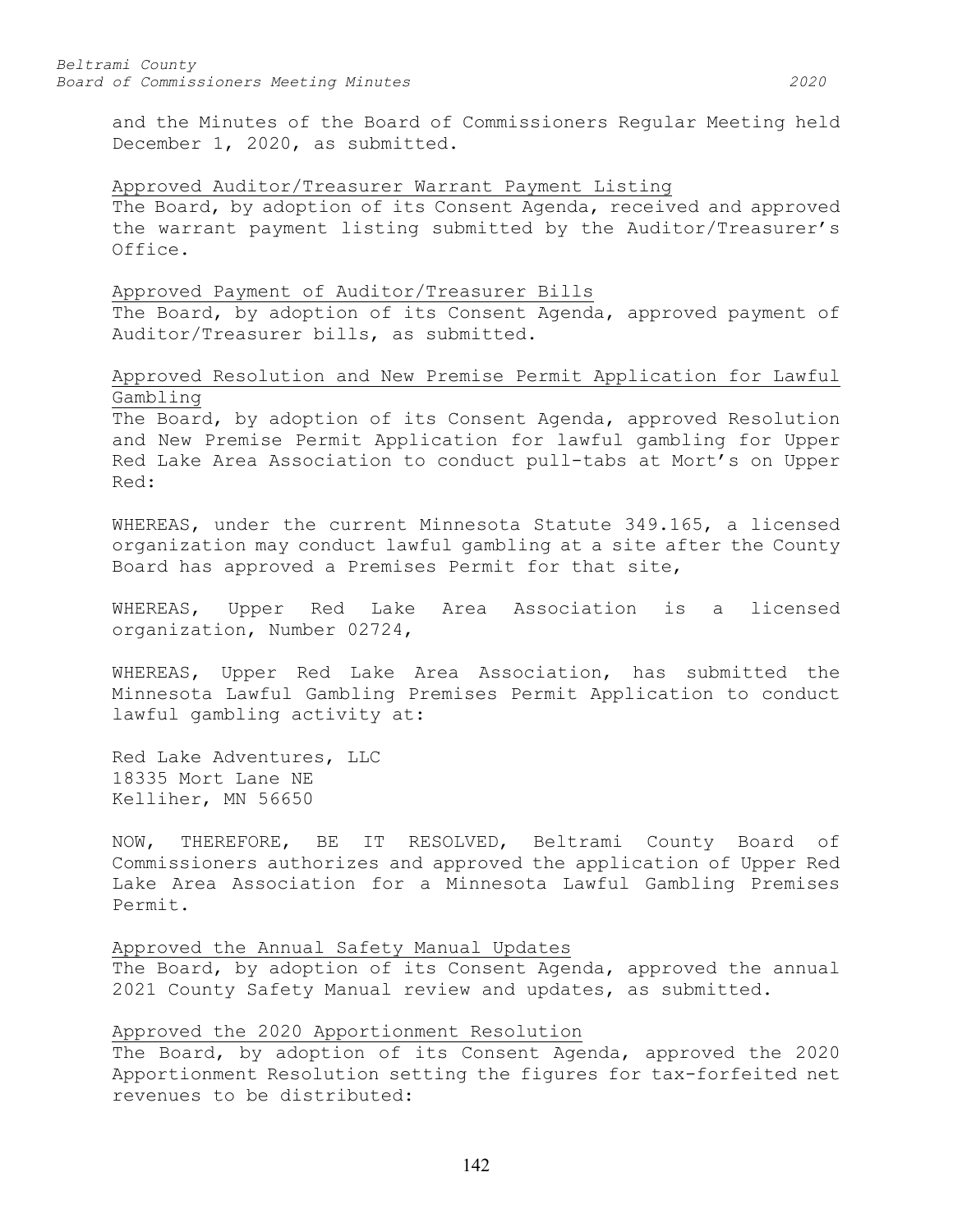*Beltrami County Board of Commissioners Meeting Minutes 2020*

WHEREAS, 2003, Minnesota Session Laws, Chapter 127, Article 12, Section 24, Subdivision 5; allows for promotion of tourist, agriculture, and industrial developments. The amount to be spent annually for the purposes of the subdivision shall not exceed five dollars per capita of the county's population; now,

WHEREAS, Minnesota Statutes 282.08, Subdivision 4, provides that the County Board of Beltrami, from the proceeds from the sale or rental of tax forfeited land or any product there from may, by resolution set aside no more than thirty (30) percent of the receipts remaining for the purposes of timber development; for the promotion of tourism, agricultural and industrial development; no more than twenty (20) percent of the receipts remaining for the acquisition and maintenance of County parks; and,

WHEREAS, those townships which include Three Island County Park have an interest in timber revenues from those lands to help support township roads that are utilized for hauling timber.

NOW THEREFORE, BE IT RESOLVED by the County Board of Beltrami, that 30 percent of the receipts for the year of 2020 remaining after administration, special assessments, and bond levy are paid, be set aside to be used for the purpose as specified in MS 282.08, Subdivision 4; of this, 2/3 will be distributed to County Development, and 1/3 be distributed to Forest Development, and,

BE IT FURTHER RESOLVED that 20 percent of the receipts remaining to be used for the acquisition and maintenance of county parks or recreational areas, and

BE IT FURTHER RESOLVED that any balance remaining must be apportioned as follows: county, 40 percent; town or city, 20 percent; and school district, 40 percent, provided,

BE IT FURTHER RESOLVED, that 70% of all revenues generated through timber harvest from Three Island County Park shall be used for the maintenance of County Parks and Recreation areas within Beltrami County, 20% shall be used for reforestation of County Parks and Recreation areas and the remaining 10% of the revenues will be apportioned to the townships with direct interest for maintenance of township roads.

# Approved the Resolution to Enroll Deputy in PERA Police and Fire Plan

The Board, by adoption of its Consent Agenda, approved the Resolution to enroll Deputy Curtis in the PERA Police and Fire Plan: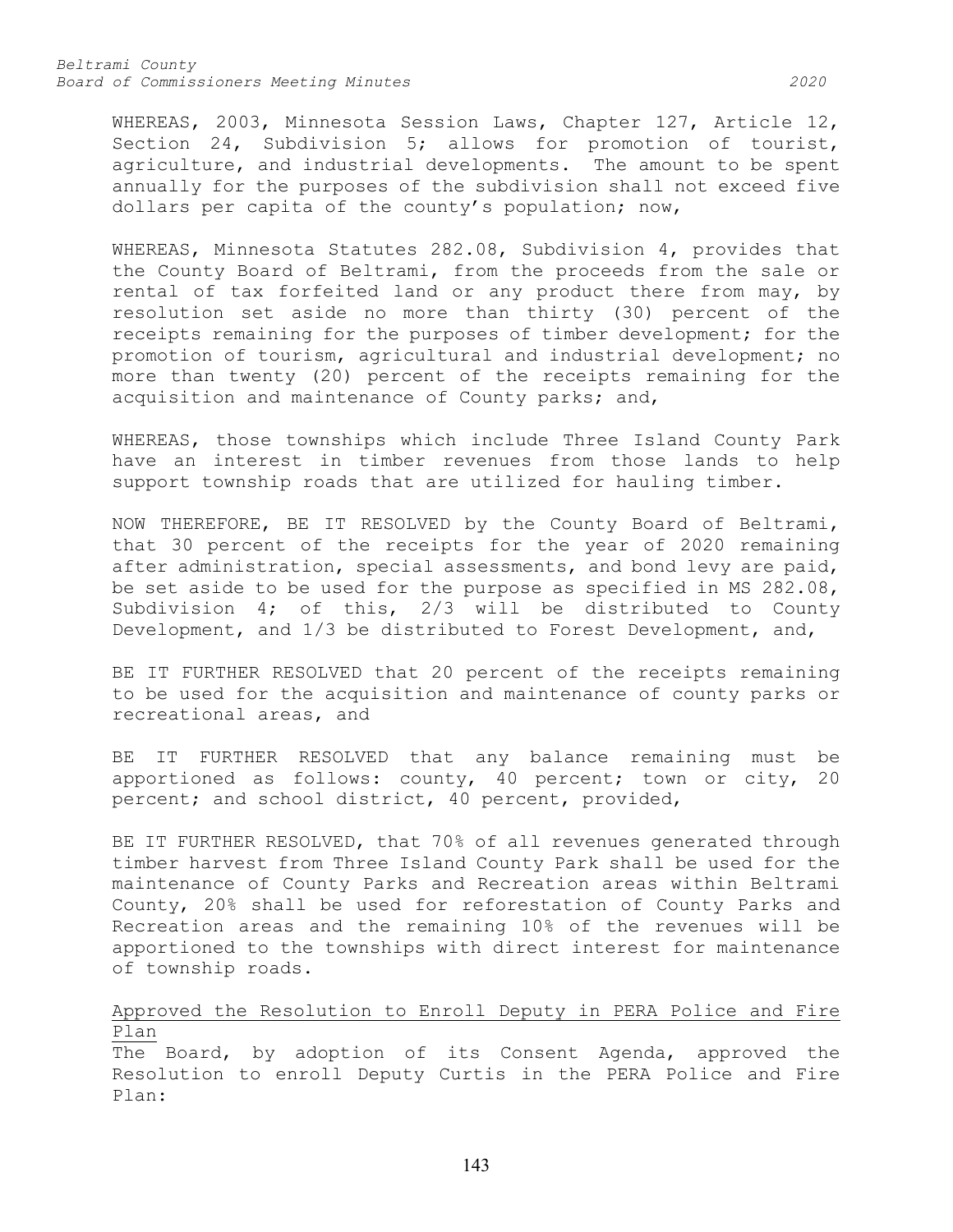*Beltrami County Board of Commissioners Meeting Minutes 2020*

BE IT RESOLVED the policy of the State of Minnesota as declared in Minnesota Statutes 353.63 is to give special consideration to employees who perform hazardous work and devote their time and skills to protecting the property and personal safety of others; and

BE IT RESOLVED Minnesota Statutes Section 353.64 permits governmental subdivisions to request coverage in the Public Employees Police and Fire plan for eligible employees of police or sheriff departments whose position duties meet the requirements stated therein and listed below.

BE IT FURTHER RESOLVED that the Beltrami County Sheriff's Office, of Beltrami County hereby declares that the position, Permanent-Part time Deputy Sheriff, currently held by Benard Curtis, meets all of the following Police and Fire Plan membership requirements: 1. Said position requires a license by the Minnesota peace officer standards and training board under sections 626.84 to 626.863 and this employee is so licensed;

2. Said position's primary (over 50%) duty is to enforce the general criminal laws of the state;

3. Said position charges this employee with the prevention and detection of crime;

4. Said position gives this employee the full power of arrest, and 5. Said position is assigned to a designated police or sheriff's department.

BE IT FURTHER RESOLVED that this governing body hereby requests that the named Employee be accepted as a member of the Public Employees Police and Fire Plan effective the date of this employee's initial Police and Fire Plan salary deduction by the governmental subdivision.

NOW, THEREFORE, BE IT RESOLVED that County Board Chair, Craig Gaasvig, and County Administrator Thomas Barry, or their successors, are hereby authorized to execute such agreements and amendments thereto, as are necessary to implement the project(s).

# Approved the Resolution and Joint Powers Agreement with MN Dept of Public Safety Human Trafficking Investigators Task Force

The Board, by adoption of its Consent Agenda, approved the Resolution to enter into a Joint Powers Agreement with the State of MN, Dept of Public Safety, Bureau of Criminal Apprehension to work to together and investigate and prosecute human trafficking and sexual exploitation of children:

WHEREAS, the County of Beltrami, on behalf of its Sheriff, desires to enter into a Joint Powers Agreement with the State of Minnesota,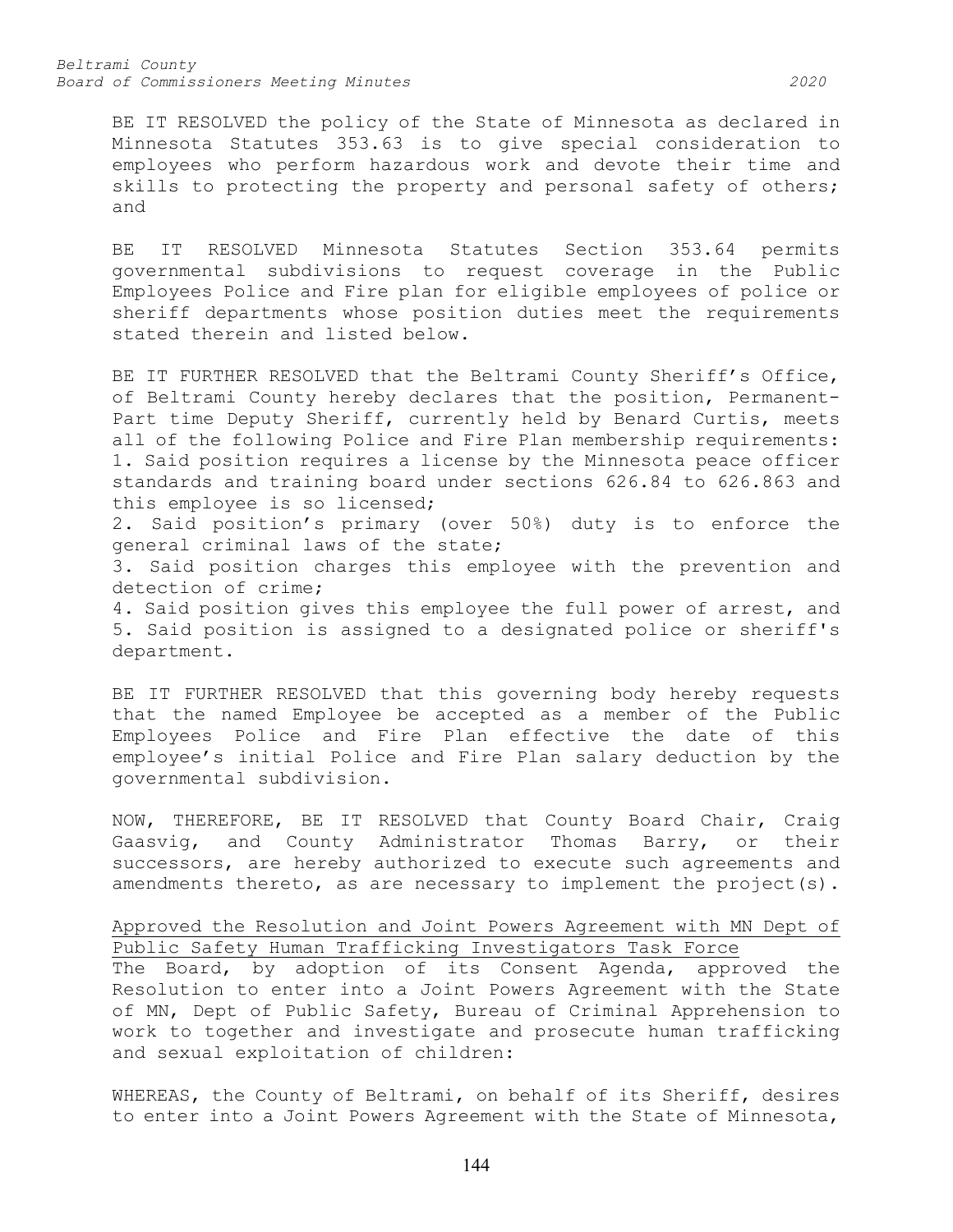#### *Beltrami County Board of Commissioners Meeting Minutes 2020*

Department of Public Safety, Bureau of Criminal Apprehension to receive resources and funding to investigate, prosecute, prevent and educate against human trafficking and sexual exploitation of children. Beltrami County Sheriff's Office is eligible to receive this funding.

NOW, THEREFORE, BE IT RESOLVED by the County Board of Beltrami, Minnesota as follows:

1. That the State of Minnesota Joint Powers Agreement by and between the State of Minnesota acting through its Department of Public Safety, Bureau of Criminal Apprehension and the County of Beltrami on behalf of its Sheriff, is hereby approved. A copy of the Joint Powers Agreement is attached to this Resolution and made a part of it.

2. That the Sheriff-, Ernie Beitel, or his her successor, is designated the Authorized Representative for the Beltrami County Sheriff's Office. The Authorized Representative is also authorized to sign any subsequent amendment or agreement that may be required by the State of Minnesota to maintain the agreement with the State.

To assist the Authorized Representative with the administration of the agreement, Sheriff Ernie Beitel is appointed as the Authorized Representative's designee.

NOW, THEREFORE, BE IT RESOLVED, that County Board That Craig Gaasvig, the Chair for the Board of Commissioners of Beltrami County, and Thomas Barry, the Administrator of Beltrami County, are authorized to sign the State of Minnesota Joint Powers Agreement.

# Approved Health & Human Services MN State Hospital System Grant Contract

The Board, by adoption of its Consent Agenda, approved the Grant Contract Amendment for the Transition to Community Grant with the State of Minnesota, contract has been forwarded for signature through DocuSign.

# Approved Health & Human Services 2021 Health Care and Social Services Transportation Contract

The Board, by adoption of its Consent Agenda, approved the 2021 contract with the State of MN for Health Care Programs Access Transportation and Social Services Transportation, as submitted.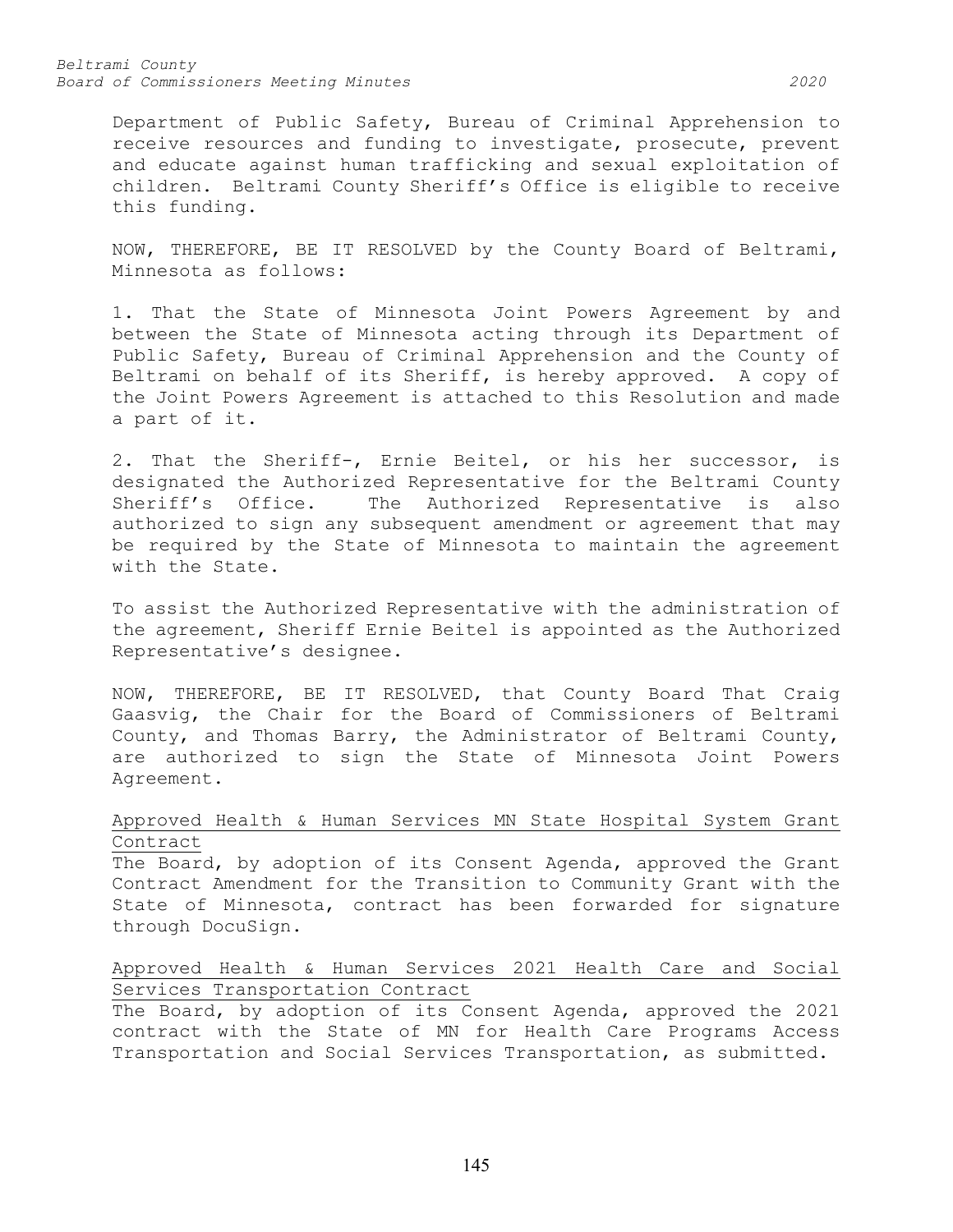Approved Health & Human Services Family Child Care Licenses The Board, by adoption of its Consent Agenda, approved the family child care licenses, as submitted.

Approved Health & Human Services Family Foster Care Licenses The Board, by adoption of its Consent Agenda, approved the family foster care licenses, as submitted.

#### Approved Health & Human Services Warrant Payment List

The Board, by adoption of its Consent Agenda, received and approved the warrant payment listing submitted by Health & Human Services Department.

### **REGULAR AGENDA**

# Approval of Commissioner Committee Lists, Salary and Per Diem Rates Resolution

WHEREAS, the various members of the Beltrami County Board of Commissioners from time to time are obligated by law, appointment, or duty to attend several functions of their office at times other than regular Board meetings, and;

WHEREAS, Minnesota Statute 375.055 provides for establishment of a schedule of per diem payment for said activities, and;

WHEREAS, the following duties, committees, or commissions are deemed as eligible committees:

| Alternate on any Committee, Board or Commission           |
|-----------------------------------------------------------|
| Association of Minnesota Counties (AMC Policy Committees) |
| <b>ATV Committee</b>                                      |
| Behavioral Health Community Collaborative                 |
| Beltrami Health & Human Services Advisory Committee       |
| <b>Beltrami County Township Officers Meetings</b>         |
| Beltrami HRA                                              |
| Bemidji Area Chamber of Commerce                          |
| Beltrami Area Service Collaborative (BASC)                |
| Bemidji Leads!                                            |
| Bemidji Regional Airport Authority Board                  |
| <b>Bi-County CAP</b>                                      |
| <b>Blackduck Ambulance</b>                                |
| <b>Blackduck EMS Joint Powers Board</b>                   |
| <b>Budget Committee</b>                                   |
| Cass Lake Fire Association                                |
| Community Health Services (CHS) Advisory Boards           |
| ConCon Committee                                          |
| <b>County Emergency Operations Committee</b>              |
| <b>County Extension Committee</b>                         |
| <b>County Management Team</b>                             |
| County Public Defender Committee                          |
| Criminal Justice Committee                                |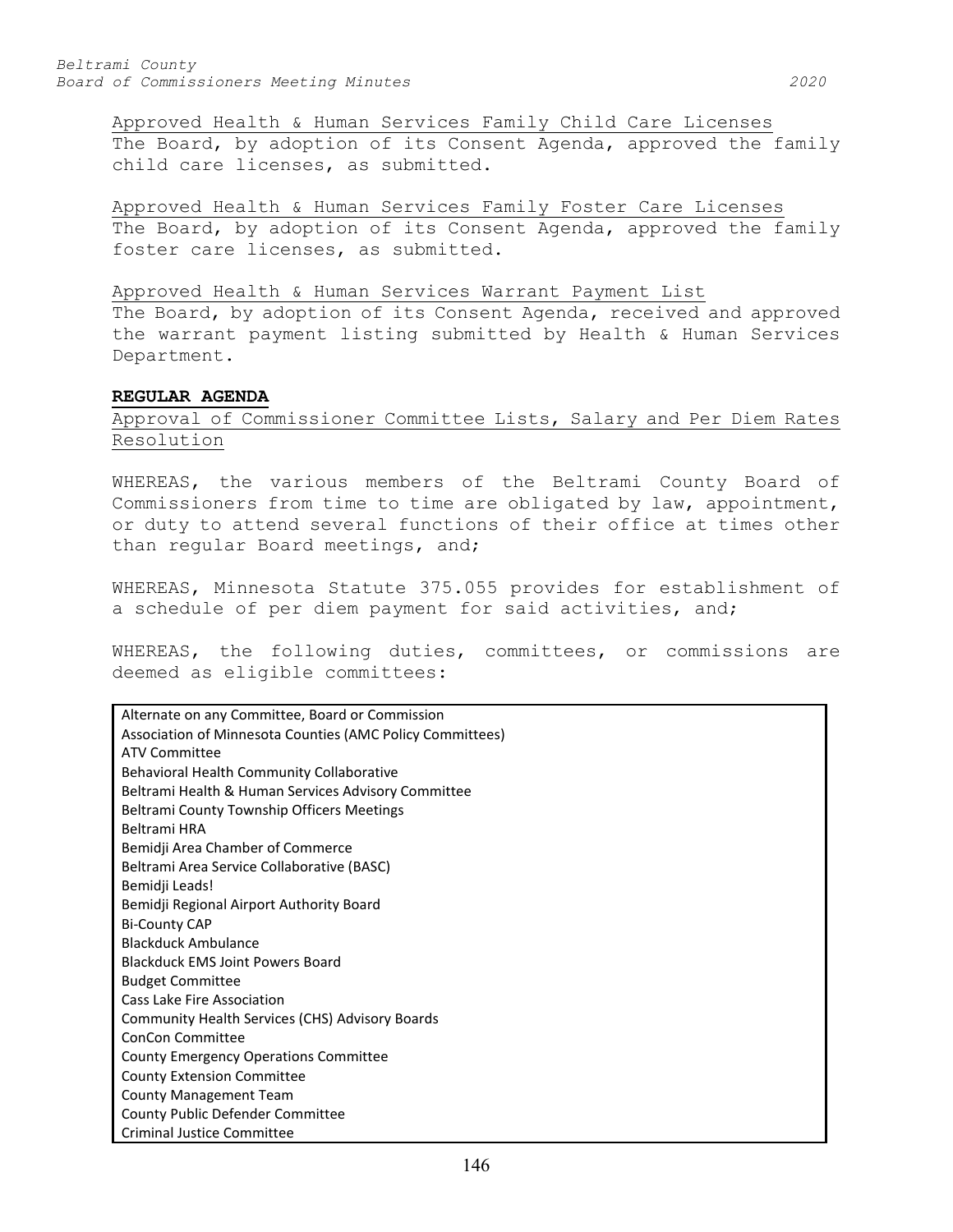Dept of Revenue Training

E-911 Committee

Insurance Committee Jail Sub Committees

Kelliher Resource Center

Newsletter Committee

Fair Board Greater Bemidji Hope House Board

Ditch Committees (joint ditch boards) DWI/Specialty Courts/Domestic Violence/Drug Election Canvasing Committee Headwaters Regional Development (HRDC) Board Household Hazardous Waste Joint Law Enforcement Center Board Joint Powers Natural Resource Board Kitchigami Regional Library Board Land Review/Land Sale Committee Land of the Dancing Sky - Area Aging Board & Local Committees Mental Health Advisory Committee Mississippi Headwaters Board National Association of Counties (NACO) Negotiation/Mediation Appointment Northern Lights Library Board

Northwest Juvenile Center Board Northwest Regional Radio Board Noxious Weed Committee Paul Bunyan Transit Joint Powers Board Personnel Committee Planning Commission Polk County Incinerator Advisory Board PrimeHealth Board PrimeWest Health System Road & Park Tour Solid Waste Advisory Board Solid Waste Committee State & Federal Legislative Activities (including meetings with individual legislators, members of congress or congressional staff) Veterans Home Task Force

Also, any official committee or subcommittee identified as eligible for per diem at a Regular County Board Meeting, and as appointed by the County Board of Commissioners through the course of the year.

NOW, THEREFORE, BE IT RESOLVED, that members of the Beltrami County Board of Commissioners be permitted per diem payments of \$50.00 per day for half-day (3 hours or less) and \$75.00 per day for full day for attending eligible committee meetings plus mileage expense at the current County rate. Multiple meetings on the same day, at different locations, will be allowed a per diem for each meeting,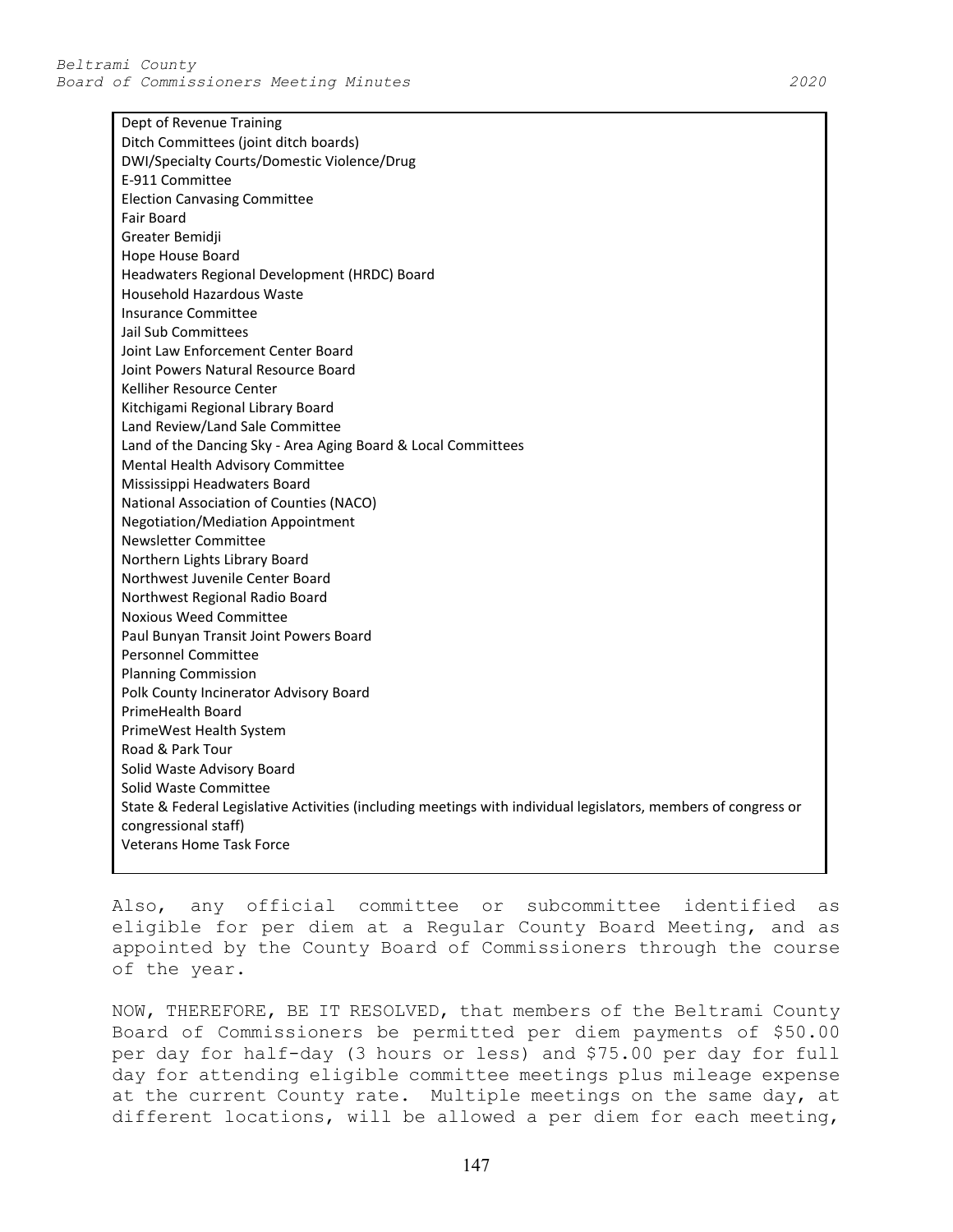not to exceed four meetings a day. This authorization is contingent on request for payment per diem and mileage being submitted within 60 days of the date of the meeting or meetings.

BE IT FURTHER RESOLVED, that, effective January 1, 2021 the annual salary exclusive of per diem payments for said Commissioners be, and is hereby established at \$31,541.01.

A motion was made by Commissioner Anderson, and seconded by Commissioner Olson, to approve the Resolution to establish Commissioner's 2021 per diem rates and salary. Carried unanimously by role call vote.

Discussion about whether 60o day submittal requirement was a statute requirement or a County policy requirement.

# Legislative Platform

2021 Legislative Issues:

- Preserving Tax Base
	- o Public Utilities assigned market values
	- o PILT funding
- Human Services
	- o Protecting Counties from DSH financial errors
	- o State Procurement Process/County Based Purchasing
	- o Mental Health facilities
	- o Substance Use Disorder Staffing
- Transportation
	- o Comprehensive funding
- County Program Aide Transfer
	- o Transfer of financial responsibility for all cases to Red Lake Nation
- Childcare
	- o Changes to childcare licensing

A motion was made by Commissioner Anderson, and seconded by Commissioner Olson, to approve the County's Legislative Platform as discussed. Unanimously carried by role call vote.

Approved Health & Human Services 2021 Service Contracts

Commissioner Olson disclosed a personal conflict of interest on several listed contracts and indicated he would abstain from the vote.

A motion was made by Commissioner Lucachick, and seconded by Commissioner Gaasvig, to approve the 2021 Health and Human Services Contracts. Motion carried 4:0 by roll call vote. Commissioner Olson abstained.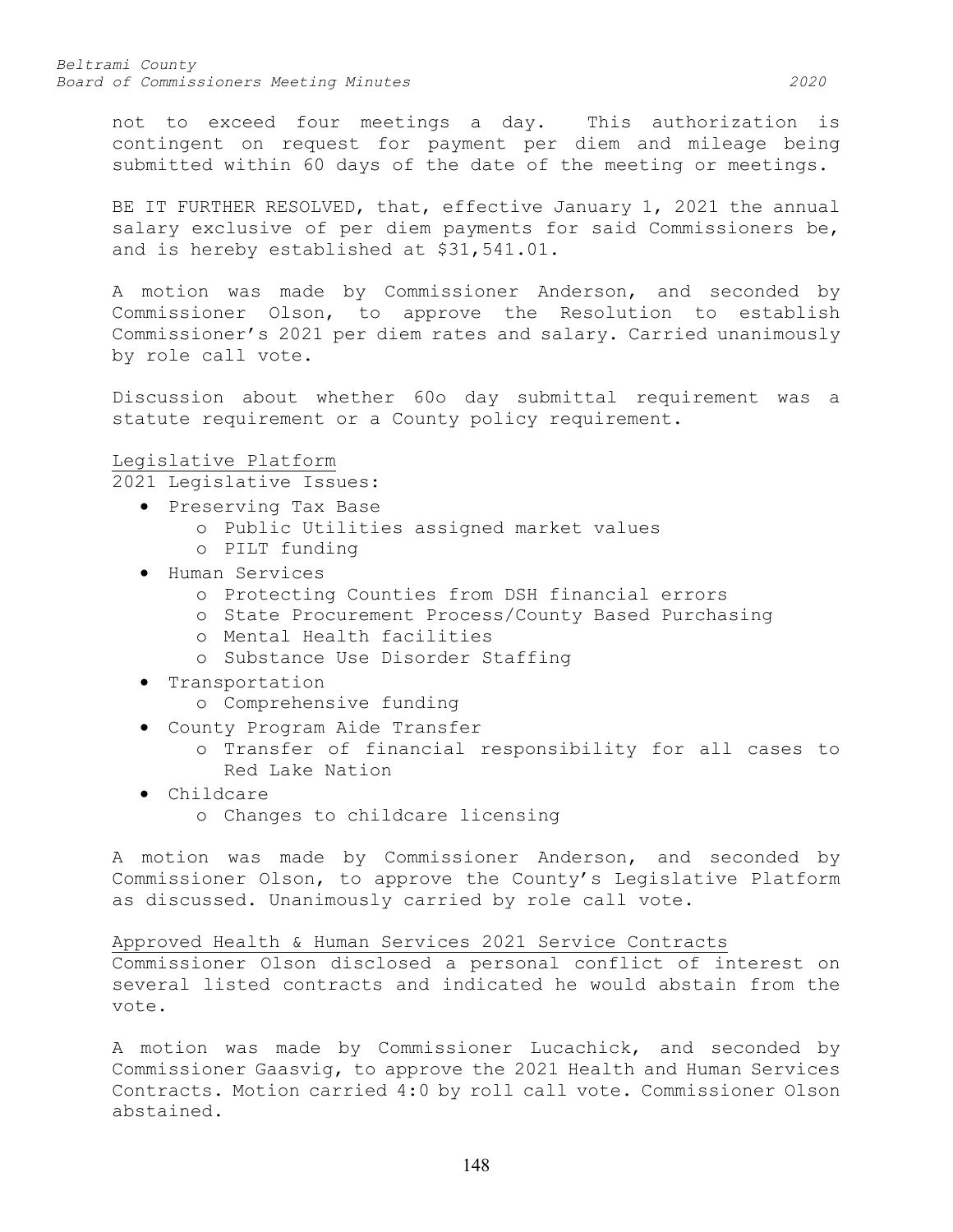Administrator's Report

- Update on his current activities, which includes reviewing of many documents and files. Ongoing meetings, individually with Commissioners, Department Heads and various stakeholders.
- COVID vaccines. 46,000 doses are scheduled to be received by the State by mid December. Yesterday 680 doses were delivered to Sanford Bemidji for front line health care workers. Beltrami County has identified 160 front line County workers to be the first to be offered the vaccine. Additional vaccines will follow in phased disbursements. Health Care Advisory Board is working on the best strategy for communication and dissemination of accurate information. Their suggestion, at this time, is also to continue Zoom meetings as much as possible through the month of January.
- Swearing in ceremony on January 5 for elected officials will be modified, possibly conducting individual swearing ins during the day followed by a swearing in announcement during the Zoom meeting.
- County Fee Schedule that was adopted has two items under Solid Waste that staff would like to update as soon as possible. A public hearing is required, and could be conducted during the January 5 Board Meeting.
	- o Furniture, bypass & treated wood fee
	- o Commercial/Ag Off road tires
- 2021 County Board Meetings, Chat About, and Management Meetings schedule was emailed to Commissioners today.

# **COMMISSIONERS' BUSINESS**

Legislative/Lobbying Issues

• Commissioner Olson suggested the County reach out to new Representative Fischbach regarding the Bemidji Veterans Home project.

Commissioners' Reports

- Commissioner Olson, as incoming Chair for 2021, agrees with continuing Zoom meetings at least through January.
- Commissioner Sumner commented that he feels the Board should be meeting in person as soon as possible.
- Commissioner Anderson provided a SCHAC committee update and thanked Becky Secore and Cynthia Borgen for all their hard work during this pandemic.